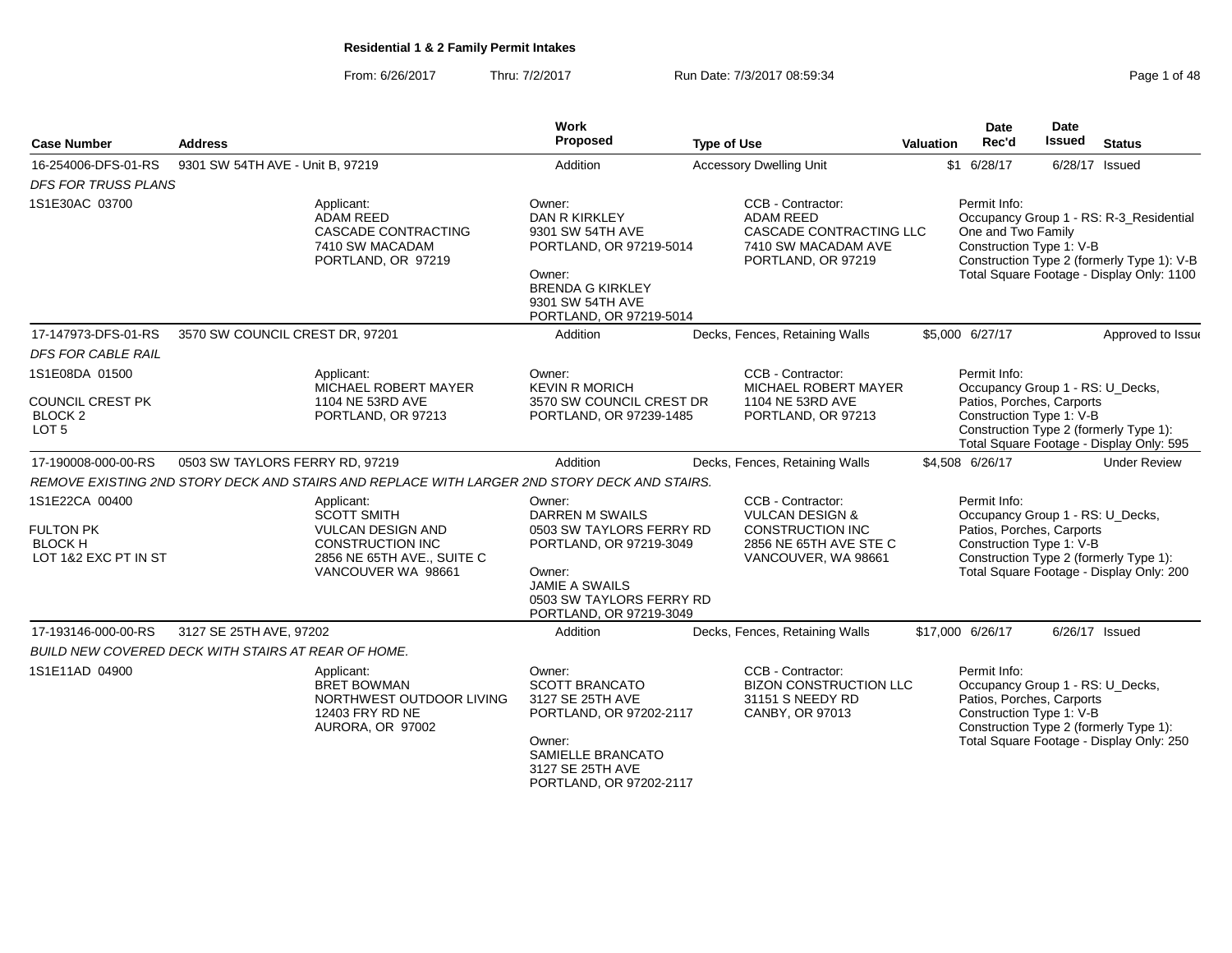From: 6/26/2017

Thru: 7/2/2017 **Run Date: 7/3/2017 08:59:34** Page 2 of 48

| <b>Case Number</b>                                                                                  | <b>Address</b>                                  |                                                                                                                                         | Work<br>Proposed                                                                                                                                              | <b>Type of Use</b>                                                                                                                                           | <b>Valuation</b> | Date<br>Rec'd                                                         | Date<br>Issued | Status                                                                                                                             |
|-----------------------------------------------------------------------------------------------------|-------------------------------------------------|-----------------------------------------------------------------------------------------------------------------------------------------|---------------------------------------------------------------------------------------------------------------------------------------------------------------|--------------------------------------------------------------------------------------------------------------------------------------------------------------|------------------|-----------------------------------------------------------------------|----------------|------------------------------------------------------------------------------------------------------------------------------------|
| 17-194667-000-00-RS                                                                                 | 1800 SW PARKVIEW CT, 97221                      |                                                                                                                                         | Addition                                                                                                                                                      | Decks, Fences, Retaining Walls                                                                                                                               |                  | \$5,000 6/28/17                                                       |                | 6/28/17 Issued                                                                                                                     |
|                                                                                                     | NEW STAIRS AND LANDING TO DECK AT REAR OF HOUSE |                                                                                                                                         |                                                                                                                                                               |                                                                                                                                                              |                  |                                                                       |                |                                                                                                                                    |
| 1S1E06DB 00900<br>WEST HIGHLANDS & EXTD<br>BLOCK 4<br>LOT 11 EXC PT IN ST                           |                                                 | Applicant:<br><b>STEVE RUTLEDGE</b><br><b>RICKS FENCING</b><br>4543 SE T.V. HWY<br>HILLSBORO, OR 97123                                  | Owner:<br><b>CLINT LINDHORST</b><br>1800 SW PARKVIEW CT<br>PORTLAND, OR 97221<br>Owner:<br><b>CRISTINA MILES</b><br>1800 SW PARKVIEW CT<br>PORTLAND, OR 97221 | CCB - Contractor:<br><b>RICKS CUSTOM FENCING &amp;</b><br><b>DECKING INC</b><br>4543 SE TV HWY STE A<br>HILLSBORO, OR 97183                                  |                  | Permit Info:<br>Patios, Porches, Carports<br>Construction Type 1: V-B |                | Occupancy Group 1 - RS: U_Decks,<br>Construction Type 2 (formerly Type 1):                                                         |
|                                                                                                     | 14-201580-REV-01-RS 8623 SE 11TH AVE - Unit A   |                                                                                                                                         | Addition                                                                                                                                                      | <b>Single Family Dwelling</b>                                                                                                                                |                  | \$6/30/17                                                             |                | 6/30/17 Issued                                                                                                                     |
|                                                                                                     | REVISION TO UPDATE ADU FLOOR SEPARATION DETAIL  |                                                                                                                                         |                                                                                                                                                               |                                                                                                                                                              |                  |                                                                       |                |                                                                                                                                    |
| 1S1E26BA 14300<br><b>SELLWOOD</b><br>BLOCK 41<br>LOT <sub>3</sub>                                   |                                                 | Applicant:<br><b>GEOFF WRIGHT</b><br>UTF CONSULTING<br>17740 SW FLORENCE ST<br>BEAVERTON, OR 97078                                      | Owner:<br><b>TERRY W EMMERT</b><br>11811 SE HWY 212<br>CLACKAMAS, OR 97015                                                                                    | CCB - Contractor:<br><b>EMMERT INDUSTRIAL CORP</b><br>11811 SE HIGHWAY 212<br>CLACKAMAS, OR 97015-9038                                                       |                  | Permit Info:<br>One and Two Family<br>Construction Type 1: V-B        |                | Occupancy Group 1 - RS: R-3_Residential<br>Construction Type 2 (formerly Type 1): V-B<br>Total Square Footage - Display Only: 3100 |
| 15-280633-REV-01-RS                                                                                 | 300 SE 47TH AVE - Unit B, 97215                 |                                                                                                                                         | Addition                                                                                                                                                      | Single Family Dwelling                                                                                                                                       |                  | \$6/30/17                                                             |                | 6/30/17 Issued                                                                                                                     |
|                                                                                                     | REVISION TO STRUCTURAL FRAMING AND FOOTINGS     |                                                                                                                                         |                                                                                                                                                               |                                                                                                                                                              |                  |                                                                       |                |                                                                                                                                    |
| 1N2E31CD 14300                                                                                      |                                                 | Applicant:<br>AMANDA PETRETTI<br><b>STUDIO PETRETTI</b><br>ARCHITECTURE, LLC<br>2318 NE 60TH AVE<br>PORTLAND, OR 97213                  | Owner:<br>JONATHAN J VANDERZEE<br>300 SE 47TH AVE<br>PORTLAND, OR 97215-1026                                                                                  | CCB - Contractor:<br>TAYLOR SMITH SUSTAINABLE<br><b>CONSTRUCTION LLC</b><br>6324 NE DAVIS ST<br>PORTLAND, OR 97213                                           |                  | Permit Info:<br>One and Two Family<br>Construction Type 1: V-B        |                | Occupancy Group 1 - RS: R-3_Residential<br>Construction Type 2 (formerly Type 1): V-B<br>Total Square Footage - Display Only: 564  |
| 17-138969-000-00-RS                                                                                 | 3435 NE CADET AVE, 97220                        |                                                                                                                                         | Addition                                                                                                                                                      | Single Family Dwelling                                                                                                                                       |                  | \$16,898 6/30/17                                                      |                | <b>Under Review</b>                                                                                                                |
|                                                                                                     |                                                 |                                                                                                                                         |                                                                                                                                                               | CONVERT EXISTING 2ND FLOOR DECK TO SUNROOM AND ADD BAR SINK; NEW BATHROOM IN MASTER BEDROOM; CONVERT PORTION OF DAYLIGHT BASEMENT; FROM OFFICE SPACE (00-146 |                  |                                                                       |                |                                                                                                                                    |
| 1N2E28BA 00100<br><b>ACADEMY HTS</b><br><b>BLOCK 8</b><br>LOT 38&39                                 |                                                 | Applicant:<br><b>MARY SEEGER</b><br>3435 NE CADET AVE<br>PORTLAND OR 97220                                                              | Owner:<br>MARY A SEEGER<br>3435 NE CADET AVE<br>PORTLAND, OR 97220-3605<br>Owner:<br>MARY A DEHART<br>3435 NE CADET AVE<br>PORTLAND, OR 97220-3605            |                                                                                                                                                              |                  | Permit Info:<br>One and Two Family<br>Construction Type 1: V-B        |                | Occupancy Group 1 - RS: R-3_Residential<br>Construction Type 2 (formerly Type 1):<br>Total Square Footage - Display Only: 150      |
| 17-167276-000-00-RS 2301 SE 59TH AVE, 97215                                                         |                                                 |                                                                                                                                         | Addition                                                                                                                                                      | Single Family Dwelling                                                                                                                                       |                  | \$20,151 6/30/17                                                      |                | 6/30/17 Issued                                                                                                                     |
|                                                                                                     |                                                 |                                                                                                                                         |                                                                                                                                                               | ADDITION TO NORTH SIDE OF RESIDENCE FOR KITCHEN REMODEL, REMOVE EXTERIOR KITCHEN WALL, NEW KITCHEN WINDOW, AND ADD LAUNDRY ROOM WITH NEW WINDOW; REPLACE AT  |                  |                                                                       |                |                                                                                                                                    |
| 1S2E06DD 07200<br>HUTCHINSONS ADD<br><b>BLOCK7</b><br>INC 30' VAC E SHERMAN ST N OF & ADJ LOT<br>21 |                                                 | Applicant:<br><b>ERIK BISHOP</b><br><b>BISHOP &amp; SON CONSTRUCTION</b><br>INC.<br>17698 SE AMITY VINEYARD RD<br><b>AMITY OR 97101</b> | Owner:<br><b>DIRK DEVRIES</b><br>2301 SE 59TH AVE<br>PORTLAND, OR 97215                                                                                       | CCB - Contractor:<br>BISHOP & SON CONSTRUCTION<br>INC<br>PO BOX 183<br><b>AMITY, OR 97101</b>                                                                |                  | Permit Info:<br>One and Two Family<br>Construction Type 1: V-B        |                | Occupancy Group 1 - RS: R-3_Residential<br>Construction Type 2 (formerly Type 1):<br>Total Square Footage - Display Only: 177      |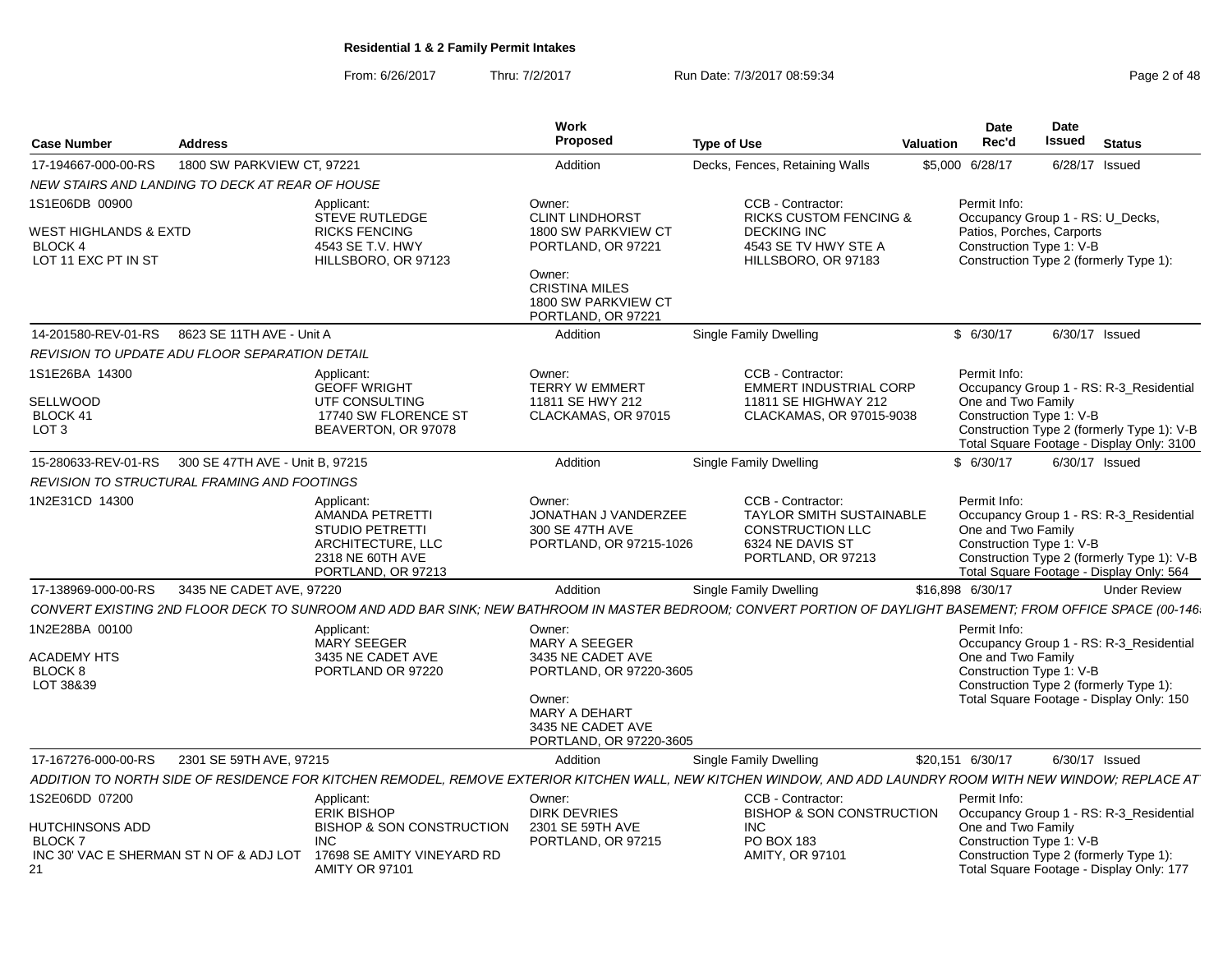From: 6/26/2017

Thru: 7/2/2017 **Run Date: 7/3/2017 08:59:34** Page 3 of 48

| <b>Case Number</b>                                                  | <b>Address</b>            |                                                                                                                                                                 | Work<br>Proposed                                                                                                                                           | <b>Type of Use</b>                                                                                               | Valuation | <b>Date</b><br>Rec'd               | Date<br>Issued                  | <b>Status</b>                                                                                                                 |
|---------------------------------------------------------------------|---------------------------|-----------------------------------------------------------------------------------------------------------------------------------------------------------------|------------------------------------------------------------------------------------------------------------------------------------------------------------|------------------------------------------------------------------------------------------------------------------|-----------|------------------------------------|---------------------------------|-------------------------------------------------------------------------------------------------------------------------------|
| 17-182144-000-00-RS                                                 | 9446 SW 47TH AVE, 97219   |                                                                                                                                                                 | Addition                                                                                                                                                   | Single Family Dwelling                                                                                           |           | \$2,277 6/27/17                    |                                 | 6/27/17 Under Inspection                                                                                                      |
|                                                                     |                           | ENCLOSE EXISTING CARPORT TO CREATE EXTENDED FAMILY ROOM AND NEW EXTERIOR COVERED PORCH ***ELECTRICAL PERMIT TO BE OBTAINED SEPARATELY ***                       |                                                                                                                                                            |                                                                                                                  |           |                                    |                                 |                                                                                                                               |
| 1S1E30AD 05700                                                      |                           | Applicant:<br>ROBBIE HOLLISTER                                                                                                                                  | Owner:<br><b>KENNETH A GENGLER</b>                                                                                                                         | CCB - Contractor:<br><b>NIKI BROOKS</b>                                                                          |           | Permit Info:                       |                                 | Occupancy Group 1 - RS: R-3 Remodel                                                                                           |
| <b>WEST PORTLAND</b><br>BLOCK 28<br>LOT <sub>16</sub>               |                           | SPRUCE BOX CONSTRUCTION INC 9446 SW 47TH AVE<br>4414 SE 55TH AVE STE 103<br>PORTLAND OR 97221                                                                   | PORTLAND, OR 97219-5242                                                                                                                                    | SPRUCE BOX CONSTRUCTION INC Construction Type 1: V-B<br>1834 SW 58TH AVE STE 103<br>PORTLAND, OR 97221           |           |                                    | Number of New Dwelling Units: 1 | Construction Type 2 (formerly Type 1):<br>Total Square Footage - Display Only: 60                                             |
| 17-191450-000-00-RS                                                 | 5109 NE MASON ST, 97218   |                                                                                                                                                                 | Addition                                                                                                                                                   | <b>Single Family Dwelling</b>                                                                                    |           | \$71,000 6/28/17                   |                                 | 6/28/17 Issued                                                                                                                |
|                                                                     |                           | ADDITION OF NEW MASTER BEDROOM, WALK IN CLOSET, MASTER BATHROOM, NEW REAR DECK AND FRONT COVER PORCH*** MECHANICAL, ELECTRICAL, PLUMBING PERMITS TO BE OBTAI    |                                                                                                                                                            |                                                                                                                  |           |                                    |                                 |                                                                                                                               |
| 1N2E19CA 07100                                                      |                           | Applicant:<br>JACOB N PRINZ                                                                                                                                     | Owner:<br><b>JACOB N PRINZ</b>                                                                                                                             |                                                                                                                  |           | Permit Info:                       |                                 | Occupancy Group 1 - RS: R-3_Residential                                                                                       |
| IRVINGTON ACREAGE TR<br><b>BLOCK 8 TL 7100</b>                      |                           | 5109 NE MASON ST<br>PORTLAND, OR 97218-2127                                                                                                                     | 5109 NE MASON ST<br>PORTLAND, OR 97218-2127<br>Owner:<br><b>KENDRA H MANTON</b><br>5109 NE MASON ST<br>PORTLAND, OR 97218-2127                             |                                                                                                                  |           | One and Two Family                 | Construction Type 1: V-B        | Construction Type 2 (formerly Type 1): V-B<br>Total Square Footage - Display Only: 795                                        |
| 17-191502-000-00-RS                                                 | 5806 SE NEHALEM ST, 97206 |                                                                                                                                                                 | Addition                                                                                                                                                   | Single Family Dwelling                                                                                           |           | \$80,000 6/29/17                   |                                 | <b>Under Review</b>                                                                                                           |
|                                                                     |                           | MRAA: ADDITION TO EAST SIDE OF HOME, REMOVE EXTERIOR WALL AT KITCHEN FOR OPENING INTO NEW KITCHEN, NEW WALLS FOR OFFICE, BATHROOM AND MUD ROOM.***MECH, ELEC, P |                                                                                                                                                            |                                                                                                                  |           |                                    |                                 |                                                                                                                               |
| 1S2E19DA 10300<br><b>DARLINGTON</b><br>BLOCK 19<br>LOT <sub>3</sub> |                           | Applicant:<br><b>ROBERT ROSTER</b><br><b>GREEN RABBET BUILDERS LLC</b><br>4243 SE ALDER ST<br>PORTLAND, OR 97215                                                | Owner:<br>PETER M ANDERSON<br>5806 SE NEHALEM ST<br>PORTLAND, OR 97206<br>Owner:<br><b>KATE G STATMAN-WEIL</b><br>5806 SE NEHALEM ST<br>PORTLAND, OR 97206 | CCB - Contractor:<br>GREEN RABBET BUILDERS LLC<br>4243 SE ALDER ST<br>PORTLAND, OR 97215                         |           | Permit Info:<br>One and Two Family | Construction Type 1: V-B        | Occupancy Group 1 - RS: R-3_Residential<br>Construction Type 2 (formerly Type 1):<br>Total Square Footage - Display Only: 450 |
| 17-192252-000-00-RS                                                 | 4625 SW 42ND PL, 97221    |                                                                                                                                                                 | Addition                                                                                                                                                   | Single Family Dwelling                                                                                           |           | \$342 6/29/17                      |                                 | 6/29/17 Issued                                                                                                                |
|                                                                     |                           | ENLARGE EXISTING BAY WINDOW AT SECOND STORY WEST ELEVATION                                                                                                      |                                                                                                                                                            |                                                                                                                  |           |                                    |                                 |                                                                                                                               |
| 1S1E17BB 01900<br><b>ALYSON ADD</b><br>LOT <sub>5</sub>             |                           | Applicant:<br>RICHARD JOEL CLOOTEN<br>RICHARD JOEL CLOOTEN<br>21375 SW ROSEDALE RD<br>BEAVERTON, OR 97007                                                       | Owner:<br>DAVID J GOOLEY<br>4625 SW 42ND PL<br>PORTLAND, OR 97221-3603<br>Owner:<br><b>TERESA L GOOLEY</b><br>4625 SW 42ND PL<br>PORTLAND, OR 97221-3603   | CCB - Contractor:<br>RICHARD JOEL CLOOTEN<br>RICHARD JOEL CLOOTEN<br>21375 SW ROSEDALE RD<br>BEAVERTON, OR 97007 |           | Permit Info:<br>One and Two Family | Construction Type 1: V-B        | Occupancy Group 1 - RS: R-3 Residential<br>Construction Type 2 (formerly Type 1):<br>Total Square Footage - Display Only: 3   |
| 17-192931-000-00-RS                                                 | 1914 NE 56TH AVE, 97213   |                                                                                                                                                                 | Addition                                                                                                                                                   | <b>Single Family Dwelling</b>                                                                                    |           | \$12,000 6/26/17                   |                                 | 6/26/17 Issued                                                                                                                |
|                                                                     |                           | ADDITION TO REAR OF HOME. REMOVE PORTION OF WALL WHERE WINDOW WAS TO EXPAND BEDROOM. INSTALL WINDOW AT NEW REAR WALL. ELECTRICAL PERMIT TO BE SEPARATE.         |                                                                                                                                                            |                                                                                                                  |           |                                    |                                 |                                                                                                                               |
| 1N2E30DC 00800                                                      |                           | Applicant:                                                                                                                                                      | Owner:                                                                                                                                                     | CCB - Contractor:                                                                                                |           | Permit Info:                       |                                 |                                                                                                                               |
| <b>ELMHURST</b><br>BLOCK 12<br><b>LOT 10</b>                        |                           | <b>BOB STEELE</b><br><b>DESIGN INTELLIGENCE</b><br>16897 PONY EXPRESS WAY<br><b>BEND OR 97707</b>                                                               | ELIZABETH VIGGIANO<br>1914 NE 56TH AVE<br>PORTLAND, OR 97213-3515                                                                                          | <b>GOODRICH RENOVATIONS LLC</b><br>12470 SW 9TH ST<br>BEAVERTON, OR 97005                                        |           | One and Two Family                 | Construction Type 1: V-B        | Occupancy Group 1 - RS: R-3_Residential<br>Construction Type 2 (formerly Type 1):<br>Total Square Footage - Display Only: 60  |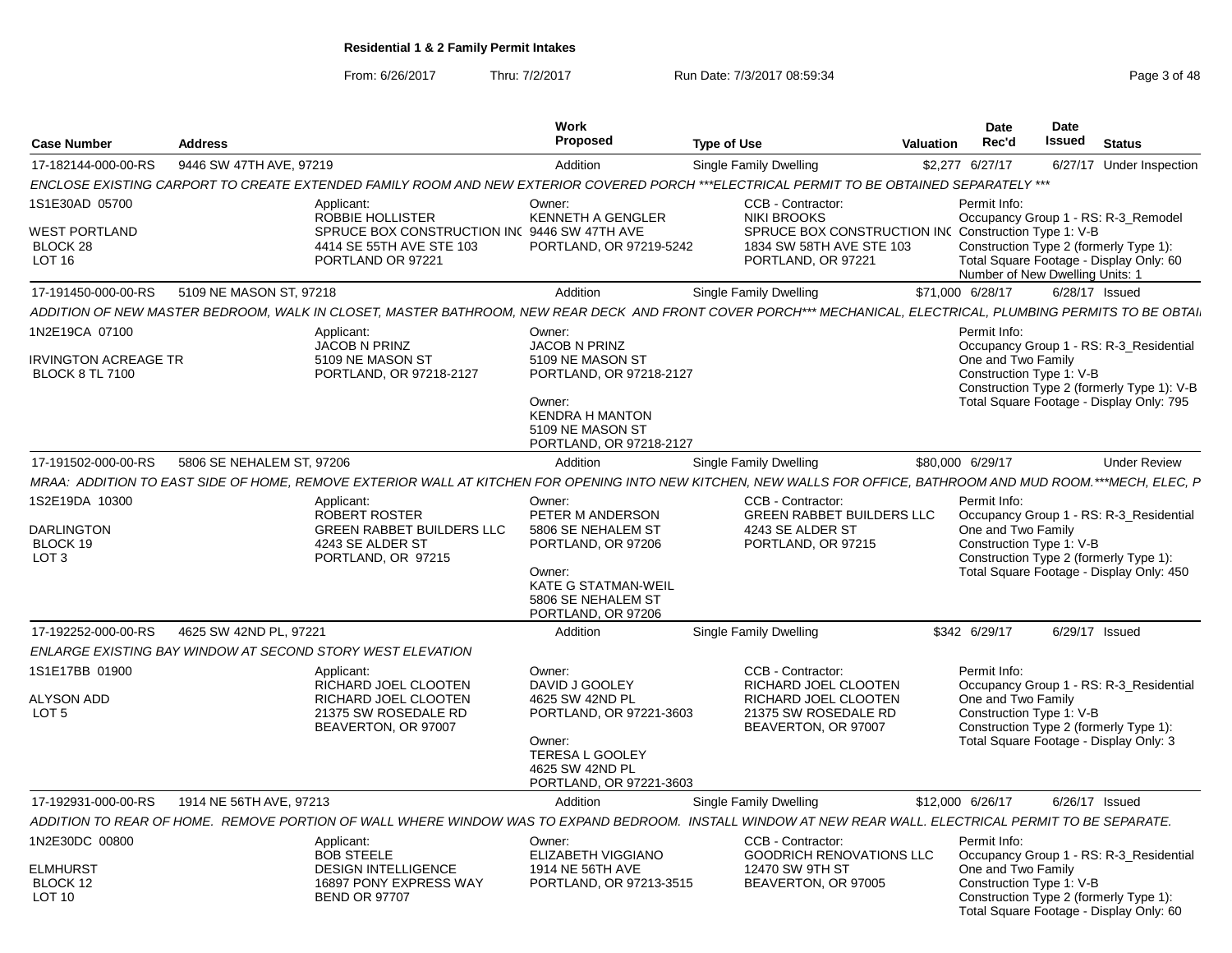From: 6/26/2017

Thru: 7/2/2017 **Run Date: 7/3/2017 08:59:34** Page 4 of 48

| <b>Case Number</b>                                                               | <b>Address</b>                |                                                                                                                                                                 | Work<br>Proposed                                                                                                                                                 | <b>Type of Use</b> |                                                                                                                                     | <b>Valuation</b> | <b>Date</b><br>Rec'd               | Date<br><b>Issued</b>                                                                     | <b>Status</b>                                                                                                                 |
|----------------------------------------------------------------------------------|-------------------------------|-----------------------------------------------------------------------------------------------------------------------------------------------------------------|------------------------------------------------------------------------------------------------------------------------------------------------------------------|--------------------|-------------------------------------------------------------------------------------------------------------------------------------|------------------|------------------------------------|-------------------------------------------------------------------------------------------|-------------------------------------------------------------------------------------------------------------------------------|
| 17-193072-000-00-RS                                                              | 5713 N ALBINA AVE, 97217      |                                                                                                                                                                 | Addition                                                                                                                                                         |                    | Single Family Dwelling                                                                                                              |                  | \$29,259 6/26/17                   |                                                                                           | <b>Under Review</b>                                                                                                           |
|                                                                                  |                               | MRAA - CONVERTING NON-HABITABLE ATTIC TO LIVING SPACE WITH NEW DORMER ***AT NORTH SIDE OF SFR TO EXTEND MASTER BEDROOM: ADD NEW BATHROOM AND CLOSET *** MECHAN  |                                                                                                                                                                  |                    |                                                                                                                                     |                  |                                    |                                                                                           |                                                                                                                               |
| 1N1E15CD 06200<br>WEST PIEDMONT<br>BLOCK 11<br><b>LOT 17</b>                     |                               | Applicant:<br><b>SAM SUDY</b><br>PROPEL STUDIO ARCHITECTURE. 5713 N ALBINA AVE<br>LLC.<br>5229 NE MLK JR BLVD, SUITE 101<br>PORTLAND, OR 97211                  | Owner:<br><b>BRETT STIGILE</b><br>PORTLAND, OR 97217                                                                                                             |                    |                                                                                                                                     |                  | Permit Info:                       | Construction Type 1: V-B                                                                  | Occupancy Group 1 - RS: R-3 Remodel<br>Construction Type 2 (formerly Type 1): V-B<br>Total Square Footage - Display Only: 603 |
| 17-193698-000-00-RS                                                              | 2130 N DEKUM ST, 97217        |                                                                                                                                                                 | Addition                                                                                                                                                         |                    | Single Family Dwelling                                                                                                              |                  | \$4.508 6/30/17                    |                                                                                           | 6/30/17 Issued                                                                                                                |
|                                                                                  |                               | INSTALL NEW COVERED ADA ACCESSIBLE RAMP AND INSTALL NEW PATIO COVER TO REAR OF PROPERTY                                                                         |                                                                                                                                                                  |                    |                                                                                                                                     |                  |                                    |                                                                                           |                                                                                                                               |
| 1N1E16AC 08700<br>D & O LITTLE HMS SUB 3<br>N 1/2 OF BLOCK 7 EXC W 2' & EXC E 5' |                               | Applicant:<br><b>DAN BRAMSKE</b><br><b>EMA ARCHITECTURE</b><br>111 SW OAK ST #300<br>PORTLAND OR 97204                                                          | Owner:<br><b>J GARY GRADINGER</b><br>2130 N DEKUM ST<br>PORTLAND, OR 97217-5331                                                                                  |                    | CCB - Contractor:<br>SOCKEYE TIMBERFRAMING LLC<br>1180 COMMERCIAL DR<br>FARMINGTON, NY 14425                                        |                  | Permit Info:                       | Occupancy Group 1 - RS: U Decks,<br>Patios, Porches, Carports<br>Construction Type 1: V-B | Construction Type 2 (formerly Type 1):<br>Total Square Footage - Display Only: 200                                            |
| 17-193884-000-00-RS                                                              | 4601 NE GOING ST, 97218       |                                                                                                                                                                 | Addition                                                                                                                                                         |                    | Single Family Dwelling                                                                                                              |                  | \$15,000 6/28/17                   |                                                                                           | 6/28/17 Issued                                                                                                                |
|                                                                                  |                               | EXCAVATE BASEMENT 9" TO CREATE HEAD HEIGHT, ADD NEW FOUNDATION WALL TO EXISTING, AND NEW SLAB; BASEMENT TO BE UNFINISHED STORAGE; INSTALL 1 NEW WINDOW WELL WIT |                                                                                                                                                                  |                    |                                                                                                                                     |                  |                                    |                                                                                           |                                                                                                                               |
| 1N2E19BC 12500<br><b>LEICH ADD</b><br><b>BLOCK 2</b><br>LOT <sub>4</sub>         |                               | Applicant:<br><b>BEATE IOANI DE-CULI</b><br>R & B DESIGN STUDIO<br>70 NE FREMONT<br>PORTLAND OR 97212                                                           | Owner:<br>REBECCA CLEMENTS<br>4601 NE GOING ST<br>PORTLAND, OR 97218<br>Owner:<br><b>TODD BERAN</b><br>4601 NE GOING ST<br>PORTLAND, OR 97218                    |                    | CCB - Contractor:<br>CHRISTIAN A IOANIDE<br><b>CHRISTIAN A IOANIDE</b><br>PO BOX 90220<br>PORTLAND, OR 97290                        |                  | Permit Info:                       | Construction Type 1: V-B                                                                  | Occupancy Group 1 - RS: R-3 Remodel<br>Construction Type 2 (formerly Type 1):<br>Total Square Footage - Display Only: 180     |
| 17-193964-000-00-RS                                                              | 10375 NE SACRAMENTO ST, 97220 |                                                                                                                                                                 | Addition                                                                                                                                                         |                    | <b>Single Family Dwelling</b>                                                                                                       |                  | \$81,744 6/27/17                   |                                                                                           | 6/27/17 Issued                                                                                                                |
|                                                                                  |                               | ADDITION TO NORTH ELEVATION: CREATE HALLWAY, MASTER BEDROOM, MASTER BATHROOM, CLOSET AND DEN *** MECHANICAL, ELECTRICAL, PLUMBING PERMITS TO BE OBTAINED SEPAR. |                                                                                                                                                                  |                    |                                                                                                                                     |                  |                                    |                                                                                           |                                                                                                                               |
| 1N2E27CB 04700<br>SACRAMENTO ADD<br><b>LOT 19</b>                                |                               | Applicant:<br>JOANNE E KNUTSON<br>ADAMS INTERIORS INC<br>19121 HOWELL ST<br>GLADSTONE, OR 97027                                                                 | Owner:<br><b>MAEGAN E CAMERON</b><br>10375 NE SACRAMENTO ST<br>PORTLAND, OR 97220<br>Owner:<br>SPENCER J CAMERON<br>10375 NE SACRAMENTO ST<br>PORTLAND, OR 97220 |                    | CCB - Contractor:<br><b>JOANNE E KNUTSON</b><br>ADAMS INTERIORS INC<br>19121 HOWELL ST<br>GLADSTONE, OR 97027                       |                  | Permit Info:<br>One and Two Family | Construction Type 1: V-B                                                                  | Occupancy Group 1 - RS: R-3_Residential<br>Construction Type 2 (formerly Type 1):<br>Total Square Footage - Display Only: 718 |
| 17-193971-000-00-RS                                                              | 6404 SE 17TH AVE, 97202       |                                                                                                                                                                 | Addition                                                                                                                                                         |                    | Single Family Dwelling                                                                                                              |                  | \$1,252 6/27/17                    |                                                                                           | 6/30/17 Issued                                                                                                                |
|                                                                                  |                               | LEGALIZING (2) SHED DORMERS ON THE BACK OF THE HOUSE. COMPLETE INTERIOR REMODEL WITH STRUCTURAL UPGRADES DUE TO WATER DAMAGE. BRING STAIRS UP TO CODE.commei    |                                                                                                                                                                  |                    |                                                                                                                                     |                  |                                    |                                                                                           |                                                                                                                               |
| 1S1E14DC 11700<br>WESTMORELAND<br>BLOCK 11<br>LOT <sub>5</sub>                   |                               | Applicant:<br><b>TONY MORETTI</b><br><b>GAVILAN CONSTRUCTION INC</b><br>516 SE CHKALOV DR. #49<br>VANCOUVER, WA 98662                                           | Owner:<br>ANDREW C LARSEN<br>6404 SE 17TH AVE<br>PORTLAND, OR 97202<br>Owner:<br>LYNDA L LEVESQUE<br>6404 SE 17TH AVE<br>PORTLAND, OR 97202                      |                    | CCB - Contractor:<br><b>TONY MORETTI</b><br><b>GAVILAN CONSTRUCTION INC</b><br>516 SE CHKALOV DR STE 49<br>VANCOUVER, WA 98683-5277 |                  | Permit Info:                       | One and Two Family<br>Construction Type 1: V-B                                            | Occupancy Group 1 - RS: R-3 Residential<br>Construction Type 2 (formerly Type 1):<br>Total Square Footage - Display Only: 11  |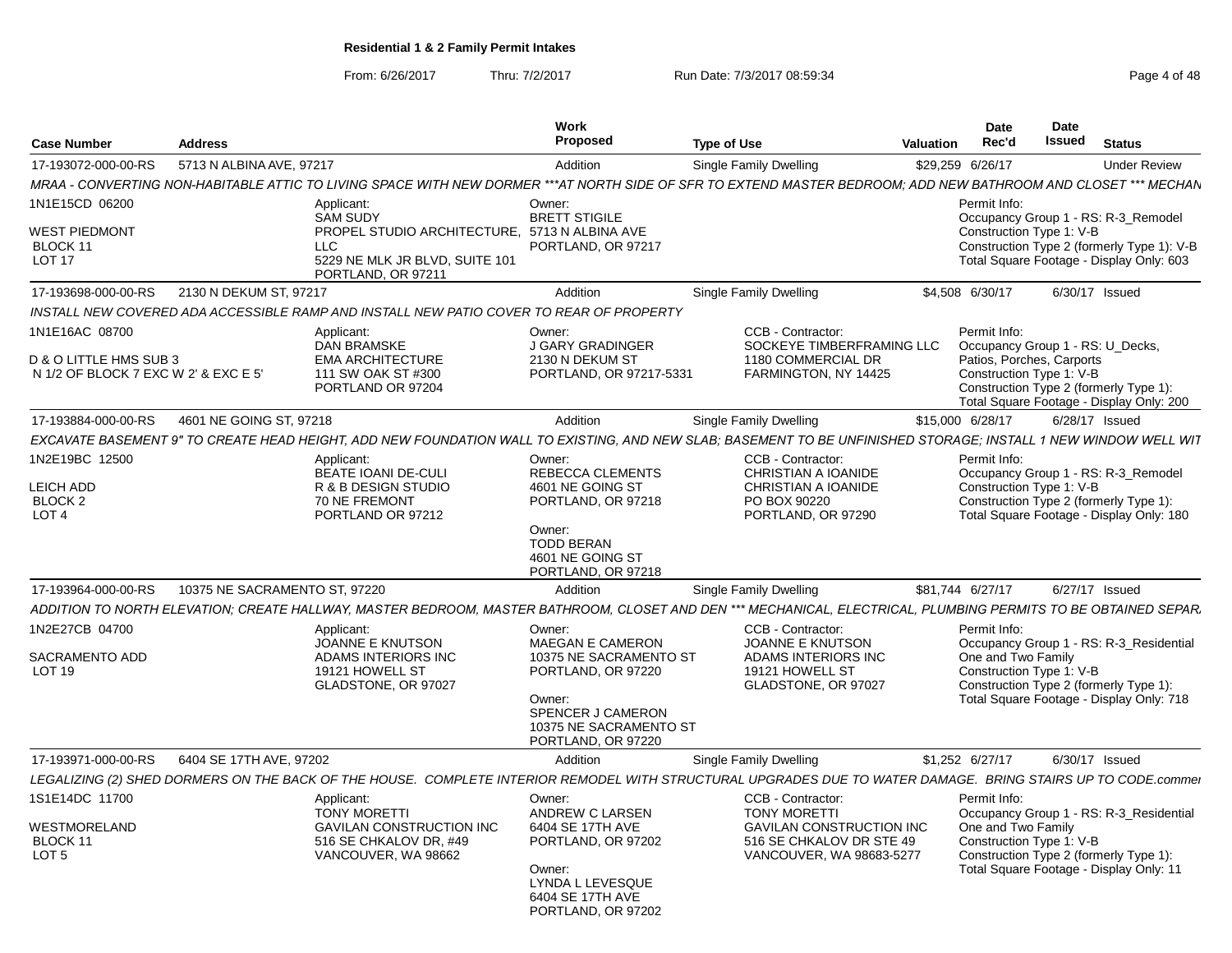From: 6/26/2017Thru: 7/2/2017 **Run Date: 7/3/2017 08:59:34** Page 5 of 48

Total Square Footage - Display Only: 430

| <b>Case Number</b>                                                                        | <b>Address</b>          |                                                                                                    | <b>Work</b><br>Proposed                                                                                                                                                  | <b>Type of Use</b>                                                                                                                                              | Date<br>Rec'd<br>Valuation                                                                                | Date<br>Issued | <b>Status</b>                                                                                                                      |
|-------------------------------------------------------------------------------------------|-------------------------|----------------------------------------------------------------------------------------------------|--------------------------------------------------------------------------------------------------------------------------------------------------------------------------|-----------------------------------------------------------------------------------------------------------------------------------------------------------------|-----------------------------------------------------------------------------------------------------------|----------------|------------------------------------------------------------------------------------------------------------------------------------|
| 17-194102-000-00-RS                                                                       | 3820 SE 166TH CT, 97236 |                                                                                                    | Addition                                                                                                                                                                 | Single Family Dwelling                                                                                                                                          | \$30,000 6/27/17                                                                                          |                | <b>Under Review</b>                                                                                                                |
|                                                                                           |                         |                                                                                                    |                                                                                                                                                                          | REPAIR IN LIKE KIND UPPER LEVEL WALL FRAMING, REMOVE AND REPLACE ROOF STRUCTURE, ADD ENCLOSED STORAE AREA OFF KITCHEN, REMOVE FIREPLACE AND CHIMNEY, RECONFIGI  |                                                                                                           |                |                                                                                                                                    |
| 1S3E07CB 05500<br><b>SUN BOW VALLEY</b><br>BLOCK 14<br>LOT 9&10 TL 5500                   |                         | Applicant:<br>CECELIA LARSON<br><b>CASE Forensics</b><br>4636 N Williams Ave<br>Portland, OR 97217 | Owner:<br>ROSEANNA HUNNICUTT<br>3820 SE 166TH CT<br>PORTLAND, OR 97236<br>Owner:<br><b>CHARLES LOTT</b><br>3820 SE 166TH CT<br>PORTLAND, OR 97236                        | CCB - Contractor:<br><b>GREAT WESTERN RESTORATION</b><br>& REMODELING INC<br>PO BOX 489<br>OREGON CITY, OR 97045                                                | Permit Info:<br>Construction Type 1: V-B                                                                  |                | Occupancy Group 1 - RS: R-3_Remodel<br>Construction Type 2 (formerly Type 1): V-B<br>Total Square Footage - Display Only: 653      |
| 17-194495-000-00-RS                                                                       | 3209 SE ALDER ST, 97214 |                                                                                                    | Addition                                                                                                                                                                 | Single Family Dwelling                                                                                                                                          | \$90,000 6/28/17                                                                                          |                | 6/28/17 Issued                                                                                                                     |
|                                                                                           |                         |                                                                                                    |                                                                                                                                                                          | ADDITION TO BACK OF BASEMENT FOR MASTER BEDROOM WITH DECK ABOVE: CONVERT BASEMENT TO LIVING SPACE. INCLUDES MASTER BEDROOM. BATH. CLOSET. LAUNDRY ROOM. AND     |                                                                                                           |                |                                                                                                                                    |
| 1S1E01BA 01900<br>SUNNYSIDE & PLAT 2 & 3<br>BLOCK 6<br>E 33 1/3' OF W 66 2/3' OF LOT 1&2  |                         | Applicant:<br>MARK SCOTT<br>3209 SE ADLER ST<br>PORTLAND OR 97214                                  | Owner:<br><b>SUSAN OSBORNE</b><br>3209 SE ALDER ST<br>PORTLAND, OR 97214                                                                                                 | CCB - Contractor:<br>DARRYL O'BEIRNE<br><b>SOLAS LLC</b><br>2100 SE 29TH AVE<br>PORTLAND, OR 97214                                                              | Permit Info:<br>One and Two Family<br>Construction Type 1: V-B                                            |                | Occupancy Group 1 - RS: R-3_Residential<br>Construction Type 2 (formerly Type 1): V-B<br>Total Square Footage - Display Only: 1136 |
| 17-194528-000-00-RS                                                                       | 8022 SE 60TH AVE, 97206 |                                                                                                    | Addition                                                                                                                                                                 | Single Family Dwelling                                                                                                                                          | \$83,000 6/28/17                                                                                          |                | 6/28/17 Issued                                                                                                                     |
|                                                                                           |                         |                                                                                                    |                                                                                                                                                                          | NEW 443 SQFT ADDITION TO REAR OF HOME WITH MASTER SUITE, NEW BATHROOM; RESIZE EXISTING BEDROOM AND CREATE HALL TO ADDITION***MECHANICAL, PLUMBING AND ELECTRICA |                                                                                                           |                |                                                                                                                                    |
| 1S2E19DA 09100<br><b>DARLINGTON</b><br>BLOCK 20<br>N 45' OF S 135' OF LOT 1 EXC PT INS ST |                         | Applicant:<br>AMANDA ERICKSON<br>8022 SE 60TH AVE<br>PORTLAND, OR 97206                            | Owner:<br><b>THOMAS A SCHOENBORN</b><br>8022 SE 60TH AVE<br>PORTLAND, OR 97206-8908<br>Owner:<br><b>AMANDA K ERICKSON</b><br>8022 SE 60TH AVE<br>PORTLAND, OR 97206-8908 | CCB - Contractor:<br><b>CRYSTAL INDUSTRIES INC</b><br>PO BOX 1710<br>ESTACADA, OR 97023                                                                         | Permit Info:<br>One and Two Family<br>Construction Type 1: V-B                                            |                | Occupancy Group 1 - RS: R-3_Residential<br>Construction Type 2 (formerly Type 1):<br>Total Square Footage - Display Only: 435      |
| 17-194955-000-00-RS                                                                       | 3715 SE 16TH AVE, 97202 |                                                                                                    | Addition                                                                                                                                                                 | Single Family Dwelling                                                                                                                                          | \$10,000 6/28/17                                                                                          |                | <b>Under Review</b>                                                                                                                |
|                                                                                           |                         |                                                                                                    |                                                                                                                                                                          | REMOVE EXISTING ENCLOSED PORCH/VESTIBULE AND REPLACE WITH NEW COVERED PORCH, NEW STAIRS AND ENTRY ON MAIN FLOOR. NEW ENTRY TO BASEMENT. REPLACE REAR GLASS      |                                                                                                           |                |                                                                                                                                    |
| 1S1E11DB 07200<br><b>FEURERS ADD</b><br>BLOCK 31<br>LOT <sub>3</sub>                      |                         | Applicant:<br>AIDAN TEPPEMA<br><b>WILLCO</b><br>920 SE CARUTHERS ST<br>PORTLAND OREGON 97214       | Owner:<br><b>GRETCHEN OBERLE</b><br>3715 SE 16TH AVE<br>PORTLAND, OR 97202                                                                                               | CCB - Contractor:<br><b>WILLCO PAINTING &amp;</b><br><b>CONSTRUCTION INC</b><br>920 SE CARUTHERS ST<br>PORTLAND, OR 97214                                       | Permit Info:<br>Occupancy Group 1 - RS: U_Decks,<br>Patios, Porches, Carports<br>Construction Type 1: V-B |                | Construction Type 2 (formerly Type 1): V-B                                                                                         |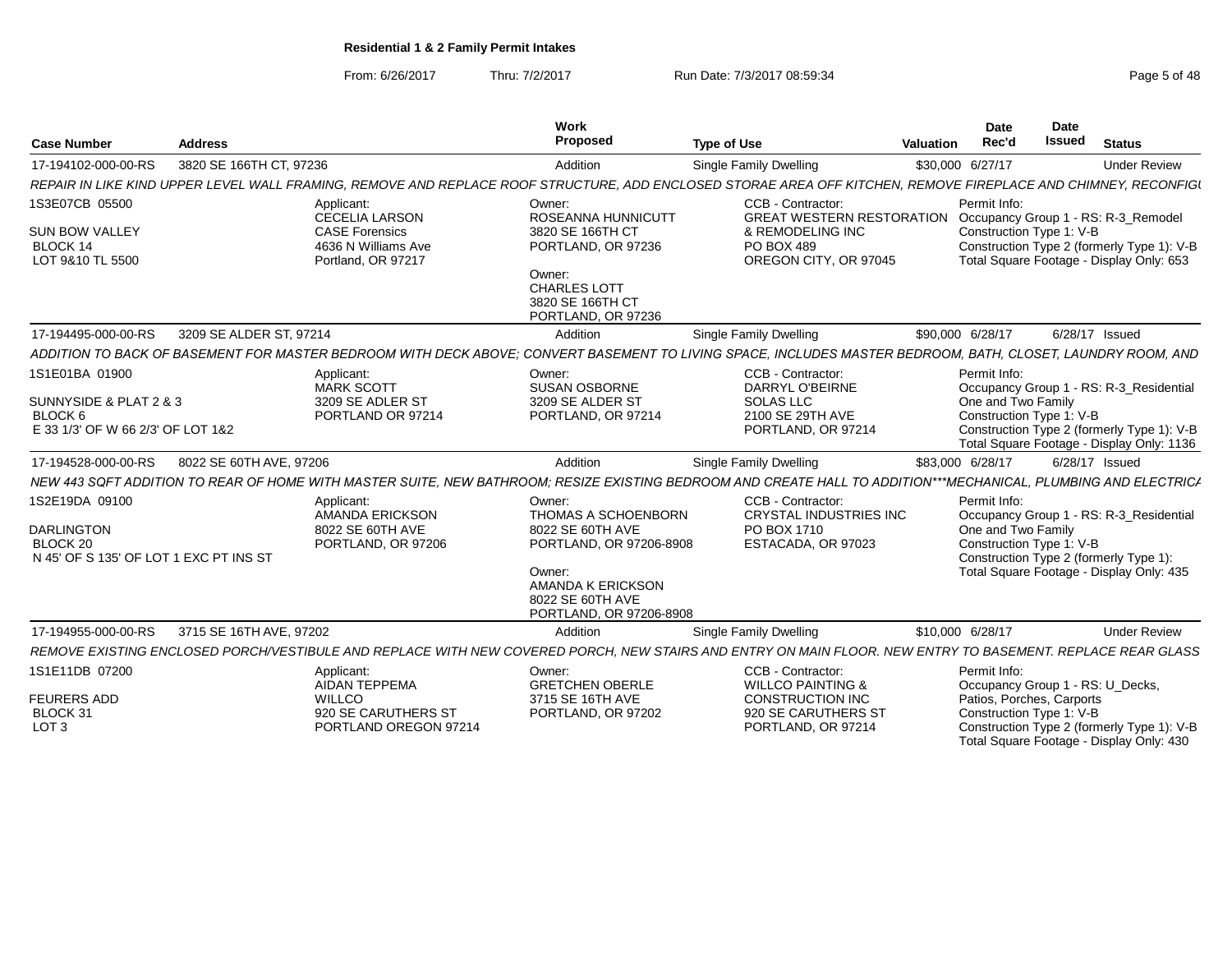From: 6/26/2017Thru: 7/2/2017 **Run Date: 7/3/2017 08:59:34** Page 6 of 48

|                                                          |                           |                                                                                                                                                               | <b>Work</b>                                                                                                         |                                                                                                            |                  | <b>Date</b>                                                                       | Date   |                                                                                                                               |
|----------------------------------------------------------|---------------------------|---------------------------------------------------------------------------------------------------------------------------------------------------------------|---------------------------------------------------------------------------------------------------------------------|------------------------------------------------------------------------------------------------------------|------------------|-----------------------------------------------------------------------------------|--------|-------------------------------------------------------------------------------------------------------------------------------|
| <b>Case Number</b>                                       | <b>Address</b>            |                                                                                                                                                               | Proposed                                                                                                            | <b>Type of Use</b>                                                                                         | <b>Valuation</b> | Rec'd                                                                             | Issued | <b>Status</b>                                                                                                                 |
| 17-195423-000-00-RS                                      | 766 NE 93RD AVE, 97220    |                                                                                                                                                               | Addition                                                                                                            | Single Family Dwelling                                                                                     |                  | \$91,080 6/29/17                                                                  |        | <b>Under Review</b>                                                                                                           |
|                                                          |                           | MRAA: ADDITION OF NEW 2 STORY STRUCTURE: 1ST FLOOR GARAGE. STORAGE. BATHROOM: AND 2ND FLOOR ADU TO INCLUDE BEDROOM. BATHROOM. LIVING ROOM/KITCHEN AND 2ND FLO |                                                                                                                     |                                                                                                            |                  |                                                                                   |        |                                                                                                                               |
| 1N2E33AC 05500                                           |                           | Applicant:                                                                                                                                                    | Owner:                                                                                                              | CCB - Contractor:                                                                                          |                  | Permit Info:                                                                      |        |                                                                                                                               |
| <b>WHEATLAND ADD</b><br><b>BLOCK 8</b><br>LOT 21&22      |                           | <b>LANCE SAFRANSKI</b><br>RESIDENTIAL RENOVATIONS INC 766 NE 93RD AVE<br>2980 GREENTREE RD<br>LAKE OSWEGO, OR 97034                                           | ANDRES GUZMAN<br>PORTLAND, OR 97220<br>Owner:<br><b>WILLIAM R MCMILLEN</b><br>766 NE 93RD AVE<br>PORTLAND, OR 97220 | <b>LANCE SAFRANSKI</b><br><b>RESIDENTIAL RENOVATIONS INC</b><br>2980 GREENTREE RD<br>LAKE OSWEGO, OR 97034 |                  | One and Two Family<br>Construction Type 1: V-B<br>Number of New Dwelling Units: 1 |        | Occupancy Group 1 - RS: R-3_Residential<br>Construction Type 2 (formerly Type 1):<br>Total Square Footage - Display Only: 800 |
|                                                          |                           |                                                                                                                                                               | Owner:<br>ROSA V GUZMAN<br>766 NE 93RD AVE<br>PORTLAND, OR 97220                                                    |                                                                                                            |                  |                                                                                   |        |                                                                                                                               |
| 17-196107-000-00-RS                                      | 2725 SE 31ST AVE, 97202   |                                                                                                                                                               | Addition                                                                                                            | <b>Single Family Dwelling</b>                                                                              |                  | \$111,915 6/30/17                                                                 |        | <b>Under Review</b>                                                                                                           |
|                                                          |                           | MRAA - TWO STORY ADDITION TO NORTHWEST SIDE OF SFR; NEW FAMILY ROOM AND HALF BATH ON MAIN AND NEW BEDROOM, BATHROOM, AND LAUNDRY ON SECOND LEVEL; RELOCATING  |                                                                                                                     |                                                                                                            |                  |                                                                                   |        |                                                                                                                               |
| 1S1E12BA 09700                                           |                           | Applicant:<br>CHRISTOPHER ALMEIDA                                                                                                                             | Owner:<br>CHRISTOPHER ALMEIDA                                                                                       |                                                                                                            |                  | Permit Info:                                                                      |        | Occupancy Group 1 - RS: R-3_Residential                                                                                       |
| <b>EAST PORTLAND HTS</b><br>BLOCK 15<br>LOT <sub>3</sub> |                           | 2725 SE 31ST AVE<br>PORTLAND, OR 97202                                                                                                                        | 2725 SE 31ST AVE<br>PORTLAND, OR 97202                                                                              |                                                                                                            |                  | One and Two Family<br>Construction Type 1: V-B                                    |        | Construction Type 2 (formerly Type 1): V-B                                                                                    |
|                                                          |                           |                                                                                                                                                               | Owner:<br><b>HEATHER MORROW-ALMEIDA</b><br>2725 SE 31ST AVE<br>PORTLAND, OR 97202                                   |                                                                                                            |                  |                                                                                   |        | Total Square Footage - Display Only: 1101                                                                                     |
| 17-196118-000-00-RS                                      | 1225 SE CLINTON ST, 97202 |                                                                                                                                                               | Addition                                                                                                            | <b>Single Family Dwelling</b>                                                                              |                  | \$3,381 6/29/17                                                                   |        | 6/29/17 Issued                                                                                                                |
|                                                          |                           | REPLACE AND EXTEND EXISTING WOOD DECK INSTALL NEW COVER OVER PORTION OF DECK                                                                                  |                                                                                                                     |                                                                                                            |                  |                                                                                   |        |                                                                                                                               |
| 1S1E11BA 02900                                           |                           | Applicant:<br>SARAH LOLCAMA-SUMRALL                                                                                                                           | Owner:<br>SARAH LOLCAMA-SUMRALL                                                                                     |                                                                                                            |                  | Permit Info:                                                                      |        | Occupancy Group 1 - RS: U_Decks,                                                                                              |
| TIBBETTS ADD<br>BLOCK 14<br>W 1/2 OF LOT 7&8             |                           | 1225 SE CLINTON ST<br>PORTLAND, OR 97202                                                                                                                      | 1225 SE CLINTON ST<br>PORTLAND, OR 97202                                                                            |                                                                                                            |                  | Patios, Porches, Carports<br>Construction Type 1: V-B                             |        | Construction Type 2 (formerly Type 1):<br>Total Square Footage - Display Only: 150                                            |
| 17-196163-000-00-RS                                      | 3303 NE 47TH AVE, 97213   |                                                                                                                                                               | Addition                                                                                                            | <b>Single Family Dwelling</b>                                                                              |                  | \$5,351 6/30/17                                                                   |        | Approved to Issue                                                                                                             |
|                                                          |                           | CONSTRUCT 47 SQ FT ADDITION AT REAR FOR MASTER BEDROOM, REMODEL EXISTING UPPER FLOOR, STRENGTHEN UPPER FLOOR FRAMING, ADD BATHROOM TO UPPER FLOOR.TOTAL (3)   |                                                                                                                     |                                                                                                            |                  |                                                                                   |        |                                                                                                                               |
| 1N2E30BB 00700                                           |                           | Applicant:<br>WISE CONSTRUCTION INC                                                                                                                           | Owner:<br>TODD P DAVIDSON                                                                                           | CCB - Contractor:<br>WISE CONSTRUCTION INC                                                                 |                  | Permit Info:                                                                      |        | Occupancy Group 1 - RS: R-3_Residential                                                                                       |
| <b>ROSE CITY PK</b><br>BLOCK 157<br>LOT <sub>8</sub>     |                           | 4212 NE SUMNER ST<br>PORTLAND, OR 97218                                                                                                                       | 3303 NE 47TH AVE<br>PORTLAND, OR 97213                                                                              | 4212 NE SUMNER ST<br>PORTLAND, OR 97218                                                                    |                  | One and Two Family<br>Construction Type 1: V-B                                    |        | Construction Type 2 (formerly Type 1):                                                                                        |
|                                                          |                           |                                                                                                                                                               | Owner:<br>SHELLY M DAVIDSON<br>3303 NE 47TH AVE<br>PORTLAND, OR 97213                                               |                                                                                                            |                  |                                                                                   |        | Total Square Footage - Display Only: 47                                                                                       |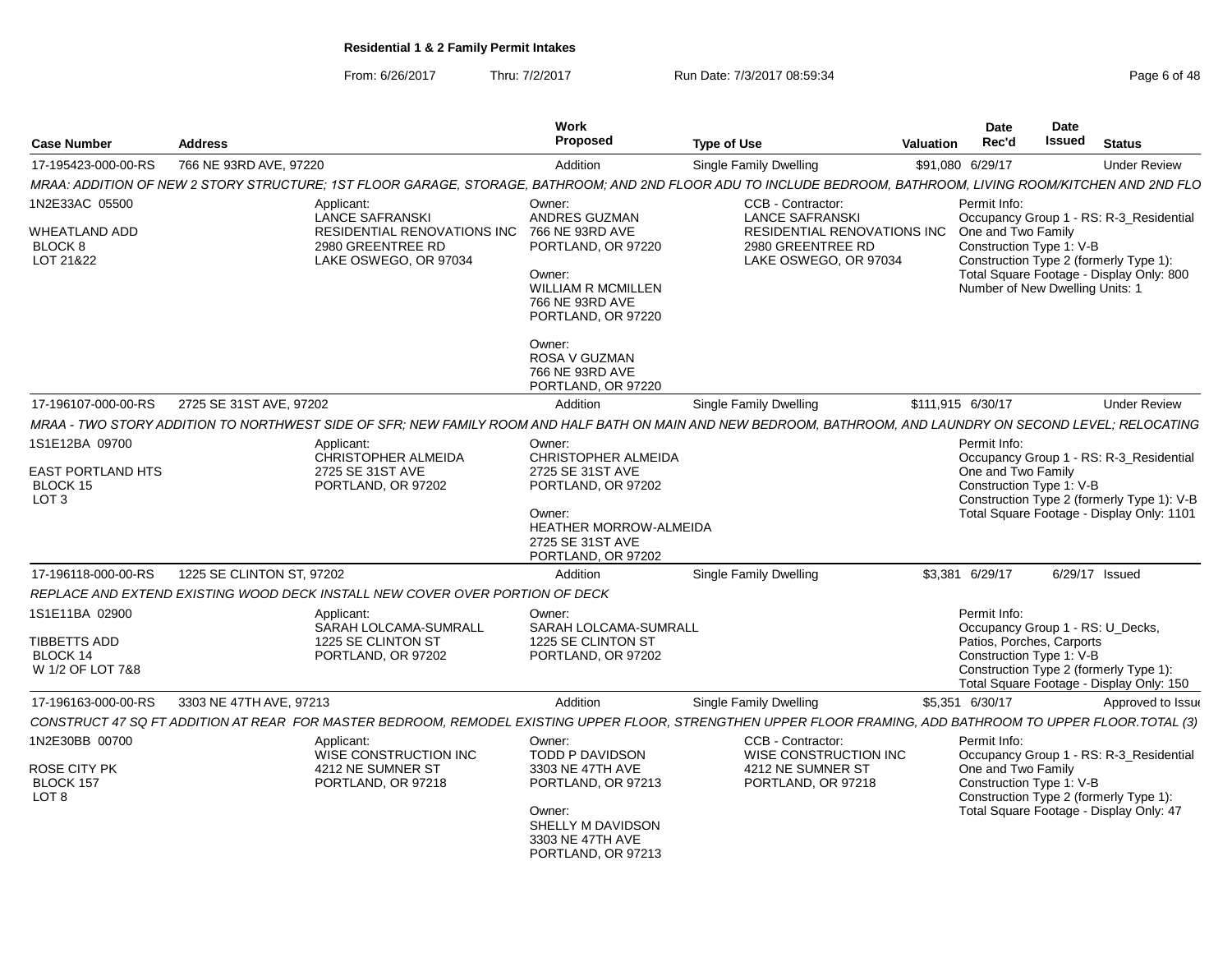From: 6/26/2017Thru: 7/2/2017 **Run Date: 7/3/2017 08:59:34** Pag

| Page 7 of 48 |  |  |
|--------------|--|--|
|              |  |  |

| <b>Case Number</b>                                                                | <b>Address</b>             |                                                                                                                        | Work<br>Proposed                                                                                                                                               | <b>Type of Use</b>                                                                                                                                                                                                                                                                      | <b>Valuation</b> | Date<br>Rec'd                                                  | Date<br><b>Issued</b> | <b>Status</b>                                                                                                                     |
|-----------------------------------------------------------------------------------|----------------------------|------------------------------------------------------------------------------------------------------------------------|----------------------------------------------------------------------------------------------------------------------------------------------------------------|-----------------------------------------------------------------------------------------------------------------------------------------------------------------------------------------------------------------------------------------------------------------------------------------|------------------|----------------------------------------------------------------|-----------------------|-----------------------------------------------------------------------------------------------------------------------------------|
| 17-196179-000-00-RS                                                               | 2556 SE 28TH PL            |                                                                                                                        | Addition                                                                                                                                                       | Single Family Dwelling                                                                                                                                                                                                                                                                  |                  | \$40,758 6/30/17                                               |                       | <b>Under Review</b>                                                                                                               |
|                                                                                   |                            |                                                                                                                        |                                                                                                                                                                | NEW DORMER ADDITION TO EXPAND EXISTING LIVING SPACE. CREATE NEW GUEST BEDROOM AND BATHROOM. NO EARTH DISTURBANCE                                                                                                                                                                        |                  |                                                                |                       |                                                                                                                                   |
| 1S1E12BB 01001<br><b>EAST PORTLAND HTS</b><br><b>BLOCK 4</b><br>LOT <sub>14</sub> |                            | Applicant:<br>Joshua Salinger<br>BIRDSMOUTH CONSTRUCTION LLI 2556 SE 28TH PL<br>1633 SE 55TH AVE<br>PORTLAND, OR 97215 | Owner:<br><b>JARED A ISHKANIAN</b><br>PORTLAND, OR 97202<br>Owner:<br>MOLLY B ISHKANIAN<br>2556 SE 28TH PL<br>PORTLAND, OR 97202                               | CCB - Contractor:<br>BIRDSMOUTH CONSTRUCTION LLI Occupancy Group 1 - RS: R-3_Residential<br>1633 SE 55TH AVE<br>PORTLAND, OR 97215                                                                                                                                                      |                  | Permit Info:<br>One and Two Family<br>Construction Type 1: V-B |                       | Construction Type 2 (formerly Type 1):<br>Total Square Footage - Display Only: 358                                                |
| 17-196211-000-00-RS                                                               | 3635 SE GLENWOOD ST, 97202 |                                                                                                                        | Addition                                                                                                                                                       | Single Family Dwelling                                                                                                                                                                                                                                                                  |                  | \$5,003 6/30/17                                                |                       | 6/30/17 Issued                                                                                                                    |
|                                                                                   |                            |                                                                                                                        |                                                                                                                                                                | MUD ROOM ADDITION AND COVERED PORCH AT BACK OF HOUSE. NEW BEAM BETWEEN KITCHEN AND DINING ROOM. ***TRADE PERMIT(S) SEPARATE***                                                                                                                                                          |                  |                                                                |                       |                                                                                                                                   |
| 1S1E24AB 00600<br>SECTION 24 1S 1E<br>TL 600 0.22 ACRES                           |                            | Applicant:<br><b>SUSAN COLLARD</b><br><b>IN-HOUSE ARCHITECTURE</b><br>3734 SE MORRISON ST<br>PORTLAND OR 97214         | Owner:<br><b>MATTHEW E COBB</b><br>3635 SE GLENWOOD ST<br>PORTLAND, OR 97202-8255<br>Owner:<br>YVONNE S COBB<br>3635 SE GLENWOOD ST<br>PORTLAND, OR 97202-8255 |                                                                                                                                                                                                                                                                                         |                  | Permit Info:<br>One and Two Family<br>Construction Type 1: V-B |                       | Occupancy Group 1 - RS: R-3_Residential<br>Construction Type 2 (formerly Type 1): V-B<br>Total Square Footage - Display Only: 68  |
| 17-197268-000-00-RS                                                               | 2315 NE 53RD AVE, 97213    |                                                                                                                        | Addition                                                                                                                                                       | Single Family Dwelling                                                                                                                                                                                                                                                                  |                  | \$33,472 7/2/17                                                |                       | <b>Under Review</b>                                                                                                               |
|                                                                                   |                            |                                                                                                                        |                                                                                                                                                                | MRAA. REMOVE REAR PORTION OF EXISTING HALF STORY FINISHED ATTIC SPACE, AND BUILD NEW DOUBLE SHED DORMER ADDITION. CREATE FOUR BEDROOMS AND TWO NEW SECOND F                                                                                                                             |                  |                                                                |                       |                                                                                                                                   |
| 1N2E30DB 04000<br><b>MERLOW &amp; EXTD</b><br><b>BLOCK4</b><br>LOT <sub>5</sub>   | <b>INC</b>                 | Applicant:<br>Jason Rodarte<br>RODARTE DESIGN & REMODEL.<br>1925 NE 53rd Avenue<br>Portland, OR 97213                  | Owner:<br>ALEXANDER PERSING<br>2315 NE 53RD AVE<br>PORTLAND, OR 97213<br>Owner:<br><b>JAMIE PERSING</b><br>2315 NE 53RD AVE<br>PORTLAND, OR 97213              | CCB - Contractor:<br>IMPACT HEATING & COOLING LLC Occupancy Group 1 - RS: R-3_Residential<br>309 NE 16TH AVE<br>BATTLE GROUND, WA 98604-4654 Construction Type 1: V-B<br>CCB - Contractor:<br><b>JASON RODARTE</b><br>RODARTE DESIGN & REMODEL IN<br>1925 NE 53RD<br>PORTLAND, OR 97213 |                  | Permit Info:<br>One and Two Family                             |                       | Construction Type 2 (formerly Type 1):<br>Total Square Footage - Display Only: 294                                                |
| 17-197280-000-00-RS                                                               | 1212 SW HUME CT, 97219     |                                                                                                                        | Addition                                                                                                                                                       | Single Family Dwelling                                                                                                                                                                                                                                                                  | \$74,425 7/2/17  |                                                                |                       | <b>Under Review</b>                                                                                                               |
|                                                                                   |                            |                                                                                                                        |                                                                                                                                                                | NEW SINGLE FLOOR ADDITION TO SIDE AND REAR OF EXISTING DWELLING. CREATE NEW MUDROOM, MASTER BEDROOM AND BATHROOM, LAUNDRY AND CLOSET SPACE. NEW REAR PORC                                                                                                                               |                  |                                                                |                       |                                                                                                                                   |
| 1S1E21DC 13000<br><b>CAPITOL HILL</b><br>BLOCK 35<br>LOT <sub>2</sub>             |                            | Applicant:<br><b>LOREN FRIGAULT III</b><br><b>BUILDCRAFT LLC</b><br>9221 SW 7TH AVE<br>PORTLANS, OR 97219              | Owner:<br><b>GARY M II BLACKWELL</b><br>1212 SW HUME CT<br>PORTLAND, OR 97219<br>Owner:<br><b>NORA K MILLER</b><br>1212 SW HUME CT<br>PORTLAND, OR 97219       | CCB - Contractor:<br><b>BUILDCRAFT LLC</b><br>9221 SW 7TH AVE<br>PORTLAND, OR 97219                                                                                                                                                                                                     |                  | Permit Info:<br>One and Two Family<br>Construction Type 1: V-B |                       | Occupancy Group 1 - RS: R-3_Residential<br>Construction Type 2 (formerly Type 1): V-B<br>Total Square Footage - Display Only: 770 |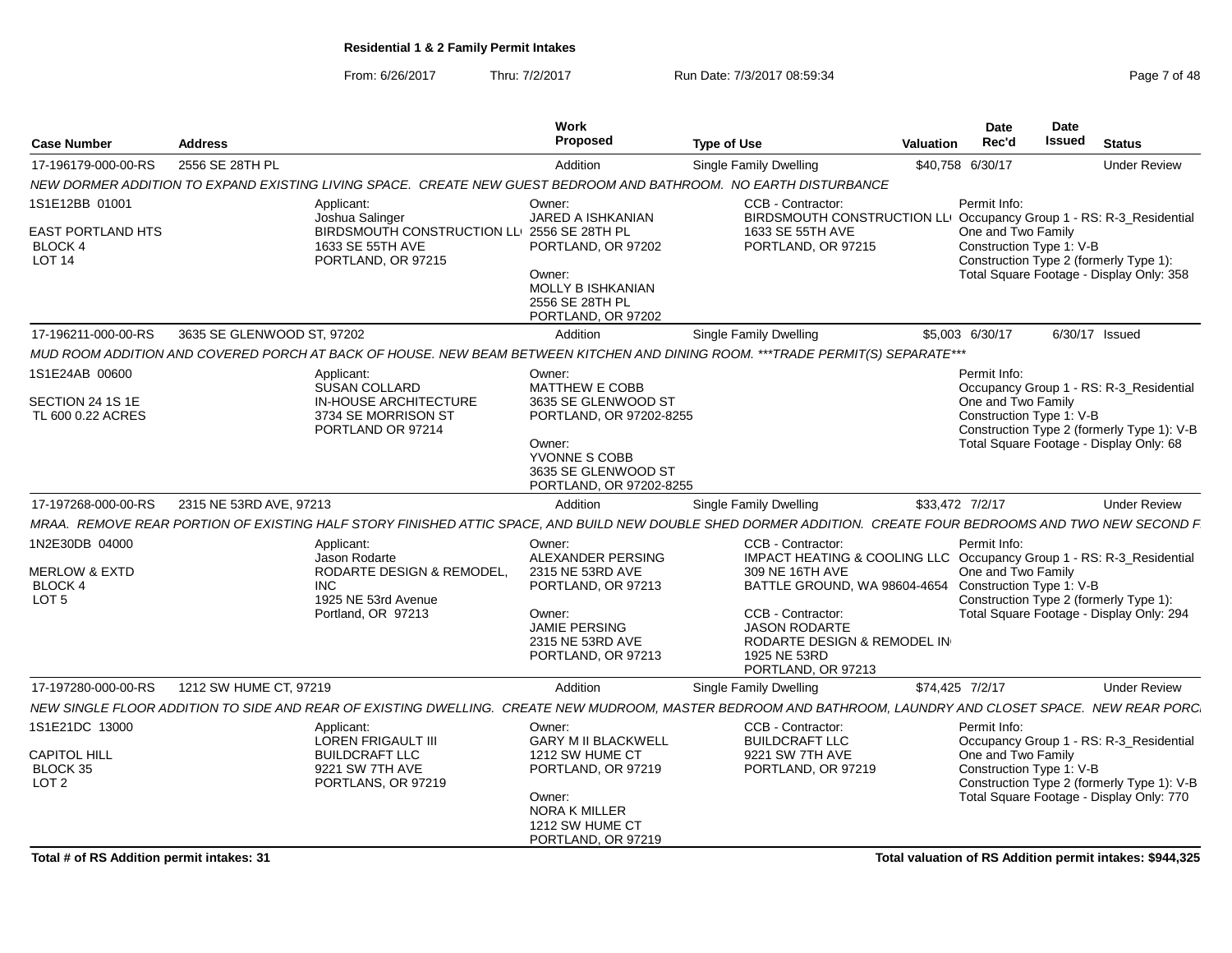From: 6/26/2017

Thru: 7/2/2017 **Run Date: 7/3/2017 08:59:34** Page 8 of 48

| <b>Case Number</b>                                                  | <b>Address</b>                                   |                                                                                                                                                                | Work<br>Proposed                                                                                                                                                    | <b>Type of Use</b>                                                                                                                                                                                                                                                                                                                                                      | Valuation | Date<br>Rec'd                                                                                     | Date<br>Issued | <b>Status</b>                                                                                                                 |
|---------------------------------------------------------------------|--------------------------------------------------|----------------------------------------------------------------------------------------------------------------------------------------------------------------|---------------------------------------------------------------------------------------------------------------------------------------------------------------------|-------------------------------------------------------------------------------------------------------------------------------------------------------------------------------------------------------------------------------------------------------------------------------------------------------------------------------------------------------------------------|-----------|---------------------------------------------------------------------------------------------------|----------------|-------------------------------------------------------------------------------------------------------------------------------|
| 17-189291-000-00-RS                                                 | 4621 SE 52ND AVE - Unit B. 97206                 |                                                                                                                                                                | Alteration                                                                                                                                                          | <b>Accessory Dwelling Unit</b>                                                                                                                                                                                                                                                                                                                                          |           | \$65,000 6/29/17                                                                                  |                | 6/29/17 Issued                                                                                                                |
|                                                                     |                                                  | CONVERT DETACHED GARAGE TO NEW ADU; BEDROOM, BATHROOM, LIVING/KITCHEN; REMOVE UNPERMITTED PATIO COVER, INSTALL NEW EXTERIOR SIDING AND REPLACE ALL WINDOWS **  |                                                                                                                                                                     |                                                                                                                                                                                                                                                                                                                                                                         |           |                                                                                                   |                |                                                                                                                               |
| 1S2E18AB 18100                                                      |                                                  | Applicant:<br><b>GREEN RABBET BUILDERS LLC</b><br>4243 SE ALDER ST<br>PORTLAND, OR 97215                                                                       | Owner:<br><b>NIKKI L THRASHER</b><br>4234 SE ALDER ST<br>PORTLAND, OR 97215                                                                                         | CCB - Contractor:<br><b>GREEN RABBET BUILDERS LLC</b><br>4243 SE ALDER ST<br>PORTLAND, OR 97215                                                                                                                                                                                                                                                                         |           | Permit Info:<br>Construction Type 1: V-B<br>Number of New Dwelling Units: 1                       |                | Occupancy Group 1 - RS: R-3_Remodel<br>Construction Type 2 (formerly Type 1):                                                 |
| 17-194568-000-00-RS                                                 | 935 N EMERSON ST - Unit B, 97217                 |                                                                                                                                                                | Alteration                                                                                                                                                          | <b>Accessory Dwelling Unit</b>                                                                                                                                                                                                                                                                                                                                          |           | \$87,551 6/30/17                                                                                  |                | 6/30/17 Issued                                                                                                                |
|                                                                     |                                                  | BASEMENT CONVERSION TO ACCESSORY DWELLING UNIT INCLUDES DEMO EXISTING STAIRS, BUITL NEW STAIRS AND INSTALL NEW EXTIRIOR DOOR; NEW WALLS FOR 2 BEDROOMS WITH NI |                                                                                                                                                                     |                                                                                                                                                                                                                                                                                                                                                                         |           |                                                                                                   |                |                                                                                                                               |
| 1N1E22BA 03600                                                      |                                                  | Applicant:<br><b>MICK GLASSLEY</b><br>10300 SE 97TH CT<br>HAPPY VALLEY OR 97086                                                                                | Owner:<br>ROBERT E RECTOR<br>935 N EMERSON ST<br>PORTLAND, OR 97217-2534                                                                                            | CCB - Contractor:<br><b>REA MECH INCORPORATED</b><br>30330 SW GRABEL RD<br>HILLSBORO, OR 97123<br>CCB - Contractor:<br>L & K ELECTRIC INC<br>10122 SE SHADY LN<br>DAMASCUS, OR 97089<br>CCB - Contractor:<br>DURAMAX HEATING & COOLING<br>INC<br>16897 SE DAVIDOFF WAY<br>DAMASCUS, OR 97089<br>CCB - Contractor:<br>MASTERCRAFT WOODWORKING<br>INC<br>10300 SE 97TH CT |           | Permit Info:<br>One and Two Family<br>Construction Type 1: V-B<br>Number of New Dwelling Units: 1 |                | Occupancy Group 1 - RS: R-3_Residential<br>Construction Type 2 (formerly Type 1):<br>Total Square Footage - Display Only: 769 |
|                                                                     |                                                  |                                                                                                                                                                |                                                                                                                                                                     | HAPPY VALLEY, OR 97086                                                                                                                                                                                                                                                                                                                                                  |           |                                                                                                   |                |                                                                                                                               |
| 17-173886-000-00-RS                                                 | 5936 SW YAMHILL DR, 97221                        |                                                                                                                                                                | Alteration                                                                                                                                                          | Decks, Fences, Retaining Walls                                                                                                                                                                                                                                                                                                                                          |           | \$4,750 6/30/17                                                                                   |                | 6/30/17 Issued                                                                                                                |
|                                                                     | REPLACE AND REDUCE SIZE OF REAR DECK AND STAIRS. |                                                                                                                                                                |                                                                                                                                                                     |                                                                                                                                                                                                                                                                                                                                                                         |           |                                                                                                   |                |                                                                                                                               |
| 1S1E06BA 02000<br>YAMHILL TERR<br><b>LOT 25</b>                     |                                                  | Applicant:<br><b>SLAVIK ZIMA</b><br>ZIMCOS LLC<br>1504 NE COHO CT<br>WOOD VILLAGE OR 97060                                                                     | Owner:<br><b>SUSAN M FAIRCHILD</b><br>5936 SW YAMHILL DR<br>PORTLAND, OR 97221-1564                                                                                 | CCB - Contractor:<br><b>ZIMCOS LLC</b><br>1504 NE COHO CT<br>WOOD VILLAGE, OR 97060                                                                                                                                                                                                                                                                                     |           | Permit Info:<br>Patios, Porches, Carports<br>Construction Type 1: V-B                             |                | Occupancy Group 1 - RS: U_Decks,<br>Construction Type 2 (formerly Type 1):<br>Total Square Footage - Display Only: 160        |
| 17-193687-000-00-RS                                                 | 5540 SE ASH ST, 97215                            |                                                                                                                                                                | Alteration                                                                                                                                                          | Decks, Fences, Retaining Walls                                                                                                                                                                                                                                                                                                                                          |           | \$9,100 6/27/17                                                                                   |                | 6/27/17 Issued                                                                                                                |
|                                                                     |                                                  | REPLACE EXISTING RETAINING WALL 9'-6" IN HEIGHT: SAME LOCATION ALONG DRIVEWAY                                                                                  |                                                                                                                                                                     |                                                                                                                                                                                                                                                                                                                                                                         |           |                                                                                                   |                |                                                                                                                               |
| 1N2E31DC 03900<br>MT TABOR PL ADD<br>BLOCK <sub>3</sub><br>LOT 8-10 |                                                  | Applicant:<br><b>DIMA SHEMETOV</b><br><b>IE STRUCTURAL</b><br>6975 SW SANDBURG ST STE 160<br><b>TIGARD OR 97223</b>                                            | Owner:<br>WILEY P UNDERDOWN<br>2801 WESTERN AVE #735<br>SEATTLE, WA 98121-3503<br>Owner:<br>ANGELA M T UNDERDOWN<br>2801 WESTERN AVE #735<br>SEATTLE, WA 98121-3503 | CCB - Contractor:<br><b>TERRAFIRMA FOUNDATION</b><br><b>REPAIR INC</b><br>761 NE GARDEN VALLEY BLVD<br>ROSEBURG, OR 97470                                                                                                                                                                                                                                               |           | Permit Info:<br>Garage\Utility Misc.<br>Construction Type 1: V-B                                  |                | Occupancy Group 1 - RS: U Private<br>Construction Type 2 (formerly Type 1):                                                   |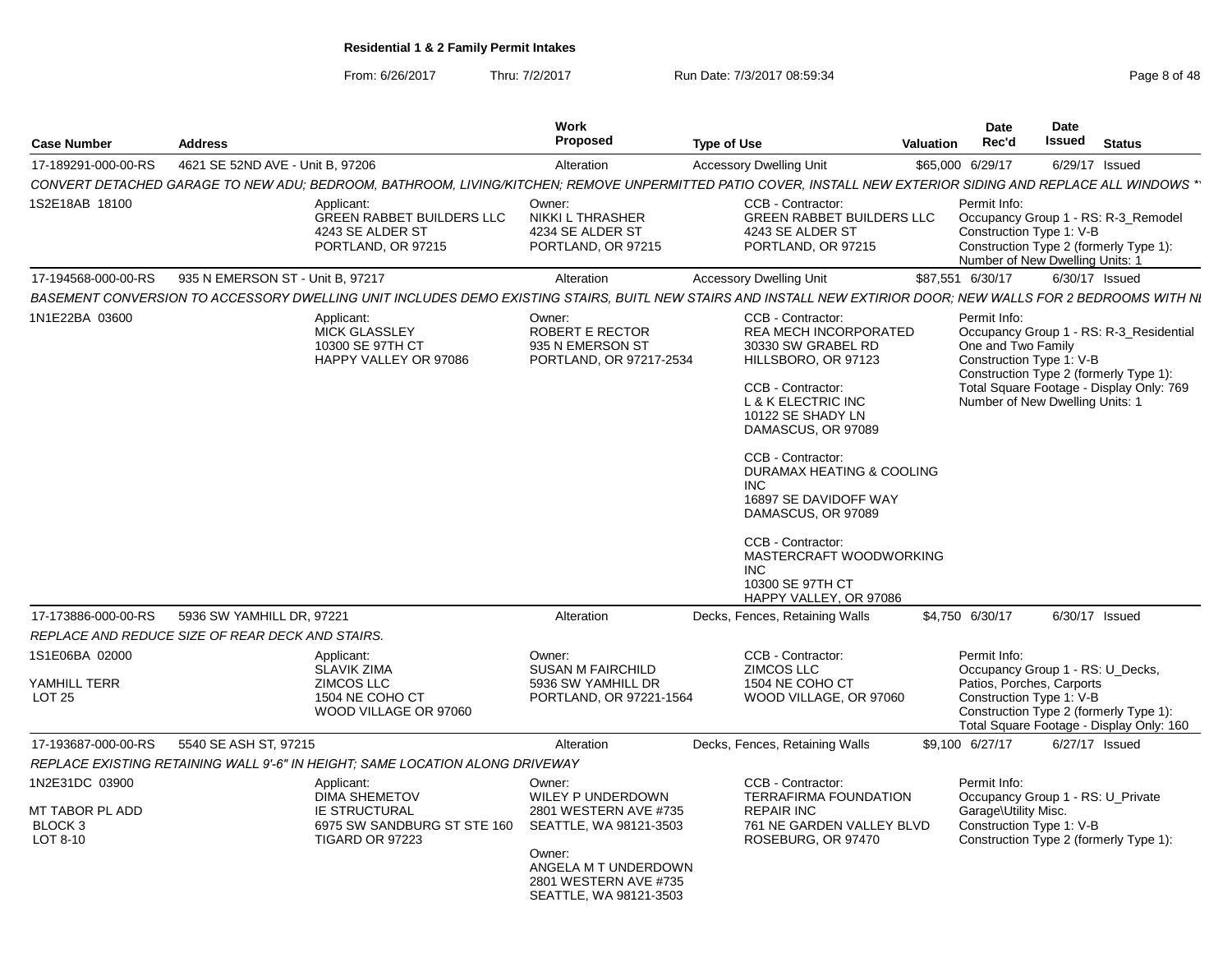From: 6/26/2017Thru: 7/2/2017 **Run Date: 7/3/2017 08:59:34** Page 9 of 48

| <b>Case Number</b>                                                                     | <b>Address</b>                   |                                                                                       | Work<br><b>Proposed</b>                                                           | <b>Type of Use</b>                                                                                                                                                | Valuation | Date<br>Rec'd                                                                                             | <b>Date</b><br>Issued | <b>Status</b>                                                                      |
|----------------------------------------------------------------------------------------|----------------------------------|---------------------------------------------------------------------------------------|-----------------------------------------------------------------------------------|-------------------------------------------------------------------------------------------------------------------------------------------------------------------|-----------|-----------------------------------------------------------------------------------------------------------|-----------------------|------------------------------------------------------------------------------------|
| 17-195596-000-00-RS                                                                    | 3108 SW BENNINGTON DR, 97201     |                                                                                       | Alteration                                                                        | Decks, Fences, Retaining Walls                                                                                                                                    |           | \$6,800 6/29/17                                                                                           | 6/29/17 Issued        |                                                                                    |
|                                                                                        |                                  |                                                                                       |                                                                                   | ALTERATION TO REPAIR EXISTING DECK-REPLACED APPROX. 20 2x10 DECK JOISTS, SAME SIZE AS EXISTING, WITH PRESSURE TREATED JOISTS. REMOVED AND REPLACED 2x6 CEDAR DECK |           |                                                                                                           |                       |                                                                                    |
| 1S1E05BA 01600<br><b>ARLINGTON HTS &amp; RPLT</b><br><b>BLOCK 5</b><br>LOT 2&3 TL 1600 |                                  | Applicant:<br><b>CHRISTINA HUNT</b><br>10006 SW CANYON<br>PORTLAND, OR 97225          | Owner:<br><b>TERESA L CATANIA</b><br>3108 SW BENNINGTON DR<br>PORTLAND, OR 97205  | CCB - Contractor:<br>HELPHOME ENERGY LIFE<br>PERFORMANCE GROUP INC<br>10006 SW CANYON RD<br>PORTLAND, OR 97225                                                    |           | Permit Info:<br>Occupancy Group 1 - RS: U Decks,<br>Patios, Porches, Carports<br>Construction Type 1: V-B |                       | Construction Type 2 (formerly Type 1):                                             |
|                                                                                        |                                  |                                                                                       | Owner:<br><b>VINCENT W CATANIA</b><br>3108 SW BENNINGTON DR<br>PORTLAND, OR 97205 |                                                                                                                                                                   |           |                                                                                                           |                       |                                                                                    |
| 17-192988-000-00-RS                                                                    | 3419 SE CORA DR                  |                                                                                       | Alteration                                                                        | <b>Duplex</b>                                                                                                                                                     |           | \$500 6/26/17                                                                                             | 6/26/17 Issued        |                                                                                    |
|                                                                                        |                                  | DEMOLISH ATTACHED PATIO COVER >200 S.F. ON NORTH SIDE OF DUPLEX PER LU-15-218257      |                                                                                   |                                                                                                                                                                   |           |                                                                                                           |                       |                                                                                    |
| 1S1E12DC 06500                                                                         |                                  | Applicant:<br><b>ALICIA JOHNSON</b><br>PO BOX 271<br>CORBETT, OR 97019                | Owner:<br><b>ALICIA JOHNSON</b><br>PO BOX 271<br>CORBETT, OR 97019                | CCB - Contractor:<br><b>JOSEPH ARNOLD DURBIN &amp;</b><br><b>MARTIN KARL LAMER</b><br>130 SE 16TH CT<br>TROUTDALE, OR 97060                                       |           | Permit Info:<br>Occupancy Group 1 - RS: U Private<br>Garage\Utility Misc.<br>Construction Type 1: V-B     |                       | Construction Type 2 (formerly Type 1):<br>Total Square Footage - Display Only: 250 |
| 16-255748-000-00-RS                                                                    | 702 SW CHELTENHAM ST, 97201      |                                                                                       | Alteration                                                                        | <b>Single Family Dwelling</b>                                                                                                                                     |           | \$20,000 6/27/17                                                                                          | 6/27/17 Issued        |                                                                                    |
|                                                                                        |                                  |                                                                                       |                                                                                   | CONVERT PORTION OF EXISTING GARAGE INTO HABITABLE SPACE: WHICH INCLUDES NEW BEDROOM: MEDIA ROOM: BATHROOM: AND CREATE NEW STAIRS TO UPPER FLOOR                   |           |                                                                                                           |                       |                                                                                    |
| 1S1E16DA 01600<br>CHELTENHAM<br>LOT <sub>7</sub>                                       |                                  | Applicant:<br>ROBERT BRUCE<br>702 SW CHELTENHAM ST<br>PORTLAND, OR 97239-2604         | Owner:<br><b>ROBERT BRUCE</b><br>702 SW CHELTENHAM ST<br>PORTLAND, OR 97239-2604  |                                                                                                                                                                   |           | Permit Info:<br>One and Two Family<br>Construction Type 1: V-B                                            |                       | Occupancy Group 1 - RS: R-3_Residential<br>Construction Type 2 (formerly Type 1):  |
| 16-256795-REV-02-RS                                                                    | 2707 SE SALMON ST, 97214         |                                                                                       | Alteration                                                                        | <b>Single Family Dwelling</b>                                                                                                                                     |           | \$6/28/17                                                                                                 | 6/28/17 Issued        |                                                                                    |
|                                                                                        |                                  | REVISION TO CHANGE (4) PORCH FOOTINGS FROM 16" DIA. x 16" THICK TO 24" SQ x 12" THICK |                                                                                   |                                                                                                                                                                   |           |                                                                                                           |                       |                                                                                    |
| 1S1E01BC 05600<br>MURRAY HILL ADD<br>BLOCK <sub>2</sub><br>W 1/2 OF LOT 3&4            |                                  | Applicant:<br><b>BRIAN SYMES</b><br>4905 NE 38TH<br>PORTLAND, OR 97211                | Owner:<br>KATHRYN A STETSON<br>2707 SE SALMON ST<br>PORTLAND, OR 97214-2955       |                                                                                                                                                                   |           | Permit Info:<br>Occupancy Group 1 - RS: U Decks,<br>Patios, Porches, Carports<br>Construction Type 1: V-B |                       | Construction Type 2 (formerly Type 1):<br>Total Square Footage - Display Only: 180 |
| 16-274474-000-00-RS                                                                    | 5246 NE 17TH AVE - Unit B. 97211 |                                                                                       | Alteration                                                                        | <b>Single Family Dwelling</b>                                                                                                                                     |           | \$28,000 6/30/17                                                                                          | 6/30/17 Issued        |                                                                                    |
|                                                                                        |                                  |                                                                                       |                                                                                   | CONVERT EXISTING GARAGE AND UNFINISHED BASEMENT TO ACCESSORY DWELLING UNIT, INCLUDES NEW WALLS TO CREATE COMMON AREA WITH LAUNDRY, KITCHENETTE, BEDROOM AN        |           |                                                                                                           |                       |                                                                                    |
| 1N1E23AB 13900                                                                         |                                  | Applicant:<br><b>ARIELLE CLARK</b><br>5246 NE 17TH AVE<br>PORTLAND OR 97211           | Owner:<br>ANGELA M MARTIN<br>5246 NE 17TH AVE<br>PORTLAND, OR 97211-5627          | CCB - Contractor:<br>ARNDT BUILDT LLC<br>7117 N LANCASTER AVE<br>PORTLAND, OR 97217                                                                               |           | Permit Info:<br>One and Two Family<br>Construction Type 1: V-B                                            |                       | Occupancy Group 1 - RS: R-3 Residential<br>Construction Type 2 (formerly Type 1):  |

Construction Type 2 (formerly Type 1):Number of New Dwelling Units: 1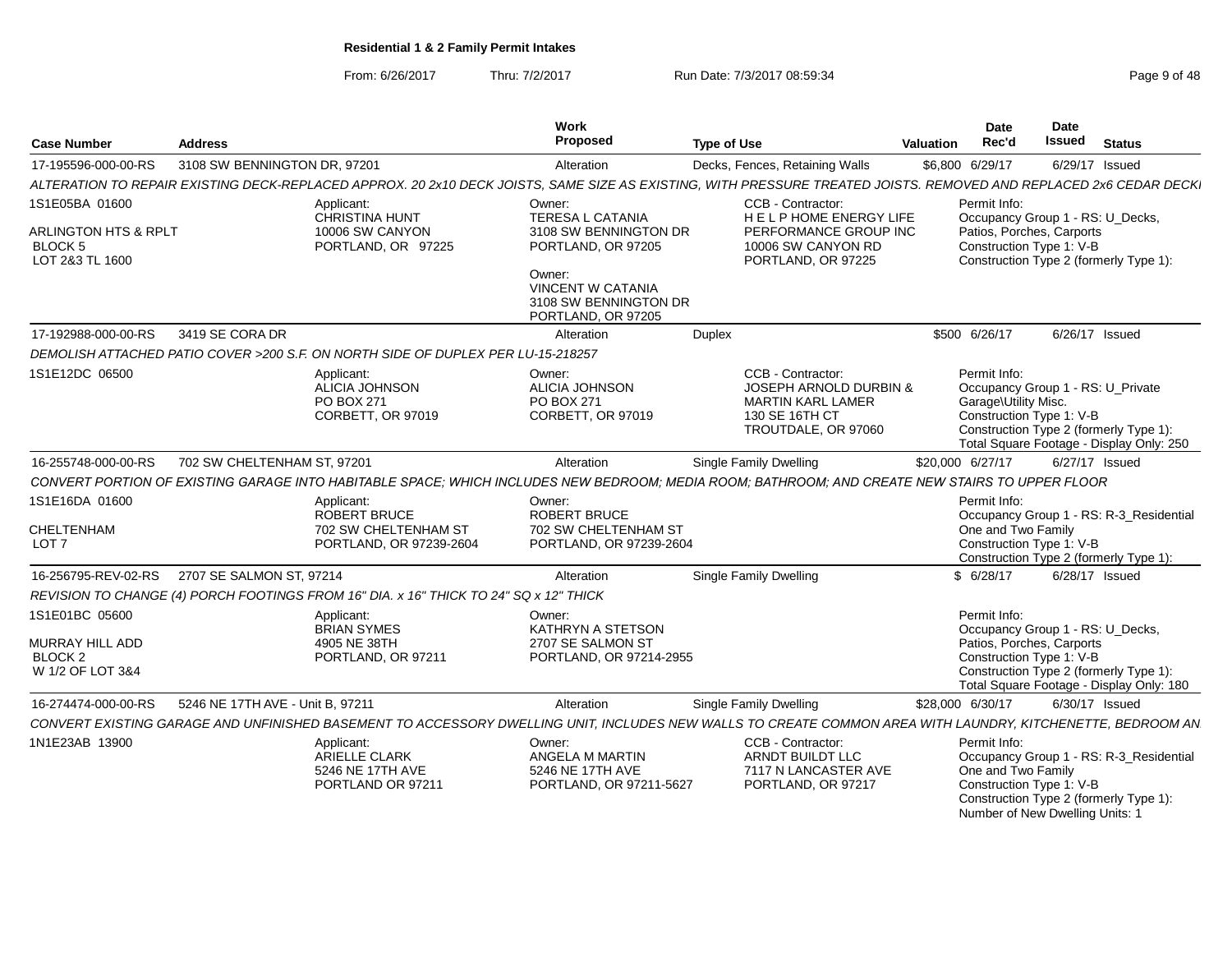From: 6/26/2017Thru: 7/2/2017 **Run Date: 7/3/2017 08:59:34** Page 10 of 48

| <b>Case Number</b>                                                        | <b>Address</b>                                                                                                                                               | <b>Work</b><br>Proposed                                                                                                                     | <b>Type of Use</b>                                                                              | Valuation | Date<br>Rec'd                                                  | Date<br><b>Issued</b> | <b>Status</b>                                                                                                             |  |
|---------------------------------------------------------------------------|--------------------------------------------------------------------------------------------------------------------------------------------------------------|---------------------------------------------------------------------------------------------------------------------------------------------|-------------------------------------------------------------------------------------------------|-----------|----------------------------------------------------------------|-----------------------|---------------------------------------------------------------------------------------------------------------------------|--|
| 17-147458-REV-02-RS                                                       | 1410 SE 167TH AVE, 97233                                                                                                                                     | Alteration                                                                                                                                  | Single Family Dwelling                                                                          |           | \$1,000 6/29/17                                                |                       | 6/29/17 Issued                                                                                                            |  |
|                                                                           | REVISION TO RELOCATE METER AND ADD BREAKER AND MAIN METER COMBO                                                                                              |                                                                                                                                             |                                                                                                 |           |                                                                |                       |                                                                                                                           |  |
| IS3E06BD 09700<br>ANN WEAVER TR<br><b>BLOCK1</b><br>LOT <sub>7</sub>      | Applicant:<br><b>MELEA EGBERT</b><br><b>BLUE RAVEN SOLAR</b><br>1220 S 630 E<br>AMERICAN FORK, UT 84003                                                      | Owner:<br><b>MARTINA D GARCIA</b><br>1410 SE 167TH AVE<br>PORTLAND, OR 97233<br>Owner:<br><b>HECTOR GARCIA MENDOZA</b><br>1410 SE 167TH AVE | CCB - Contractor:<br>BLUE RAVEN SOLAR LLC<br>1220 S 630 EAST STE 430<br>AMERICAN FORK, UT 84003 |           | Permit Info:<br>One and Two Family<br>Construction Type 1: V-B |                       | Occupancy Group 1 - RS: R-3 Residential<br>Construction Type 2 (formerly Type 1):                                         |  |
|                                                                           |                                                                                                                                                              | PORTLAND, OR 97233                                                                                                                          |                                                                                                 |           |                                                                |                       |                                                                                                                           |  |
|                                                                           | 17-162639-REV-01-RS   9604 SW KELLY AVE, 97219                                                                                                               | Alteration                                                                                                                                  | <b>Single Family Dwelling</b>                                                                   |           | \$500 6/27/17                                                  |                       | 6/27/17 Issued                                                                                                            |  |
|                                                                           | VALUE-ADDED REVISION FOR VOLUNTARY INSTALLATION OF ANCHORS BETWEEN EXISTING FRAMED STUCTURE AND CONCRETE FOUNDATION: RECONFIGURE WALLS AT BEDROOMS & CLOS    |                                                                                                                                             |                                                                                                 |           |                                                                |                       |                                                                                                                           |  |
| 1S1E27BD 03600<br>COLLINS VIEW TR<br>BLOCK 19<br>LOT <sub>6</sub>         | Applicant:<br><b>KAREN STROMME</b><br>1803 NE 36TH AVE<br>PORTLAND, OR 97212                                                                                 | Owner:<br><b>KAREN STROMME</b><br>1803 NE 36TH AVE<br>PORTLAND, OR 97212<br>Owner:<br>MICHAEL STENBAK<br>1803 NE 36TH AVE                   |                                                                                                 |           | Permit Info:<br>Construction Type 1: V-B                       |                       | Occupancy Group 1 - RS: R-3_Remodel<br>Construction Type 2 (formerly Type 1):                                             |  |
|                                                                           |                                                                                                                                                              | PORTLAND, OR 97212                                                                                                                          |                                                                                                 |           |                                                                |                       |                                                                                                                           |  |
| 17-164362-000-00-RS                                                       | 12479 SE SALMON CT, 97233                                                                                                                                    | Alteration                                                                                                                                  | Single Family Dwelling                                                                          |           | \$25,502 6/28/17                                               |                       | 6/28/17 Issued                                                                                                            |  |
|                                                                           | CONVERT BASEMENT TO LIVABLE NOT AN ADU - FURR OUT WALLS, TO INCLUDE BEDROOM, BATHROOM, LAUNDRY ROOM, DEN, AND MECHANICAL ROOM WITH NEW WINDOW WELL ***MECHA. |                                                                                                                                             |                                                                                                 |           |                                                                |                       |                                                                                                                           |  |
| IS2E02BB 04000<br><b>JANET ADD</b><br>BLOCK <sub>2</sub><br><b>LOT 11</b> | Applicant:<br><b>MIKE MONTGOMERY</b><br>4931 SW 76th Ave, PMB 211<br>PORTLAND, OR 97225                                                                      | Owner:<br><b>DUSTIN C RIGGS</b><br>12479 SE SALMON CT<br>PORTLAND, OR 97233                                                                 |                                                                                                 |           | Permit Info:<br>Construction Type 1: V-B                       |                       | Occupancy Group 1 - RS: R-3_Remodel<br>Construction Type 2 (formerly Type 1):<br>Total Square Footage - Display Only: 672 |  |
| 17-164362-REV-01-RS                                                       | 12479 SE SALMON CT, 97233                                                                                                                                    | Alteration                                                                                                                                  | <b>Single Family Dwelling</b>                                                                   |           | \$20,000 6/30/17                                               |                       | 6/30/17 Issued                                                                                                            |  |
|                                                                           | VALUE-ADDED REVISION - VOLUNTARY INSTALLATION OF ANCHORS BETWEEN (E) FRAMED STUCTURE & CONCRETE FOUNDATION: RECONFIGURE BATHROOM IN BASEMENT & REMOVE EXT L  |                                                                                                                                             |                                                                                                 |           |                                                                |                       |                                                                                                                           |  |
| IS2E02BB 04000<br><b>JANET ADD</b><br>BLOCK 2<br><b>LOT 11</b>            | Applicant:<br><b>CHERYL LOHRMANN</b><br>12479 SE SALMON CT<br>PORTLAND, OR 97233                                                                             | Owner:<br><b>DUSTIN C RIGGS</b><br>12479 SE SALMON CT<br>PORTLAND, OR 97233                                                                 |                                                                                                 |           | Permit Info:<br>Construction Type 1: V-B                       |                       | Occupancy Group 1 - RS: R-3_Remodel<br>Construction Type 2 (formerly Type 1):<br>Total Square Footage - Display Only: 672 |  |
|                                                                           | 17-178856-REV-01-RS 8101 SE CARLTON ST, 97206                                                                                                                | Alteration                                                                                                                                  | Single Family Dwelling                                                                          |           | \$2,000 6/29/17                                                |                       | 6/29/17 Issued                                                                                                            |  |
|                                                                           | VALUE-ADDED REVISION TO ADD (8) MODS AND A BATTERY ****note to cashier - ET fees moved to the main permit***                                                 |                                                                                                                                             |                                                                                                 |           |                                                                |                       |                                                                                                                           |  |
| IS2E17DD 02501<br><b>WOODMERE PK</b><br><b>BLOCK1</b><br>LOT <sub>7</sub> | Applicant:<br>SOLARCITY CORPORATION<br>3055 CLEARVIEW WAY<br>SAN MATEO, CA 94402                                                                             | Owner:<br><b>SAGE S HOWARD</b><br>8101 SE CARLTON ST<br>PORTLAND, OR 97206<br>Owner:                                                        | CCB - Contractor:<br>SOLARCITY CORPORATION<br>3055 CLEARVIEW WAY<br>SAN MATEO, CA 94402         |           | Permit Info:<br>One and Two Family<br>Construction Type 1: V-B |                       | Occupancy Group 1 - RS: R-3 Residential<br>Construction Type 2 (formerly Type 1):                                         |  |
|                                                                           |                                                                                                                                                              | CARLEE A WOLCOTT<br>8101 SE CARLTON ST<br>PORTLAND, OR 97206                                                                                |                                                                                                 |           |                                                                |                       |                                                                                                                           |  |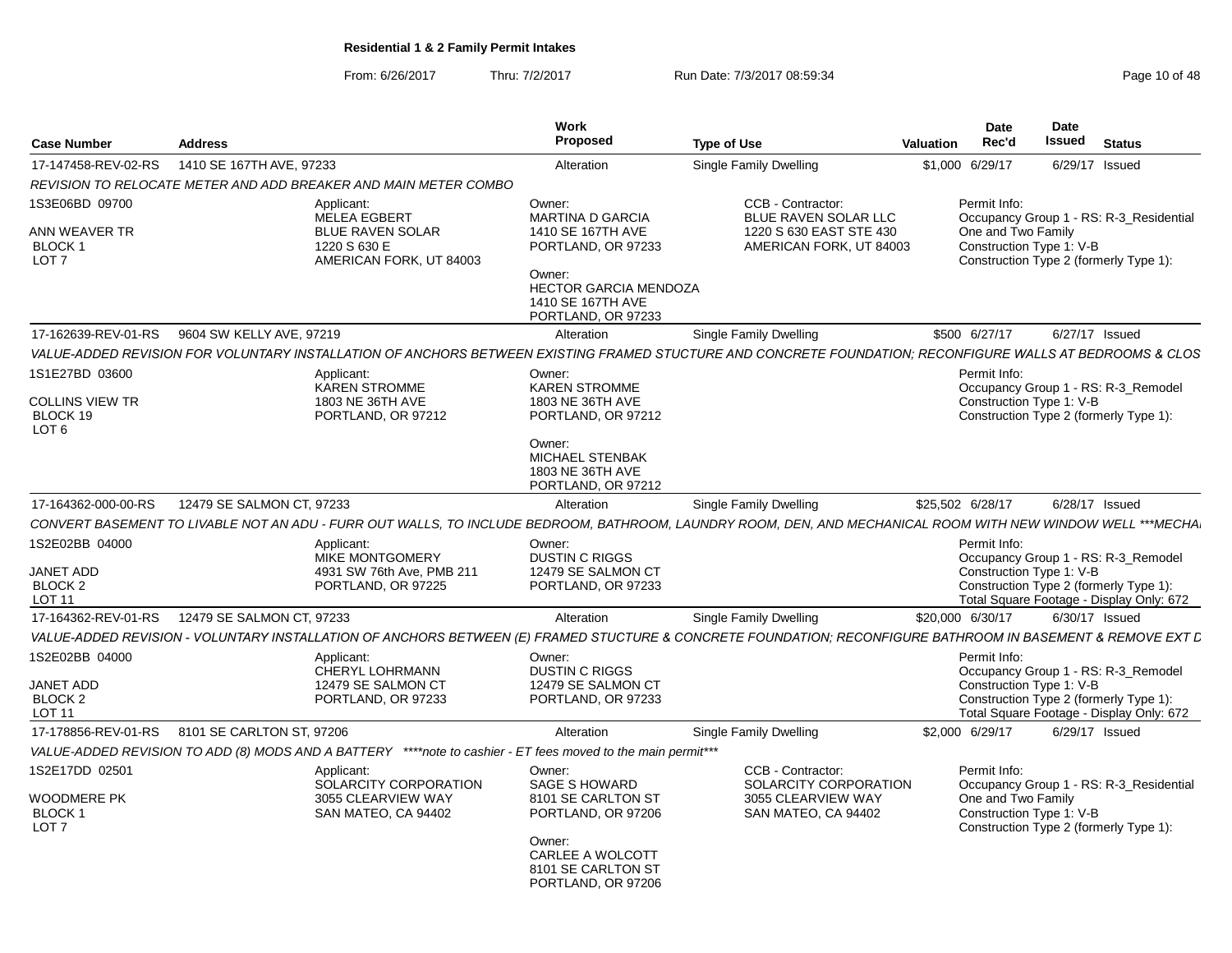From: 6/26/2017Thru: 7/2/2017 **Run Date: 7/3/2017 08:59:34** Page 11 of 48

| <b>Case Number</b>                                        | <b>Address</b>              |                                                                                                | <b>Work</b><br>Proposed                                                                                                   | <b>Type of Use</b>                                                                                                                                                   | <b>Valuation</b>                                                              | <b>Date</b><br>Rec'd                           | Date<br>Issued | <b>Status</b>                                                                      |  |  |
|-----------------------------------------------------------|-----------------------------|------------------------------------------------------------------------------------------------|---------------------------------------------------------------------------------------------------------------------------|----------------------------------------------------------------------------------------------------------------------------------------------------------------------|-------------------------------------------------------------------------------|------------------------------------------------|----------------|------------------------------------------------------------------------------------|--|--|
| 17-180347-000-00-RS                                       | 3024 N KILPATRICK ST, 97217 |                                                                                                | Alteration                                                                                                                | Single Family Dwelling                                                                                                                                               |                                                                               | \$500 6/27/17                                  |                | 6/27/17 Issued                                                                     |  |  |
| SOLAR - 3.19KW ROOF TOP MOUNTED PV SYSTEM - PRESCRIPTIVE  |                             |                                                                                                |                                                                                                                           |                                                                                                                                                                      |                                                                               |                                                |                |                                                                                    |  |  |
| 1N1E09CB 15100<br><b>GLENWOOD PK</b>                      |                             | Applicant:<br>BLUE RAVEN SOLAR LLC<br>1220 S 630 EAST STE 430                                  | Owner:<br><b>KEVIN K KURAMURA</b><br>3024 N KILPATRICK ST                                                                 | CCB - Contractor:<br><b>BLUE RAVEN SOLAR LLC</b><br>1220 S 630 EAST STE 430                                                                                          | Permit Info:<br>Occupancy Group 1 - RS: R-3 Residential<br>One and Two Family |                                                |                |                                                                                    |  |  |
| LOT 6 TL 15100                                            |                             | AMERICAN FORK, UT 84003                                                                        | PORTLAND, OR 97217<br>Owner:<br><b>KACIA L HART</b>                                                                       | AMERICAN FORK, UT 84003                                                                                                                                              |                                                                               | Construction Type 1: V-B                       |                | Construction Type 2 (formerly Type 1):                                             |  |  |
|                                                           |                             |                                                                                                | 3024 N KILPATRICK ST<br>PORTLAND, OR 97217                                                                                |                                                                                                                                                                      |                                                                               |                                                |                |                                                                                    |  |  |
| 17-181448-000-00-RS                                       | 4919 SE BOISE ST, 97206     |                                                                                                | Alteration                                                                                                                | Single Family Dwelling                                                                                                                                               |                                                                               | \$500 6/27/17                                  |                | 6/27/17 Issued                                                                     |  |  |
| SOLAR - 4.13KW ROOF TOP MOUNTED PV SYSTEM - PRESRIPTIVE   |                             |                                                                                                |                                                                                                                           |                                                                                                                                                                      |                                                                               |                                                |                |                                                                                    |  |  |
| 1S2E07CD 15900<br><b>IVANHOE</b>                          |                             | Applicant:<br>PRO STAT SERVICES LLC<br>1721 NE 64TH AVE STE 120                                | Owner:<br>CHARLES L JR LETHERWOOD<br>4919 SE BOISE ST                                                                     | CCB - Contractor:<br>PRO STAT SERVICES LLC<br>1721 NE 64TH AVE STE 120                                                                                               |                                                                               | Permit Info:<br>One and Two Family             |                | Occupancy Group 1 - RS: R-3_Residential                                            |  |  |
| BLOCK <sub>3</sub><br><b>LOT 16</b>                       |                             | VANCOUVER, WA 98661                                                                            | PORTLAND, OR 97206<br>Owner:                                                                                              | VANCOUVER, WA 98661                                                                                                                                                  |                                                                               | Construction Type 1: V-B                       |                | Construction Type 2 (formerly Type 1):                                             |  |  |
|                                                           |                             |                                                                                                | JENNIFER A ROMBACH<br>4919 SE BOISE ST<br>PORTLAND, OR 97206                                                              |                                                                                                                                                                      |                                                                               |                                                |                |                                                                                    |  |  |
| 17-182135-000-00-RS                                       | 9816 N IVANHOE ST, 97203    |                                                                                                | Alteration                                                                                                                | Single Family Dwelling                                                                                                                                               |                                                                               | \$30,000 6/26/17                               |                | 6/27/17 Under Inspection                                                           |  |  |
|                                                           |                             |                                                                                                |                                                                                                                           | CONVERT BASEMENT TO LIVABLE SPACE NOT AN ADU: FURR OUT WALLS TO CREATE LIVING ROOM WITH SINK AND NEW WALLS TO CREATE BATHROOM *** MECHANICAL, ELECTRICAL, PLUMI      |                                                                               |                                                |                |                                                                                    |  |  |
| 1N1W01CB 15000                                            |                             | Applicant:<br>ROBBIE HOLLISTER                                                                 | Owner:<br><b>TESSIE L BACA</b>                                                                                            | CCB - Contractor:<br><b>NIKI BROOKS</b>                                                                                                                              |                                                                               | Permit Info:                                   |                | Occupancy Group 1 - RS: R-3_Remodel                                                |  |  |
| NORTH ST JOHNS SUB<br>BLOCK <sub>3</sub><br>LOT 8         |                             | SPRUCE BOX CONSTRUCTION INC 9816 N IVANHOE ST<br>4414 SE 55TH AVE STE 103<br>PORTLAND OR 97221 | PORTLAND, OR 97203                                                                                                        | SPRUCE BOX CONSTRUCTION INC Construction Type 1: V-B<br>1834 SW 58TH AVE STE 103<br>PORTLAND, OR 97221                                                               |                                                                               |                                                |                | Construction Type 2 (formerly Type 1):<br>Total Square Footage - Display Only: 550 |  |  |
| 17-183127-000-00-RS                                       | 7308 SE GRANT ST, 97215     |                                                                                                | Alteration                                                                                                                | Single Family Dwelling                                                                                                                                               |                                                                               | \$6.750 6/28/17                                |                | $6/28/17$ Issued                                                                   |  |  |
|                                                           |                             | SOLAR - 8.04 KW ROOF MOUNTED SOLAR ARRAY - NON-PRESCRIPTIVE.***ELEC TO BE SEPARATE***          |                                                                                                                           |                                                                                                                                                                      |                                                                               |                                                |                |                                                                                    |  |  |
| 1S2E05DC 09600                                            |                             | Applicant:<br><b>AARON EDDY</b>                                                                | Owner:<br><b>CHAD BALDWIN</b>                                                                                             | CCB - Contractor:<br>LEGEND ELECTRIC LLC                                                                                                                             |                                                                               | Permit Info:                                   |                | Occupancy Group 1 - RS: R-3_Residential                                            |  |  |
| TERRACE GARDENS<br>BLOCK <sub>2</sub><br>LOT <sub>5</sub> |                             | LEGEND ELECTRIC DBA LEGEND<br><b>SOLAR</b><br>14200 SE 98TH CT SUITE 300<br>CLACKAMAS OR 97015 | 7308 SE GRANT ST<br>PORTLAND, OR 97215-4114<br>Owner:<br>KATHERINE BALDWIN<br>7308 SE GRANT ST<br>PORTLAND, OR 97215-4114 | 204 PLAYA DELLA ROSITA<br>WASHINGTON, UT 84780                                                                                                                       |                                                                               | One and Two Family<br>Construction Type 1: V-B |                | Construction Type 2 (formerly Type 1):                                             |  |  |
| 17-183952-000-00-RS                                       | 4165 SE 42ND AVE, 97202     |                                                                                                | Alteration                                                                                                                | <b>Single Family Dwelling</b>                                                                                                                                        |                                                                               | \$3,000 6/27/17                                |                | <b>Under Review</b>                                                                |  |  |
|                                                           |                             |                                                                                                |                                                                                                                           | ALTERATION TO REPAIR AND REPLACE INTERIOR FRAMING. AND REPLACE STAIRS.  LIKE FOR LIKE IN BASEMENT. MAIN LEVEL AND SECOND FLOOR.***MECHANICAL. ELECTRICAL. PLUMBING I |                                                                               |                                                |                |                                                                                    |  |  |
| 1S2E07CC 10001                                            |                             | Applicant:<br><b>ALEX MCINTOSH</b>                                                             | Owner:<br>INDICAL MANAGEMENT LLC                                                                                          |                                                                                                                                                                      |                                                                               | Permit Info:                                   |                | Occupancy Group 1 - RS: R-3 Residential                                            |  |  |
| PARTITION PLAT 1994-87<br>LOT <sub>1</sub>                |                             | INDICAL MANAGEMENT, LLC<br>444 SE 69TH AVE.<br>PORTLAND, OR 97215                              | 444 SE 69TH AVE<br>PORTLAND, OR 97215                                                                                     |                                                                                                                                                                      |                                                                               | One and Two Family<br>Construction Type 1: V-B |                | Construction Type 2 (formerly Type 1):                                             |  |  |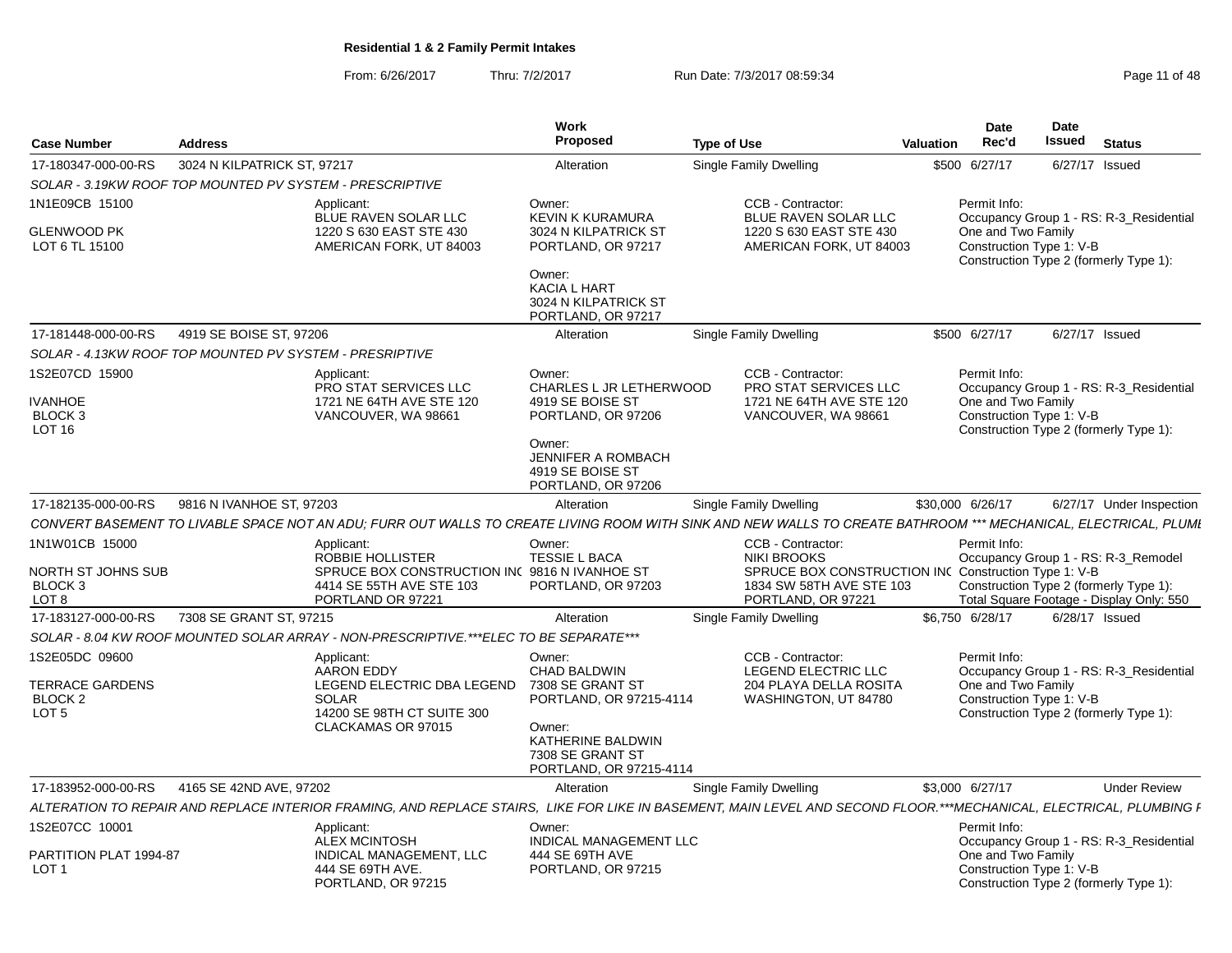From: 6/26/2017Thru: 7/2/2017 **Run Date: 7/3/2017 08:59:34** Page 12 of 48

| <b>Case Number</b>                                                         | <b>Address</b>                     |                                                                                                          | <b>Work</b><br><b>Proposed</b>                                                  | <b>Type of Use</b> |                                                                                           | <b>Valuation</b> |                 | Date<br>Rec'd      | Date<br><b>Issued</b>    | <b>Status</b>                                                                     |
|----------------------------------------------------------------------------|------------------------------------|----------------------------------------------------------------------------------------------------------|---------------------------------------------------------------------------------|--------------------|-------------------------------------------------------------------------------------------|------------------|-----------------|--------------------|--------------------------|-----------------------------------------------------------------------------------|
|                                                                            |                                    |                                                                                                          |                                                                                 |                    |                                                                                           |                  |                 |                    |                          |                                                                                   |
| 17-186307-000-00-RS                                                        | 6517 SE OGDEN ST, 97206            |                                                                                                          | Alteration                                                                      |                    | Single Family Dwelling                                                                    |                  | \$500 6/28/17   |                    | 6/28/17                  | Issued                                                                            |
| REPLACE 4 POSTS AT FRONT PORCH                                             |                                    |                                                                                                          | Owner:                                                                          |                    | CCB - Contractor:                                                                         |                  | Permit Info:    |                    |                          |                                                                                   |
| 1S2E20BC 01700<br>BRENTWOOD & SUB<br>BLOCK <sub>20</sub><br>E 50' OF LOT 6 |                                    | Applicant:<br><b>ZAC HORTON</b><br><b>FASTER PERMITS</b><br>14334 NW EAGLERIDGE LN<br>PORTLAND, OR 97229 | RAREBIRD INC<br>7455 SW BRIDGEPORT RD #220<br><b>TIGARD, OR 97224</b>           |                    | RAREBIRD CONSTRUCTION LLC<br>7455 SW BRIDGEPORT RD, STE<br>220<br><b>TIGARD, OR 97224</b> |                  |                 | One and Two Family | Construction Type 1: V-B | Occupancy Group 1 - RS: R-3_Residential<br>Construction Type 2 (formerly Type 1): |
| 17-187337-000-00-RS                                                        | 4146 SE 66TH AVE                   |                                                                                                          | Alteration                                                                      |                    | Single Family Dwelling                                                                    |                  | \$500 6/29/17   |                    | 6/29/17 Issued           |                                                                                   |
| SOLAR - 4.8KW ROOF TOP MOUNTED PV SYSTEM - PRESCRIPTIVE                    |                                    |                                                                                                          |                                                                                 |                    |                                                                                           |                  |                 |                    |                          |                                                                                   |
| 1S2E08CC 00801                                                             |                                    | Applicant:<br>SOLARCITY CORPORATION                                                                      | Owner:<br><b>JOHN D DENISON</b>                                                 |                    | CCB - Contractor:<br>SOLARCITY CORPORATION                                                |                  | Permit Info:    |                    |                          | Occupancy Group 1 - RS: R-3_Residential                                           |
| LAURELWOOD<br><b>BLOCK 5</b><br>LOT <sub>8</sub>                           |                                    | 3055 CLEARVIEW WAY<br>SAN MATEO, CA 94402                                                                | 4146 SE 66TH AVE<br>PORTLAND, OR 97206<br>Owner:                                |                    | 3055 CLEARVIEW WAY<br>SAN MATEO, CA 94402                                                 |                  |                 | One and Two Family | Construction Type 1: V-B | Construction Type 2 (formerly Type 1):                                            |
|                                                                            |                                    |                                                                                                          | <b>JOHN P DENISON</b><br>4146 SE 66TH AVE<br>PORTLAND, OR 97206                 |                    |                                                                                           |                  |                 |                    |                          |                                                                                   |
|                                                                            |                                    |                                                                                                          | Owner:<br>DONNA L DENISON<br>4146 SE 66TH AVE<br>PORTLAND, OR 97206             |                    |                                                                                           |                  |                 |                    |                          |                                                                                   |
| 17-187872-000-00-RS                                                        | 9165 SE ASH ST, 97216              |                                                                                                          | Alteration                                                                      |                    | Single Family Dwelling                                                                    |                  | \$500 6/29/17   |                    | 6/29/17 Issued           |                                                                                   |
| SOLAR - 5.2KW ROOF TOP MOUNTED PV SYSTEM - PRESCRIPTIVE                    |                                    |                                                                                                          |                                                                                 |                    |                                                                                           |                  |                 |                    |                          |                                                                                   |
| 1N2E33DC 07200                                                             |                                    | Applicant:<br>SOLARCITY CORPORATION                                                                      | Owner:<br>JENNY F AMPERSAND                                                     |                    | CCB - Contractor:<br>SOLARCITY CORPORATION                                                |                  | Permit Info:    |                    |                          | Occupancy Group 1 - RS: R-3_Residential                                           |
| ASHWOOD ADD<br>BLOCK <sub>3</sub><br>LOT 6                                 |                                    | 3055 CLEARVIEW WAY<br>SAN MATEO, CA 94402                                                                | 9165 SE ASH ST<br>PORTLAND, OR 97216                                            |                    | 3055 CLEARVIEW WAY<br>SAN MATEO, CA 94402                                                 |                  |                 | One and Two Family | Construction Type 1: V-B | Construction Type 2 (formerly Type 1):                                            |
|                                                                            |                                    |                                                                                                          | Owner:<br>CHRISTOPHER J AMPERSAND<br>9165 SE ASH ST<br>PORTLAND, OR 97216       |                    |                                                                                           |                  |                 |                    |                          |                                                                                   |
| 17-189694-REV-01-RS                                                        | 359 SW HAMILTON ST - Unit B, 97201 |                                                                                                          | Alteration                                                                      |                    | Single Family Dwelling                                                                    |                  | \$2,000 6/26/17 |                    | 6/26/17 Issued           |                                                                                   |
|                                                                            |                                    | VALUE ADDED REVISION TO ADD NEW EXTERIOR DOOR AND STAIRS LEADING TO ACCESSORY DWELLING UNIT.             |                                                                                 |                    |                                                                                           |                  |                 |                    |                          |                                                                                   |
| 1S1E09DD 06900                                                             |                                    | Applicant:<br>PETER LEHRFELD<br>359 SW HAMILTON ST<br>PORTLAND, OR 97239                                 | Owner:<br>ANDREW A M HARKINS<br>2807 SW 1ST AVE<br>PORTLAND, OR 97201           |                    |                                                                                           |                  | Permit Info:    | One and Two Family | Construction Type 1: V-B | Occupancy Group 1 - RS: R-3_Residential<br>Construction Type 2 (formerly Type 1): |
|                                                                            |                                    |                                                                                                          | Owner:<br>PETER LEHRFELD<br>2807 SW 1ST AVE<br>PORTLAND, OR 97201               |                    |                                                                                           |                  |                 |                    |                          | Total Square Footage - Display Only: 600                                          |
|                                                                            |                                    |                                                                                                          | Owner:<br><b>CECILY HARKINS</b><br><b>2807 SW 1ST AVE</b><br>PORTLAND, OR 97201 |                    |                                                                                           |                  |                 |                    |                          |                                                                                   |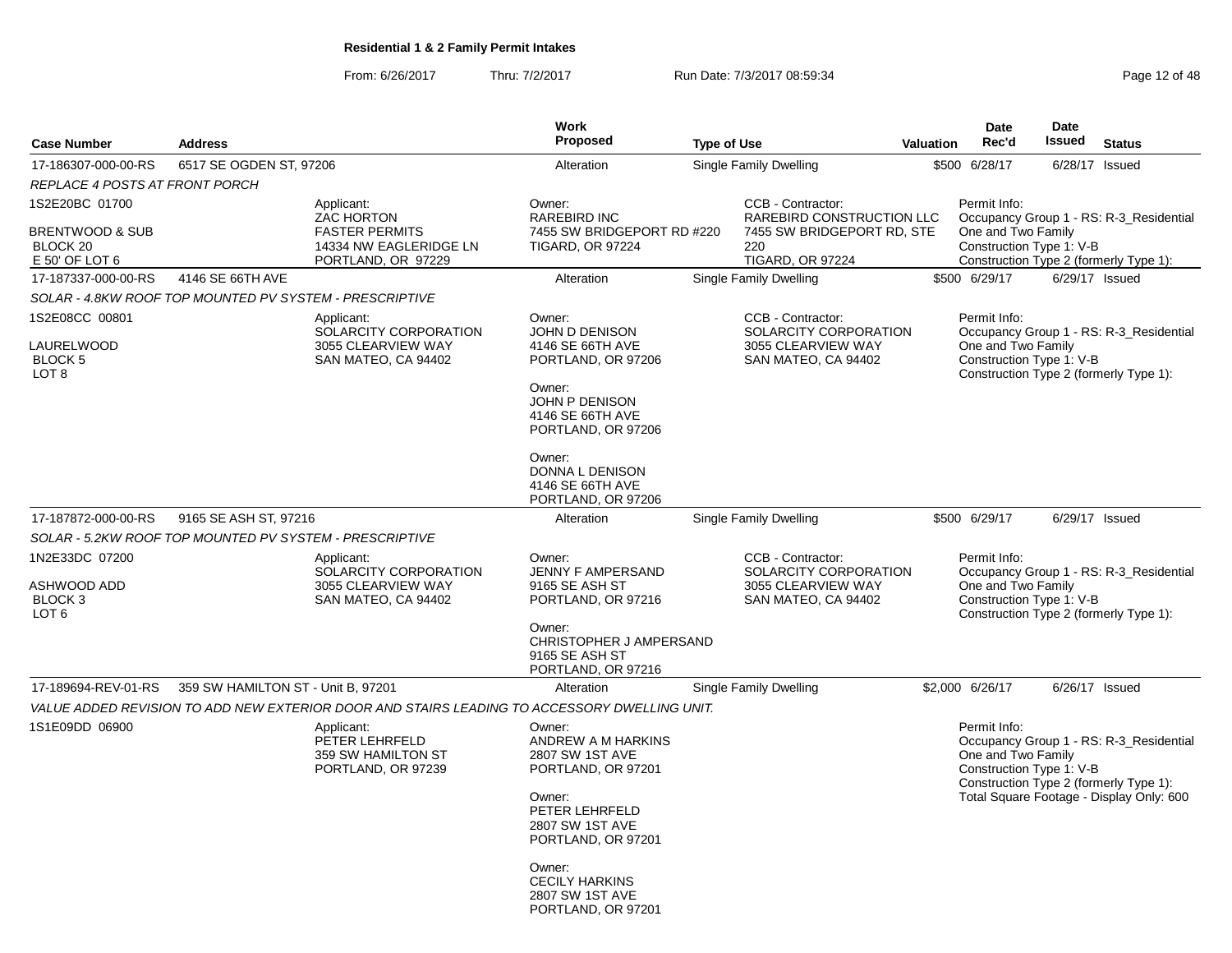From: 6/26/2017Thru: 7/2/2017 **Run Date: 7/3/2017 08:59:34** Page 13 of 48

| <b>Case Number</b>                                                      | <b>Address</b>             |                                                                                     | Work<br><b>Proposed</b>                                                                                                                      | <b>Type of Use</b>                                                                                                                                           | <b>Valuation</b> | <b>Date</b><br>Rec'd                                           | Date<br><b>Issued</b> | <b>Status</b>                                                                                                             |
|-------------------------------------------------------------------------|----------------------------|-------------------------------------------------------------------------------------|----------------------------------------------------------------------------------------------------------------------------------------------|--------------------------------------------------------------------------------------------------------------------------------------------------------------|------------------|----------------------------------------------------------------|-----------------------|---------------------------------------------------------------------------------------------------------------------------|
| 17-190085-000-00-RS                                                     | 10832 NE FARGO ST          |                                                                                     | Alteration                                                                                                                                   | <b>Single Family Dwelling</b>                                                                                                                                | \$5,693          | 6/30/17                                                        |                       | 6/30/17 Issued                                                                                                            |
| CONVERT EXISTING CLOSET TO BATHROOM                                     |                            |                                                                                     |                                                                                                                                              |                                                                                                                                                              |                  |                                                                |                       |                                                                                                                           |
| 1N2E27BA 06901                                                          |                            | Applicant:<br><b>CUONG NGUYEN</b>                                                   | Owner:<br><b>KEVIN PHAN</b>                                                                                                                  |                                                                                                                                                              |                  | Permit Info:                                                   |                       | Occupancy Group 1 - RS: R-3_Remodel                                                                                       |
| PARTITION PLAT 2006-94<br>LOT 1 EXC PT IN ST                            |                            | 16125 SE HAWTHORNE CT<br>PORTLAND, OR 97233-3679                                    | 10832 NE FARGO ST<br>PORTLAND, OR 97220                                                                                                      |                                                                                                                                                              |                  | Construction Type 1: V-B                                       |                       | Construction Type 2 (formerly Type 1):<br>Total Square Footage - Display Only: 150                                        |
|                                                                         |                            |                                                                                     | Owner:<br><b>NGAN KIM HUYNH</b><br>10832 NE FARGO ST<br>PORTLAND, OR 97220                                                                   |                                                                                                                                                              |                  |                                                                |                       |                                                                                                                           |
| 17-190683-000-00-RS                                                     | 4530 SE CLINTON ST, 97206  |                                                                                     | Alteration                                                                                                                                   | <b>Single Family Dwelling</b>                                                                                                                                |                  | \$26,186 6/28/17                                               |                       | 6/28/17 Issued                                                                                                            |
|                                                                         |                            |                                                                                     |                                                                                                                                              | BASEMENT CONVERSION TO LIVING SPACE INCLUDES MASTER BEDROOM, CLOSET, BATHROOM, LAUNDRY ROOM, AND HVAC ROOM. FUR OUT WALLS.***MECH, ELEC, PLUMBING PERMITS TO |                  |                                                                |                       |                                                                                                                           |
| 1S2E07BB 02400<br>MCMAHONS ADD<br>BLOCK 8<br>LOT <sub>1</sub>           |                            | Applicant:<br><b>JOHN NOLEN</b><br>ELITE TREE<br>5404 SE 105TH<br>PORTLAND OR 97266 | Owner:<br><b>BC RETIREMENT PLAN</b><br>15016 NW 9TH AVE<br>VANCOUVER, WA 98685                                                               | CCB - Contractor:<br><b>JOHN NOLEN</b><br><b>MARK LLOYD MOFFAT</b><br>5404 SE 105TH<br>PORTLAND, OR 97266                                                    |                  | Permit Info:<br>Construction Type 1: V-B                       |                       | Occupancy Group 1 - RS: R-3_Remodel<br>Construction Type 2 (formerly Type 1):<br>Total Square Footage - Display Only: 690 |
| 17-191040-000-00-RS                                                     | 4355 NE 83RD AVE, 97220    |                                                                                     | Alteration                                                                                                                                   | <b>Single Family Dwelling</b>                                                                                                                                |                  | \$500 6/28/17                                                  |                       | $6/28/17$ Issued                                                                                                          |
| SOLAR - 3.0KW ROOF TOP MOUNTED PV SYSTEM - PRESCRIPTIVE                 |                            |                                                                                     |                                                                                                                                              |                                                                                                                                                              |                  |                                                                |                       |                                                                                                                           |
| 1N2E21CB 06800<br>ROSEWAY & PLAT 2<br><b>BLOCK7</b><br>LOT <sub>7</sub> |                            | Applicant:<br>ELEMENTAL ENERGY LLC<br>3123 SE BELMONT ST<br>PORTLAND, OR 97214      | Owner:<br>RACHAEL N TRUMBO<br>4355 NE 83RD AVE<br>PORTLAND, OR 97220<br>Owner:<br>PATRICK A MOUNTS<br>4355 NE 83RD AVE<br>PORTLAND, OR 97220 | CCB - Contractor:<br>ELEMENTAL ENERGY LLC<br>3123 SE BELMONT ST<br>PORTLAND, OR 97214                                                                        |                  | Permit Info:<br>One and Two Family<br>Construction Type 1: V-B |                       | Occupancy Group 1 - RS: R-3_Residential<br>Construction Type 2 (formerly Type 1):                                         |
| 17-191770-000-00-RS                                                     | 7400 SE GLENWOOD ST, 97206 |                                                                                     | Alteration                                                                                                                                   | <b>Single Family Dwelling</b>                                                                                                                                |                  | \$3,000 6/26/17                                                |                       | 6/26/17 Issued                                                                                                            |
|                                                                         |                            | REMODEL LAUNDRY ROOM, NEW WALLS TO CREATE BATHROOM AND NEW EXTERIOR DOOR            |                                                                                                                                              |                                                                                                                                                              |                  |                                                                |                       |                                                                                                                           |
| 1S2E20AB 09900                                                          |                            | Applicant:<br>ANDREW T MCCOY                                                        | Owner:<br>ANDREW T MCCOY                                                                                                                     |                                                                                                                                                              |                  | Permit Info:                                                   |                       | Occupancy Group 1 - RS: R-3_Remodel                                                                                       |
| <b>PALMERS ADD</b><br>BLOCK <sub>3</sub><br>LOT 3&4                     |                            | 7400 SE GLENWOOD ST<br>PORTLAND, OR 97206                                           | 7400 SE GLENWOOD ST<br>PORTLAND, OR 97206                                                                                                    |                                                                                                                                                              |                  | Construction Type 1: V-B                                       |                       | Construction Type 2 (formerly Type 1):<br>Total Square Footage - Display Only: 24                                         |
| 17-192308-000-00-RS                                                     | 3621 NE 136TH AVE, 97230   |                                                                                     | Alteration                                                                                                                                   | <b>Single Family Dwelling</b>                                                                                                                                |                  | \$6,750 6/27/17                                                |                       | 6/27/17 Issued                                                                                                            |
|                                                                         |                            | SOLAR - 5.985 KW ROOF MOUNTED SOLAR PV INSTALLATION, NON-PRESCRIPTIVE. W/ELECTRICAL |                                                                                                                                              |                                                                                                                                                              |                  |                                                                |                       |                                                                                                                           |
| 1N2E23DC 15000                                                          |                            | Applicant:<br><b>JOHN GRIESER</b>                                                   | Owner:<br><b>JOSELITO G AUSTRIA</b>                                                                                                          | CCB - Contractor:<br>ELEMENTAL ENERGY LLC                                                                                                                    |                  | Permit Info:                                                   |                       | Occupancy Group 1 - RS: R-3_Residential                                                                                   |
| <b>STRATHMORE</b><br><b>BLOCK 5</b><br>LOT <sub>13</sub>                |                            | ELEMENTAL ENERGY INC<br>3123 SE BELMONT ST<br>PORTLAND, OR 97214                    | 13510 NE BEECH ST<br>PORTLAND, OR 97230                                                                                                      | 3123 SE BELMONT ST<br>PORTLAND, OR 97214                                                                                                                     |                  | One and Two Family<br>Construction Type 1: V-B                 |                       | Construction Type 2 (formerly Type 1):                                                                                    |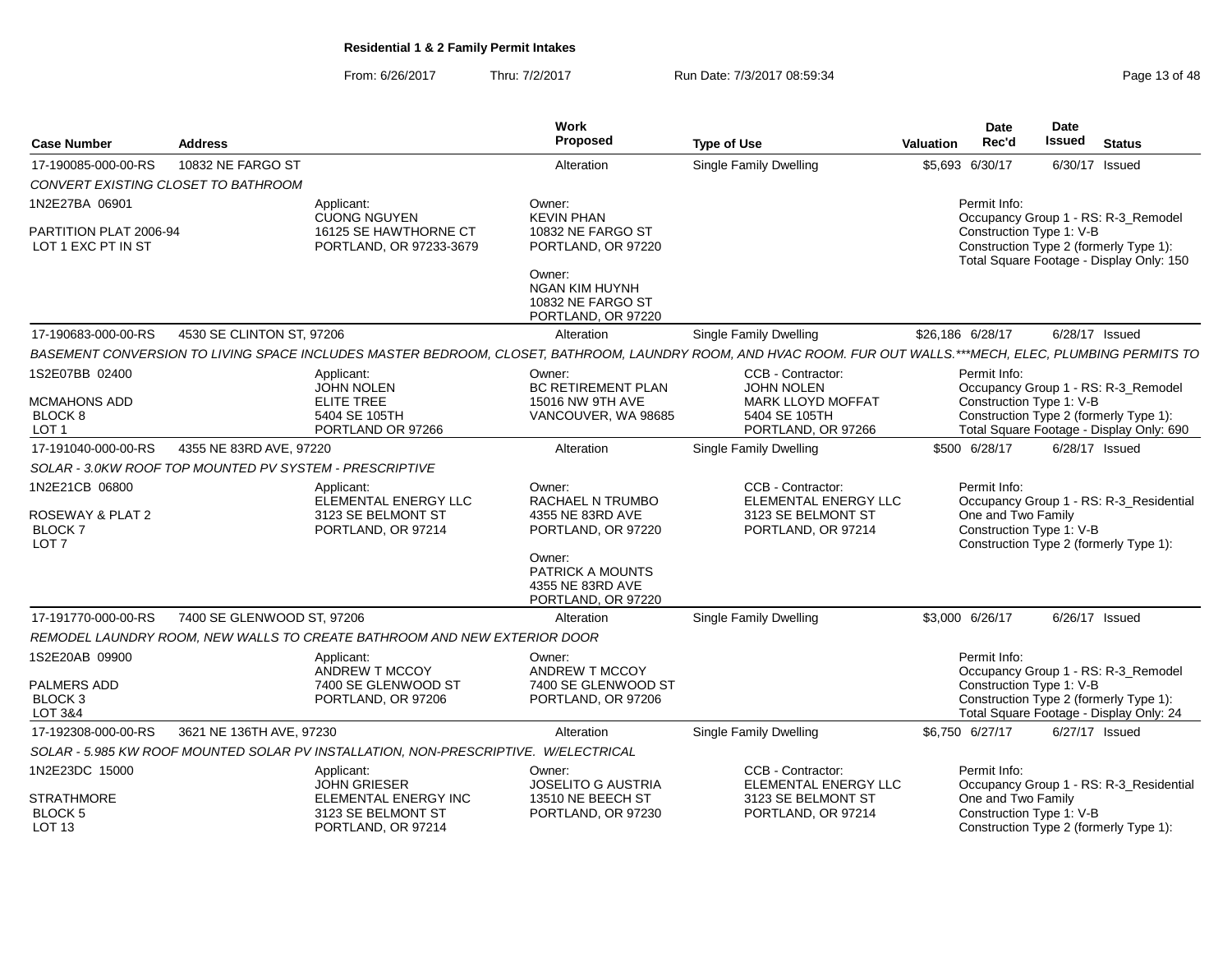From: 6/26/2017

Thru: 7/2/2017 **Run Date: 7/3/2017 08:59:34** Page 14 of 48

| <b>Case Number</b>                                                                                                         | <b>Address</b>                     |                                                                                                                                                | Work<br>Proposed                                                                                                                                                | <b>Type of Use</b>                |                                                                                                     | <b>Valuation</b> | <b>Date</b><br>Rec'd                                           | Date<br>Issued   | <b>Status</b>                                                                     |
|----------------------------------------------------------------------------------------------------------------------------|------------------------------------|------------------------------------------------------------------------------------------------------------------------------------------------|-----------------------------------------------------------------------------------------------------------------------------------------------------------------|-----------------------------------|-----------------------------------------------------------------------------------------------------|------------------|----------------------------------------------------------------|------------------|-----------------------------------------------------------------------------------|
| 17-192461-000-00-RS                                                                                                        | 1421 SE UMATILLA ST, 97202         |                                                                                                                                                | Alteration                                                                                                                                                      | Single Family Dwelling            |                                                                                                     |                  | \$500 6/28/17                                                  | $6/28/17$ Issued |                                                                                   |
| SOLAR - 5.59KW ROOF TOP MOUNTED PV SYSTEM - PRESCRIPTIVE                                                                   |                                    |                                                                                                                                                |                                                                                                                                                                 |                                   |                                                                                                     |                  |                                                                |                  |                                                                                   |
| 1S1E23CD 04200<br><b>SELLWOOD</b><br>BLOCK 57<br>LOT 3&4 TL 4200                                                           |                                    | Applicant:<br>ELEMENTAL ENERGY LLC<br>3123 SE BELMONT ST<br>PORTLAND, OR 97214                                                                 | Owner:<br><b>EVERETT CUSTOM HOMES</b><br>3330 NW YEON AVE #100<br>PORTLAND, OR 97210-1531                                                                       | CCB - Contractor:                 | ELEMENTAL ENERGY LLC<br>3123 SE BELMONT ST<br>PORTLAND, OR 97214                                    |                  | Permit Info:<br>One and Two Family<br>Construction Type 1: V-B |                  | Occupancy Group 1 - RS: R-3_Residential<br>Construction Type 2 (formerly Type 1): |
| 17-193094-000-00-RS                                                                                                        | 1601 SW ELIZABETH ST, 97201        |                                                                                                                                                | Alteration                                                                                                                                                      | Single Family Dwelling            |                                                                                                     |                  | \$15,000 6/26/17                                               |                  | 6/26/17 Under Inspection                                                          |
|                                                                                                                            |                                    | ADD 10 NEW CANLIGHTS TO LIVING ROOM, INSTALL ISLAND RANGE HOOD WITH VENT TO ROOF, EXTEND FIREPLACE MANTEL. ~TRADE WORK ONLY NO PLANS REQUIRED~ |                                                                                                                                                                 |                                   |                                                                                                     |                  |                                                                |                  |                                                                                   |
| 1S1E04CD 02100<br><b>GROVERS ADD</b><br>BLOCK 101<br>E 40' OF S 1/2 OF LOT 2<br>INC STRIP 10' WIDE E OF ADJ S 1/2 OF LOT 1 |                                    | Applicant:<br><b>KEITH JENSEN</b><br>REDFISH CONTRACTORS LLC<br>PO BOX 13176<br>PORTLAND, OR 97213                                             | Owner:<br><b>THOMAS A DEWLAND</b><br>1601 SW ELIZABETH ST<br>PORTLAND, OR 97201<br>Owner:<br><b>ILSE A LARSON</b><br>1601 SW ELIZABETH ST<br>PORTLAND, OR 97201 | CCB - Contractor:<br>PO BOX 13176 | REDFISH CONTRACTORS LLC<br>PORTLAND, OR 97213                                                       |                  | Permit Info:<br>One and Two Family<br>Construction Type 1: V-B |                  | Occupancy Group 1 - RS: R-3 Residential<br>Construction Type 2 (formerly Type 1): |
| 17-193256-000-00-RS                                                                                                        | 1410 SE 35TH AVE, 97214            |                                                                                                                                                | Alteration                                                                                                                                                      | Single Family Dwelling            |                                                                                                     |                  | \$1,200 6/26/17                                                |                  | 6/26/17 Issued                                                                    |
|                                                                                                                            |                                    | CONVERT PORTION OF BASEMENT (SE) TO BEDROOM WITH NEW EGRESS WINDOW                                                                             |                                                                                                                                                                 |                                   |                                                                                                     |                  |                                                                |                  |                                                                                   |
| 1S1E01AC 12000<br>SUNNYSIDE & PLAT 2 & 3<br>BLOCK 55<br>N 4 2/3' OF LOT 5<br>LOT <sub>6</sub>                              |                                    | Applicant:<br><b>CHRISTOPHER DORIN</b><br>2728 SE MAIN ST APT 3<br>PORTLAD, OR 97214                                                           | Owner:<br><b>NEEL BANERJEE</b><br>1410 SE 35TH AVE<br>PORTLAND, OR 97214-4237<br>Owner:<br><b>HOLLI OGLE</b><br>1410 SE 35TH AVE<br>PORTLAND, OR 97214-4237     |                                   |                                                                                                     |                  | Permit Info:<br>One and Two Family<br>Construction Type 1: V-B |                  | Occupancy Group 1 - RS: R-3_Residential<br>Construction Type 2 (formerly Type 1): |
| 17-193274-000-00-RS                                                                                                        | 2815 NE 48TH AVE, 97213            |                                                                                                                                                | Alteration                                                                                                                                                      | Single Family Dwelling            |                                                                                                     |                  | \$50,000 6/27/17                                               | 6/27/17 Issued   |                                                                                   |
|                                                                                                                            |                                    | KITCHEN REMODEL WITH CHANGES TO SOUTH WINDOWS (INFILL ONE, SHIFT THE OTHER) AND WEST WINDOW (SHIFT).                                           |                                                                                                                                                                 |                                   |                                                                                                     |                  |                                                                |                  |                                                                                   |
| 1N2E30BD 07400<br>ROSE CITY PK<br>BLOCK 133<br>LOT <sub>4</sub>                                                            |                                    | Applicant:<br><b>NOEL NELSON</b><br>ZIM INC. DBA DEVINE BATH<br>12006 SW GARDEN PLACE<br>PORTLAND, OR 97223                                    | Owner:<br><b>JEB HUBBS</b><br>2815 NE 48TH AVE<br>PORTLAND, OR 97213<br>Owner:<br>ANGELA HUBBS<br>2815 NE 48TH AVE<br>PORTLAND, OR 97213                        | CCB - Contractor:<br>ZIM INC      | 12006 SW GARDEN PLACE<br>PORTLAND, OR 97223-8263                                                    |                  | Permit Info:<br>One and Two Family<br>Construction Type 1: V-B |                  | Occupancy Group 1 - RS: R-3_Residential<br>Construction Type 2 (formerly Type 1): |
| 17-193295-000-00-RS                                                                                                        | 4211 SE CESAR E CHAVEZ BLVD, 97202 |                                                                                                                                                | Alteration                                                                                                                                                      | Single Family Dwelling            |                                                                                                     |                  | \$1,900 6/26/17                                                |                  | 6/26/17 Issued                                                                    |
| <b>NEW FRONT STEPS AND RAILING</b>                                                                                         |                                    |                                                                                                                                                |                                                                                                                                                                 |                                   |                                                                                                     |                  |                                                                |                  |                                                                                   |
| 1S1E12DD 12700<br><b>WILLIAMS ADD 2</b><br>BLOCK 2<br>E 180' OF N 52' OF S 152' OF LOT 6                                   |                                    | Applicant:<br><b>MICHELLE TAYLOR</b><br>4211 SE CESAR CHAVEL BLVD<br>PORTLAND, OR 97202                                                        | Owner:<br><b>MICHELLE TAYLOR</b><br>4211 SE CESAR E CHAVEZ BLVD<br>PORTLAND, OR 97214                                                                           | CCB - Contractor:                 | <b>CYPHER CONSTRUCTION &amp;</b><br>MAINTENANCE LLC<br>11414 SE HAROLD STREET<br>PORTLAND, OR 97266 |                  | Permit Info:<br>One and Two Family<br>Construction Type 1: V-B |                  | Occupancy Group 1 - RS: R-3_Residential<br>Construction Type 2 (formerly Type 1): |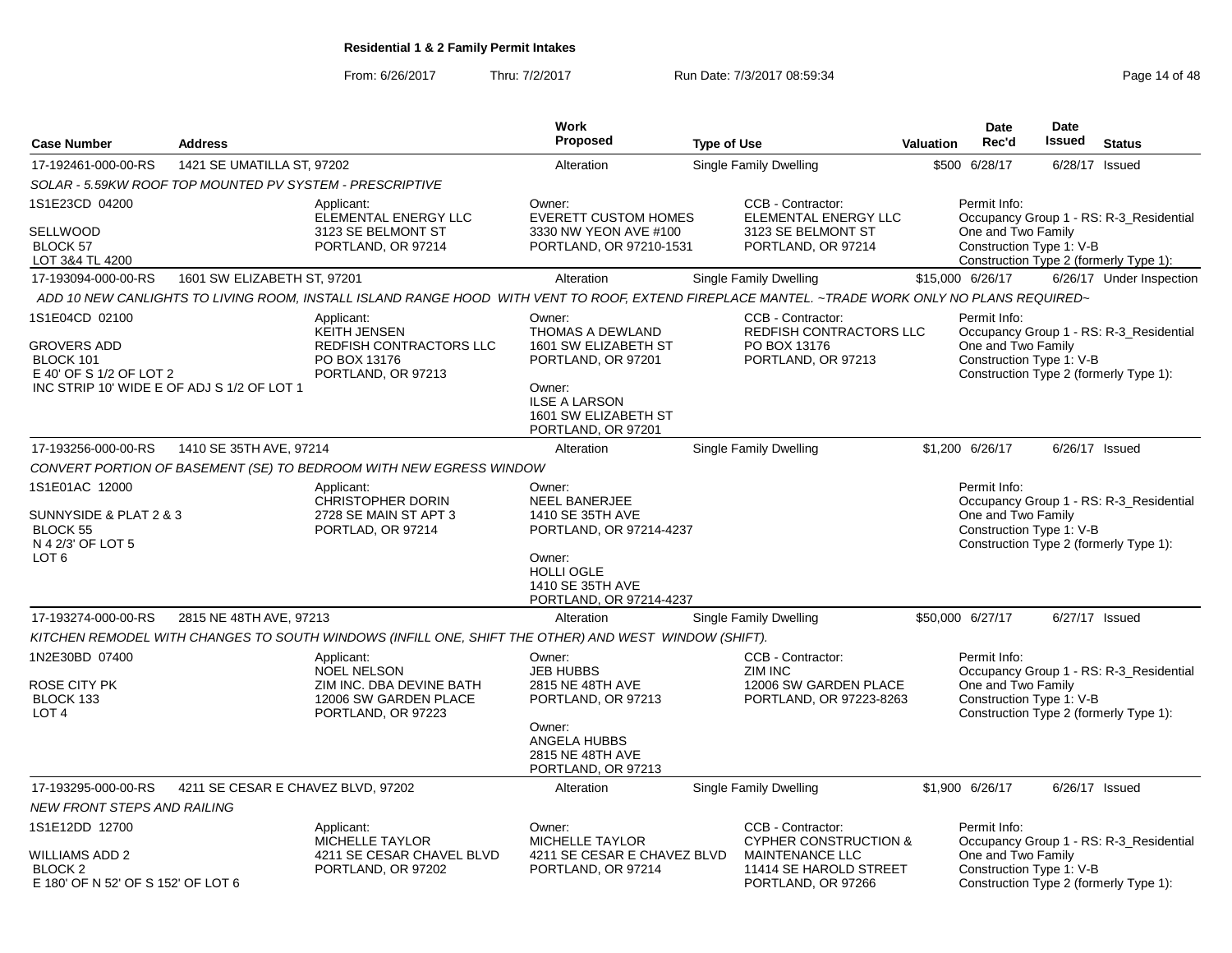From: 6/26/2017Thru: 7/2/2017 **Run Date: 7/3/2017 08:59:34** Page 15 of 48

|                                                                                               |                            |                                                                                                                                                                | <b>Work</b>                                                                                                                                                            |                                                                                                                                                                | Date                               | <b>Date</b>                                                                                                   |
|-----------------------------------------------------------------------------------------------|----------------------------|----------------------------------------------------------------------------------------------------------------------------------------------------------------|------------------------------------------------------------------------------------------------------------------------------------------------------------------------|----------------------------------------------------------------------------------------------------------------------------------------------------------------|------------------------------------|---------------------------------------------------------------------------------------------------------------|
| <b>Case Number</b>                                                                            | <b>Address</b>             |                                                                                                                                                                | Proposed                                                                                                                                                               | <b>Type of Use</b>                                                                                                                                             | Rec'd<br>Valuation                 | Issued<br>Status                                                                                              |
| 17-193610-000-00-RS                                                                           | 1910 SW CLIFTON ST, 97201  |                                                                                                                                                                | Alteration                                                                                                                                                             | Single Family Dwelling                                                                                                                                         | \$95,000 6/27/17                   | 6/27/17 Issued                                                                                                |
|                                                                                               |                            | REWIRE THROUGHOUT, REPLACE PLUMBING FIXTURES THROUGHOUT, RELOCATE (2) EXISTING BATHROOMS, RECONFIGURE PORTIONS OF MAIN AND UPPER FLOORS                        |                                                                                                                                                                        |                                                                                                                                                                |                                    |                                                                                                               |
| 1S1E04CA 03800<br>CARTERS ADD TO P<br>N 100' OF E 85' OF BLOCK 72                             |                            | Applicant:<br>KEELEY OBRIEN<br><b>OBRIEN &amp; COMPANY LLC</b><br>PO BOX 4008<br>WILSONVILLE, OR 97070                                                         | Owner:<br><b>SCOTT M LAWRENCE</b><br>1910 SW CLIFTON ST<br>PORTLAND, OR 97201<br>Owner:<br><b>JENNIFER D LAWRENCE</b><br>1910 SW CLIFTON ST                            | CCB - Contractor:<br><b>BECK ELECTRIC INC</b><br>15687 SE HWY 212<br>DAMASCUS, OR 97089<br>CCB - Contractor:<br><b>OBRIEN &amp; COMPANY LLC</b><br>PO BOX 4008 | Permit Info:<br>One and Two Family | Occupancy Group 1 - RS: R-3 Residential<br>Construction Type 1: V-B<br>Construction Type 2 (formerly Type 1): |
|                                                                                               |                            |                                                                                                                                                                | PORTLAND, OR 97201                                                                                                                                                     | WILSONVILLE, OR 97070                                                                                                                                          |                                    |                                                                                                               |
| 17-193637-000-00-RS 516 SE 34TH AVE, 97214                                                    |                            |                                                                                                                                                                | Alteration                                                                                                                                                             | <b>Single Family Dwelling</b>                                                                                                                                  | \$12,500 6/30/17                   | 6/30/17 Issued                                                                                                |
|                                                                                               |                            | CONVERT BASEMENT TO LIVABLE, FURR OUT WALLS, TO CREATE FAMILY ROOM, 2 BEDROOMS, LEGALIZE BATHROOM, AND LAUNDRY; REDESIGN STAIRS; REMODEL MAIN FLOOR, EXPAND MA |                                                                                                                                                                        |                                                                                                                                                                |                                    |                                                                                                               |
| 1S1E01AB 15400<br>SUNNYSIDE & PLAT 2 & 3<br><b>BLOCK1</b><br>LOT <sub>4</sub>                 |                            | Applicant:<br>MIKE MONTGOMERY<br><b>SIMPL HOME DESIGNS</b><br>4931 SW 76TH AVE 211<br>PORTLAND, OR 97225                                                       | Owner:<br><b>FELIX HERRADA</b><br>15833 NE ROSE PKWY<br>PORTLAND, OR 97230-5137<br>Owner:<br><b>MODESTA L HERRADA</b><br>15833 NE ROSE PKWY<br>PORTLAND, OR 97230-5137 | CCB - Contractor:<br>URS CORPORATION<br>111 COLUMBIA ST STE 1500<br>PORTLAND, OR 97201-5850                                                                    | Permit Info<br>One and Two Family  | Occupancy Group 1 - RS: R-3_Residential<br>Construction Type 1: V-B<br>Construction Type 2 (formerly Type 1): |
| 17-193679-000-00-RS 716 SE 26TH AVE, 97214                                                    |                            |                                                                                                                                                                | Alteration                                                                                                                                                             | Single Family Dwelling                                                                                                                                         | \$12,600 6/27/17                   | 6/27/17 Issued                                                                                                |
|                                                                                               |                            | HELICAL PIERS AT EXTERIOR BETWEEN FOUNDATION AND FRAMED STRUCTURE                                                                                              |                                                                                                                                                                        |                                                                                                                                                                |                                    |                                                                                                               |
| 1S1E01BB 02500<br><b>HANSONS ADD &amp; 2ND</b><br>BLOCK 6<br>S 26' OF LOT 2<br>N 10' OF LOT 3 |                            | Applicant:<br><b>DIMA SHEMETOV</b><br><b>IE STRUCTURAL</b><br>6975 SW SANDBURG ST STE 160 PORTLAND, OR 97214<br><b>TIGARD OR 97223</b>                         | Owner:<br><b>LAURA REILEIN</b><br>716 SE 26TH AVE                                                                                                                      | CCB - Contractor:<br><b>TERRAFIRMA FOUNDATION</b><br><b>REPAIR INC</b><br>761 NE GARDEN VALLEY BLVD<br>ROSEBURG, OR 97470                                      | Permit Info:<br>One and Two Family | Occupancy Group 1 - RS: R-3_Residential<br>Construction Type 1: V-B<br>Construction Type 2 (formerly Type 1): |
| 17-193913-000-00-RS                                                                           | 4064 N LONGVIEW AVE, 97227 |                                                                                                                                                                | Alteration                                                                                                                                                             | Single Family Dwelling                                                                                                                                         | \$1,500 6/27/17                    | 6/27/17 Issued                                                                                                |
|                                                                                               |                            | VOLUNTARY INSTALLATION OF ANCHORS AT INTERIOR AND EXTERIOR BETWEEN FOUNDATION AND FRAMED STRUCTURE                                                             |                                                                                                                                                                        |                                                                                                                                                                |                                    |                                                                                                               |
| 1N1E21DA 20100<br><b>OVERLOOK</b><br>BLOCK 13<br><b>LOT 15</b>                                |                            | Applicant:<br>OREGON SEISMIC LLC<br>2425 NE 50TH AVE UNIT 13165<br>PORTLAND, OR 97213                                                                          | Owner:<br>DANIEL L HANECKOW<br>4064 N LONGVIEW AVE<br>PORTLAND, OR 97227-1028<br>Owner:<br>JILL A VAN COEVERING<br>4064 N LONGVIEW AVE<br>PORTLAND, OR 97227-1028      | CCB - Contractor:<br>OREGON SEISMIC LLC<br>2425 NE 50TH AVE UNIT 13165<br>PORTLAND, OR 97213                                                                   | Permit Info:                       | Occupancy Group 1 - RS: R-3_Remodel<br>Construction Type 1: V-B<br>Construction Type 2 (formerly Type 1):     |
| 17-194125-000-00-RS 3509 NW CHAPIN DR, 97229                                                  |                            |                                                                                                                                                                | Alteration                                                                                                                                                             | <b>Single Family Dwelling</b>                                                                                                                                  | \$4,000 6/27/17                    | 6/27/17 Issued                                                                                                |
| CHIMNEY UNDERPINNING AT EAST ELEVATION                                                        |                            |                                                                                                                                                                |                                                                                                                                                                        |                                                                                                                                                                |                                    |                                                                                                               |
| 1N1W23DC 03000                                                                                |                            | Applicant:                                                                                                                                                     | Owner:                                                                                                                                                                 | CCB - Contractor:                                                                                                                                              | Permit Info:                       |                                                                                                               |
| OREST HEIGHTS ESTATES NO 2<br><b>LOT 87</b>                                                   |                            | <b>MYCHAL TODD</b><br><b>SFA DESIGN</b><br>9020 SW WASHINGTON SQ DR<br>PORTLAND OR 97223                                                                       | <b>JANELLE M ROHRBACK</b><br>3509 NW CHAPIN DR<br>PORTLAND, OR 97229-8032                                                                                              | <b>TERRAFIRMA FOUNDATION</b><br><b>REPAIR INC</b><br>761 NE GARDEN VALLEY BLVD<br>ROSEBURG. OR 97470                                                           | One and Two Family                 | Occupancy Group 1 - RS: R-3_Residential<br>Construction Type 1: V-B<br>Construction Type 2 (formerly Type 1): |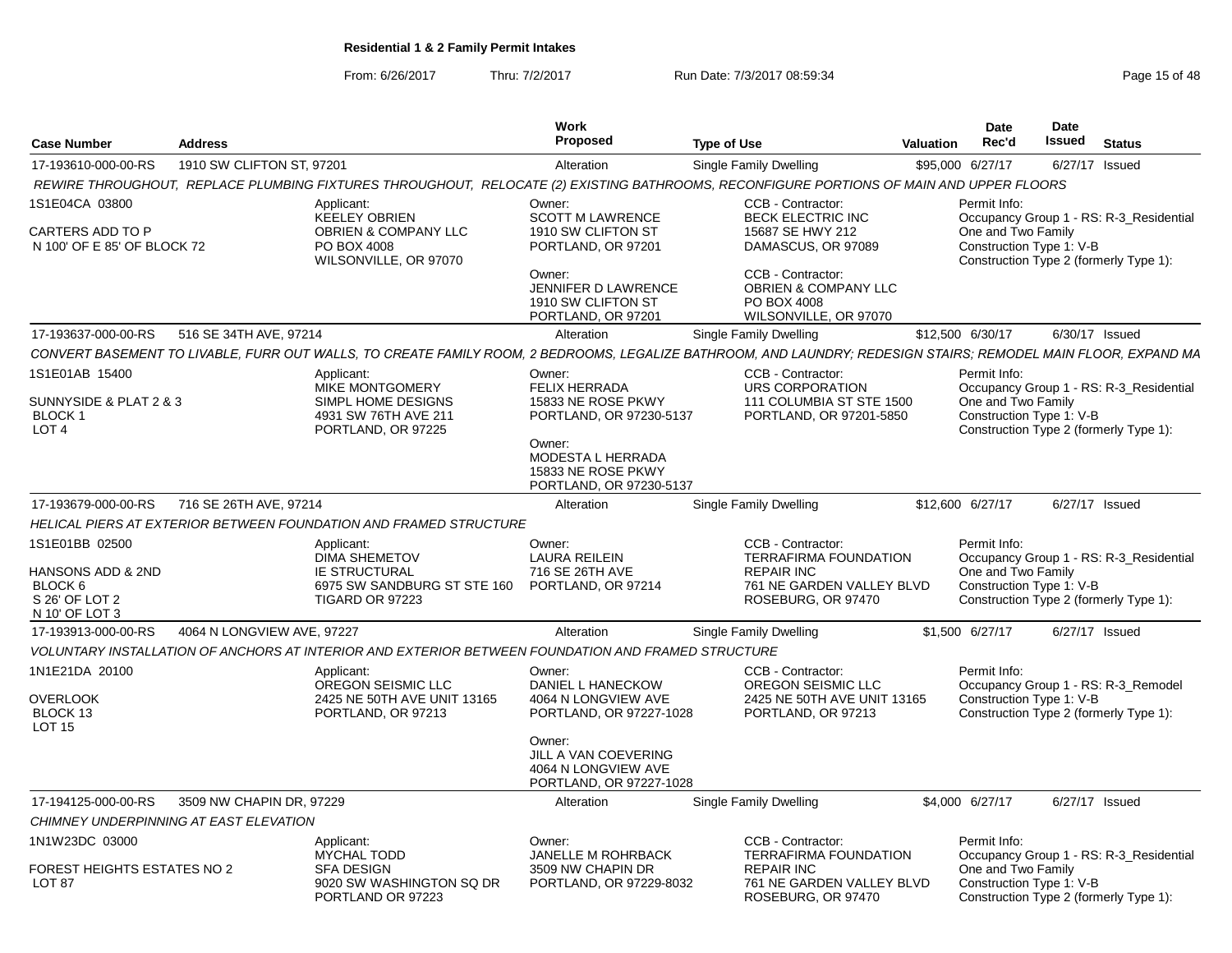From: 6/26/2017Thru: 7/2/2017 **Run Date: 7/3/2017 08:59:34** Page 16 of 48

| <b>Case Number</b>                                                                    | <b>Address</b>                                                                                                                                                   | Work<br>Proposed                                                                                                                                            | <b>Type of Use</b>                                                                                                     | <b>Valuation</b> | Date<br>Rec'd                      | <b>Date</b><br><b>Issued</b> | <b>Status</b>                                                                     |
|---------------------------------------------------------------------------------------|------------------------------------------------------------------------------------------------------------------------------------------------------------------|-------------------------------------------------------------------------------------------------------------------------------------------------------------|------------------------------------------------------------------------------------------------------------------------|------------------|------------------------------------|------------------------------|-----------------------------------------------------------------------------------|
| 17-194437-000-00-RS                                                                   | 3133 SE BYBEE BLVD, 97202                                                                                                                                        | Alteration                                                                                                                                                  | <b>Single Family Dwelling</b>                                                                                          |                  | \$1,500 6/27/17                    | 7/2/17 Final                 |                                                                                   |
|                                                                                       | VOLUNTARY SILL PLATE CONNECTION. INSTALL EMERGENCY GAS SHUT OFF VALVE.                                                                                           |                                                                                                                                                             |                                                                                                                        |                  |                                    |                              |                                                                                   |
| 1S1E24BA 14100<br><b>EASTMORELAND</b><br>BLOCK 19<br><b>LOT 11</b><br>S 20' OF LOT 12 | Applicant:<br><b>MICHAEL WIEBER</b><br>ELYSIUM CONSTRUCTION LLC<br>PO BOX 12010<br>PORTLAND, OR 97212                                                            | Owner:<br><b>JEROME P GIANOTTI</b><br>3133 SE BYBEE BLVD<br>PORTLAND, OR 97202<br>Owner:<br>KATHLEEN C GIANOTTI<br>3133 SE BYBEE BLVD<br>PORTLAND, OR 97202 | CCB - Contractor:<br><b>MICHAEL WIEBER</b><br>ELYSIUM CONSTRUCTION LLC<br>PO BOX 12010<br>PORTLAND, OR 97212           |                  | Permit Info:<br>One and Two Family | Construction Type 1: V-B     | Occupancy Group 1 - RS: R-3 Residential<br>Construction Type 2 (formerly Type 1): |
| 17-194443-000-00-RS                                                                   | 4426 NE 35TH AVE, 97211                                                                                                                                          | Alteration                                                                                                                                                  | <b>Single Family Dwelling</b>                                                                                          |                  | \$1,500 6/27/17                    | 7/2/17 Final                 |                                                                                   |
|                                                                                       | VOLUNTARY SILL PLATE CONNECTION. INSTALL EMERGENCY GAS SHUT OFF VALVE.                                                                                           |                                                                                                                                                             |                                                                                                                        |                  |                                    |                              |                                                                                   |
| 1N1E24DB 06200<br><b>WILLAMETTE ADD</b><br>BLOCK <sub>3</sub><br>LOT 5&6              | Applicant:<br><b>MICHAEL WIEBER</b><br>ELYSIUM CONSTRUCTION LLC<br>PO BOX 12010<br>PORTLAND, OR 97212                                                            | Owner:<br>ANN F LAGRANDE<br>2848 NE 30TH AVE<br>PORTLAND, OR 97212-3526                                                                                     | CCB - Contractor:<br><b>MICHAEL WIEBER</b><br>ELYSIUM CONSTRUCTION LLC<br>PO BOX 12010<br>PORTLAND, OR 97212           |                  | Permit Info:<br>One and Two Family | Construction Type 1: V-B     | Occupancy Group 1 - RS: R-3 Residential<br>Construction Type 2 (formerly Type 1): |
| 17-194619-000-00-RS                                                                   | 1810 SE 45TH AVE, 97215                                                                                                                                          | Alteration                                                                                                                                                  | Single Family Dwelling                                                                                                 |                  | \$40,000 6/28/17                   |                              | 6/28/17 Issued                                                                    |
|                                                                                       | INSTALL INTERIOR FOUNDATION WALL, POURED AGAINST EXISTING WITH 36" FOOTING AND CRIPPLE WALL. REMOVE CLOSET WALLS IN BASEMENT. NO HABITABLE SPACE IN BASEMENT UND |                                                                                                                                                             |                                                                                                                        |                  |                                    |                              |                                                                                   |
| 1S2E06CB 04100<br>HAWTHORNE AVE ADD<br>BLOCK 10<br>LOT 23&24<br>S 8 1/3' OF LOT 25    | Applicant:<br><b>JUSTIN ARANA</b><br>WESTERN CONSTRUCTION<br><b>SYSTEMS</b><br>1995 WALLACE RD NW<br>SALEM OR 97304                                              | Owner:<br>PRASHANT GANDHI<br>1218 SE 53RD AVE<br>PORTLAND, OR 97215<br>Owner:<br>MICHAEL MCPARLAND<br>1218 SE 53RD AVE<br>PORTLAND, OR 97215                | CCB - Contractor:<br><b>WESTERN CONSTRUCTION</b><br><b>SYSTEMS LLC</b><br>1995 WALLACE RD NW<br><b>SALEM, OR 97304</b> |                  | Permit Info:<br>One and Two Family | Construction Type 1: V-B     | Occupancy Group 1 - RS: R-3_Residential<br>Construction Type 2 (formerly Type 1): |
| 17-194845-000-00-RS                                                                   | 6414 NE 34TH AVE - Unit A, 97211                                                                                                                                 | Alteration                                                                                                                                                  | Single Family Dwelling                                                                                                 |                  | \$6,750 6/28/17                    |                              | 6/28/17 Issued                                                                    |
|                                                                                       | SOLAR - 10.08KW ROOF MOUNTED PV ARRAY - NON-PRESCRIPTIVE***ELECTRICAL PERMIT TO BE OBTAINED SEPARTELY***                                                         |                                                                                                                                                             |                                                                                                                        |                  |                                    |                              |                                                                                   |
| 1N1E13DB 07800<br><b>OREGON HTS</b><br><b>BLOCK 2</b><br>LOT <sub>8</sub>             | Applicant:<br><b>LYLEEN DAUZ</b><br><b>ELEMENTAL ENERGY</b>                                                                                                      | Owner:<br><b>CARIANN HOOK</b><br>6414 NE 34TH AVE<br>PORTLAND, OR 97211<br>Owner:<br><b>BASHA RICHTER</b><br>6414 NE 34TH AVE<br>PORTLAND, OR 97211         | CCB - Contractor:<br>ELEMENTAL ENERGY LLC<br>3123 SE BELMONT ST<br>PORTLAND, OR 97214                                  |                  | Permit Info:<br>One and Two Family | Construction Type 1: V-B     | Occupancy Group 1 - RS: R-3 Residential<br>Construction Type 2 (formerly Type 1): |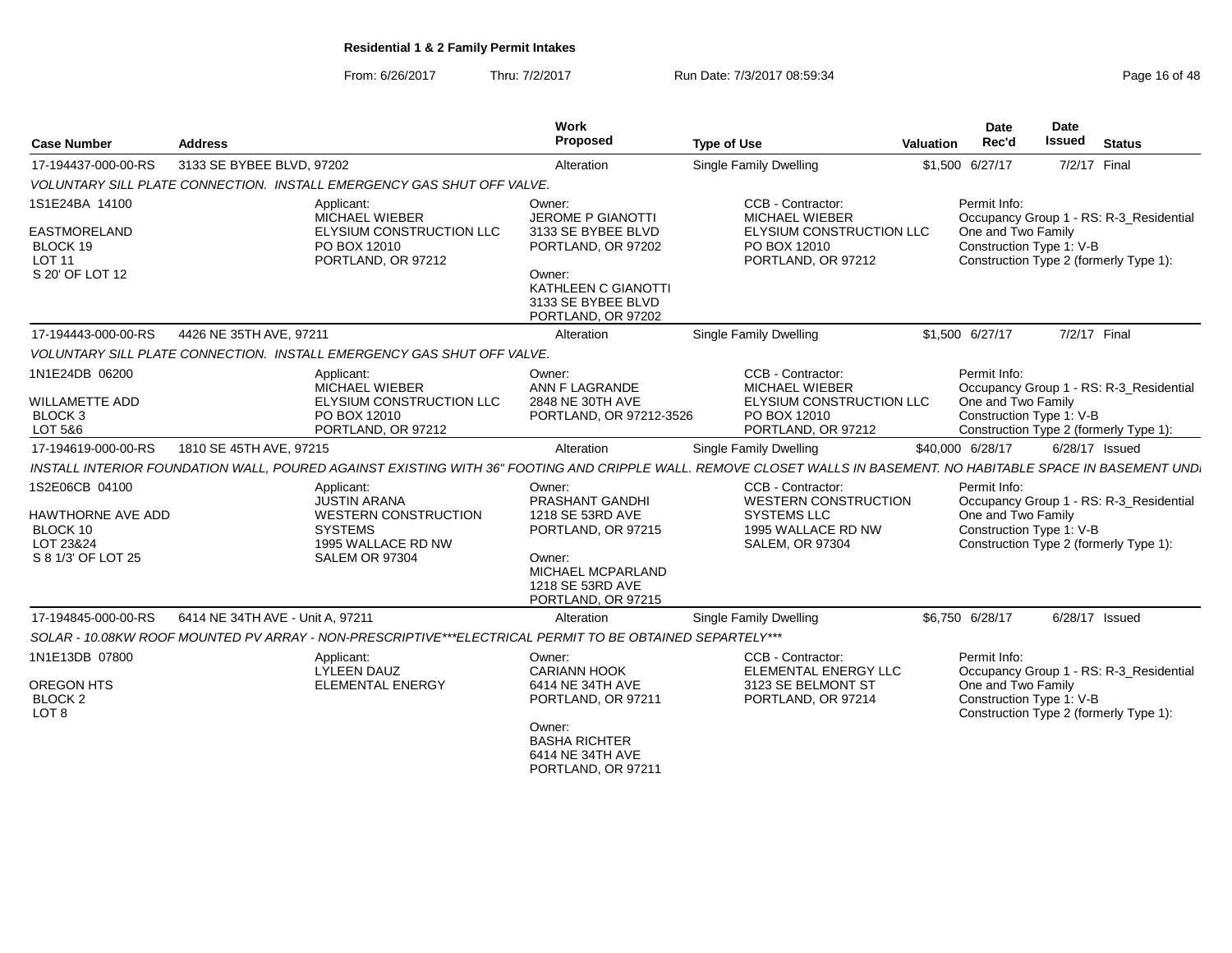From: 6/26/2017Thru: 7/2/2017 **Run Date: 7/3/2017 08:59:34** Page 17 of 48

|                                                                                             |                              |                                                                                                                        | <b>Work</b>                                                                                                                                                           |                                                                                                                                                                                                                    |           | Date                                                           | <b>Date</b> |                                                                                   |
|---------------------------------------------------------------------------------------------|------------------------------|------------------------------------------------------------------------------------------------------------------------|-----------------------------------------------------------------------------------------------------------------------------------------------------------------------|--------------------------------------------------------------------------------------------------------------------------------------------------------------------------------------------------------------------|-----------|----------------------------------------------------------------|-------------|-----------------------------------------------------------------------------------|
| <b>Case Number</b>                                                                          | <b>Address</b>               |                                                                                                                        | <b>Proposed</b>                                                                                                                                                       | <b>Type of Use</b>                                                                                                                                                                                                 | Valuation | Rec'd                                                          | Issued      | <b>Status</b>                                                                     |
| 17-195320-000-00-RS                                                                         | 2557 SW NEVADA CT, 97219     |                                                                                                                        | Alteration                                                                                                                                                            | Single Family Dwelling                                                                                                                                                                                             |           | \$147,000 6/29/17                                              |             | <b>Under Review</b>                                                               |
|                                                                                             |                              | RELOCATE MAIN FLOOR POWDER ROOM AND REMODEL MAIN FLOOR AND KITCHEN.                                                    |                                                                                                                                                                       |                                                                                                                                                                                                                    |           |                                                                |             |                                                                                   |
| 1S1E20AA 08100<br>SECTION 20 1S 1E<br>TL 8100<br>0.44 ACRES                                 |                              | Applicant:<br><b>SLS CUSTOM HOMES INC</b><br>PO BOX 1093<br>TUALATIN, OR 97062                                         | Owner:<br>PAUL D SPICER<br>2557 SW NEVADA CT<br>PORTLAND, OR 97219-2546<br>Owner:<br><b>JANNA K SPICER</b><br>2557 SW NEVADA CT<br>PORTLAND, OR 97219-2546            | CCB - Contractor:<br>SLS CUSTOM HOMES INC<br>PO BOX 1093<br>TUALATIN, OR 97062                                                                                                                                     |           | Permit Info:<br>One and Two Family<br>Construction Type 1: V-B |             | Occupancy Group 1 - RS: R-3_Residential<br>Construction Type 2 (formerly Type 1): |
| 17-195321-000-00-RS                                                                         | 4339 SW STEPHENSON ST, 97219 |                                                                                                                        | Alteration                                                                                                                                                            | <b>Single Family Dwelling</b>                                                                                                                                                                                      |           | \$15,000 6/29/17                                               |             | 6/29/17 Under Inspection                                                          |
| Deck repair/replace. no change                                                              |                              |                                                                                                                        |                                                                                                                                                                       |                                                                                                                                                                                                                    |           |                                                                |             |                                                                                   |
| 1S1E32BC 15800<br>WEST PORTLAND PK<br>BLOCK 95<br>LOT 29&30                                 |                              | Applicant:<br>STEVE PURVES<br>NORTHWEST HOME<br><b>RENOVATION LLC</b><br>11125 SW 106TH AVE<br><b>TIGARD, OR 97223</b> | Owner:<br>PETER S ANDREWS<br>4339 SW STEPHENSON ST<br>PORTLAND, OR 97219-7106<br>Owner:<br><b>KAREN A ANDREWS</b><br>4339 SW STEPHENSON ST<br>PORTLAND, OR 97219-7106 | CCB - Contractor:<br>NORTHWEST HOME<br><b>RENOVATION LLC</b><br>11125 SW 106TH AVE<br><b>TIGARD, OR 97223</b>                                                                                                      |           | Permit Info:<br>One and Two Family<br>Construction Type 1: V-B |             | Occupancy Group 1 - RS: R-3 Residential<br>Construction Type 2 (formerly Type 1): |
| 17-195322-000-00-RS                                                                         | 8510 NE BROADWAY, 97220      |                                                                                                                        | Alteration                                                                                                                                                            | Single Family Dwelling                                                                                                                                                                                             |           | \$20,000 6/29/17                                               |             | 6/29/17 Under Inspection                                                          |
|                                                                                             |                              | RELACE EXISTING KITCHEN WINDOW WITH DOOR, REPAIR APPROX 9FT PORTION OF FOUNDATION PER ENGINEERING                      |                                                                                                                                                                       |                                                                                                                                                                                                                    |           |                                                                |             |                                                                                   |
| 1N2E28CC 05203<br>RAILWAY ADD<br>BLOCK <sub>3</sub><br>E 13' OF LOT 11<br>LOT <sub>12</sub> |                              | Applicant:<br><b>JASON SIRI</b><br>SIRI CONSTRUCTION LLC<br>6816 SE BELMONT ST<br>PORTLAND OR 97215                    | Owner:<br><b>CHAD HADSELL</b><br>8510 NE BROADWAY<br>PORTLAND, OR 97220-5625<br>Owner:<br><b>SERRA HADSELL</b><br>8510 NE BROADWAY<br>PORTLAND, OR 97220-5625         | CCB - Contractor:<br><b>TODD ECCLES</b><br><b>TODD ANTHONY ECCLES</b><br>24824 S NEWKIRCHNER RD<br>OREGON CITY, OR 97045<br>CCB - Contractor:<br>SIRI CONSTRUCTION LLC<br>6816 SE BELMONT ST<br>PORTLAND, OR 97215 |           | Permit Info:<br>One and Two Family<br>Construction Type 1: V-B |             | Occupancy Group 1 - RS: R-3_Residential<br>Construction Type 2 (formerly Type 1): |
| 17-195478-000-00-RS                                                                         | 5233 NE BROADWAY, 97213      |                                                                                                                        | Alteration                                                                                                                                                            | Single Family Dwelling                                                                                                                                                                                             |           | \$1,500 6/29/17                                                |             | 6/29/17 Issued                                                                    |
|                                                                                             |                              | VOLUNTARY ANCHORING OF WOOD STRUCTURE TO CONCRETE FOUNDATION. NO EXTERIOR WORK.                                        |                                                                                                                                                                       |                                                                                                                                                                                                                    |           |                                                                |             |                                                                                   |
| 1N2E30DC 07100<br>ELMHURST<br><b>BLOCK 17</b><br>E 1/2 OF LOT 8&9                           |                              | Applicant:<br><b>TERRAFIRMA FOUNDATION</b><br><b>REPAIR INC</b><br>761 NE GARDEN VALLEY BLVD<br>ROSEBURG, OR 97470     | Owner:<br>RICHARD G JR MITCHELL<br>620 NW 13TH ST<br>CORVALLIS, OR 97330-5951                                                                                         | CCB - Contractor:<br><b>TERRAFIRMA FOUNDATION</b><br><b>REPAIR INC</b><br>761 NE GARDEN VALLEY BLVD<br>ROSEBURG, OR 97470                                                                                          |           | Permit Info:<br>Construction Type 1: V-B                       |             | Occupancy Group 1 - RS: R-3_Remodel<br>Construction Type 2 (formerly Type 1):     |
| 17-195480-000-00-RS                                                                         | 2806 NE 30TH AVE, 97212      |                                                                                                                        | Alteration                                                                                                                                                            | Single Family Dwelling                                                                                                                                                                                             |           | \$1,500 6/29/17                                                |             | 6/29/17 Issued                                                                    |
|                                                                                             |                              | VOLUNTARY ANCHORING OF WOOD STRUCTURE TO CONCRETE FOUNDATION. NO EXTERIOR WORK.                                        |                                                                                                                                                                       |                                                                                                                                                                                                                    |           |                                                                |             |                                                                                   |
| 1N1E25BD 09900<br>WAYNEWOOD<br>BLOCK <sub>9</sub><br><b>LOT 12</b>                          |                              | Applicant:<br>TERRAFIRMA FOUNDATION<br><b>REPAIR INC</b><br>761 NE GARDEN VALLEY BLVD<br>ROSEBURG, OR 97470            | Owner:<br><b>CHARLES MOORE</b><br>2806 NE 30TH AVE<br>PORTLAND, OR 97212-3526                                                                                         | CCB - Contractor:<br>TERRAFIRMA FOUNDATION<br><b>REPAIR INC</b><br>761 NE GARDEN VALLEY BLVD<br>ROSEBURG, OR 97470                                                                                                 |           | Permit Info:<br>Construction Type 1: V-B                       |             | Occupancy Group 1 - RS: R-3_Remodel<br>Construction Type 2 (formerly Type 1):     |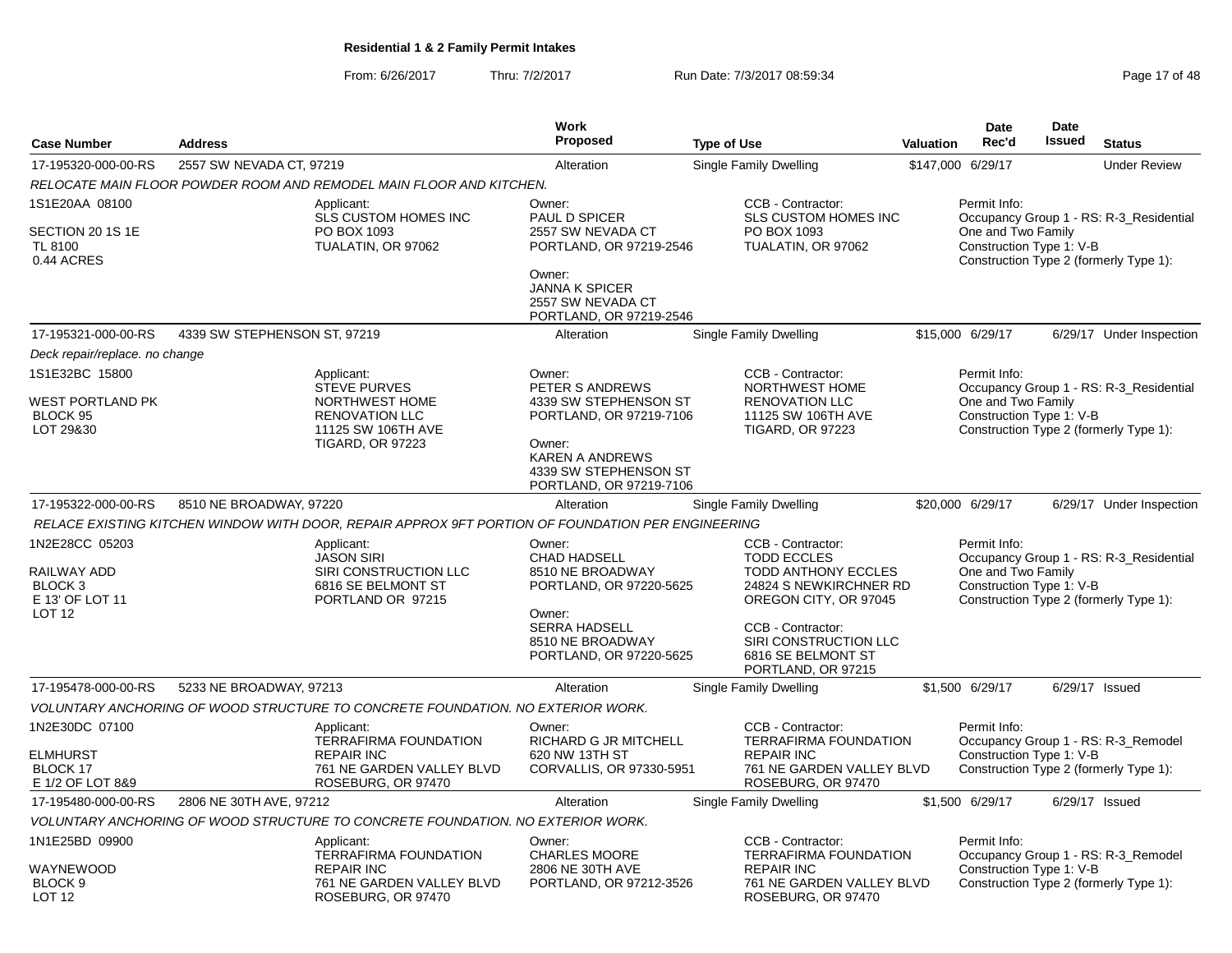From: 6/26/2017

Thru: 7/2/2017 **Run Date: 7/3/2017 08:59:34** Page 18 of 48

| <b>Case Number</b>                                                    | <b>Address</b>           |                                                                                                                    | Work<br><b>Proposed</b>                                                            | <b>Type of Use</b>                                                                                                                                              | <b>Valuation</b> | <b>Date</b><br>Rec'd                           | Date<br>Issued | <b>Status</b>                                                                                                              |
|-----------------------------------------------------------------------|--------------------------|--------------------------------------------------------------------------------------------------------------------|------------------------------------------------------------------------------------|-----------------------------------------------------------------------------------------------------------------------------------------------------------------|------------------|------------------------------------------------|----------------|----------------------------------------------------------------------------------------------------------------------------|
| 17-195524-000-00-RS                                                   | 5600 NE 31ST AVE, 97211  |                                                                                                                    | Alteration                                                                         | Single Family Dwelling                                                                                                                                          |                  | \$23,719 6/29/17                               |                | 6/29/17 Issued                                                                                                             |
|                                                                       |                          |                                                                                                                    |                                                                                    | BASEMENT CONVERSION TO LIVING SPACE INCLUDES BEDROOM. BATHROOM. AND LIVING ROOM WITH SINK: NEW EGRESS WINDOW IN BEDROOM.FUR OUT WALLS.***MECH. ELEC. PLUMBIN(   |                  |                                                |                |                                                                                                                            |
| 1N1E13CD 16800                                                        |                          | Applicant:<br><b>MARGARET WILLIAMS</b>                                                                             | Owner:<br>MARGARET E WILLIAMS                                                      | CCB - Contractor:<br>ZACHARY SCROGGS                                                                                                                            |                  | Permit Info:                                   |                | Occupancy Group 1 - RS: R-3 Remodel                                                                                        |
| <b>IRVINGTON PK</b><br>BLOCK 46<br>LOT 29&31                          |                          | 5600 NE 31ST AVE<br>PORTLAND OR 97211                                                                              | 5600 NE 31ST AVE<br>PORTLAND, OR 97211                                             | A2Z SCROGGS INC<br>7780 SW CEDAR ST<br>PORTLAND, OR 97225                                                                                                       |                  | Construction Type 1: V-B                       |                | Construction Type 2 (formerly Type 1):<br>Total Square Footage - Display Only: 625                                         |
| 17-195552-000-00-RS                                                   | 6304 SE 20TH AVE, 97202  |                                                                                                                    | Alteration                                                                         | Single Family Dwelling                                                                                                                                          |                  | \$15,977 6/30/17                               |                | 6/30/17 Issued                                                                                                             |
|                                                                       |                          |                                                                                                                    |                                                                                    | PARTIAL BASEMENT CONVERSION TO LIVING SPACE INCLUDES BEDROOM, BATHROOM AND STORAGE. UTILITY ROOM TO REMAIN UNFINISHED.***MECH, ELEC, PLUMBING TO BE OBTAINED SE |                  |                                                |                |                                                                                                                            |
| 1S1E14DD 09700<br>WESTMORELAND<br>BLOCK 26<br>LOT <sub>1</sub>        |                          | Applicant:<br><b>ILLYA TORRES-GARNER</b><br>4314 SE HARRISON ST<br>MILWAUKIE OR 97222                              | Owner:<br><b>VICTOR J SOARES</b><br>6304 SE 20TH AVE<br>PORTLAND, OR 97202         | CCB - Contractor:<br><b>ITG CONSTRUCTION LLC</b><br>4314 SE HARRISON ST<br>MILWAUKIE, OR 97222                                                                  |                  | Permit Info:<br>Construction Type 1: V-B       |                | Occupancy Group 1 - RS: R-3_Remodel<br>Construction Type 2 (formerly Type 1):<br>Total Square Footage - Display Only: 421  |
|                                                                       |                          |                                                                                                                    | Owner:<br>JENNIFER P SOARES<br>6304 SE 20TH AVE<br>PORTLAND, OR 97202              |                                                                                                                                                                 |                  |                                                |                |                                                                                                                            |
| 17-195613-000-00-RS                                                   | 6951 N NASHTON ST. 97203 |                                                                                                                    | Alteration                                                                         | Single Family Dwelling                                                                                                                                          |                  | \$24,000 6/30/17                               |                | 6/30/17 Issued                                                                                                             |
|                                                                       |                          | REPLACE ENTIRE FOUNDATION. POST AND BEAM AND INSTALL NEW FOUNDATION WALL AROUND PERIMETER OF STRUCTURE             |                                                                                    |                                                                                                                                                                 |                  |                                                |                |                                                                                                                            |
| 1N1E06CD 03600<br><b>EAST ST JOHNS</b><br><b>BLOCK F</b><br>LOT 25&26 |                          | Applicant:<br><b>DAN WILLIAMS</b><br><b>FASTER PERMITS</b><br>14334 NW EAGLERIDGE LANE<br>PORTLAND OR 97229        | Owner:<br>JPB INVESTMENTS LLC<br>8150 SW 89TH AVE<br><b>TIGARD, OR 97223</b>       | CCB - Contractor:<br><b>ENCOMPASS DESIGN AND</b><br><b>RENOVATION LLC</b><br>10220 SW GREENBURG RD STE<br>100<br>PORTLAND, OR 97223                             |                  | Permit Info:<br>Construction Type 1: V-B       |                | Occupancy Group 1 - RS: R-3_Remodel<br>Construction Type 2 (formerly Type 1):<br>Total Square Footage - Display Only: 1750 |
| 17-195660-000-00-RS                                                   | 5226 NE 14TH PL, 97211   |                                                                                                                    | Alteration                                                                         | Single Family Dwelling                                                                                                                                          |                  | \$8,000 6/29/17                                |                | 6/29/17 Issued                                                                                                             |
|                                                                       |                          | LEGALIZE ATTIC CONVERSION TO LIVING SPACE INCLUDES, 2 BEDROOMS, BATHROOM, AND OFFICE. IN RESPONSE TO 17-172251-AL. |                                                                                    |                                                                                                                                                                 |                  |                                                |                |                                                                                                                            |
| 1N1E23AB 09000<br><b>VERNON</b><br>BLOCK 21<br>LOT <sub>6</sub>       |                          | Applicant:<br>PETER CHERNITSKY<br>1526 NE ALBERTA ST #229<br>PORTLAND OR 97211                                     | Owner:<br>PETER D CHERNITSKY<br>1526 NE ALBERTA ST #224<br>PORTLAND, OR 97211-5046 |                                                                                                                                                                 |                  | Permit Info:<br>Construction Type 1: V-B       |                | Occupancy Group 1 - RS: R-3_Remodel<br>Construction Type 2 (formerly Type 1):<br>Total Square Footage - Display Only: 200  |
| 17-196177-000-00-RS                                                   | 1518 N WATTS ST, 97217   |                                                                                                                    | Alteration                                                                         | Single Family Dwelling                                                                                                                                          |                  | \$20,000 6/30/17                               |                | 6/30/17 Issued                                                                                                             |
|                                                                       |                          |                                                                                                                    |                                                                                    | CONVERT PORTION OF BASEMENT TO CREATE BATHROOM AND LAUNDRY ROOM: REMAINING BASEMENT TO BE STORAGE: STRUCTURAL CHANGES TO HEADER ABOVE STAIRS *** MECHANIC.      |                  |                                                |                |                                                                                                                            |
| 1N1E09DD 00200                                                        |                          | Applicant:                                                                                                         | Owner:                                                                             | CCB - Contractor:                                                                                                                                               |                  | Permit Info:                                   |                |                                                                                                                            |
| <b>KENTON</b><br>BLOCK <sub>9</sub><br>W 1/2 OF LOT 21-24             |                          | PAUL G SCHMITT<br>PO BOX 2297<br>CLACKAMAS, OR 97015                                                               | <b>HELEN I WILHELM</b><br>9225 N BUCHANAN AVE<br>PORTLAND, OR 97203                | <b>PAUL G SCHMITT</b><br>PO BOX 2297<br>CLACKAMAS, OR 97015                                                                                                     |                  | One and Two Family<br>Construction Type 1: V-B |                | Occupancy Group 1 - RS: R-3_Residential<br>Construction Type 2 (formerly Type 1):                                          |
|                                                                       |                          |                                                                                                                    | Owner:<br>NATHAN C BOLES<br>9225 N BUCHANAN AVE<br>PORTLAND, OR 97203              |                                                                                                                                                                 |                  |                                                |                |                                                                                                                            |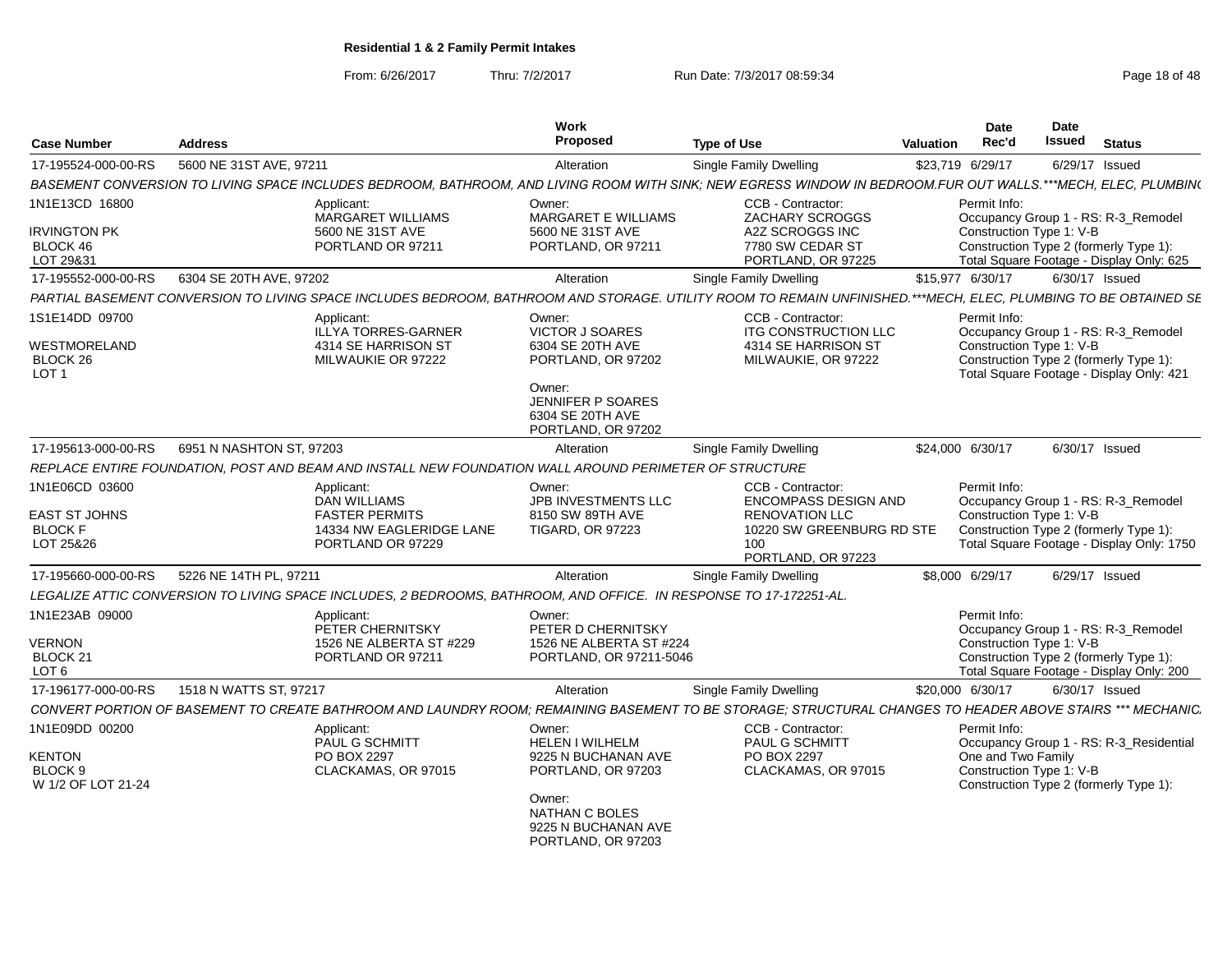From: 6/26/2017Thru: 7/2/2017 **Run Date: 7/3/2017 08:59:34** Page 19 of 48

| <b>Case Number</b>                                    | <b>Address</b>                                                                                                                                              | <b>Work</b><br>Proposed                                                      | <b>Type of Use</b>                                               | <b>Date</b><br>Rec'd<br>Valuation              | <b>Date</b><br><b>Issued</b><br><b>Status</b>                                      |
|-------------------------------------------------------|-------------------------------------------------------------------------------------------------------------------------------------------------------------|------------------------------------------------------------------------------|------------------------------------------------------------------|------------------------------------------------|------------------------------------------------------------------------------------|
| 17-196270-000-00-RS                                   | 4351 SW CULLEN BLVD, 97221                                                                                                                                  | Alteration                                                                   | <b>Single Family Dwelling</b>                                    | \$9,488 6/30/17                                | 6/30/17 Issued                                                                     |
|                                                       | REMODEL MAIN FLOOR, KITCHEN, BATHROOM, LAUNDRY ROOM, DINING ROOM, AND FAMILY ROOM; ENLARGE 3 WINDOWS, REMOVE 1 WINDOW AND REPLACE REMAINING WINDOWS ON MAIN |                                                                              |                                                                  |                                                |                                                                                    |
| 1S1E17BC 08300                                        | Applicant:<br>ANDREW D AMATO                                                                                                                                | Owner:<br>ANDREW D AMATO                                                     | CCB - Contractor:<br><b>CHRISTOPHER E LEWIS</b>                  | Permit Info:                                   | Occupancy Group 1 - RS: R-3_Remodel                                                |
| <b>GLEN CULLEN</b><br>BLOCK 6<br>LOT <sub>4</sub>     | 4351 SW CULLEN BLVD<br>PORTLAND, OR 97221                                                                                                                   | 4351 SW CULLEN BLVD<br>PORTLAND, OR 97221                                    | LANDRISE DEVELOPMENT LTD<br>PO BOX 1212<br>LAKE OSWEGO, OR 97035 | Construction Type 1: V-B                       | Construction Type 2 (formerly Type 1):<br>Total Square Footage - Display Only: 250 |
|                                                       |                                                                                                                                                             | Owner:<br>ANGELA N AMATO<br>4351 SW CULLEN BLVD<br>PORTLAND, OR 97221        |                                                                  |                                                |                                                                                    |
| 17-196298-000-00-RS                                   | 2329 NE CLACKAMAS ST, 97232                                                                                                                                 | Alteration                                                                   | Single Family Dwelling                                           | \$5,000 6/30/17                                | 6/30/17 Issued                                                                     |
|                                                       | CONVERT PORTION OF BASEMENT FOR NEW BATHROOM; REMAINING BASEMENT STORAGE AND LAUNDRY; NEW WINDOW WELL WITH EGRESS WINDOW *** MECHANICAL, ELECTRICAL, PLUM   |                                                                              |                                                                  |                                                |                                                                                    |
| 1N1E35AA 02500                                        | Applicant:<br><b>LYNNE SMITH LLC</b>                                                                                                                        | Owner:<br><b>GUY M KYLE</b>                                                  | CCB - Contractor:<br><b>LYNNE SMITH LLC</b>                      | Permit Info:                                   | Occupancy Group 1 - RS: R-3_Residential                                            |
| HOLLADAY PK & 1ST ADD<br>BLOCK 14<br>LOT <sub>1</sub> | 4025 NE 13TH AVENUE<br>PORTLAND, OR 97212                                                                                                                   | 2329 NE CLACKAMAS ST<br>PORTLAND, OR 97232                                   | 4025 NE 13TH AVENUE<br>PORTLAND, OR 97212                        | One and Two Family<br>Construction Type 1: V-B | Construction Type 2 (formerly Type 1):                                             |
| E 1/2 OF LOT 2                                        |                                                                                                                                                             | Owner:<br><b>STACY L MASON</b><br>2329 NE CLACKAMAS ST<br>PORTLAND, OR 97232 |                                                                  |                                                |                                                                                    |
| 17-196373-000-00-RS                                   | 3232 NE 27TH AVE, 97212                                                                                                                                     | Alteration                                                                   | Single Family Dwelling                                           | \$9,000 6/30/17                                | 6/30/17 Issued                                                                     |
|                                                       | UNDERPINNING WITH HELICAL PIERS TO SUPPORT FOUNDATION                                                                                                       |                                                                              |                                                                  |                                                |                                                                                    |
| 1N1E25BB 13300                                        | Applicant:                                                                                                                                                  | Owner:                                                                       | CCB - Contractor:                                                | Permit Info:                                   |                                                                                    |
|                                                       | <b>MYCHAL TODD</b>                                                                                                                                          | PETER L CLARK                                                                | <b>TERRAFIRMA FOUNDATION</b>                                     |                                                | Occupancy Group 1 - RS: R-3_Remodel                                                |
| <b>IRVINDALE</b><br>BLOCK 3                           | <b>SFA DESIGN</b><br>9020 SW WASHINGTON SQ DR                                                                                                               | 3232 NE 27TH AVE<br>PORTLAND, OR 97212-2524                                  | <b>REPAIR INC</b><br>761 NE GARDEN VALLEY BLVD                   | Construction Type 1: V-B                       | Construction Type 2 (formerly Type 1):                                             |
| <b>LOT 15</b>                                         | PORTLAND OR 97223                                                                                                                                           |                                                                              | ROSEBURG, OR 97470                                               |                                                |                                                                                    |
|                                                       |                                                                                                                                                             | Owner:<br>MARGARET M BOWMAN<br>3232 NE 27TH AVE<br>PORTLAND, OR 97212-2524   |                                                                  |                                                |                                                                                    |
| 17-196381-000-00-RS                                   | 5319 SW THOMAS ST, 97221                                                                                                                                    | Alteration                                                                   | <b>Single Family Dwelling</b>                                    | \$25,000 6/30/17                               | 6/30/17 Issued                                                                     |
|                                                       | UNDERPINNING AND TIEBACKS FOR SUPPORT OF FOUNDATION                                                                                                         |                                                                              |                                                                  |                                                |                                                                                    |
| 1S1E07DB 02300                                        | Applicant:                                                                                                                                                  | Owner:                                                                       | CCB - Contractor:                                                | Permit Info:                                   |                                                                                    |
| <b>WILCOX ESTATES</b>                                 | <b>MYCHAL TODD</b><br><b>SFA DESIGN</b>                                                                                                                     | RICHARD A SLY<br>5319 SW THOMAS ST                                           | TERRAFIRMA FOUNDATION<br><b>REPAIR INC</b>                       | Construction Type 1: V-B                       | Occupancy Group 1 - RS: R-3_Remodel                                                |
| BLOCK 7<br><b>LOT 25</b>                              | 9020 SW WASHINGTON SQ DR<br>PORTLAND OR 97223                                                                                                               | PORTLAND, OR 97221-2146                                                      | 761 NE GARDEN VALLEY BLVD<br>ROSEBURG, OR 97470                  |                                                | Construction Type 2 (formerly Type 1):                                             |
|                                                       |                                                                                                                                                             | Owner:<br>SOPHIA G SLY<br>5319 SW THOMAS ST<br>PORTLAND, OR 97221-2146       |                                                                  |                                                |                                                                                    |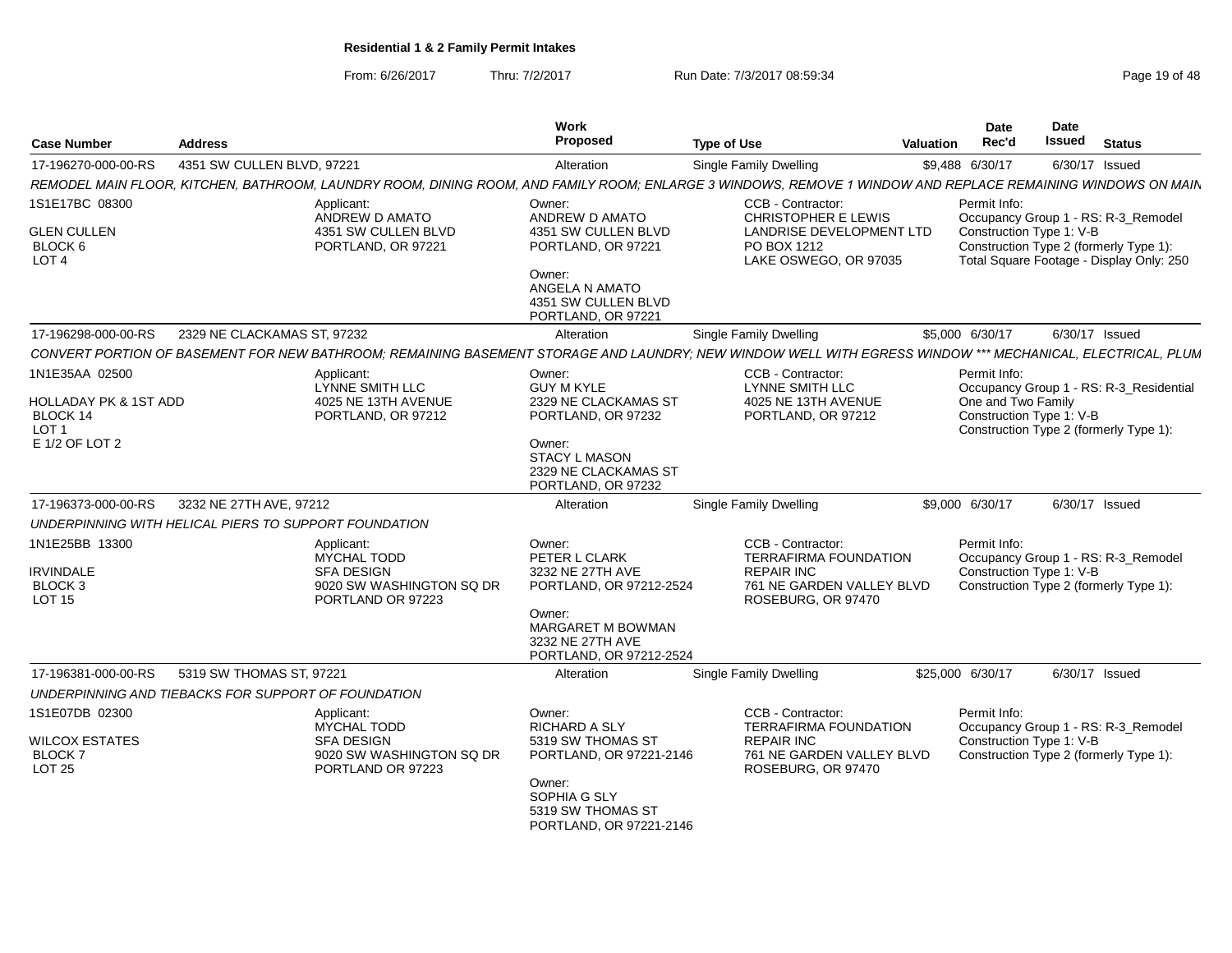From: 6/26/2017Thru: 7/2/2017 **Run Date: 7/3/2017 08:59:34** Page 20 of 48

| <b>Case Number</b>                                                                          | <b>Address</b>                                                                        | Work<br>Proposed                                                                                                                                                | <b>Type of Use</b> |                                                                                                     | <b>Valuation</b> | <b>Date</b><br>Rec'd                                           | <b>Date</b><br>Issued | <b>Status</b>                                                                 |
|---------------------------------------------------------------------------------------------|---------------------------------------------------------------------------------------|-----------------------------------------------------------------------------------------------------------------------------------------------------------------|--------------------|-----------------------------------------------------------------------------------------------------|------------------|----------------------------------------------------------------|-----------------------|-------------------------------------------------------------------------------|
| 17-196485-000-00-RS                                                                         | 3574 SE HAROLD CT, 97202                                                              | Alteration                                                                                                                                                      |                    | <b>Single Family Dwelling</b>                                                                       |                  | \$15,000 6/30/17                                               | 6/30/17 Issued        |                                                                               |
|                                                                                             | UNDERPINNING WITH (9) HELICAL PIERS AT SOUTH SIDE OF HOUSE                            |                                                                                                                                                                 |                    |                                                                                                     |                  |                                                                |                       |                                                                               |
| 1S1E13AC 14200<br><b>REED COLLEGE HTS</b><br><b>BLOCK 5</b>                                 | Applicant:<br>KEITH CAYLOR<br><b>SFA DESIGN GROUP</b>                                 | Owner:<br><b>CARLA M PENTECOST</b><br>3574 SE HAROLD CT<br>9020 SW WASHINGTON SQUARE<br>PORTLAND, OR 97202-4344                                                 |                    | CCB - Contractor:<br><b>TERRAFIRMA FOUNDATION</b><br><b>REPAIR INC</b><br>761 NE GARDEN VALLEY BLVD |                  | Permit Info:<br>One and Two Family<br>Construction Type 1: V-B |                       | Occupancy Group 1 - RS: R-3_Residential                                       |
| LOT 5&6 TL 14200                                                                            | DR                                                                                    | PORTLAND OREGON 97223                                                                                                                                           |                    | ROSEBURG, OR 97470                                                                                  |                  |                                                                |                       | Construction Type 2 (formerly Type 1):                                        |
| 17-196955-000-00-RS                                                                         | 6407 SW CORBETT AVE, 97201                                                            | Alteration                                                                                                                                                      |                    | <b>Single Family Dwelling</b>                                                                       |                  | \$1,500 6/30/17                                                | 6/30/17 Issued        |                                                                               |
|                                                                                             |                                                                                       | VOLUNTARY INSTALLATION OF ANCHORS BETWEEN EXISTING FRAMED STUCTURE AND CONCRETE FOUNDATION - INSTALL SEISMIC RETROFIT (SR) WALL IN FRONT OF ALL CRACKED SECTIOI |                    |                                                                                                     |                  |                                                                |                       |                                                                               |
| 1S1E15CC 01800<br>SOUTHERN PORTLAND<br><b>BLOCK 25</b>                                      | Applicant:<br><b>JULIE HENDRICKSON</b><br><b>RG CONSTRUCTION</b><br>21919 NE 72ND AVE | Owner:<br>PATRICK B JR DOOLING<br>6400 SW CORBETT AVE<br>PORTLAND, OR 97239-3558                                                                                |                    | CCB - Contractor:<br><b>RG CONSTRUCTION SERVICES</b><br>LLC.<br>PO BOX 1379                         |                  | Permit Info:<br>Construction Type 1: V-B                       |                       | Occupancy Group 1 - RS: R-3_Remodel<br>Construction Type 2 (formerly Type 1): |
| N 48.44' OF S 183.44' OF E 85' OF LOT 4                                                     |                                                                                       | BATTLE GROUND, WA 98604<br>Owner:<br>MARY A DOOLING<br>6400 SW CORBETT AVE<br>PORTLAND, OR 97239-3558                                                           |                    | BATTLE GROUND, WA 98604                                                                             |                  |                                                                |                       |                                                                               |
| 17-197041-000-00-RS                                                                         | 7104 SE 34TH AVE, 97202                                                               | Alteration                                                                                                                                                      |                    | Single Family Dwelling                                                                              |                  | \$1,500 6/30/17                                                | 6/30/17 Issued        |                                                                               |
|                                                                                             |                                                                                       | VOLUNTARY INSTALLATION OF ANCHORS BETWEEN EXISTING FRAMED STUCTURE AND CONCRETE FOUNDATION                                                                      |                    |                                                                                                     |                  |                                                                |                       |                                                                               |
| 1S1E24AB 14000<br>EASTMORELAND<br>BLOCK <sub>73</sub><br>S 16' OF LOT 3<br>LOT <sub>4</sub> | Applicant:<br><b>Tamara Collins</b><br>201 AIRPORT RD<br>SILVERTON, OR 97381          | Owner:<br><b>JOHN PIERSOL</b><br>JOHNS WATERPROOFING<br>7104 SE 34TH AVE<br>PORTLAND, OR 97202<br>Owner:                                                        |                    | CCB - Contractor:<br>JOHNS WATERPROOFING CO<br>201 AIRPORT RD<br>SILVERTON, OR 97381-1621           |                  | Permit Info:<br>Construction Type 1: V-B                       |                       | Occupancy Group 1 - RS: R-3_Remodel<br>Construction Type 2 (formerly Type 1): |
|                                                                                             |                                                                                       | <b>CASSANDRE PIERSOL</b><br>7104 SE 34TH AVE<br>PORTLAND, OR 97202                                                                                              |                    |                                                                                                     |                  |                                                                |                       |                                                                               |
| 17-197114-000-00-RS                                                                         | 823 SE NEHALEM ST, 97202                                                              | Alteration                                                                                                                                                      |                    | Single Family Dwelling                                                                              |                  | \$30,000 6/30/17                                               | 7/2/17 Issued         |                                                                               |
| <b>REMODEL KITCHEN</b>                                                                      |                                                                                       |                                                                                                                                                                 |                    |                                                                                                     |                  |                                                                |                       |                                                                               |
| 1S1E23CB 09600                                                                              | Applicant:<br>Jason Reid                                                              | Owner:<br><b>BENJAMIN J KELLER</b>                                                                                                                              |                    | CCB - Contractor:<br><b>DIXON INC</b>                                                               |                  | Permit Info:                                                   |                       | Occupancy Group 1 - RS: R-3_Residential                                       |
| <b>SELLWOOD</b><br>BLOCK 32<br>S 27.42' OF LOT 3<br>LOT <sub>4</sub>                        | <b>DIXON REMODELING &amp;</b><br><b>RESTORATION, INC.</b><br>PORTLAND OR 97202        | 823 SE NEHALEM ST<br>PORTLAND, OR 97202<br>8050 SE 13TH AVE STE 104<br>Owner:<br><b>GENEVIEVE M N KELLER</b><br>823 SE NEHALEM ST<br>PORTLAND, OR 97202         |                    | 8050 SE 13TH STE 104<br>PORTLAND, OR 97202                                                          |                  | One and Two Family<br>Construction Type 1: V-B                 |                       | Construction Type 2 (formerly Type 1):                                        |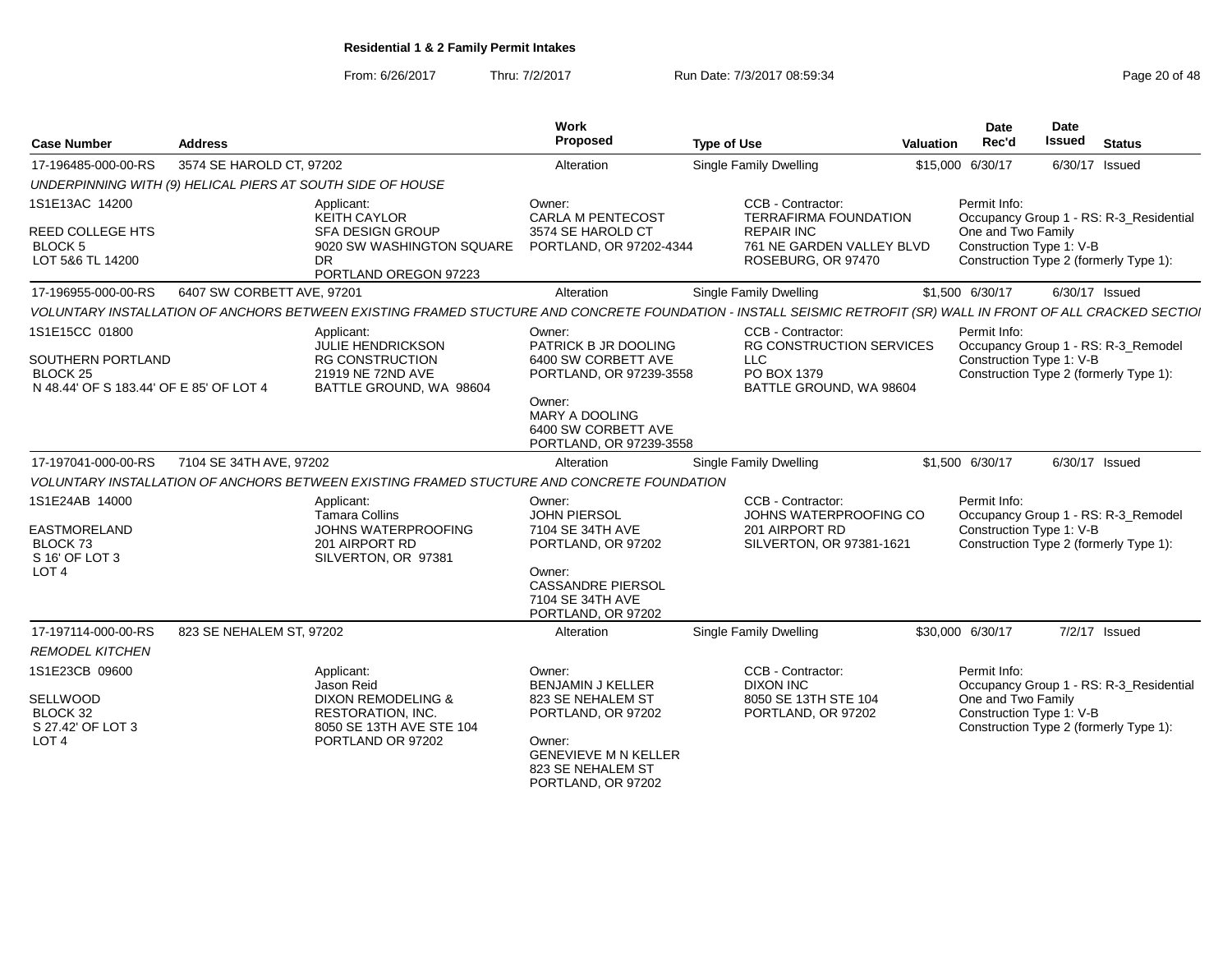From: 6/26/2017Thru: 7/2/2017 **Run Date: 7/3/2017 08:59:34** Page 21 of 48

| <b>Case Number</b>                                                                        | <b>Address</b>                                                                                                                             | Work<br>Proposed                                                                                                                                                | <b>Type of Use</b>                                                                                               | <b>Valuation</b> | <b>Date</b><br>Rec'd                                                  | Date<br><b>Issued</b> | <b>Status</b>                                                                     |
|-------------------------------------------------------------------------------------------|--------------------------------------------------------------------------------------------------------------------------------------------|-----------------------------------------------------------------------------------------------------------------------------------------------------------------|------------------------------------------------------------------------------------------------------------------|------------------|-----------------------------------------------------------------------|-----------------------|-----------------------------------------------------------------------------------|
| 17-197267-000-00-RS                                                                       | 2817 NE 8TH AVE, 97212                                                                                                                     | Alteration                                                                                                                                                      | <b>Single Family Dwelling</b>                                                                                    | \$24,750 7/2/17  |                                                                       |                       | <b>Under Review</b>                                                               |
| EXTERIOR ALTERATIONS PER 17-172571 LU.                                                    |                                                                                                                                            |                                                                                                                                                                 |                                                                                                                  |                  |                                                                       |                       |                                                                                   |
| 1N1E26BC 11800<br><b>IRVINGTON</b><br>BLOCK 116<br>LOT <sub>4</sub>                       | Applicant:<br><b>WADE FREITAG</b><br><b>CRAFTSMAN DESIGN AND</b><br><b>RENOVATION</b><br>1100 SE GRAND AVE #202<br>PORTLAND, OR 97214-3414 | Owner:<br><b>GREGORY TO'BRIEN</b><br>2817 NE 8TH AVE<br>PORTLAND, OR 97212<br>Owner:<br><b>KEVIN H HUGHES</b><br>2817 NE 8TH AVE<br>PORTLAND, OR 97212          | CCB - Contractor:<br><b>CRAFTSMAN DESIGN &amp;</b><br><b>RENOVATION LLC</b><br>837 SE 27TH<br>PORTLAND, OR 97214 |                  | Permit Info:<br>One and Two Family<br>Construction Type 1: V-B        |                       | Occupancy Group 1 - RS: R-3_Residential<br>Construction Type 2 (formerly Type 1): |
| Total # of RS Alteration permit intakes: 61                                               |                                                                                                                                            |                                                                                                                                                                 |                                                                                                                  |                  |                                                                       |                       | Total valuation of RS Alteration permit intakes: \$998,966                        |
| 17-189817-000-00-RS                                                                       | 7038 N KERBY AVE, 97217                                                                                                                    | Demolition                                                                                                                                                      | Garage/Carport                                                                                                   |                  | \$1,500 6/26/17                                                       |                       | $6/26/17$ Issued                                                                  |
|                                                                                           | DEMOLISH 288 SF DETACHED GARAGE. SLAB TO REMAIN.                                                                                           |                                                                                                                                                                 |                                                                                                                  |                  |                                                                       |                       |                                                                                   |
| 1N1E15BA 04100<br><b>SWINTON</b><br><b>BLOCK 52</b><br>LOT 20&21                          | Applicant:<br><b>KERITH HARTMANN</b><br>7038 N KERBY AVE<br>PORTLAND OR 97217                                                              | Owner:<br><b>TARA CROWLEY</b><br>7038 N KERBY AVE<br>PORTLAND, OR 97217-1764<br>Owner:<br><b>KERITH HARTMANN</b><br>7038 N KERBY AVE<br>PORTLAND, OR 97217-1764 |                                                                                                                  |                  | Permit Info:<br>Patios, Porches, Carports<br>Construction Type 1: V-B |                       | Occupancy Group 1 - RS: U_Decks,<br>Construction Type 2 (formerly Type 1):        |
| 17-193314-000-00-RS                                                                       | 6411 NE 35TH PL, 97211                                                                                                                     | <b>Demolition</b>                                                                                                                                               | Garage/Carport                                                                                                   |                  | \$500 6/26/17                                                         |                       | 6/26/17 Under Review                                                              |
|                                                                                           | DEMOLISH DETACHED GARAGE, REMOVE DEBRIS (WITH 17-193309 RS)                                                                                |                                                                                                                                                                 |                                                                                                                  |                  |                                                                       |                       |                                                                                   |
| 1N1E13DB 04500<br>OREGON HTS<br>BLOCK <sub>3</sub><br>LOT 5 EXC N 10'<br>LOT <sub>6</sub> | Applicant:<br><b>RYAN PICKREL</b><br><b>FASTER PERMITS</b><br>14334 NW EAGLERIDGE LN<br>PORTLAND OR 97229                                  | Owner:<br>OREGON HOMEWORKS LLC<br>10200 SW EASTRIDGE ST #200<br>PORTLAND, OR 97225                                                                              | CCB - Contractor:<br>OREGON HOMEWORKS LLC<br>10940 SW BARNES RD, #339<br>PORTLAND, OR 97225                      |                  | Permit Info:<br>Garage\Utility Misc.<br>Construction Type 1: V-B      |                       | Occupancy Group 1 - RS: U_Private<br>Construction Type 2 (formerly Type 1):       |
| 17-194810-000-00-RS                                                                       | 1944 SE TACOMA ST, 97202                                                                                                                   | Demolition                                                                                                                                                      | Garage/Carport                                                                                                   |                  | \$2,000 6/28/17                                                       |                       | <b>Under Review</b>                                                               |
|                                                                                           | DEMOLISH DETACH GARAGE, REMOVE DEBRIS, W/ PERMITS 17-194802/09                                                                             |                                                                                                                                                                 |                                                                                                                  |                  |                                                                       |                       |                                                                                   |
| 1S1E23DD 12900<br>SELLWOOD<br>BLOCK 96<br>LOT 16&17                                       | Applicant:<br>MICHELLE SHAHEEN<br><b>WORKS PROGRESS</b><br>ARCHITECTURE LLC<br>811 SE STARK ST #210<br>PORTLAND OR 97214                   | Owner:<br><b>JAMES MAST</b><br>2415 SE IVON ST<br>PORTLAND, OR 97202-1260<br>Owner:<br><b>JESSIE FAN</b><br>2415 SE IVON ST<br>PORTLAND, OR 97202-1260          | CCB - Contractor:<br><b>VERIDIS CONSTRUCTION INC</b><br>1809 NE 2ND AVE<br>PORTLAND, OR 97212                    |                  | Permit Info:<br>Garage\Utility Misc.<br>Construction Type 1: V-B      |                       | Occupancy Group 1 - RS: U_Private<br>Construction Type 2 (formerly Type 1):       |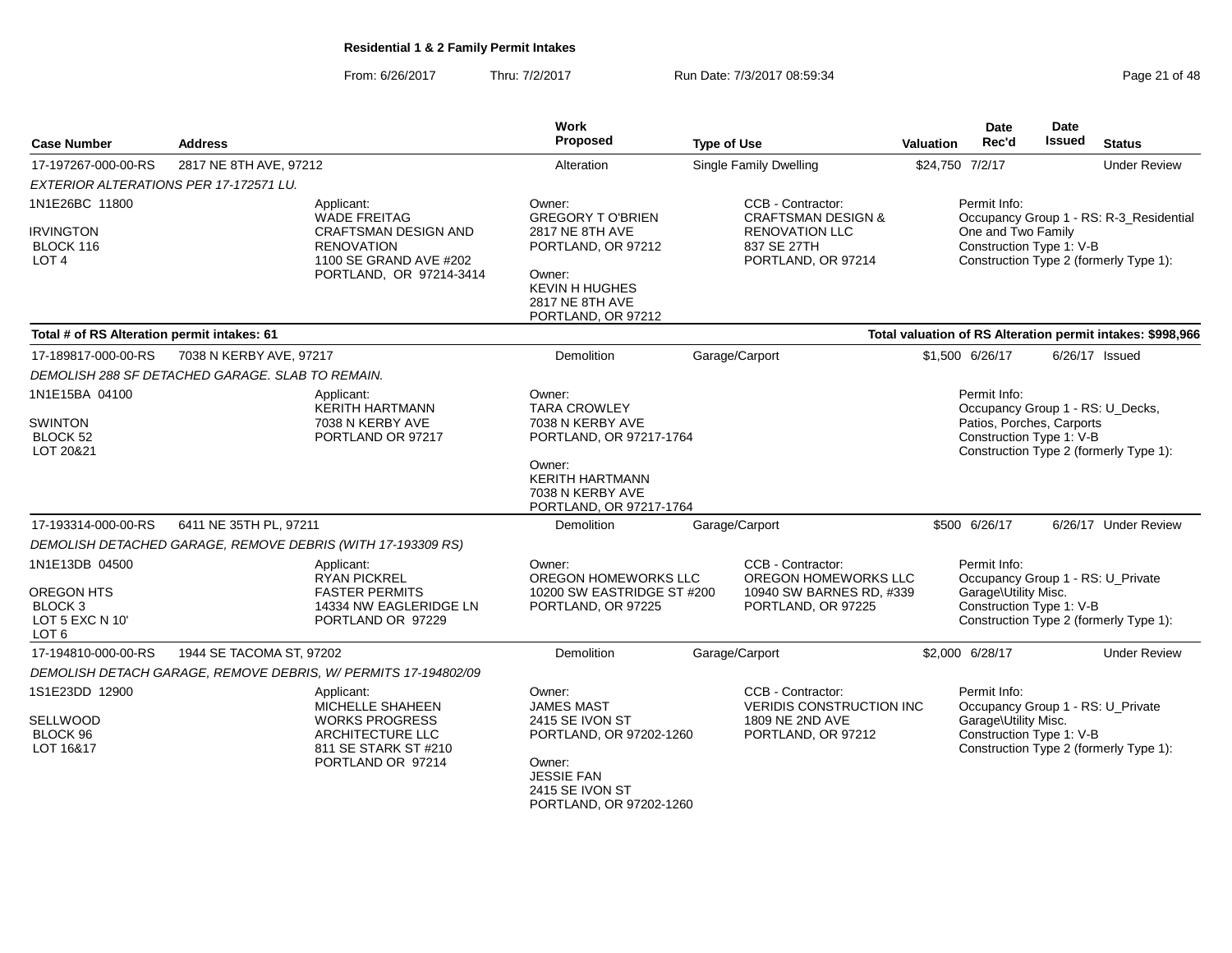From: 6/26/2017Thru: 7/2/2017 **Run Date: 7/3/2017 08:59:34** Page 22 of 48

| <b>Case Number</b>                                                               | <b>Address</b>           |                                                                                                                                                                        | <b>Work</b><br>Proposed                                                                                                                                                 | <b>Type of Use</b> |                                                                                                                         | <b>Valuation</b> | Date<br>Rec'd                                                                                         | Date<br><b>Issued</b> | <b>Status</b>                                                                     |
|----------------------------------------------------------------------------------|--------------------------|------------------------------------------------------------------------------------------------------------------------------------------------------------------------|-------------------------------------------------------------------------------------------------------------------------------------------------------------------------|--------------------|-------------------------------------------------------------------------------------------------------------------------|------------------|-------------------------------------------------------------------------------------------------------|-----------------------|-----------------------------------------------------------------------------------|
| 17-196470-000-00-RS                                                              | 6517 SE OGDEN ST, 97206  |                                                                                                                                                                        | Demolition                                                                                                                                                              |                    | Garage/Carport                                                                                                          | \$1,000          | 6/30/17                                                                                               | 6/30/17               | Issued                                                                            |
|                                                                                  |                          | DEMOLISH DETACHED GARAGE, REMOVE DEBRIS PER 17-183905 AL                                                                                                               |                                                                                                                                                                         |                    |                                                                                                                         |                  |                                                                                                       |                       |                                                                                   |
| 1S2E20BC 01700<br><b>BRENTWOOD &amp; SUB</b><br>BLOCK 20                         |                          | Applicant:<br><b>ZAC HORTON</b><br><b>FASTER PERMITS</b><br>14334 NW EAGLERIDGE LN                                                                                     | Owner:<br><b>RAREBIRD INC</b><br>7455 SW BRIDGEPORT RD #220<br><b>TIGARD, OR 97224</b>                                                                                  |                    | CCB - Contractor:<br>RAREBIRD CONSTRUCTION LLC<br>7455 SW BRIDGEPORT RD, STE<br>220                                     |                  | Permit Info:<br>Occupancy Group 1 - RS: U Private<br>Garage\Utility Misc.<br>Construction Type 1: V-B |                       |                                                                                   |
| E 50' OF LOT 6                                                                   |                          | PORTLAND, OR 97229                                                                                                                                                     |                                                                                                                                                                         |                    | <b>TIGARD, OR 97224</b>                                                                                                 |                  |                                                                                                       |                       | Construction Type 2 (formerly Type 1):                                            |
| 17-197019-000-00-RS                                                              | 6806 NE 22ND AVE, 97211  |                                                                                                                                                                        | <b>Demolition</b>                                                                                                                                                       |                    | Garage/Carport                                                                                                          |                  | \$300 6/30/17                                                                                         |                       | 6/30/17 Issued                                                                    |
|                                                                                  |                          | DEMOLITION OF SINGLE CAR DETACHED 160SF GARAGE IN RESPONSE TO CHECKSHEET FOR 17-184048RS                                                                               |                                                                                                                                                                         |                    |                                                                                                                         |                  |                                                                                                       |                       |                                                                                   |
| 1N1E14AD 18200<br><b>IRVINGTON PK</b><br>BLOCK <sub>81</sub><br>LOT <sub>9</sub> |                          | Applicant:<br><b>SECOND SEASON</b><br><b>CONSTRUCTION LLC</b><br>4823 NE CESAR CHAVEZ BLVD<br>PORTLAND, OR 97211                                                       | Owner:<br>ROGER ESPINOZA<br>4823 NE CESAR E CHAVEZ BLVD<br>PORTLAND, OR 97211<br>Owner:<br><b>CYNTHIA ESPINOZA</b><br>4823 NE CESAR E CHAVEZ BLVD<br>PORTLAND, OR 97211 |                    | CCB - Contractor:<br><b>SECOND SEASON</b><br><b>CONSTRUCTION LLC</b><br>4823 NE CESAR CHAVEZ BLVD<br>PORTLAND, OR 97211 |                  | Permit Info:<br>Occupancy Group 1 - RS: U_Private<br>Garage\Utility Misc.<br>Construction Type 1: V-B |                       | Construction Type 2 (formerly Type 1):                                            |
| 17-197141-000-00-RS                                                              | 3104 NE 51ST AVE, 97213  |                                                                                                                                                                        | Demolition                                                                                                                                                              |                    | Garage/Carport                                                                                                          |                  | \$2,000 6/30/17                                                                                       |                       | <b>Under Review</b>                                                               |
| <b>DEMO DETACHED GARAGE</b>                                                      |                          |                                                                                                                                                                        |                                                                                                                                                                         |                    |                                                                                                                         |                  |                                                                                                       |                       |                                                                                   |
| 1N2E30BA 17600<br><b>ROSE CITY PK</b><br>BLOCK 151<br><b>LOT 11</b>              |                          | Applicant:<br><b>CHRIS WISDOM</b><br>WISDOM INC<br>333 S STATE ST #V-190<br>LAKE OSWEGO, OR 97034                                                                      | Owner:<br>SHEPHERD M GRAY<br>3104 NE 51ST AVE<br>PORTLAND, OR 97213<br>Owner:<br><b>SARA W GRAY</b><br>3104 NE 51ST AVE<br>PORTLAND, OR 97213                           |                    | CCB - Contractor:<br><b>CHRIS WISDOM</b><br><b>WISDOM INC</b><br>333 S STATE ST #V-190<br>LAKE OSWEGO, OR 97034         |                  | Permit Info:<br>Occupancy Group 1 - RS: U Private<br>Garage\Utility Misc.<br>Construction Type 1: V-B |                       | Construction Type 2 (formerly Type 1):                                            |
| 15-277421-REV-01-RS                                                              | 1530 SW 58TH AVE, 97221  |                                                                                                                                                                        | Demolition                                                                                                                                                              |                    | <b>Single Family Dwelling</b>                                                                                           |                  | \$1,000 6/30/17                                                                                       |                       | 6/30/17 Issued                                                                    |
|                                                                                  |                          | REVISION TO REMOVE TREES AND PROVIDE PROTECTION FOR TREES TO REMAIN                                                                                                    |                                                                                                                                                                         |                    |                                                                                                                         |                  |                                                                                                       |                       |                                                                                   |
| 1S1E06CA 02400<br>SECTION 06 1S 1E<br>TL 2400 0.50 ACRES                         |                          | Applicant:<br><b>MARK DANE</b><br><b>MARK DANE PLANNING</b><br>14631 SW MILLIKAN WAY #6<br>BEAVERTON OR 97006                                                          | Owner:<br>MAIN STREET DEVELOPMENT INC<br>PMB 208 5331 SW MACADAM AVE<br>#258<br>PORTLAND, OR 97239-3871                                                                 |                    |                                                                                                                         |                  | Permit Info:<br>One and Two Family<br>Construction Type 1: V-B                                        |                       | Occupancy Group 1 - RS: R-3 Residential<br>Construction Type 2 (formerly Type 1): |
| 17-191360-000-00-RS                                                              | 924 N FARRAGUT ST, 97217 |                                                                                                                                                                        | Demolition                                                                                                                                                              |                    | <b>Single Family Dwelling</b>                                                                                           |                  | \$8,000 6/27/17                                                                                       |                       | <b>Under Review</b>                                                               |
|                                                                                  |                          | DEMOLISH 1-STORY SINGLE FAMILY RESIDENCE, WITH BASEMENT - BASEMENT TO BE REMOVED AND FILLED, CAP SEWER, REMOVE ALL DEBRIS *** SUBJECT TO 35-DAY DELAY ***Demolition de |                                                                                                                                                                         |                    |                                                                                                                         |                  |                                                                                                       |                       |                                                                                   |
| 1N1E10CC 02500<br><b>FAIRPORT</b><br>BLOCK 18<br>LOT 29-31                       |                          | Applicant:<br><b>BILLY WALKER</b><br><b>GREENWOOD HOMES</b><br>PO BOX 1225<br>CANBY OR 97013                                                                           | Owner:<br>DAVID R HINSZ<br>924 N FARRAGUT ST<br>PORTLAND, OR 97217<br>Owner:<br><b>DIANA L HINSZ</b><br>924 N FARRAGUT ST<br>PORTLAND, OR 97217                         |                    | CCB - Contractor:<br><b>GREENWOOD HOMES LLC</b><br>PO BOX 1225<br>CANBY, OR 97013                                       |                  | Permit Info:<br>One and Two Family<br>Construction Type 1: V-B                                        |                       | Occupancy Group 1 - RS: R-3 Residential<br>Construction Type 2 (formerly Type 1): |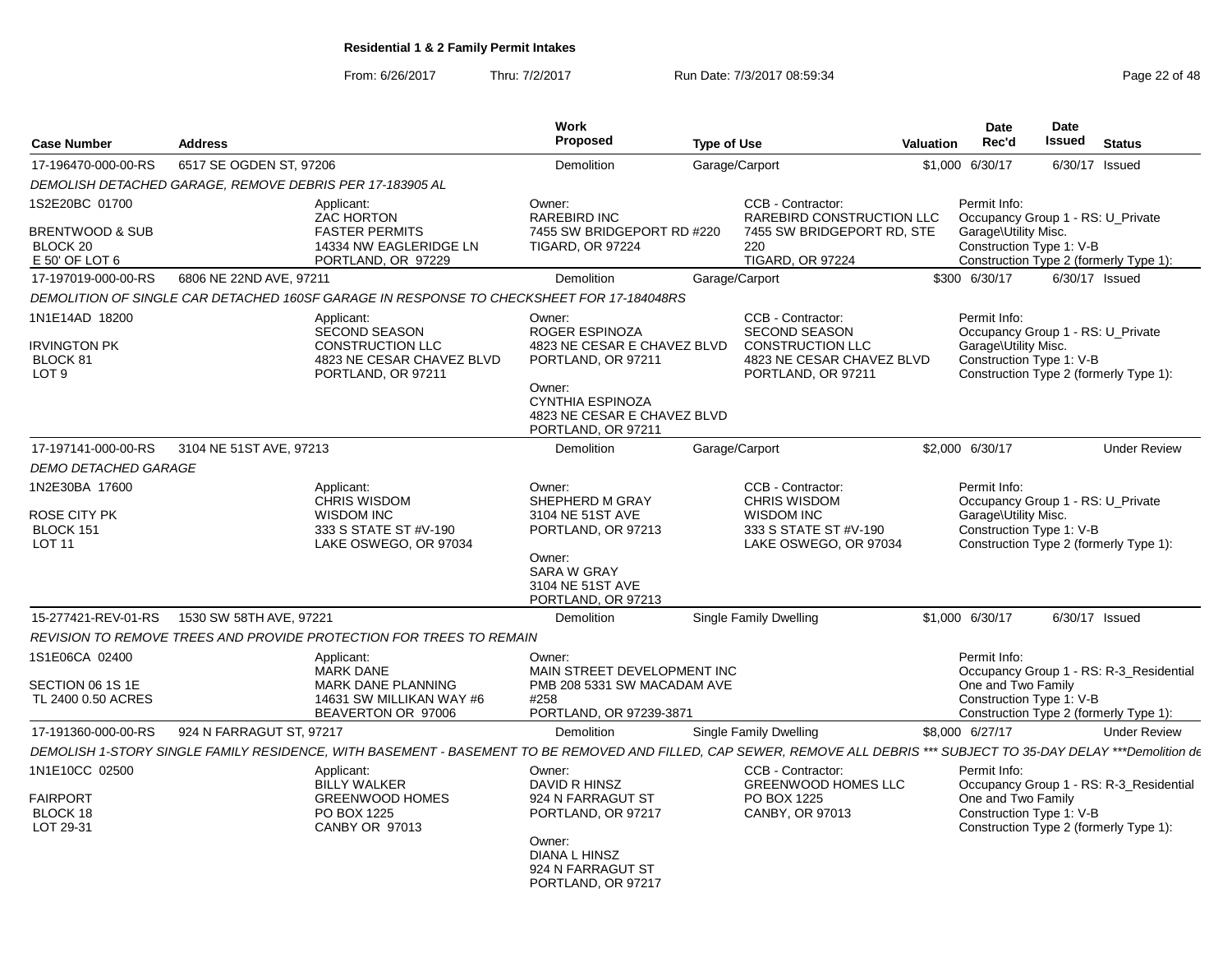From: 6/26/2017

Thru: 7/2/2017 **Run Date: 7/3/2017 08:59:34** Page 23 of 48

| <b>Case Number</b>                                                             | <b>Address</b>           |                                                                                                                                                                                     | <b>Work</b><br><b>Proposed</b>                                                                                                                         | <b>Type of Use</b> |                                                                                                               | Valuation | Date<br>Rec'd                                                  | Date<br><b>Issued</b> | <b>Status</b>                                                                     |
|--------------------------------------------------------------------------------|--------------------------|-------------------------------------------------------------------------------------------------------------------------------------------------------------------------------------|--------------------------------------------------------------------------------------------------------------------------------------------------------|--------------------|---------------------------------------------------------------------------------------------------------------|-----------|----------------------------------------------------------------|-----------------------|-----------------------------------------------------------------------------------|
| 17-193047-000-00-RS                                                            | 1217 SE 50TH AVE, 97215  |                                                                                                                                                                                     | Demolition                                                                                                                                             |                    | Single Family Dwelling                                                                                        |           | \$19,500 6/26/17                                               |                       | <b>Under Review</b>                                                               |
|                                                                                |                          | DEMOLITION SINGLE FAMILY RESIDENCE WITH BASEMENT / CAP SEWER REMOVE ALL DEBRIS. DECONSTRUCTION REQUIRED - BUILT 1911 / SUBJECT TO 35-DAY DEMOLITION DELAY. RESIDEI                  |                                                                                                                                                        |                    |                                                                                                               |           |                                                                |                       |                                                                                   |
| 1S2E06BD 18100<br>SEWICKLY ADD<br><b>BLOCK1</b><br><b>LOT 24</b>               |                          | Applicant:<br><b>SCOTT TUCKER</b><br>1217 SE 50TH<br>PORTLAND, OR 97215                                                                                                             | Owner:<br><b>COLLEEN M LESTER</b><br>1217 SE 50TH AVE<br>PORTLAND, OR 97215-2607                                                                       |                    | CCB - Contractor:<br>MOUNTAINWOOD HOMES INC<br>PO BOX 2257<br>BEAVERTON, OR 97075-2257                        |           | Permit Info:<br>One and Two Family<br>Construction Type 1: V-B |                       | Occupancy Group 1 - RS: R-3 Residential<br>Construction Type 2 (formerly Type 1): |
| 17-193309-000-00-RS                                                            | 6411 NE 35TH PL, 97211   |                                                                                                                                                                                     | <b>Demolition</b>                                                                                                                                      |                    | Single Family Dwelling                                                                                        |           | \$1,000 6/26/17                                                |                       | <b>Under Review</b>                                                               |
|                                                                                |                          | DEMOLISH SINGLE FAMILY RESIDENCE, CAP SEWER, REMOVE DEBRIS**SUBJECT TO 35-DAY DELAY** (WITH GARAGE 17-193314 RS)**Demolition delay 35-day appeal period until 4:30 PM, Monday, J    |                                                                                                                                                        |                    |                                                                                                               |           |                                                                |                       |                                                                                   |
| 1N1E13DB 04500<br>OREGON HTS<br>BLOCK 3<br>LOT 5 EXC N 10'<br>LOT <sub>6</sub> |                          | Applicant:<br><b>RYAN PICKREL</b><br><b>FASTER PERMITS</b><br>14334 NW EAGLERIDGE LN<br>PORTLAND OR 97229                                                                           | Owner:<br>OREGON HOMEWORKS LLC<br>10200 SW EASTRIDGE ST #200<br>PORTLAND, OR 97225                                                                     |                    | <b>CCB - Contractor:</b><br>OREGON HOMEWORKS LLC<br>10940 SW BARNES RD, #339<br>PORTLAND, OR 97225            |           | Permit Info:<br>One and Two Family<br>Construction Type 1: V-B |                       | Occupancy Group 1 - RS: R-3 Residential<br>Construction Type 2 (formerly Type 1): |
| 17-194802-000-00-RS                                                            | 1944 SE TACOMA ST. 97202 |                                                                                                                                                                                     | <b>Demolition</b>                                                                                                                                      |                    | Single Family Dwelling                                                                                        |           | \$3,000 6/28/17                                                |                       | <b>Under Review</b>                                                               |
|                                                                                |                          | DEMOLISH SINGLE FAMILY RESIDENCE, CAP SEWER, REMOVE DEBRIS***SUBJECT TO 35DAY DEMO DELAY*** Issue with 17-194809,-810. Demolition delay 35-day appeal period until 4:30 PM, Wednesd |                                                                                                                                                        |                    |                                                                                                               |           |                                                                |                       |                                                                                   |
| 1S1E23DD 12900<br>SELLWOOD<br>BLOCK 96<br>LOT 16&17                            |                          | Applicant:<br>MICHELLE SHAHEEN<br><b>WORKS PROGRESS</b><br>ARCHITECTURE LLC<br>811 SE STARK ST #210<br>PORTLAND OR 97214                                                            | Owner:<br><b>JAMES MAST</b><br>2415 SE IVON ST<br>PORTLAND, OR 97202-1260<br>Owner:<br><b>JESSIE FAN</b><br>2415 SE IVON ST<br>PORTLAND, OR 97202-1260 |                    | CCB - Contractor:<br>VERIDIS CONSTRUCTION INC<br>1809 NE 2ND AVE<br>PORTLAND, OR 97212                        |           | Permit Info:<br>One and Two Family<br>Construction Type 1: V-B |                       | Occupancy Group 1 - RS: R-3_Residential<br>Construction Type 2 (formerly Type 1): |
| 17-194809-000-00-RS                                                            | 2006 SE TACOMA ST, 97202 |                                                                                                                                                                                     | Demolition                                                                                                                                             |                    | <b>Single Family Dwelling</b>                                                                                 |           | \$3,000 6/28/17                                                |                       | <b>Under Review</b>                                                               |
|                                                                                |                          | DEMOLISH SINGLE FAMILY RESIDENCE, CAP SEWER, REMOVE DEBRIS (CONSOLIDATED WITH 1944 SE TACOMA, see permit 17-194809)***SUBJECT TO 35DAY DEMO DELAY*** Issue with 17-194809           |                                                                                                                                                        |                    |                                                                                                               |           |                                                                |                       |                                                                                   |
| 1S1E23DD 13000                                                                 |                          | Applicant:<br>MICHELLE SHAHEEN<br><b>WORKS PROGRESS</b><br>ARCHITECTURE LLC<br>811 SE STARK ST #210<br>PORTLAND OR 97214                                                            |                                                                                                                                                        |                    | CCB - Contractor:<br><b>VERIDIS CONSTRUCTION INC</b><br>1809 NE 2ND AVE<br>PORTLAND, OR 97212                 |           | Permit Info:<br>One and Two Family<br>Construction Type 1: V-B |                       | Occupancy Group 1 - RS: R-3 Residential<br>Construction Type 2 (formerly Type 1): |
| 17-194906-000-00-RS                                                            | 930 NE 70TH AVE, 97213   |                                                                                                                                                                                     | <b>Demolition</b>                                                                                                                                      |                    | Single Family Dwelling                                                                                        |           | \$4,000 6/28/17                                                |                       | <b>Under Review</b>                                                               |
|                                                                                |                          | DEMOLISH SINGLE FAMILY RESIDENCE WITH BASEMENT. CAVITY TO BE FILLED. CAP SEWER. REMOVE ALL DEBRIS. SPECIAL INSPECTION REQUIRED FOR BASEMENT FILL.***SUBJECT TO 35 D.                |                                                                                                                                                        |                    |                                                                                                               |           |                                                                |                       |                                                                                   |
| 1N2E32BD 08800<br><b>JONESMORE</b><br>BLOCK 11<br>LOT 19&22&23                 |                          | Applicant:<br><b>KEVIN PARTAIN</b><br><b>URBAN VISIONS PLANNING</b><br>SERVICES, INC.<br>223 NE 56TH AVE                                                                            | Owner:<br>RENAISSANCE CUSTOM<br>16771 BOONES FERRY RD<br>LAKE OSWEGO, OR 97035-4213                                                                    |                    | CCB - Contractor:<br>RENAISSANCE CUSTOM HOMES<br><b>LLC</b><br>16771 BOONES FERRY RD<br>LAKE OSWEGO, OR 97035 |           | Permit Info:<br>One and Two Family<br>Construction Type 1: V-B |                       | Occupancy Group 1 - RS: R-3_Residential<br>Construction Type 2 (formerly Type 1): |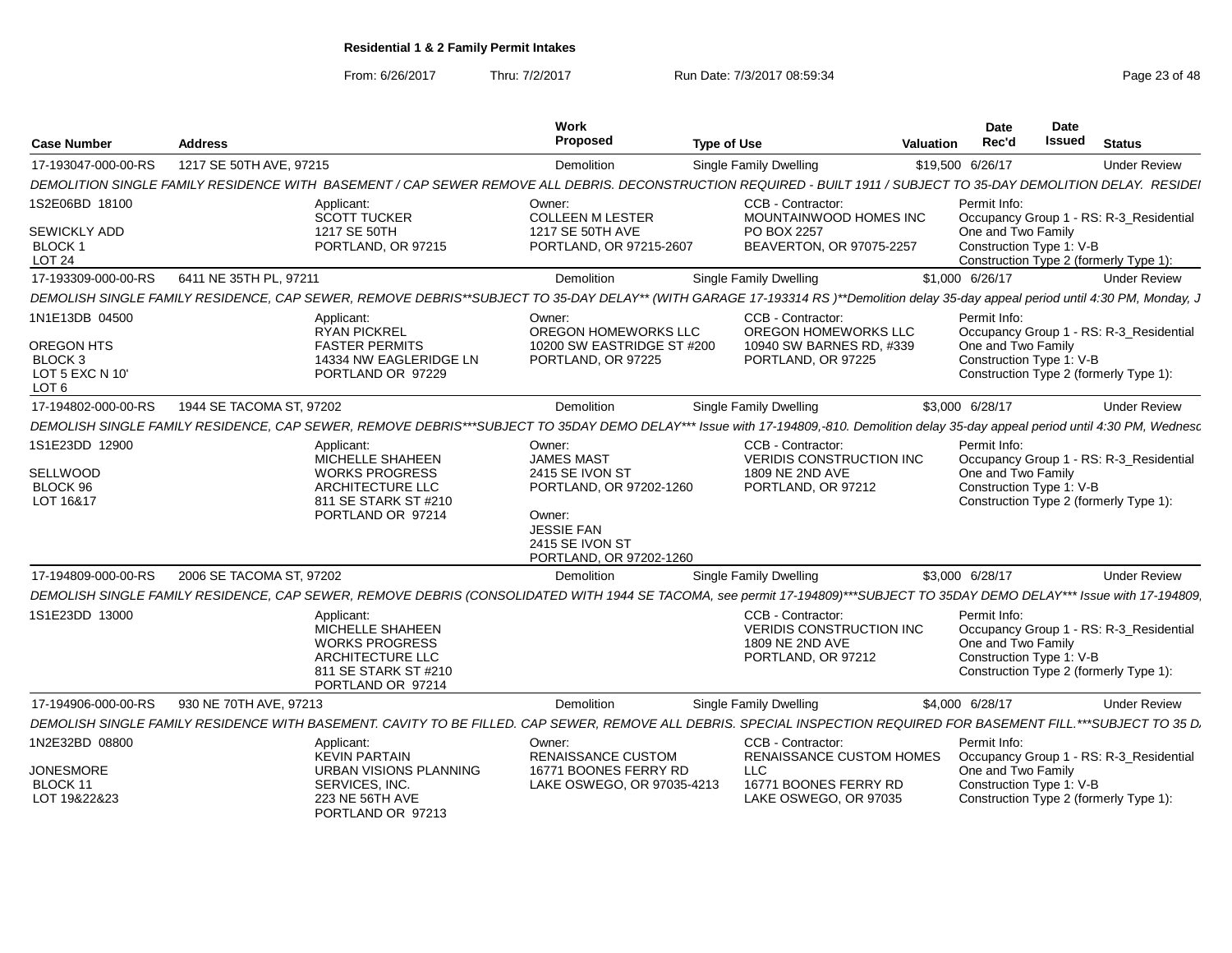From: 6/26/2017

Thru: 7/2/2017 **Run Date: 7/3/2017 08:59:34** Page 24 of 48

| <b>Case Number</b>                                                     | <b>Address</b>              |                                                                                                                        | Work<br>Proposed                                                                                                                                   | <b>Type of Use</b>                                                                                                                                                                                                                                                                                                                                         | <b>Valuation</b> | <b>Date</b><br>Rec'd                                           | Date<br>Issued | <b>Status</b>                                                                     |
|------------------------------------------------------------------------|-----------------------------|------------------------------------------------------------------------------------------------------------------------|----------------------------------------------------------------------------------------------------------------------------------------------------|------------------------------------------------------------------------------------------------------------------------------------------------------------------------------------------------------------------------------------------------------------------------------------------------------------------------------------------------------------|------------------|----------------------------------------------------------------|----------------|-----------------------------------------------------------------------------------|
| 17-194918-000-00-RS                                                    | 2204 N HOLMAN ST, 97217     |                                                                                                                        | Demolition                                                                                                                                         | Single Family Dwelling                                                                                                                                                                                                                                                                                                                                     |                  | \$4,000 6/28/17                                                |                | <b>Under Review</b>                                                               |
|                                                                        |                             |                                                                                                                        |                                                                                                                                                    | DEMOLISH SINGLE FAMILY RESIDENCE WITH BASEMENT. CAVITY TO BE FILLED. CAP SEWER, REMOVE ALL DEBRIS. SPECIAL INSPECTION REQUIRED FOR BASEMENT FILL.***SUBJECT TO 35 D.                                                                                                                                                                                       |                  |                                                                |                |                                                                                   |
| 1N1E16DB 16400<br><b>ALBION ADD</b><br>BLOCK <sub>3</sub><br>LOT 13&14 |                             | Applicant:<br><b>KEVIN PARTAIN</b><br>URBAN VISIONS PLANNING<br>SERVICES, INC.<br>223 NE 56TH AVE<br>PORTLAND OR 97213 | Owner:<br>ELIZABETH D CONNELL<br>2204 N HOLMAN ST<br>PORTLAND, OR 97217                                                                            | CCB - Contractor:<br><b>RENAISSANCE CUSTOM HOMES</b><br><b>LLC</b><br>16771 BOONES FERRY RD<br>LAKE OSWEGO, OR 97035                                                                                                                                                                                                                                       |                  | Permit Info:<br>One and Two Family<br>Construction Type 1: V-B |                | Occupancy Group 1 - RS: R-3 Residential<br>Construction Type 2 (formerly Type 1): |
| 17-195519-000-00-RS                                                    | 7949 N COURTENAY AVE, 97203 |                                                                                                                        | <b>Demolition</b>                                                                                                                                  | <b>Single Family Dwelling</b>                                                                                                                                                                                                                                                                                                                              |                  | \$8,000 6/29/17                                                |                | <b>Under Review</b>                                                               |
|                                                                        |                             |                                                                                                                        |                                                                                                                                                    | DEMOLISH SINGLE FAMILY RESIDENCE WITH BASEMENT, CAP SEWER, REMOVE ALL DEBRIS. SUBJECT TO 35 DAY DEMO DELAY. RESIDENTIAL COMPREHENSIVE PLAN DESIGNATION. Demolitior                                                                                                                                                                                         |                  |                                                                |                |                                                                                   |
| 1N1E08CB 02300<br>PORTSMOUTH VILLA EXTD<br>BLOCK 12<br>LOT 24-27       |                             | Applicant:<br><b>BILLY WALKER</b><br><b>GREENWOOD HOMES</b><br>PO BOX 1225<br>CANBY OR 97013                           | Owner:<br>STEVEN G YOUNG<br>9940 N IVANHOE ST<br>PORTLAND, OR 97203-1420                                                                           | CCB - Contractor:<br><b>GREENWOOD HOMES LLC</b><br>PO BOX 1225<br>CANBY, OR 97013                                                                                                                                                                                                                                                                          |                  | Permit Info:<br>One and Two Family<br>Construction Type 1: V-B |                | Occupancy Group 1 - RS: R-3_Residential<br>Construction Type 2 (formerly Type 1): |
| 17-196335-000-00-RS                                                    | 5607 SE STEELE ST, 97206    |                                                                                                                        | <b>Demolition</b>                                                                                                                                  | Single Family Dwelling                                                                                                                                                                                                                                                                                                                                     |                  | \$4,000 6/30/17                                                |                | <b>Under Review</b>                                                               |
|                                                                        |                             |                                                                                                                        |                                                                                                                                                    | ***SUBJECT TO 35 DAY DEMO DELAY. RESIDENTIAL COMPREHENSIVE PLAN DESIGNATION.*** DEMOLISH SINGLE FAMILY RESIDENCE. NO BASEMENT. REMOVE ALL DEBRIS                                                                                                                                                                                                           |                  |                                                                |                |                                                                                   |
| 1S2E18AC 05700<br><b>TREMONT PK</b><br>BLOCK 13<br>LOT 10&11           |                             | Applicant:<br><b>KEVIN PARTAIN</b><br><b>URBAN VISIONS</b><br>223 NE 56TH AVE<br>PORTLAND, OR 97213                    | Owner:<br>CHARLES K JR MC CLUNG<br>5607 SE STEELE ST<br>PORTLAND, OR 97206                                                                         | CCB - Contractor:<br><b>CLINT WEILER</b><br><b>GROUND BREAKERS CONST &amp;</b><br>DEVELOPMENT INC<br>6045 SE STARK ST<br>PORTLAND, OR 97215                                                                                                                                                                                                                |                  | Permit Info:<br>One and Two Family<br>Construction Type 1: V-B |                | Occupancy Group 1 - RS: R-3 Residential<br>Construction Type 2 (formerly Type 1): |
| Total # of RS Demolition permit intakes: 16                            |                             |                                                                                                                        |                                                                                                                                                    |                                                                                                                                                                                                                                                                                                                                                            |                  |                                                                |                | Total valuation of RS Demolition permit intakes: \$62,800                         |
| 17-193562-000-00-RS                                                    | 2504 NE 46TH AVE, 97213     |                                                                                                                        |                                                                                                                                                    | Interior Alteration Only Single Family Dwelling                                                                                                                                                                                                                                                                                                            |                  | \$50,000 6/26/17                                               |                | 6/27/17 Issued                                                                    |
| Kitchen remodel, upgrading windows.                                    |                             |                                                                                                                        |                                                                                                                                                    |                                                                                                                                                                                                                                                                                                                                                            |                  |                                                                |                |                                                                                   |
| 1N2E30CB 00400<br><b>ROSE CITY PK</b><br>BLOCK 19<br>LOT <sub>7</sub>  |                             | Applicant:<br>MELISSA PELOQUIN<br>FORM AND FUNCTION<br><b>CONSTRUCTION</b><br>3439 NE SANDY BLVD<br>PORTLAND, OR 97232 | Owner:<br>JOSEPH A V HARDMAN<br>2504 NE 46TH AVE<br>PORTLAND, OR 97213<br>Owner:<br><b>HEIDI HARDMAN</b><br>2504 NE 46TH AVE<br>PORTLAND, OR 97213 | CCB - Contractor:<br>ACKERMAN PLUMBING SERVICES Occupancy Group 1 - RS: R-3 Residential<br><b>INC</b><br>7493 SE OVERLAND ST STE A<br>MILWAUKIE, OR 97222<br>CCB - Contractor:<br>PC ELECTRIC INC<br>PO BOX 517<br>NEWBERG, OR 97132<br>CCB - Contractor:<br>FORM AND FUNCTION<br><b>CONSTRUCTION LLC</b><br>3439 NE SANDY BLVD #374<br>PORTLAND, OR 97232 |                  | Permit Info:<br>One and Two Family<br>Construction Type 1: V-B |                | Construction Type 2 (formerly Type 1):                                            |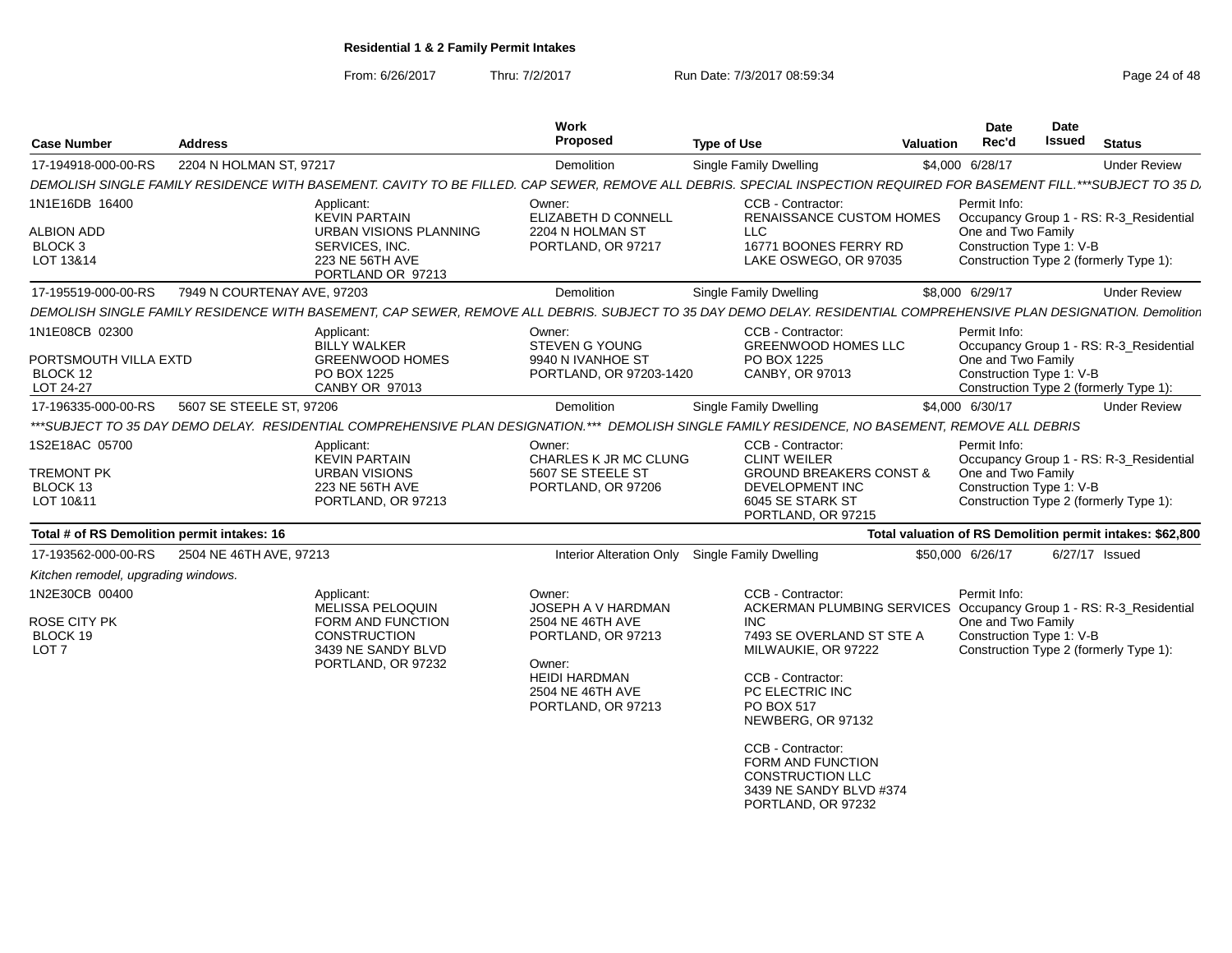From: 6/26/2017Thru: 7/2/2017 **Run Date: 7/3/2017 08:59:34** Page 25 of 48

|                                                                       |                             |                                                                                                                   | <b>Work</b><br>Proposed                                                             |                                                                                                                                 |                  | <b>Date</b>                                                    | <b>Date</b><br>Issued |                                                                                   |
|-----------------------------------------------------------------------|-----------------------------|-------------------------------------------------------------------------------------------------------------------|-------------------------------------------------------------------------------------|---------------------------------------------------------------------------------------------------------------------------------|------------------|----------------------------------------------------------------|-----------------------|-----------------------------------------------------------------------------------|
| <b>Case Number</b>                                                    | <b>Address</b>              |                                                                                                                   |                                                                                     | <b>Type of Use</b>                                                                                                              | <b>Valuation</b> | Rec'd                                                          |                       | <b>Status</b>                                                                     |
| 17-193613-000-00-RS                                                   | 3750 SE HENRY ST, 97202     |                                                                                                                   | Interior Alteration Only                                                            | Single Family Dwelling                                                                                                          |                  | \$5,875 6/27/17                                                | 6/27/17 Final         |                                                                                   |
|                                                                       |                             | VOLUNTARY INSTALLATION OF CONNECTORS BETWEEN FRAMING AND FOUNDATION OF HOUSE                                      |                                                                                     |                                                                                                                                 |                  |                                                                |                       |                                                                                   |
| 1S1E13DD 15400<br><b>COLLEGE VIEW</b><br><b>BLOCK 2 TL 15400</b>      |                             | Applicant:<br><b>STEVE GEMMELL</b><br>GEMMELL CONSTRUCTION LLC<br>210 SE MADISON ST SUITE 1<br>PORTLAND, OR 97214 | Owner:<br>DANIEL J CASEY<br>3750 SE HENRY ST<br>PORTLAND, OR 97202-7667             | CCB - Contractor:<br><b>STEVE GEMMELL</b><br><b>GEMMELL CONSTRUCTION LLC</b><br>210 SE MADISON ST SUITE 1<br>PORTLAND, OR 97214 |                  | Permit Info:<br>One and Two Family<br>Construction Type 1: V-B |                       | Occupancy Group 1 - RS: R-3 Residential<br>Construction Type 2 (formerly Type 1): |
|                                                                       |                             |                                                                                                                   | Owner:<br>ALLISON K ROUSE<br>3750 SE HENRY ST<br>PORTLAND, OR 97202-7667            |                                                                                                                                 |                  |                                                                |                       |                                                                                   |
| 17-193638-000-00-RS                                                   | 8008 SW CRESTLINE DR, 97219 |                                                                                                                   | Interior Alteration Only Single Family Dwelling                                     |                                                                                                                                 |                  | \$5,200 6/27/17                                                | 6/27/17 Issued        |                                                                                   |
|                                                                       |                             | VOLUNTARY INSTALLATION OF CONNECTORS BETWEEN FRAMING AND FOUNDATION OF HOUSE                                      |                                                                                     |                                                                                                                                 |                  |                                                                |                       |                                                                                   |
| 1S1E21DA 14000                                                        |                             | Applicant:<br><b>DREW CHADBOURNE</b>                                                                              | Owner:<br>ALTHEA L JORDAN                                                           | CCB - Contractor:<br>DARYL HARE                                                                                                 |                  | Permit Info:                                                   |                       | Occupancy Group 1 - RS: R-3_Residential                                           |
| SOUTH BURLINGAME AMD<br><b>BLOCK 2</b><br><b>LOT 13</b>               |                             | <b>SECURE SEISMIC</b><br>1024 NE BUFFALO ST<br>PORTLAND, OR 97211                                                 | 8008 SW CRESTLINE DR<br>PORTLAND, OR 97219-4640                                     | <b>SECURE SEISMIC LLC</b><br>1024 NE BUFFALO ST<br>PORTLAND, OR 97211                                                           |                  | One and Two Family<br>Construction Type 1: V-B                 |                       | Construction Type 2 (formerly Type 1):                                            |
|                                                                       |                             |                                                                                                                   | Owner:<br><b>DENNIS F MCGHIE</b><br>8008 SW CRESTLINE DR<br>PORTLAND, OR 97219-4640 |                                                                                                                                 |                  |                                                                |                       |                                                                                   |
| 17-193651-000-00-RS                                                   | 5409 SE 45TH AVE, 97206     |                                                                                                                   | <b>Interior Alteration Only</b>                                                     | <b>Single Family Dwelling</b>                                                                                                   |                  | \$1,500 6/27/17                                                | 6/27/17 Issued        |                                                                                   |
|                                                                       |                             | VOLUNTARY INSTALLATION OF CONNECTORS BETWEEN FRAMING AND FOUNDATION OF HOUSE                                      |                                                                                     |                                                                                                                                 |                  |                                                                |                       |                                                                                   |
| 1S2E18BC 15600<br><b>AVONIA</b><br><b>BLOCK 4</b><br>LOT <sub>2</sub> |                             | Applicant:<br><b>DREW CHADBOURNE</b><br><b>SECURE SEISMIC</b><br>1024 NE BUFFALO ST<br>PORTLAND, OR 97211         | Owner:<br>NANCY A PRICE<br>5409 SE 45TH AVE<br>PORTLAND, OR 97206-5703              | CCB - Contractor:<br>DARYL HARE<br><b>SECURE SEISMIC LLC</b><br>1024 NE BUFFALO ST<br>PORTLAND, OR 97211                        |                  | Permit Info:<br>One and Two Family<br>Construction Type 1: V-B |                       | Occupancy Group 1 - RS: R-3_Residential<br>Construction Type 2 (formerly Type 1): |
|                                                                       |                             |                                                                                                                   | Owner:<br>KHAMKEO VONGPASEUTH<br>5409 SE 45TH AVE<br>PORTLAND, OR 97206-5703        |                                                                                                                                 |                  |                                                                |                       |                                                                                   |
| 17-194470-000-00-RS                                                   | 2923 NE 65TH AVE, 97213     |                                                                                                                   | Interior Alteration Only Single Family Dwelling                                     |                                                                                                                                 |                  | \$5.950 6/28/17                                                | 6/28/17 Final         |                                                                                   |
|                                                                       |                             | VOLUNTARY INSTALLATION OF CONNECTORS BETWEEN FRAMING AND FOUNDATION OF HOUSE                                      |                                                                                     |                                                                                                                                 |                  |                                                                |                       |                                                                                   |
| 1N2E29BC 02800                                                        |                             | Applicant:<br><b>STEVE GEMMELL</b>                                                                                | Owner:<br><b>LINDA A GEORGE</b>                                                     | CCB - Contractor:<br><b>STEVE GEMMELL</b>                                                                                       |                  | Permit Info:                                                   |                       | Occupancy Group 1 - RS: R-3_Residential                                           |
| <b>BELLE CREST</b><br><b>BLOCK7</b><br>LOT <sub>9</sub>               |                             | <b>GEMMELL CONSTRUCTION LLC</b><br>210 SE MADISON ST SUITE 1<br>PORTLAND, OR 97214                                | 2923 NE 65TH AVE<br>PORTLAND, OR 97213                                              | <b>GEMMELL CONSTRUCTION LLC</b><br>210 SE MADISON ST SUITE 1<br>PORTLAND, OR 97214                                              |                  | One and Two Family<br>Construction Type 1: V-B                 |                       | Construction Type 2 (formerly Type 1):                                            |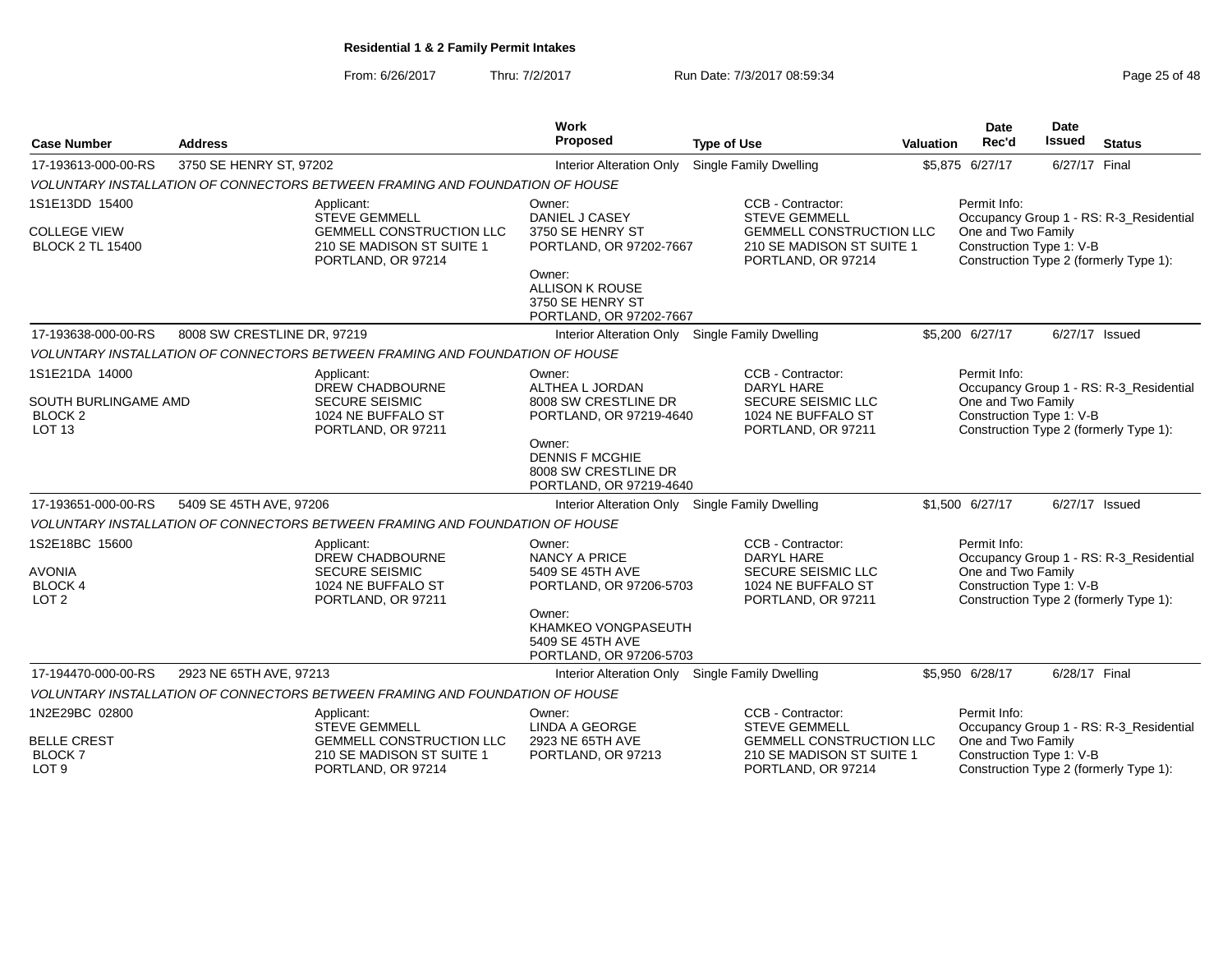From: 6/26/2017Thru: 7/2/2017 **Run Date: 7/3/2017 08:59:34** Page 26 of 48

| <b>Case Number</b>                                                               | <b>Address</b>                   |                                                                                                                        | <b>Work</b><br>Proposed                                                                                                                                        | <b>Type of Use</b>                                                                                                                                                                                                                                                                                                               | <b>Valuation</b> | Date<br>Rec'd                                                  | <b>Date</b><br>Issued | <b>Status</b>                                                                     |
|----------------------------------------------------------------------------------|----------------------------------|------------------------------------------------------------------------------------------------------------------------|----------------------------------------------------------------------------------------------------------------------------------------------------------------|----------------------------------------------------------------------------------------------------------------------------------------------------------------------------------------------------------------------------------------------------------------------------------------------------------------------------------|------------------|----------------------------------------------------------------|-----------------------|-----------------------------------------------------------------------------------|
| 17-194472-000-00-RS                                                              | 3103 NE 9TH AVE, 97212           |                                                                                                                        | <b>Interior Alteration Only</b>                                                                                                                                | Single Family Dwelling                                                                                                                                                                                                                                                                                                           |                  | \$5,195 6/28/17                                                | 6/28/17 Final         |                                                                                   |
|                                                                                  |                                  | VOLUNTARY INSTALLATION OF CONNECTORS BETWEEN FRAMING AND FOUNDATION OF HOUSE                                           |                                                                                                                                                                |                                                                                                                                                                                                                                                                                                                                  |                  |                                                                |                       |                                                                                   |
| 1N1E26BB 14200                                                                   |                                  | Applicant:                                                                                                             | Owner:                                                                                                                                                         | CCB - Contractor:                                                                                                                                                                                                                                                                                                                |                  | Permit Info:                                                   |                       |                                                                                   |
| <b>IRVINGTON</b><br>BLOCK 111<br>LOT 10                                          |                                  | <b>STEVE GEMMELL</b><br><b>GEMMELL CONSTRUCTION LLC</b><br>210 SE MADISON ST SUITE 1<br>PORTLAND, OR 97214             | <b>CHRISTOPHER D CREAN</b><br>3103 NE 9TH AVE<br>PORTLAND, OR 97212-2228<br>Owner:<br><b>NANCY H CREAN</b><br>3103 NE 9TH AVE<br>PORTLAND, OR 97212-2228       | <b>STEVE GEMMELL</b><br><b>GEMMELL CONSTRUCTION LLC</b><br>210 SE MADISON ST SUITE 1<br>PORTLAND, OR 97214                                                                                                                                                                                                                       |                  | One and Two Family<br>Construction Type 1: V-B                 |                       | Occupancy Group 1 - RS: R-3_Residential<br>Construction Type 2 (formerly Type 1): |
| 17-194518-000-00-RS                                                              | 9818 SW QUAIL POST RD, 97219     |                                                                                                                        | Interior Alteration Only Single Family Dwelling                                                                                                                |                                                                                                                                                                                                                                                                                                                                  |                  | \$132,000 6/28/17                                              |                       | 6/28/17 Issued                                                                    |
|                                                                                  |                                  | complete kitchen remodel, complete remodel of quest bathroom, replace Gas fireplace.                                   |                                                                                                                                                                |                                                                                                                                                                                                                                                                                                                                  |                  |                                                                |                       |                                                                                   |
| 1S1E29DA 06000<br><b>QUAIL PARK</b><br>BLOCK <sub>3</sub><br>LOT 6 EXC ELY 10'   |                                  | Applicant:<br><b>JOSEPH PATRICK</b><br><b>LAMONT BROS LLC</b><br>2050 S BEAVERCREEK RD 101305<br>OREGON CITY, OR 97045 | Owner:<br><b>DAVID BAMONTE</b><br>9818 SW QUAIL POST RD<br>PORTLAND, OR 97219<br>Owner:<br><b>WENDY BAMONTE</b><br>9818 SW QUAIL POST RD<br>PORTLAND, OR 97219 | CCB - Contractor:<br>AIR QUALITY INC<br>14004 CONWAY DR<br>OREGON CITY, OR 97045<br>CCB - Contractor:<br><b>JOSEPH PATRICK</b><br><b>LAMONT BROS LLC</b><br>2050 S BEAVERCREEK RD 101305<br>OREGON CITY, OR 97045<br>CCB - Contractor:<br><b>B AYRES PLUMBING AND</b><br><b>CONTRACTING INC</b><br>PO BOX 149<br>CANBY, OR 97013 |                  | Permit Info:<br>One and Two Family<br>Construction Type 1: V-B |                       | Occupancy Group 1 - RS: R-3_Residential<br>Construction Type 2 (formerly Type 1): |
| 17-195018-000-00-RS                                                              | 01645 SW CORBETT HILL CIR, 97219 |                                                                                                                        | Interior Alteration Only Single Family Dwelling                                                                                                                |                                                                                                                                                                                                                                                                                                                                  |                  | \$30,000 6/28/17                                               |                       | 6/28/17 Issued                                                                    |
| complete master bathroom remodel                                                 |                                  |                                                                                                                        |                                                                                                                                                                |                                                                                                                                                                                                                                                                                                                                  |                  |                                                                |                       |                                                                                   |
| 1S1E34DA 02300<br>H L CORBETT ESTATES<br>BLOCK <sub>2</sub><br>LOT <sub>12</sub> |                                  | Applicant:<br><b>LEN PANAS</b><br><b>PANAS LLC</b><br>480 5TH ST STE 200<br>LAKE OSWEGO, OR 97034                      | Owner:<br><b>BRENDA S BURNS</b><br>01645 SW CORBETT HILL CIR<br>PORTLAND, OR 97219-8348                                                                        | CCB - Contractor:<br><b>LEN PANAS</b><br><b>PANAS LLC</b><br>480 5TH ST STE 200<br>LAKE OSWEGO, OR 97034                                                                                                                                                                                                                         |                  | Permit Info:<br>One and Two Family<br>Construction Type 1: V-B |                       | Occupancy Group 1 - RS: R-3_Residential<br>Construction Type 2 (formerly Type 1): |
| 17-196097-000-00-RS                                                              | 2411 SW 17TH AVE, 97201          |                                                                                                                        | Interior Alteration Only Single Family Dwelling                                                                                                                |                                                                                                                                                                                                                                                                                                                                  |                  | \$80,000 6/29/17                                               |                       | 6/29/17 Under Inspection                                                          |
|                                                                                  |                                  | REMODEL 2 BATHROOMS ON SECOND FLOOR***TRADE WORK ONLY***                                                               |                                                                                                                                                                |                                                                                                                                                                                                                                                                                                                                  |                  |                                                                |                       |                                                                                   |
| 1S1E04CA 11900<br>CARTERS ADD TO P<br>BLOCK 95<br>E 1/2 OF LOT 1&2               |                                  | Applicant:<br>Daniel Thomas<br>HAMMER AND HAND, INC<br>1020 SE Harrison St.<br>Portland, OR 97214                      | Owner:<br>ADRIAAN D M VAN DE VEN<br>2411 SW 17TH AVE<br>PORTLAND, OR 97201<br>Owner:<br><b>KRISTEN SANDWICK</b><br>2411 SW 17TH AVE<br>PORTLAND, OR 97201      | CCB - Contractor:<br>HAMMER AND HAND INC<br>1020 SE HARRISON ST<br>PORTLAND, OR 97214                                                                                                                                                                                                                                            |                  | Permit Info:<br>One and Two Family<br>Construction Type 1: V-B |                       | Occupancy Group 1 - RS: R-3_Residential<br>Construction Type 2 (formerly Type 1): |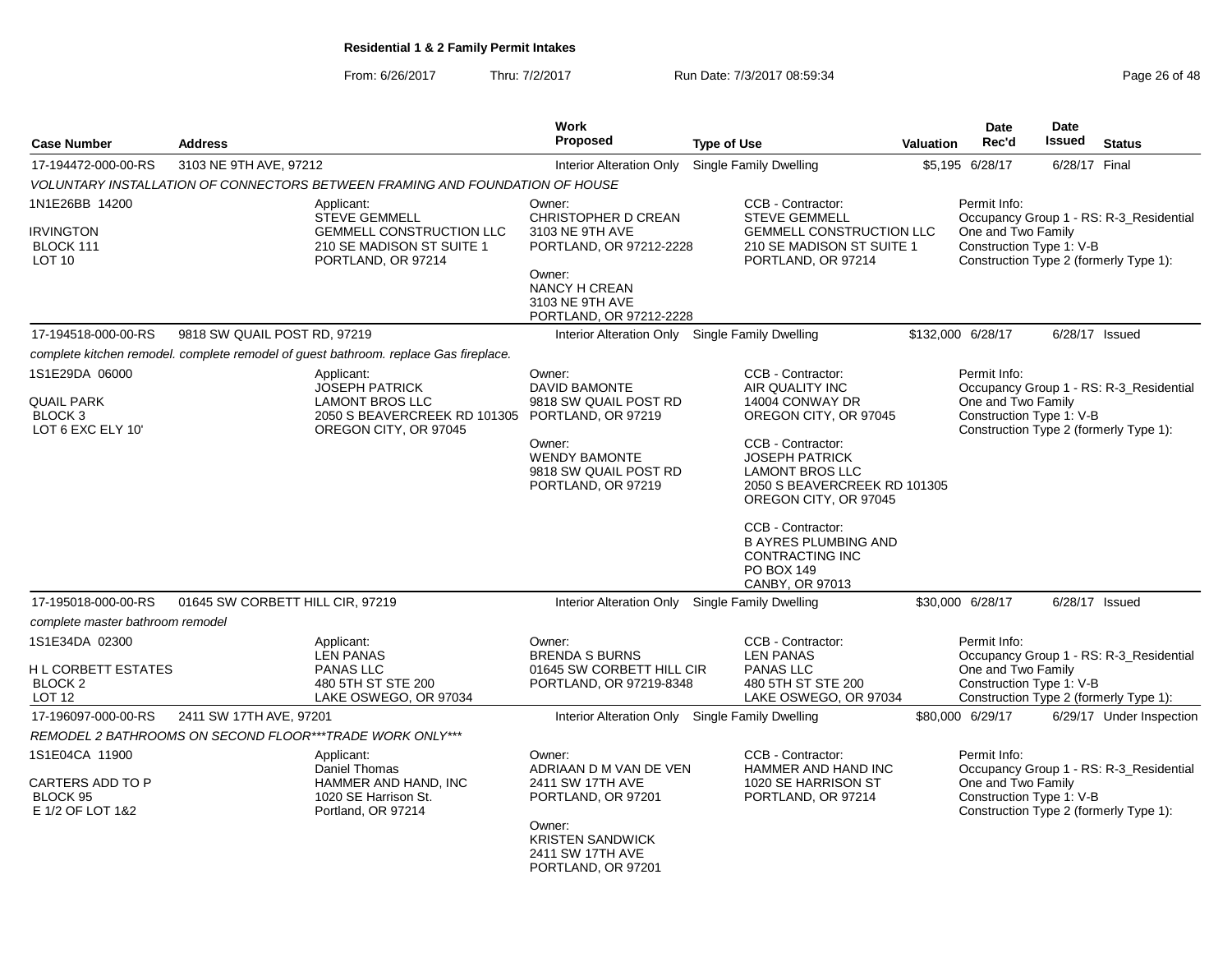From: 6/26/2017Thru: 7/2/2017 **Run Date: 7/3/2017 08:59:34** Page 27 of 48

| <b>Case Number</b>                                     | <b>Address</b>               |                                                                                                                                                          | <b>Work</b><br>Proposed                                                                                                         | <b>Type of Use</b>                                                                                                                                                                                                                                   | Valuation | <b>Date</b><br>Rec'd                                           | Date<br><b>Issued</b> | <b>Status</b>                                                                     |
|--------------------------------------------------------|------------------------------|----------------------------------------------------------------------------------------------------------------------------------------------------------|---------------------------------------------------------------------------------------------------------------------------------|------------------------------------------------------------------------------------------------------------------------------------------------------------------------------------------------------------------------------------------------------|-----------|----------------------------------------------------------------|-----------------------|-----------------------------------------------------------------------------------|
| 17-196108-000-00-RS                                    | 3735 SE 27TH AVE, 97202      |                                                                                                                                                          | <b>Interior Alteration Only</b>                                                                                                 | <b>Single Family Dwelling</b>                                                                                                                                                                                                                        |           | \$15,000 6/29/17                                               |                       | Approved to Issue                                                                 |
|                                                        |                              | BASEMENT CONVERSION TO LIVING SPACE ***SEE PERMIT #16-284412-RS FOR STRUCTURAL WORK AND UNDER SLAB PLUMBING ***                                          |                                                                                                                                 |                                                                                                                                                                                                                                                      |           |                                                                |                       |                                                                                   |
| 1S1E12CB 07900                                         |                              | Applicant:<br>LIFE & LIMB BUILT LLC                                                                                                                      | Owner:<br><b>NEIL K GIBSON</b>                                                                                                  | CCB - Contractor:<br>LIFE & LIMB BUILT LLC                                                                                                                                                                                                           |           | Permit Info:                                                   |                       | Occupancy Group 1 - RS: R-3_Residential                                           |
| EVANSTON<br>BLOCK 4<br>S 33 1/3' OF LOT 13             |                              | 19124 NE HOLLADAY PL<br>PORTLAND, OR 97230                                                                                                               | 3735 SE 27TH AVE<br>PORTLAND, OR 97202-3005<br>Owner:                                                                           | 19124 NE HOLLADAY PL<br>PORTLAND, OR 97230                                                                                                                                                                                                           |           | One and Two Family<br>Construction Type 1: V-B                 |                       | Construction Type 2 (formerly Type 1):                                            |
|                                                        |                              |                                                                                                                                                          | <b>COLLEEN F GIBSON</b><br>3735 SE 27TH AVE<br>PORTLAND, OR 97202-3005                                                          |                                                                                                                                                                                                                                                      |           |                                                                |                       |                                                                                   |
| 17-196162-000-00-RS                                    | 2817 NE 8TH AVE, 97212       |                                                                                                                                                          |                                                                                                                                 | Interior Alteration Only Single Family Dwelling                                                                                                                                                                                                      |           | \$121,000 6/30/17                                              |                       | 6/30/17 Under Inspection                                                          |
|                                                        |                              | REMODEL KITCHEN, MAIN FLOOR POWDE ROOM, AND EXISTING SECOND FLOOR BATHROOM. CREATE NEW SECOND FLOOR BATHROOM AND LAUNDRY ROOM. NO EXTERIOR ALTERATIONS A |                                                                                                                                 |                                                                                                                                                                                                                                                      |           |                                                                |                       |                                                                                   |
| 1N1E26BC 11800                                         |                              | Applicant:<br><b>WADE FREITAG</b>                                                                                                                        | Owner:<br><b>GREGORY TO'BRIEN</b>                                                                                               | CCB - Contractor:<br>ANCTIL HEATING & COOLING INC                                                                                                                                                                                                    |           | Permit Info:                                                   |                       | Occupancy Group 1 - RS: R-3_Residential                                           |
| <b>IRVINGTON</b><br>BLOCK 116<br>LOT <sub>4</sub>      |                              | <b>CRAFTSMAN DESIGN AND</b><br><b>RENOVATION</b><br>1100 SE GRAND AVE #202<br>PORTLAND, OR 97214-3414                                                    | <b>2817 NE 8TH AVE</b><br>PORTLAND, OR 97212<br>Owner:<br><b>KEVIN H HUGHES</b><br><b>2817 NE 8TH AVE</b><br>PORTLAND, OR 97212 | 2150 N LEWIS AVE<br>PORTLAND, OR 97227<br>CCB - Contractor:<br><b>CRAFTSMAN DESIGN &amp;</b><br><b>RENOVATION LLC</b><br>837 SE 27TH<br>PORTLAND, OR 97214<br>CCB - Contractor:<br>D & F PLUMBING CO<br>4636 N ALBINA AVE<br>PORTLAND, OR 97217-3099 |           | One and Two Family<br>Construction Type 1: V-B                 |                       | Construction Type 2 (formerly Type 1):                                            |
| 17-196497-000-00-RS                                    | 8350 NE SACRAMENTO ST, 97220 |                                                                                                                                                          |                                                                                                                                 | Interior Alteration Only Single Family Dwelling                                                                                                                                                                                                      |           | \$12,000 6/30/17                                               |                       | 6/30/17 Issued                                                                    |
|                                                        |                              | REPLACE ELECTRICAL PANELS, UPDATE ELECTRIC HEAT, KITCHEN REMODEL, REPLACE WINDOWS. NO GROUND WORK OR ADDED TOILETS  TRADES ONLY, NO PLANS.               |                                                                                                                                 |                                                                                                                                                                                                                                                      |           |                                                                |                       |                                                                                   |
| 1N2E28CB 17600<br>RAILWAY ADD<br>BLOCK 23<br>LOT 22&23 |                              | Applicant:<br>PDX RENOVATIONS, LLC<br>P.O. Box 66406<br>Portland, OR 97290                                                                               | Owner:<br><b>BELLAJOUR LLC</b><br>PO BOX 66406<br>PORTLAND, OR 97290-6406                                                       | CCB - Contractor:<br>PDX RENOVATIONS LLC<br>PO BOX 66406<br>PORTLAND, OR 97290                                                                                                                                                                       |           | Permit Info:<br>One and Two Family<br>Construction Type 1: V-B |                       | Occupancy Group 1 - RS: R-3_Residential<br>Construction Type 2 (formerly Type 1): |
| 17-197105-000-00-RS                                    | 7432 SE MADISON ST, 97215    |                                                                                                                                                          |                                                                                                                                 | Interior Alteration Only Single Family Dwelling                                                                                                                                                                                                      |           | \$4,620 6/30/17                                                |                       | 6/30/17 Issued                                                                    |
|                                                        |                              | VOLUNTARY INSTALLATION OF CONNECTORS BETWEEN FRAMING AND FOUNDATION OF HOUSE                                                                             |                                                                                                                                 |                                                                                                                                                                                                                                                      |           |                                                                |                       |                                                                                   |
| 1S2E05AC 06100                                         |                              | Applicant:<br><b>STEVE GEMMELL</b>                                                                                                                       | Owner:<br><b>MARCIA R MCCOWN</b>                                                                                                | CCB - Contractor:<br><b>STEVE GEMMELL</b>                                                                                                                                                                                                            |           | Permit Info:                                                   |                       | Occupancy Group 1 - RS: R-3_Residential                                           |
| <b>TABORSIDE</b><br>BLOCK 6<br>LOT <sub>7</sub>        |                              | <b>GEMMELL CONSTRUCTION LLC</b><br>210 SE MADISON ST SUITE 1<br>PORTLAND, OR 97214                                                                       | 3538 EL GRANDE DR<br>SAN JOSE, CA 95132<br>Owner:                                                                               | <b>GEMMELL CONSTRUCTION LLC</b><br>210 SE MADISON ST SUITE 1<br>PORTLAND, OR 97214                                                                                                                                                                   |           | One and Two Family<br>Construction Type 1: V-B                 |                       | Construction Type 2 (formerly Type 1):                                            |
|                                                        |                              |                                                                                                                                                          | <b>RICHARD F MCCOWN</b><br>3538 EL GRANDE DR<br>SAN JOSE, CA 95132                                                              |                                                                                                                                                                                                                                                      |           |                                                                |                       |                                                                                   |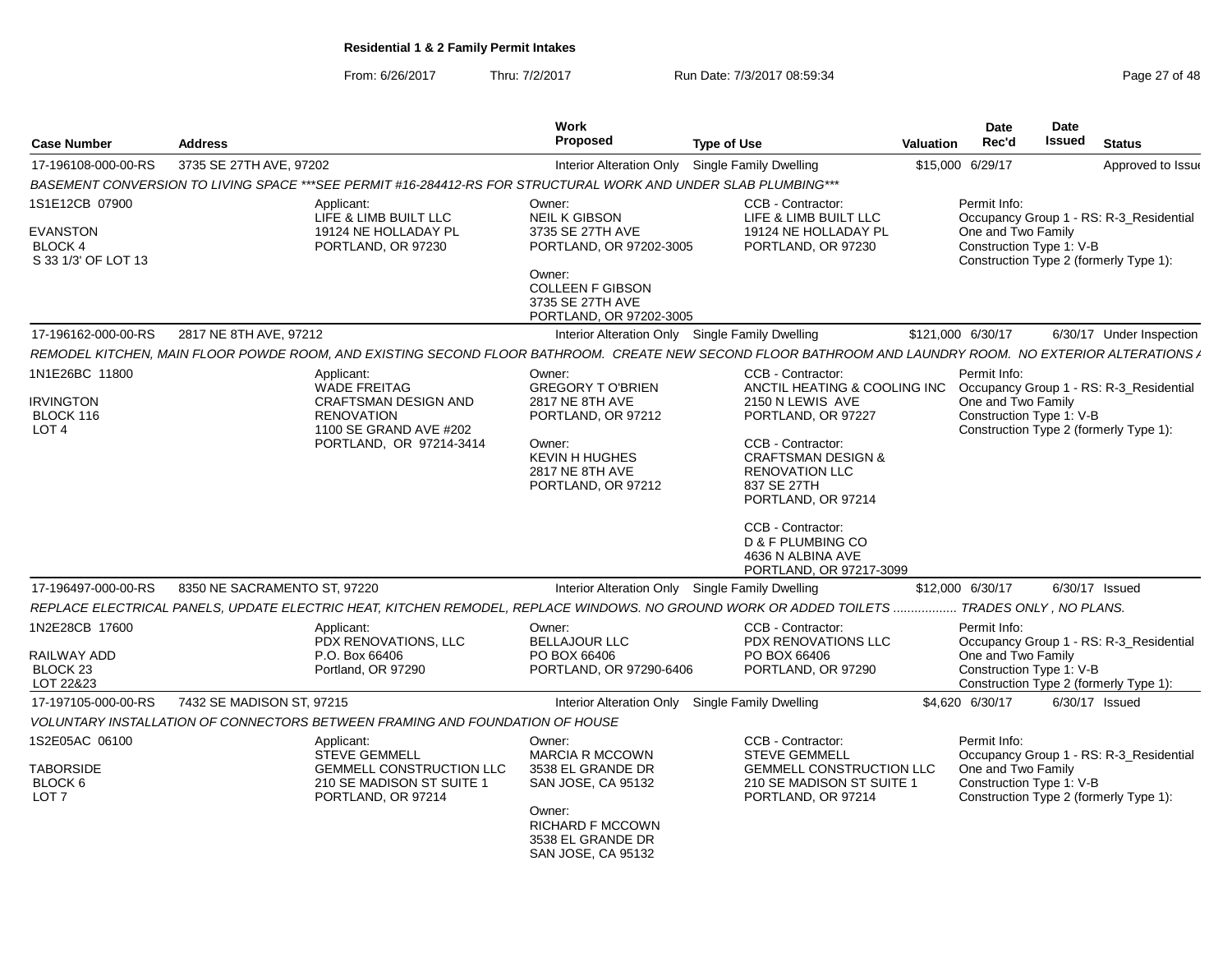From: 6/26/2017Thru: 7/2/2017 **Run Date: 7/3/2017 08:59:34** Page 28 of 48

|                                                                                   |                                   |                                                                                                                                                    | Work                                                                                                                                                                       |                                                                                                    |                  | Date                                                                                              | Date   |                                                                                                                               |
|-----------------------------------------------------------------------------------|-----------------------------------|----------------------------------------------------------------------------------------------------------------------------------------------------|----------------------------------------------------------------------------------------------------------------------------------------------------------------------------|----------------------------------------------------------------------------------------------------|------------------|---------------------------------------------------------------------------------------------------|--------|-------------------------------------------------------------------------------------------------------------------------------|
| <b>Case Number</b>                                                                | <b>Address</b>                    |                                                                                                                                                    | <b>Proposed</b>                                                                                                                                                            | <b>Type of Use</b>                                                                                 | <b>Valuation</b> | Rec'd                                                                                             | Issued | <b>Status</b>                                                                                                                 |
| 17-197266-000-00-RS                                                               | 3135 NW WILSON ST - Unit A, 97210 |                                                                                                                                                    | Interior Alteration Only Single Family Dwelling                                                                                                                            |                                                                                                    |                  | \$1,500 7/2/17                                                                                    |        | 7/2/17 Under Inspection                                                                                                       |
|                                                                                   |                                   | CONVERT EXISTING FINISHED BASEMENT STORAGE TO A BEDROOM. LEGALIZE BASMENT BATHROOM CREATED WITHOUT PERMITS.                                        |                                                                                                                                                                            |                                                                                                    |                  |                                                                                                   |        |                                                                                                                               |
| 1N1E29CA 05200<br>WILLAMETTE HTS ADD<br>BLOCK 14<br>W 1/2 OF LOT 2&3              |                                   | Applicant:<br><b>DAVE GIULIETTI</b><br>Guilietti/Schouten Architects<br>2800 NW THURMAN<br>PORTLAND, 97210                                         | Owner:<br><b>JOHN S BRUCE</b><br>1116 NW 24TH AVE<br>PORTLAND, OR 97210-2908<br>Owner:                                                                                     | Primary Contractor:<br>TO BID                                                                      |                  | Permit Info:<br>One and Two Family<br>Construction Type 1: V-B                                    |        | Occupancy Group 1 - RS: R-3 Residential<br>Construction Type 2 (formerly Type 1):                                             |
|                                                                                   |                                   |                                                                                                                                                    | <b>TRACIE L BRUCE</b><br>1116 NW 24TH AVE<br>PORTLAND, OR 97210-2908                                                                                                       |                                                                                                    |                  |                                                                                                   |        |                                                                                                                               |
| Total # of RS Interior Alteration Only permit intakes: 14                         |                                   |                                                                                                                                                    |                                                                                                                                                                            |                                                                                                    |                  |                                                                                                   |        | Total valuation of RS Interior Alteration Only permit intakes: \$469,840                                                      |
| 17-133494-000-00-RS                                                               | 4833 NE 25TH AVE, 97211           |                                                                                                                                                    | <b>New Construction</b>                                                                                                                                                    | <b>Accessory Dwelling Unit</b>                                                                     |                  | \$85,501 6/26/17                                                                                  |        | <b>Under Review</b>                                                                                                           |
|                                                                                   |                                   | NEW ACCESSORY DWELLING UNIT/2-STORY/NO GARAGE/FLAT LOT/COMPLEX ***ELECTRICAL, MECHANICAL, PLUMBING PERMITS TO BE OBTAINED SEPERATELY***            |                                                                                                                                                                            |                                                                                                    |                  |                                                                                                   |        |                                                                                                                               |
| 1N1E24BC 08000<br><b>LESTER PK</b><br>BLOCK 1<br><b>LOT 15</b><br>S 30' OF LOT 16 |                                   | Applicant:<br><b>MIRANDA KARSON</b><br>8706 N FISKE AVE<br>PORTLAND, OR 97203                                                                      | Owner:<br><b>ALESSANDRA S</b><br>KARSON-WHITETHORN<br>4833 NE 25TH AVE<br>PORTLAND, OR 97211<br>Owner:<br><b>MARTHA A KARSON</b><br>4833 NE 25TH AVE<br>PORTLAND, OR 97211 | Primary Contractor:<br>TO BID                                                                      |                  | Permit Info:<br>One and Two Family<br>Construction Type 1: V-B<br>Number of New Dwelling Units: 1 |        | Occupancy Group 1 - RS: R-3_Residential<br>Construction Type 2 (formerly Type 1):<br>Total Square Footage - Display Only: 759 |
| 17-182029-000-00-RS                                                               | 1926 SE 25TH AVE, 97214           |                                                                                                                                                    | <b>New Construction</b>                                                                                                                                                    | <b>Accessory Dwelling Unit</b>                                                                     |                  | \$24,592 6/26/17                                                                                  |        | <b>Under Review</b>                                                                                                           |
|                                                                                   |                                   | NEW DETACHED ACCESSORY DWELLING UNIT / 1 STORY / NO GARAGE / SLOPED LOT / COMPLEX / MECHANICAL AND ELECTRICAL PERMITS TO BE OBTAINED SEPARATELY    |                                                                                                                                                                            |                                                                                                    |                  |                                                                                                   |        |                                                                                                                               |
| 1S1E01CB 10100<br>HELEN L STRATTONS ADD<br><b>BLOCK 7</b><br>LOT <sub>3</sub>     |                                   | Applicant:<br><b>ANDREW DIAZ</b><br>1926 SE 25TH AVE.<br>PORTLAND, OR 97214                                                                        | Owner:<br>KATHERINE A TUNSKY<br>1926 SE 25TH AVE<br>PORTLAND, OR 97214-4909<br>Owner:<br><b>ANDREW DIAZ</b><br>1926 SE 25TH AVE<br>PORTLAND, OR 97214-4909                 | CCB - Contractor:<br><b>TREBLE SEVEN LLC</b><br>524 N TILLAMOOK ST SUITE 102<br>PORTLAND, OR 97227 |                  | Permit Info:<br>One and Two Family<br>Construction Type 1: V-B<br>Number of New Dwelling Units: 1 |        | Occupancy Group 1 - RS: R-3 Residential<br>Construction Type 2 (formerly Type 1):<br>Total Square Footage - Display Only: 216 |
| 17-191411-000-00-RS                                                               | 6247 NE SUMNER ST - Unit B, 97218 |                                                                                                                                                    | <b>New Construction</b>                                                                                                                                                    | <b>Accessory Dwelling Unit</b>                                                                     |                  | \$74,344 6/26/17                                                                                  |        | <b>Under Review</b>                                                                                                           |
|                                                                                   |                                   | NEW DETACHED ACCESSORY DWELLING UNIT/1 STORY/NO GARAGE/FLAT LOT/SIMPLE ***PLUMBING, ELECTRICAL AND MECHANICAL PERMITS TO BE OBTAINED SEPARATELY*** |                                                                                                                                                                            |                                                                                                    |                  |                                                                                                   |        |                                                                                                                               |
| 1N2E20BB 06500                                                                    |                                   | Applicant:<br><b>JEFF STREICH</b><br>3160 NE BRYCE ST<br>PORTLAND, OR 97212                                                                        | Owner:<br><b>JEFFREY STREICH</b><br>3160 NE BRYCE ST<br>PORTLAND, OR 97212-1720<br>Owner:<br><b>LINDSAY STREICH</b><br>3160 NE BRYCE ST<br>PORTLAND, OR 97212-1720         | Primary Contractor:<br><b>TO BID</b>                                                               |                  | Permit Info:<br>One and Two Family<br>Construction Type 1: V-B<br>Number of New Dwelling Units: 1 |        | Occupancy Group 1 - RS: R-3_Residential<br>Construction Type 2 (formerly Type 1):<br>Total Square Footage - Display Only: 653 |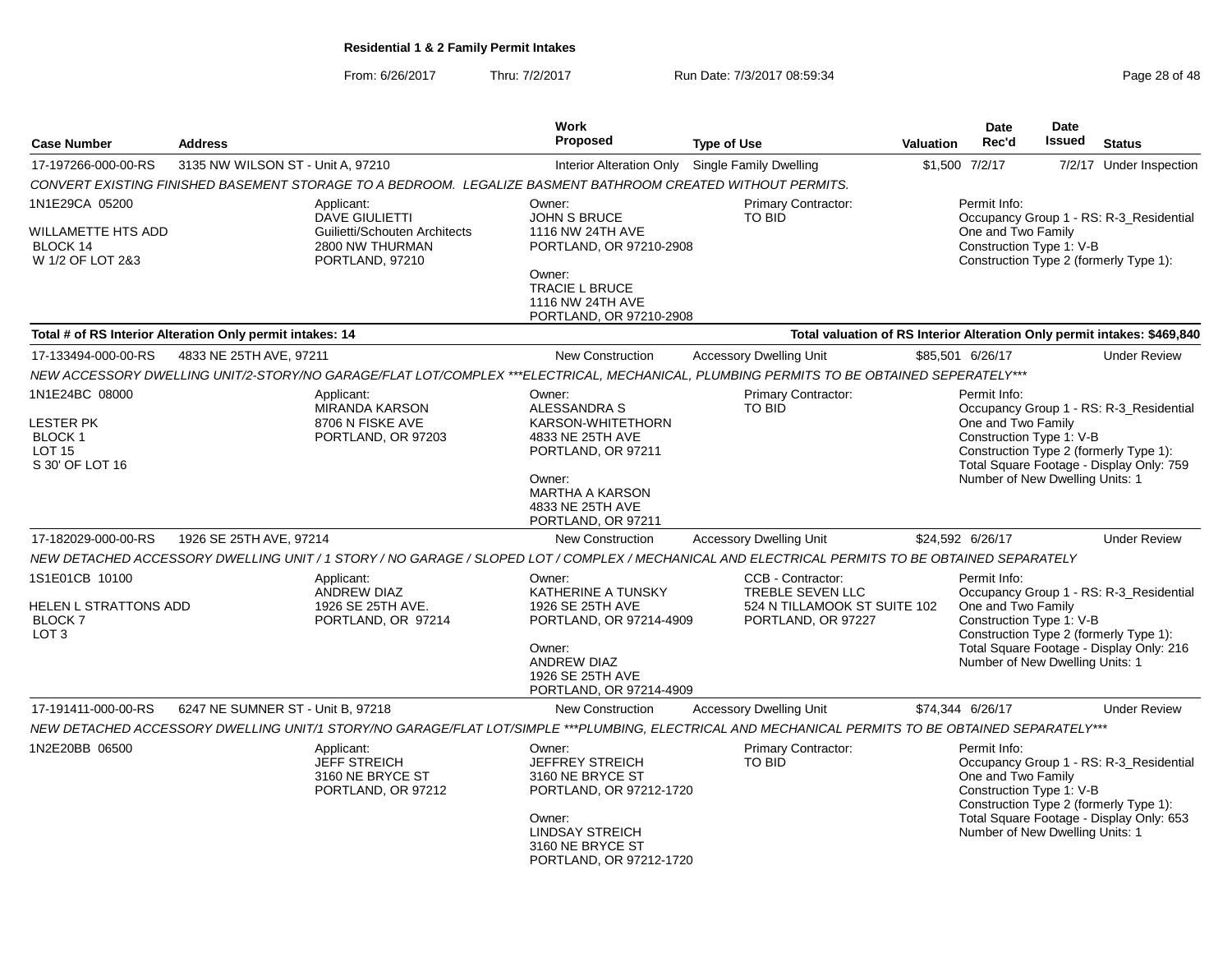From: 6/26/2017Thru: 7/2/2017 **Run Date: 7/3/2017 08:59:34** Page 2017 08:59:34

| Page 29 of 48 |  |  |  |
|---------------|--|--|--|
|---------------|--|--|--|

| <b>Case Number</b>  | <b>Address</b>                                                                                                 | Work<br><b>Proposed</b>                                                                                                                                               | <b>Type of Use</b>                                                                                                                                                                                                                                                                                                                                                                                                      | <b>Valuation</b> | <b>Date</b><br>Rec'd                                                                              | Date<br><b>Issued</b> | <b>Status</b>                                                                                                                 |
|---------------------|----------------------------------------------------------------------------------------------------------------|-----------------------------------------------------------------------------------------------------------------------------------------------------------------------|-------------------------------------------------------------------------------------------------------------------------------------------------------------------------------------------------------------------------------------------------------------------------------------------------------------------------------------------------------------------------------------------------------------------------|------------------|---------------------------------------------------------------------------------------------------|-----------------------|-------------------------------------------------------------------------------------------------------------------------------|
| 17-193294-000-00-RS | 3724 SE FRANKLIN ST - Unit B, 97202                                                                            | <b>New Construction</b>                                                                                                                                               | <b>Accessory Dwelling Unit</b>                                                                                                                                                                                                                                                                                                                                                                                          |                  | \$90,283 6/26/17                                                                                  |                       | <b>Under Review</b>                                                                                                           |
|                     | NEW ACCESSORY DWELLING UNIT / 2 STORY / NO GARAGE / FLAT LOT / SIMPLE.                                         |                                                                                                                                                                       |                                                                                                                                                                                                                                                                                                                                                                                                                         |                  |                                                                                                   |                       |                                                                                                                               |
| 1S1E12AD 17000      | Applicant:<br><b>JASON OVERSTREET</b><br><b>FASTER PERMITS</b><br>14334 NW EAGLERIDGE LN<br>PORTLAND, OR 97229 | Owner:<br><b>SERHAT OZCANLI</b><br>3724 SE FRANKLIN ST<br>PORTLAND, OR 97202-1833<br>Owner:<br><b>SARKA OZCANLI</b><br>3724 SE FRANKLIN ST<br>PORTLAND, OR 97202-1833 | CCB - Contractor:<br><b>GARNER ELECTRIC CO</b><br>2920 SE BROOKWOOD AVE<br>HILLSBORO, OR 97123<br>CCB - Contractor:<br><b>CRAFTWORK PLUMBING INC</b><br>7939 SW CIRRUS DR<br>BEAVERTON, OR 97008<br>CCB - Contractor:<br><b>JOE ROBERTSON</b><br>SHELTER SOLUTIONS LLC<br>1973 SE DUNCAN DR<br>HILLSBORO, OR 97123<br>CCB - Contractor:<br><b>GRIFFIN HEATING &amp; AIR LLC</b>                                         |                  | Permit Info:<br>One and Two Family<br>Construction Type 1: V-B<br>Number of New Dwelling Units: 1 |                       | Occupancy Group 1 - RS: R-3_Residential<br>Construction Type 2 (formerly Type 1):<br>Total Square Footage - Display Only: 793 |
| 17-193319-000-00-RS | 1604 NE 59TH AVE - Unit B, 97213                                                                               | New Construction                                                                                                                                                      | 325 N 7TH AVE<br>CORNELIUS, OR 97113<br><b>Accessory Dwelling Unit</b>                                                                                                                                                                                                                                                                                                                                                  |                  | \$58,747 6/26/17                                                                                  |                       | <b>Under Review</b>                                                                                                           |
|                     | NEW ACCESSORY DWELLING UNIT/ 1 STORY / NO GARAGE / FLAT LOT / SIMPLE                                           |                                                                                                                                                                       |                                                                                                                                                                                                                                                                                                                                                                                                                         |                  |                                                                                                   |                       |                                                                                                                               |
| 1N2E30DD 19000      | Applicant:<br><b>JASON OVERSTREET</b><br><b>FASTER PERMITS</b><br>14334 NW EAGLERIDGE LN<br>PORTLAND, OR 97229 | Owner:<br><b>BRADLEY S COTA</b><br>1604 NE 59TH AVE<br>PORTLAND, OR 97213<br>Owner:<br><b>ADAM R SMITH</b><br>1604 NE 59TH AVE<br>PORTLAND, OR 97213                  | CCB - Contractor:<br><b>GARNER ELECTRIC CO</b><br>2920 SE BROOKWOOD AVE<br>HILLSBORO, OR 97123<br>CCB - Contractor:<br><b>CRAFTWORK PLUMBING INC</b><br>7939 SW CIRRUS DR<br>BEAVERTON, OR 97008<br>CCB - Contractor:<br><b>JOE ROBERTSON</b><br>SHELTER SOLUTIONS LLC<br>1973 SE DUNCAN DR<br>HILLSBORO, OR 97123<br>CCB - Contractor:<br><b>GRIFFIN HEATING &amp; AIR LLC</b><br>325 N 7TH AVE<br>CORNELIUS, OR 97113 |                  | Permit Info:<br>One and Two Family<br>Construction Type 1: V-B<br>Number of New Dwelling Units: 1 |                       | Occupancy Group 1 - RS: R-3 Residential<br>Construction Type 2 (formerly Type 1):<br>Total Square Footage - Display Only: 516 |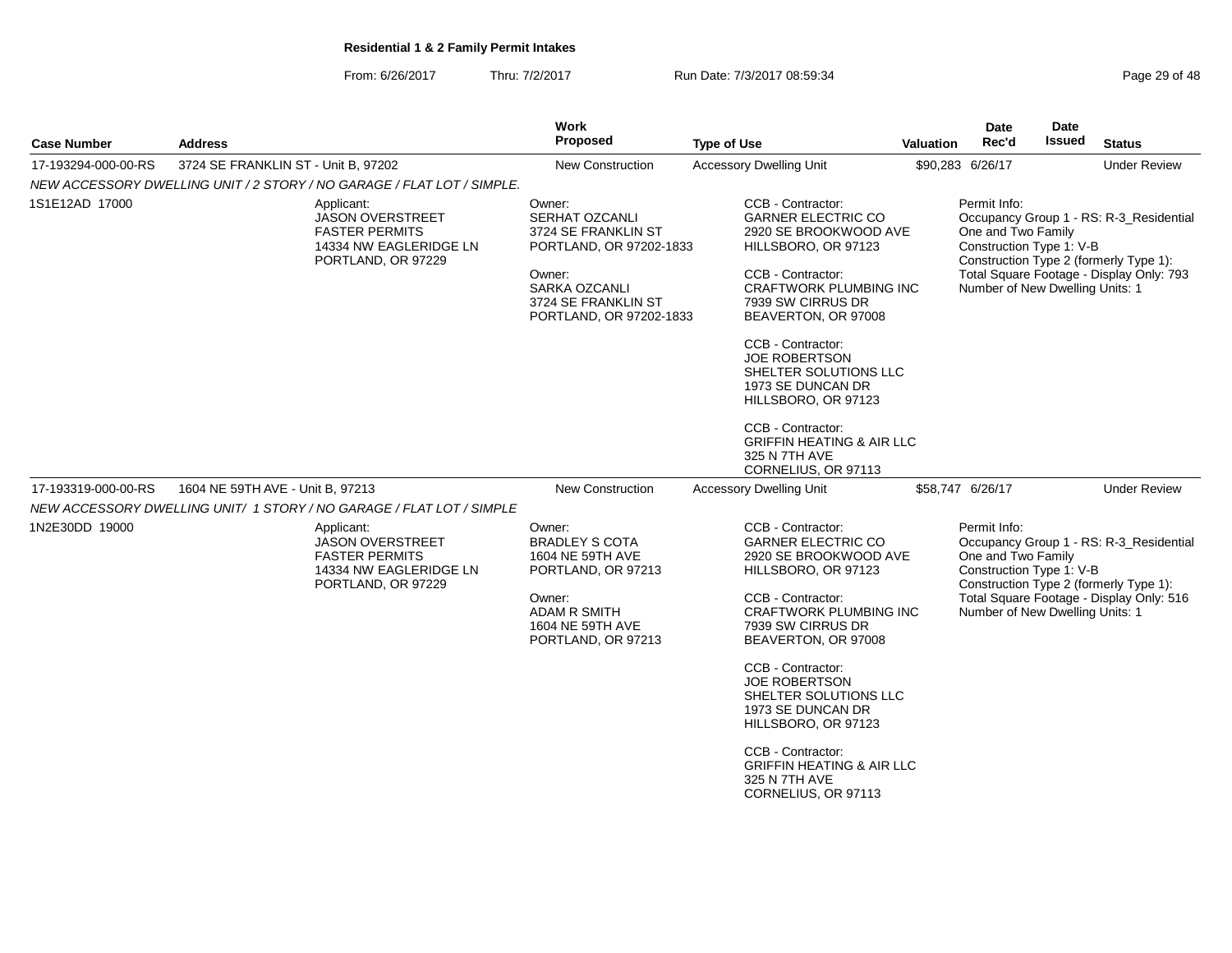From: 6/26/2017Thru: 7/2/2017 **Run Date: 7/3/2017 08:59:34** Page 30 of 48

|                                                                     |                          |                                                                                                                                                               | Work<br>Proposed                                                                  |                    |                                                                                                                                                                                                                                                                    |                  | <b>Date</b><br>Rec'd                                                                              | Date<br><b>Issued</b> |                                                                                                                                    |
|---------------------------------------------------------------------|--------------------------|---------------------------------------------------------------------------------------------------------------------------------------------------------------|-----------------------------------------------------------------------------------|--------------------|--------------------------------------------------------------------------------------------------------------------------------------------------------------------------------------------------------------------------------------------------------------------|------------------|---------------------------------------------------------------------------------------------------|-----------------------|------------------------------------------------------------------------------------------------------------------------------------|
| <b>Case Number</b>                                                  | <b>Address</b>           |                                                                                                                                                               |                                                                                   | <b>Type of Use</b> |                                                                                                                                                                                                                                                                    | <b>Valuation</b> |                                                                                                   |                       | <b>Status</b>                                                                                                                      |
| 17-193718-000-00-RS                                                 | 3479 SW NEVADA CT, 97219 |                                                                                                                                                               | <b>New Construction</b>                                                           |                    | <b>Accessory Dwelling Unit</b>                                                                                                                                                                                                                                     |                  | \$124,506 6/27/17                                                                                 |                       | <b>Under Review</b>                                                                                                                |
|                                                                     |                          | NEW ACCESSORY DWELLING UNIT / 2 STORY / ATTACHED GARAGE / SLOPED LOT / COMPLEX. **MECHANICAL PERMIT TO BE OBTAINED SEPARATEL**                                |                                                                                   |                    |                                                                                                                                                                                                                                                                    |                  |                                                                                                   |                       |                                                                                                                                    |
| 1S1E20AB 09900                                                      |                          | Applicant:<br><b>LORRAINE GUTHRIE</b><br>LORRAINE GUTHRIE ARCHITECT<br>2748 SW PATTON CT<br>PORTLAND OR 97201                                                 | Owner:<br>CATHERINE F SCHAINMAN<br>7152 SW 35TH AVE<br>PORTLAND, OR 97219         |                    | CCB - Contractor:<br>CRAIG ANDERSON PLUMBING INC Occupancy Group 1 - RS: R-3_Residential<br>2730 SE 15TH AV<br>PORTLAND, OR 97202-2206<br>CCB - Contractor:<br><b>STEVEN R KEM</b><br>KEMS WOODWORKS LLC<br>PO BOX 396<br>CORNELIUS, OR 97113<br>CCB - Contractor: |                  | Permit Info:<br>One and Two Family<br>Construction Type 1: V-B<br>Number of New Dwelling Units: 1 |                       | Construction Type 2 (formerly Type 1): V-B<br>Total Square Footage - Display Only: 1552                                            |
|                                                                     |                          |                                                                                                                                                               |                                                                                   |                    | <b>TEAM ELECTRIC CO</b><br>9400 SE CLACKAMAS RD<br>CLACKAMAS, OR 97015-9703                                                                                                                                                                                        |                  |                                                                                                   |                       |                                                                                                                                    |
| 17-193875-000-00-RS                                                 | 3215 SE 87TH AVE, 97266  |                                                                                                                                                               | New Construction                                                                  |                    | <b>Accessory Dwelling Unit</b>                                                                                                                                                                                                                                     |                  | \$122,460 6/27/17                                                                                 |                       | <b>Under Review</b>                                                                                                                |
|                                                                     |                          | NEW DETACHED ACCESSORY DWELLING UNIT/1-STORY/ATTACHED SHOP/FLAT LOT/SIMPLE***MECH, ELEC, PLUMBING PERMITS TO BE OBTAINED SEPARATELY***                        |                                                                                   |                    |                                                                                                                                                                                                                                                                    |                  |                                                                                                   |                       |                                                                                                                                    |
| 1S2E09BC 01600<br>JOHNSTON AC<br><b>BLOCK 5</b><br>LOT 6 EXC N 35'  |                          | Applicant:<br><b>JOHN CHU</b><br><b>JTC INC</b><br>11540 SE SOUTHERN LITES DRIVE PORTLAND, OR 97266<br>CLACKAMAS, OR 97086                                    | Owner:<br>SIMON D TRAN<br>3215 SE 87TH AVE                                        |                    | <b>Primary Contractor:</b><br>TO BID                                                                                                                                                                                                                               |                  | Permit Info:<br>One and Two Family<br>Construction Type 1: V-B<br>Number of New Dwelling Units: 1 |                       | Occupancy Group 1 - RS: R-3_Residential<br>Construction Type 2 (formerly Type 1): V-B<br>Total Square Footage - Display Only: 1499 |
| 17-194266-000-00-RS                                                 | 2104 NE MORGAN ST, 97211 |                                                                                                                                                               | <b>New Construction</b>                                                           |                    | <b>Accessory Dwelling Unit</b>                                                                                                                                                                                                                                     |                  | \$86,205 6/27/17                                                                                  |                       | <b>Under Review</b>                                                                                                                |
|                                                                     |                          | NEW DETACHED ACCESSORY DWELLING UNIT/2-STORY/ GARAGE BELOW/FLAT LOT/COMPLEX***MECH, ELEC, PLUMBING PERMITS TO BE OBTAINED SEPARATELY***                       |                                                                                   |                    |                                                                                                                                                                                                                                                                    |                  |                                                                                                   |                       |                                                                                                                                    |
| 1N1E14AA 07000<br>LAMONTE<br>BLOCK <sub>2</sub><br>LOT <sub>1</sub> |                          | Applicant:<br><b>ERIK FLOBERG</b><br><b>MORGAN STREET LLC</b><br>4547 SW SCHOLLS FERRY RD<br>STE #B<br>PORTLAND OR 97225                                      | Owner:<br><b>MORGAN STREET LLC</b><br>1070 NW 91ST AVE<br>PORTLAND, OR 97229-6406 |                    | CCB - Contractor:<br>BEYER CONSTRUCTION AND<br>DEVELOPMENT LLC<br>3221 SW HAMILTON CT<br>PORTLAND, OR 97239                                                                                                                                                        |                  | Permit Info:<br>One and Two Family<br>Construction Type 1: V-B<br>Number of New Dwelling Units: 1 |                       | Occupancy Group 1 - RS: R-3_Residential<br>Construction Type 2 (formerly Type 1): V-B<br>Total Square Footage - Display Only: 1035 |
| 17-194602-000-00-RS                                                 | 2104 NE MORGAN ST, 97211 |                                                                                                                                                               | New Construction                                                                  |                    | <b>Accessory Dwelling Unit</b>                                                                                                                                                                                                                                     |                  | \$86,205 6/28/17                                                                                  |                       | <b>Under Review</b>                                                                                                                |
|                                                                     |                          | NEW DETACHED ACCESSORY DWELLING UNIT/2-STORY/ GARAGE BELOW/FLAT LOT/COMPLEX***MECH, ELEC, PLUMBING PERMITS TO BE OBTAINED SEPARATELY*** Lot 4 of 17-169765-PR |                                                                                   |                    |                                                                                                                                                                                                                                                                    |                  |                                                                                                   |                       |                                                                                                                                    |
| 1N1E14AA 07000                                                      |                          | Applicant:<br><b>ERIK FLOBERG</b>                                                                                                                             | Owner:<br>MORGAN STREET LLC                                                       |                    | CCB - Contractor:<br>BEYER CONSTRUCTION AND<br>DEVELOPMENT LLC                                                                                                                                                                                                     |                  | Permit Info:<br>One and Two Family                                                                |                       | Occupancy Group 1 - RS: R-3 Residential                                                                                            |
| <b>LAMONTE</b><br><b>BLOCK 2</b><br>LOT <sub>1</sub>                |                          | MORGAN STREET LLC<br>4547 SW SCHOLLS FERRY RD<br>STE <sub>#B</sub><br>PORTLAND OR 97225                                                                       | 1070 NW 91ST AVE<br>PORTLAND, OR 97229-6406                                       |                    | 3221 SW HAMILTON CT<br>PORTLAND, OR 97239                                                                                                                                                                                                                          |                  | Construction Type 1: V-B<br>Number of New Dwelling Units: 1                                       |                       | Construction Type 2 (formerly Type 1): V-B<br>Total Square Footage - Display Only: 1035                                            |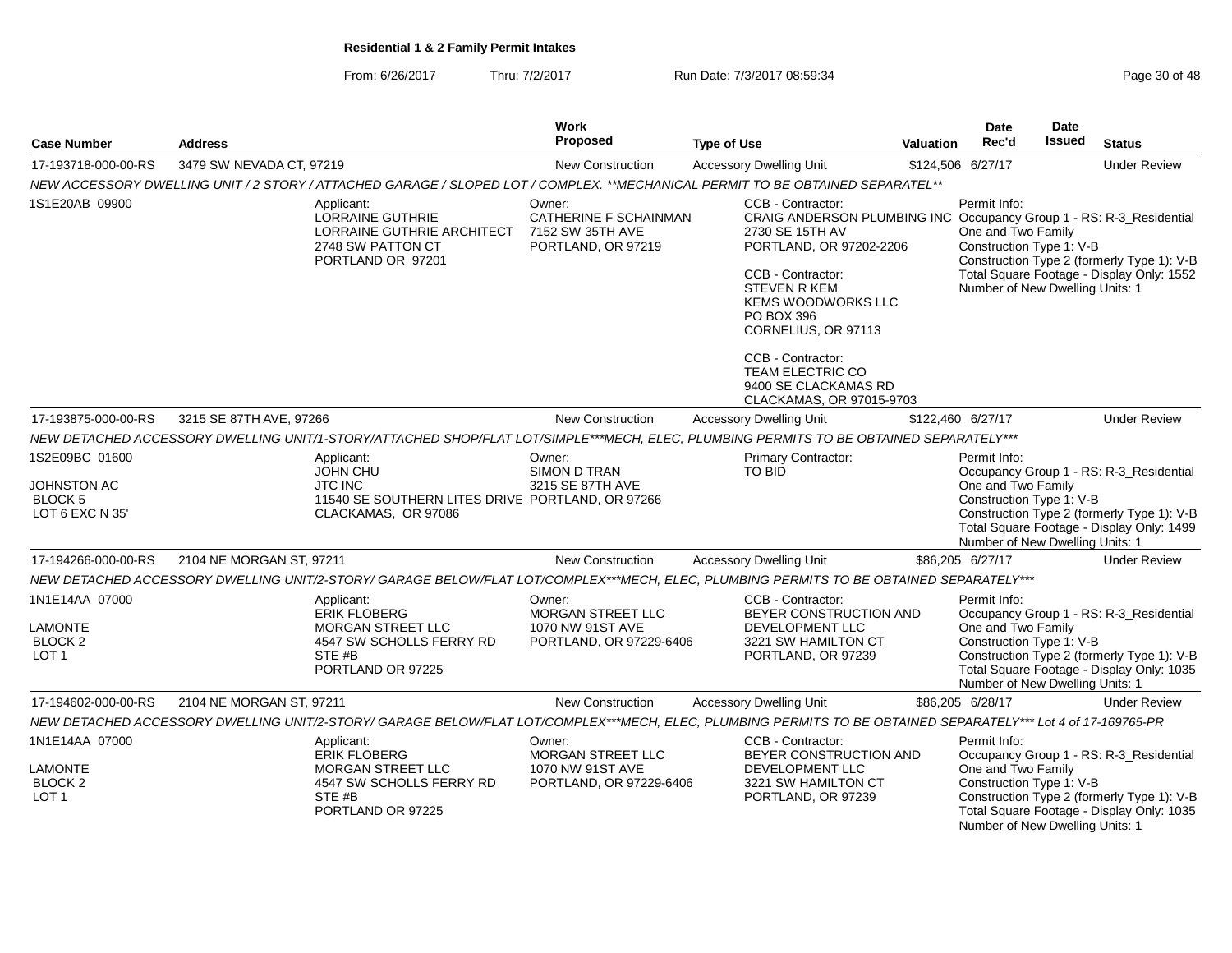From: 6/26/2017Thru: 7/2/2017 **Run Date: 7/3/2017 08:59:34** Page 31 of 48

|                                                                     |                                                 |                                                                                                          | <b>Work</b><br><b>Proposed</b>                                                                                                                             |                                                                                                                                                                |                  | <b>Date</b><br>Rec'd                                                                      | Date<br>Issued | <b>Status</b>                                                                                                               |
|---------------------------------------------------------------------|-------------------------------------------------|----------------------------------------------------------------------------------------------------------|------------------------------------------------------------------------------------------------------------------------------------------------------------|----------------------------------------------------------------------------------------------------------------------------------------------------------------|------------------|-------------------------------------------------------------------------------------------|----------------|-----------------------------------------------------------------------------------------------------------------------------|
| <b>Case Number</b>                                                  | <b>Address</b>                                  |                                                                                                          |                                                                                                                                                            | <b>Type of Use</b>                                                                                                                                             | <b>Valuation</b> |                                                                                           |                |                                                                                                                             |
| 17-195020-000-00-RS                                                 | 9121 N CENTRAL ST - Unit B, 97203               |                                                                                                          | New Construction                                                                                                                                           | <b>Accessory Dwelling Unit</b>                                                                                                                                 |                  | \$55,787 6/29/17                                                                          |                | <b>Under Review</b>                                                                                                         |
| 1N1W01CD 01200                                                      |                                                 | Applicant:<br>JESSE PARDUN<br>9121 N CENTRAL ST<br>PORTLAND, OR 97203                                    | Owner:<br><b>JESSE PARDUN</b><br>9121 N CENTRAL ST<br>PORTLAND, OR 97203                                                                                   | NEW ACCESSORY DWELING UNIT / 2 STORY / NO GARAGE / FLAT LOT / SIMPLE **ELECTRICAL & MECHANICAL PERMITS TO BE OBTAINED SEPARATELY**                             |                  | Permit Info:<br>One and Two Family<br>Construction Type 1: V-B                            |                | Occupancy Group 1 - RS: R-3 Residential<br>Construction Type 2 (formerly Type 1):                                           |
|                                                                     |                                                 |                                                                                                          |                                                                                                                                                            |                                                                                                                                                                |                  | Number of New Dwelling Units: 1                                                           |                | Total Square Footage - Display Only: 490                                                                                    |
| 16-214755-000-00-RS                                                 | 7604 SW 35TH AVE, 97219                         |                                                                                                          | <b>New Construction</b>                                                                                                                                    | <b>Accessory Structure</b>                                                                                                                                     |                  | \$38,560 6/30/17                                                                          |                | $6/30/17$ Issued                                                                                                            |
|                                                                     |                                                 | ADDITION OF NEW GARAGE/STORAGE AT SOUTHEAST CORNER OF PROPERTY AND 1000 GALLON CISTERN                   |                                                                                                                                                            |                                                                                                                                                                |                  |                                                                                           |                |                                                                                                                             |
| 1S1E20AC 09000<br>SECTION 20 1S 1E<br>TL 9000 0.21 ACRES            |                                                 | Applicant:<br><b>MARC NITSOS</b><br>7604 SW 35TH AVE<br>PORTLAND, OR 97219-1751                          | Owner:<br><b>MARC NITSOS</b><br>7604 SW 35TH AVE<br>PORTLAND, OR 97219-1751                                                                                |                                                                                                                                                                |                  | Permit Info:<br>Garage\Utility Misc.<br>Construction Type 1: V-B                          |                | Occupancy Group 1 - RS: U_Private<br>Construction Type 2 (formerly Type 1):                                                 |
| 17-194310-000-00-RS                                                 |                                                 |                                                                                                          | New Construction                                                                                                                                           |                                                                                                                                                                |                  |                                                                                           |                | Total Square Footage - Display Only: 864<br>6/29/17 Issued                                                                  |
|                                                                     | 7634 SE 36TH AVE, 97202                         |                                                                                                          |                                                                                                                                                            | <b>Accessory Structure</b>                                                                                                                                     |                  | \$11,112 6/29/17                                                                          |                |                                                                                                                             |
| 1S1E24DB 00400                                                      |                                                 | Applicant:                                                                                               | Owner:                                                                                                                                                     | NEW CONSTRUCTION OF TWO OUTDOOR OPEN AIR STRUCTURES WITH FIREPLACE TO REPLACE EXISTING DETACHED DECK, INSTALL NEW PAVERS LESS THAN 500SF.<br>CCB - Contractor: |                  | Permit Info:                                                                              |                |                                                                                                                             |
| EASTMORELAND<br>BLOCK 59<br>S 10' OF LOT 3<br>LOT <sub>4</sub>      |                                                 | <b>BCB ENTERPRISES LLC</b><br>6723 SE 16TH AVE #82883<br>PORTLAND, OR 97202                              | <b>CHRISTOPHER C BLATTNER</b><br>7634 SE 36TH AVE<br>PORTLAND, OR 97202-8416<br>Owner:<br>CYNTHIA A MC CANN<br>7634 SE 36TH AVE<br>PORTLAND, OR 97202-8416 | <b>BCB ENTERPRISES LLC</b><br>6723 SE 16TH AVE #82883<br>PORTLAND, OR 97202                                                                                    |                  | Occupancy Group 1 - RS: U_Decks,<br>Patios, Porches, Carports<br>Construction Type 1: V-B |                | Construction Type 2 (formerly Type 1):<br>Total Square Footage - Display Only: 493                                          |
| 17-197173-000-00-RS                                                 | 3104 NE 51ST AVE, 97213                         |                                                                                                          | <b>New Construction</b>                                                                                                                                    | <b>Accessory Structure</b>                                                                                                                                     |                  | \$74,626 6/30/17                                                                          |                | <b>Under Review</b>                                                                                                         |
|                                                                     |                                                 |                                                                                                          |                                                                                                                                                            | NEW TWO STORY DETACHED ACCESSORY STRUCTURE WITH ART STUDIO ON MAIN FLOOR AND SECOND FLOOR GUEST BEDROOM AND BATHROOM AND LAUNDRY ROOM.                         |                  |                                                                                           |                |                                                                                                                             |
| 1N2E30BA 17600<br><b>ROSE CITY PK</b><br>BLOCK 151<br><b>LOT 11</b> |                                                 | Applicant:<br><b>CHRIS WISDOM</b><br><b>WISDOM INC</b><br>333 S STATE ST #V-190<br>LAKE OSWEGO, OR 97034 | Owner:<br>SHEPHERD M GRAY<br>3104 NE 51ST AVE<br>PORTLAND, OR 97213<br>Owner:<br><b>SARA W GRAY</b><br>3104 NE 51ST AVE<br>PORTLAND, OR 97213              | CCB - Contractor:<br><b>CHRIS WISDOM</b><br><b>WISDOM INC</b><br>333 S STATE ST #V-190<br>LAKE OSWEGO, OR 97034                                                |                  | Permit Info:<br>Garage\Utility Misc.<br>Construction Type 1: V-B                          |                | Occupancy Group 1 - RS: U_Private<br>Construction Type 2 (formerly Type 1): V-B<br>Total Square Footage - Display Only: 949 |
| 01-168883-REV-01-RS                                                 | 5230 SW BURTON DR, 97221                        |                                                                                                          | New Construction                                                                                                                                           | Decks, Fences, Retaining Walls                                                                                                                                 |                  | \$6/30/17                                                                                 |                | 6/30/17 Issued                                                                                                              |
|                                                                     | <b>REVISION TO REMOVE NON-CONFORMING STAIRS</b> |                                                                                                          |                                                                                                                                                            |                                                                                                                                                                |                  |                                                                                           |                |                                                                                                                             |
| 1S1E06AC 02000<br><b>HIGHLANDS CREST</b><br>LOT <sub>6</sub>        |                                                 | Applicant:<br><b>BRIAN BONN</b><br>5230 SW BURTON DR<br>PORTLAND, OR 97221                               | Owner:<br>SHERYL L STANERSON<br>5230 SW BURTON DR<br>PORTLAND, OR 97221-2518                                                                               |                                                                                                                                                                |                  | Permit Info:<br>Construction Type 1: VN                                                   |                | Construction Type 2 (formerly Type 1):                                                                                      |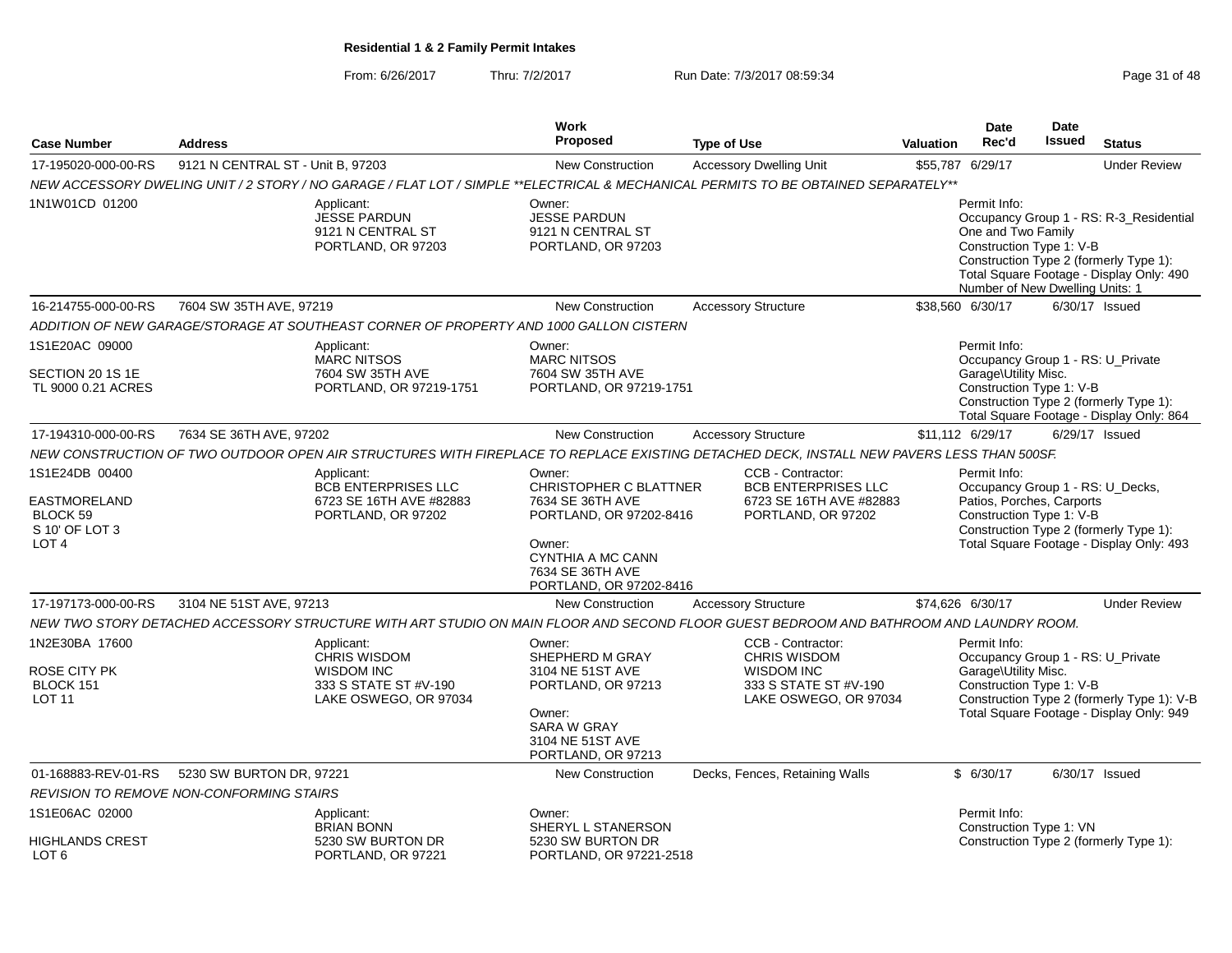From: 6/26/2017Thru: 7/2/2017 **Run Date: 7/3/2017 08:59:34** Page 32 of 48

| <b>Case Number</b>                                        | <b>Address</b>                                       |                                                                                                          | Work<br>Proposed                                                                                       | <b>Type of Use</b> |                                                                                                    | Valuation | <b>Date</b><br>Rec'd                                                                                  | Date<br><b>Issued</b> | <b>Status</b>                                                                      |
|-----------------------------------------------------------|------------------------------------------------------|----------------------------------------------------------------------------------------------------------|--------------------------------------------------------------------------------------------------------|--------------------|----------------------------------------------------------------------------------------------------|-----------|-------------------------------------------------------------------------------------------------------|-----------------------|------------------------------------------------------------------------------------|
| 16-286393-REV-01-RS                                       | 1983 SW CARTER LN, 97201                             |                                                                                                          | <b>New Construction</b>                                                                                |                    | Decks, Fences, Retaining Walls                                                                     |           | \$6/26/17                                                                                             |                       | 6/26/17 Issued                                                                     |
|                                                           |                                                      | REVISION TO CHANGE HANDRAIL/GUARDRAIL AND RELOCATE STAIRS                                                |                                                                                                        |                    |                                                                                                    |           |                                                                                                       |                       |                                                                                    |
| 1S1E04BD 08400                                            |                                                      | Applicant:<br>KATHLEEN M KEPPINGER                                                                       | Owner:<br>KATHLEEN M KEPPINGER                                                                         |                    |                                                                                                    |           | Permit Info:<br>Occupancy Group 1 - RS: U_Decks,                                                      |                       |                                                                                    |
| CARTERS ADD TO P<br><b>BLOCK 45 TL 8400</b>               |                                                      | 1983 SW CARTER LN<br>PORTLAND, OR 97201                                                                  | 1983 SW CARTER LN<br>PORTLAND, OR 97201                                                                |                    |                                                                                                    |           | Patios, Porches, Carports<br>Construction Type 1: V-B                                                 |                       | Construction Type 2 (formerly Type 1):<br>Total Square Footage - Display Only: 136 |
| 16-287662-REV-01-RS                                       | 3544 SE TAYLOR ST, 97214                             |                                                                                                          | <b>New Construction</b>                                                                                | <b>Duplex</b>      |                                                                                                    |           | \$6/30/17                                                                                             |                       | 6/30/17 Issued                                                                     |
|                                                           |                                                      | REVISION TO CHANGE STORM WATER SYSTEM TO FLOW THRU PLANTER                                               |                                                                                                        |                    |                                                                                                    |           |                                                                                                       |                       |                                                                                    |
| 1S1E01AC 06500<br>SUNNYSIDE & PLAT 2 & 3                  |                                                      | Applicant:<br><b>DAN WILLIAMS</b><br><b>FASTER PERMITS</b>                                               | Owner:<br>TAYLOR STREET CONDOS LLC<br>3330 NW YEON AVE #100                                            |                    | CCB - Contractor:<br>PHILLIS CONSTRUCTION CO<br>9409 NE COLFAX ST                                  |           | Permit Info:<br>One and Two Family                                                                    |                       | Occupancy Group 1 - RS: R-3_Residential                                            |
| BLOCK 36<br>W 1/2 OF LOT 16-18                            |                                                      | 14334 NW EAGLERIDGE LANE<br>PORTLAND, OR 97229                                                           | PORTLAND, OR 97210                                                                                     |                    | PORTLAND, OR 97220                                                                                 |           | Construction Type 1: V-B                                                                              |                       | Construction Type 2 (formerly Type 1): V-B                                         |
|                                                           |                                                      |                                                                                                          |                                                                                                        |                    | CCB - Contractor:<br><b>LANTIL LLC</b><br>11490 SE JENNIFER STREET<br>CLACKAMAS, OR 97015          |           |                                                                                                       |                       | Total Square Footage - Display Only: 5348                                          |
|                                                           |                                                      |                                                                                                          |                                                                                                        |                    | CCB - Contractor:<br>DEVELOPMENT NORTHWEST INC<br>1075 W COLUMBIA RIVER HWY<br>TROUTDALE, OR 97060 |           |                                                                                                       |                       |                                                                                    |
| 16-280288-DFS-01-RS                                       | 5365 SE 51ST AVE, 97206                              |                                                                                                          | New Construction                                                                                       |                    | Garage/Carport                                                                                     |           | \$5,000 6/30/17                                                                                       |                       | 6/30/17 Issued                                                                     |
| <b>DFS FOR ROOF TRUSSES</b>                               |                                                      |                                                                                                          |                                                                                                        |                    |                                                                                                    |           |                                                                                                       |                       |                                                                                    |
| 1S2E18BD 07100<br><b>GERMANIA</b><br>BLOCK 11<br>LOT 5&6  |                                                      | Applicant:<br><b>ZAC HORTON</b><br><b>FASTER PERMITS</b><br>14334 NW EAGLERIDGE LN<br>PORTLAND, OR 97229 | Owner:<br><b>CLASSIC INNOVATIONS LLC</b><br>2865 SE HARRISON ST<br>PORTLAND, OR 97214                  |                    | CCB - Contractor:<br><b>CLASSIC INNOVATIONS LLC</b><br>1720 NW LOVEJOY #340<br>PORTLAND, OR 97209  |           | Permit Info:<br>Occupancy Group 1 - RS: U_Private<br>Garage\Utility Misc.<br>Construction Type 1: V-B |                       | Construction Type 2 (formerly Type 1):<br>Total Square Footage - Display Only: 200 |
| 17-127265-REV-01-RS                                       | 4041 NE 79TH AVE, 97213                              |                                                                                                          | <b>New Construction</b>                                                                                |                    | Garage/Carport                                                                                     |           | \$6/30/17                                                                                             |                       | 6/30/17 Issued                                                                     |
|                                                           | REVISION TO MODIFY WEST AND SOUTH SETBACKS OF GARAGE |                                                                                                          |                                                                                                        |                    |                                                                                                    |           |                                                                                                       |                       |                                                                                    |
| 1N2E20DA 19400<br><b>MONTCLAIR</b><br>BLOCK 11<br>LOT 1&2 |                                                      | Applicant:<br>JON VINCENT ANDERSON<br>1302 17TH STREET<br>OREGON CITY, OR 97045                          | Owner:<br>ROBERT PORTON-JONES<br>4041 NE 79TH AVE<br>PORTLAND, OR 97213<br>Owner:<br>KIRA PORTON-JONES |                    | CCB - Contractor:<br>JON VINCENT ANDERSON<br>1302 17TH STREET<br>OREGON CITY, OR 97045             |           | Permit Info:<br>Occupancy Group 1 - RS: U_Private<br>Garage\Utility Misc.<br>Construction Type 1: V-B |                       | Construction Type 2 (formerly Type 1):<br>Total Square Footage - Display Only: 308 |
|                                                           |                                                      |                                                                                                          | 4041 NE 79TH AVE<br>PORTLAND, OR 97213                                                                 |                    |                                                                                                    |           |                                                                                                       |                       |                                                                                    |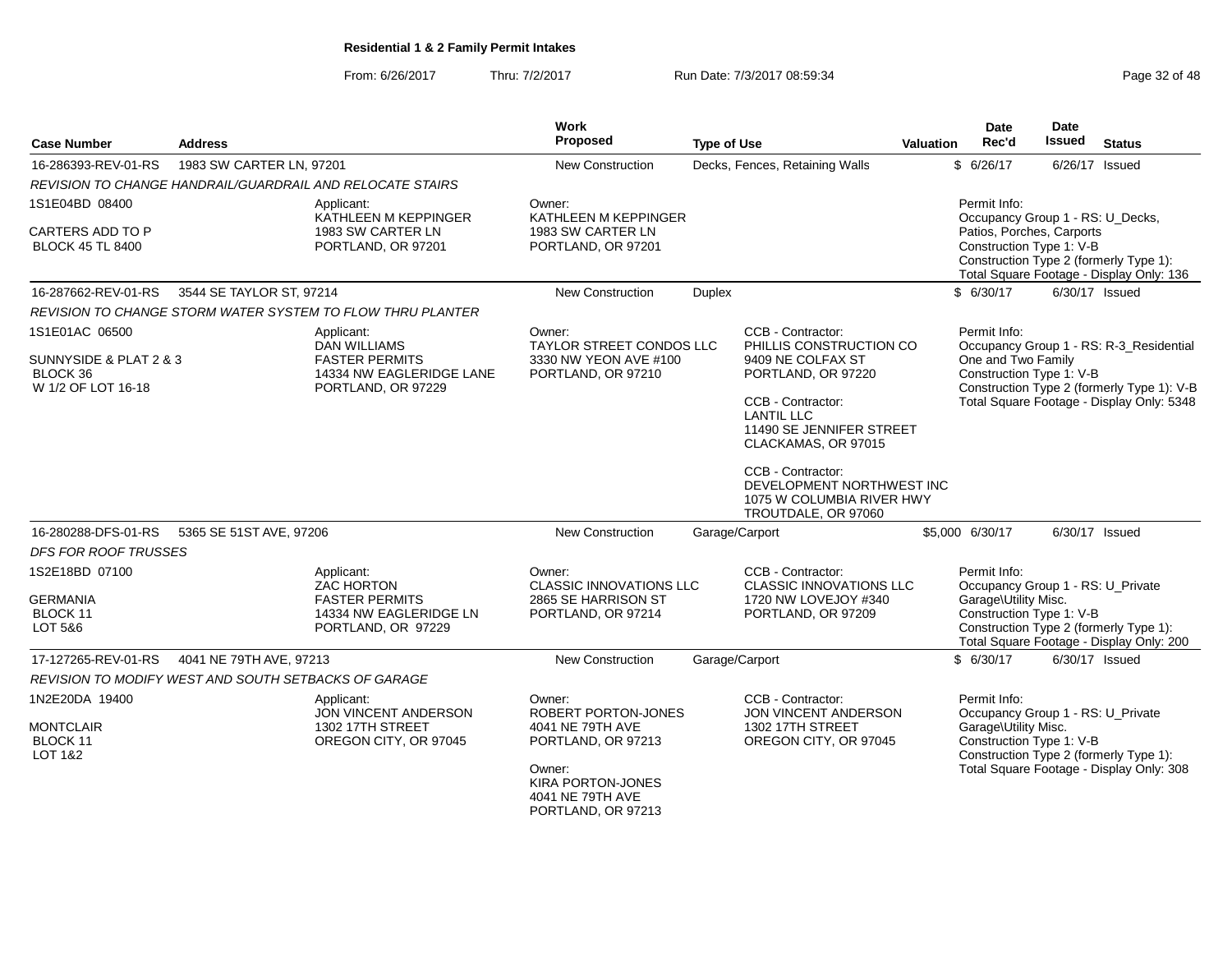From: 6/26/2017Thru: 7/2/2017 **Run Date: 7/3/2017 08:59:34** Page 33 of 48

| <b>Case Number</b>                                                               | <b>Address</b>                          |                                                                                                                                   | <b>Work</b><br><b>Proposed</b>                                                                                                                                                                              | <b>Type of Use</b>                                                                                                                                                                                                                                                                                                                                                                                   | Valuation | <b>Date</b><br>Rec'd                                                                                  | <b>Date</b><br>Issued | <b>Status</b>                                                                      |
|----------------------------------------------------------------------------------|-----------------------------------------|-----------------------------------------------------------------------------------------------------------------------------------|-------------------------------------------------------------------------------------------------------------------------------------------------------------------------------------------------------------|------------------------------------------------------------------------------------------------------------------------------------------------------------------------------------------------------------------------------------------------------------------------------------------------------------------------------------------------------------------------------------------------------|-----------|-------------------------------------------------------------------------------------------------------|-----------------------|------------------------------------------------------------------------------------|
| 17-184802-000-00-RS                                                              | 7851 N EMERALD AVE, 97217               |                                                                                                                                   | <b>New Construction</b>                                                                                                                                                                                     | Garage/Carport                                                                                                                                                                                                                                                                                                                                                                                       |           | \$30,000 6/30/17                                                                                      |                       | 6/30/17 Issued                                                                     |
|                                                                                  |                                         | NEW DETACHED 16FT X 25FT GARAGE. NEW DRIVEWAY FROM CURB TO GARAGE***ELECTRIC PERMIT SEPARATE***                                   |                                                                                                                                                                                                             |                                                                                                                                                                                                                                                                                                                                                                                                      |           |                                                                                                       |                       |                                                                                    |
| 1N1E09CB 14300<br>HOLMES SUB<br>BLOCK 6<br>LOT <sub>6</sub>                      |                                         | Applicant:<br>STOTTS CONSTRUCTION CO<br>6879 SW 204TH AVE<br>ALOHA, OR 97078                                                      | Owner:<br><b>BRUCE CAZDEN</b><br>7851 N EMERALD AVE<br>PORTLAND, OR 97217<br>Owner:<br><b>VICTORIA CAZDEN</b><br>7851 N EMERALD AVE<br>PORTLAND, OR 97217<br>Owner:<br>RACHAEL CAZDIN<br>7851 N EMERALD AVE | CCB - Contractor:<br>STOTTS CONSTRUCTION CO<br>6879 SW 204TH AVE<br>ALOHA, OR 97078                                                                                                                                                                                                                                                                                                                  |           | Permit Info:<br>Occupancy Group 1 - RS: U Private<br>Garage\Utility Misc.<br>Construction Type 1: V-B |                       | Construction Type 2 (formerly Type 1):<br>Total Square Footage - Display Only: 324 |
| 17-193957-000-00-RS                                                              | 1203 SE CLATSOP ST                      |                                                                                                                                   | PORTLAND, OR 97217<br>New Construction                                                                                                                                                                      | Garage/Carport                                                                                                                                                                                                                                                                                                                                                                                       |           | \$23,808 6/27/17                                                                                      |                       | <b>Under Review</b>                                                                |
|                                                                                  | NEW DETACHED GARAGE***W/17-193928-RS*** |                                                                                                                                   |                                                                                                                                                                                                             |                                                                                                                                                                                                                                                                                                                                                                                                      |           |                                                                                                       |                       |                                                                                    |
| 1S1E26BA 11300<br>SELLWOOD<br>BLOCK 45<br>LOT <sub>6</sub><br>LOT 7 EXC W 45'    |                                         | Applicant:<br><b>KEVIN PARTAIN</b><br><b>URBAN VISIONS</b><br>223 NE 56TH AVENUE<br>PORTLAND, OR 97213                            | Owner:<br><b>GAIL M PORTER</b><br>1203 SE CLATSOP ST<br>PORTLAND, OR 97202-7112                                                                                                                             | CCB - Contractor:<br>PHILLIS CONSTRUCTION CO<br>9409 NE COLFAX ST<br>PORTLAND, OR 97220<br>CCB - Contractor:<br><b>RENAISSANCE CUSTOM HOMES</b><br>LLC.<br>16771 BOONES FERRY RD<br>LAKE OSWEGO, OR 97035<br>CCB - Contractor:<br>RUSSELL & SONS PLUMBING INC<br>6105 NE 88TH ST<br>VANCOUVER, WA 98665<br>CCB - Contractor:<br><b>LANTIL LLC</b><br>11490 SE JENNIFER STREET<br>CLACKAMAS, OR 97015 |           | Permit Info:<br>Occupancy Group 1 - RS: U_Private<br>Garage\Utility Misc.<br>Construction Type 1: V-B |                       | Construction Type 2 (formerly Type 1):<br>Total Square Footage - Display Only: 528 |
| 17-194222-000-00-RS                                                              | 2933 SW FAIRVIEW BLVD, 97201            |                                                                                                                                   | <b>New Construction</b>                                                                                                                                                                                     | Garage/Carport                                                                                                                                                                                                                                                                                                                                                                                       |           | \$135,000 6/27/17                                                                                     |                       | <b>Under Review</b>                                                                |
|                                                                                  |                                         | NEW 768 SQ FT 3 BAY GARAGE AND REPAIR OF RETAINING WALL DUE TO LANDSLIDE DAMAGE****ELECTRICAL PERMIT TO BE OBTAINED SEPARATELY*** |                                                                                                                                                                                                             |                                                                                                                                                                                                                                                                                                                                                                                                      |           |                                                                                                       |                       |                                                                                    |
| 1N1E32DC 06200<br>ARLINGTON HTS & RPLT<br>BLOCK <sub>20</sub><br>LOT 3-6 TL 6200 |                                         | Applicant:<br><b>NATE EMBER</b><br>INK BUILT ARCHITECTURE<br>2207 SE 51ST AVE<br>PORTLAND OR 97215                                | Owner:<br><b>EVAN H LENNEBERG</b><br>2933 SW FAIRVIEW BLVD<br>PORTLAND, OR 97205-5828<br>Owner:<br>ABIGAIL W LENNEBERG<br>2933 SW FAIRVIEW BLVD<br>PORTLAND, OR 97205-5828                                  |                                                                                                                                                                                                                                                                                                                                                                                                      |           | Permit Info:<br>Construction Type 1: V-B                                                              |                       | Construction Type 2 (formerly Type 1):                                             |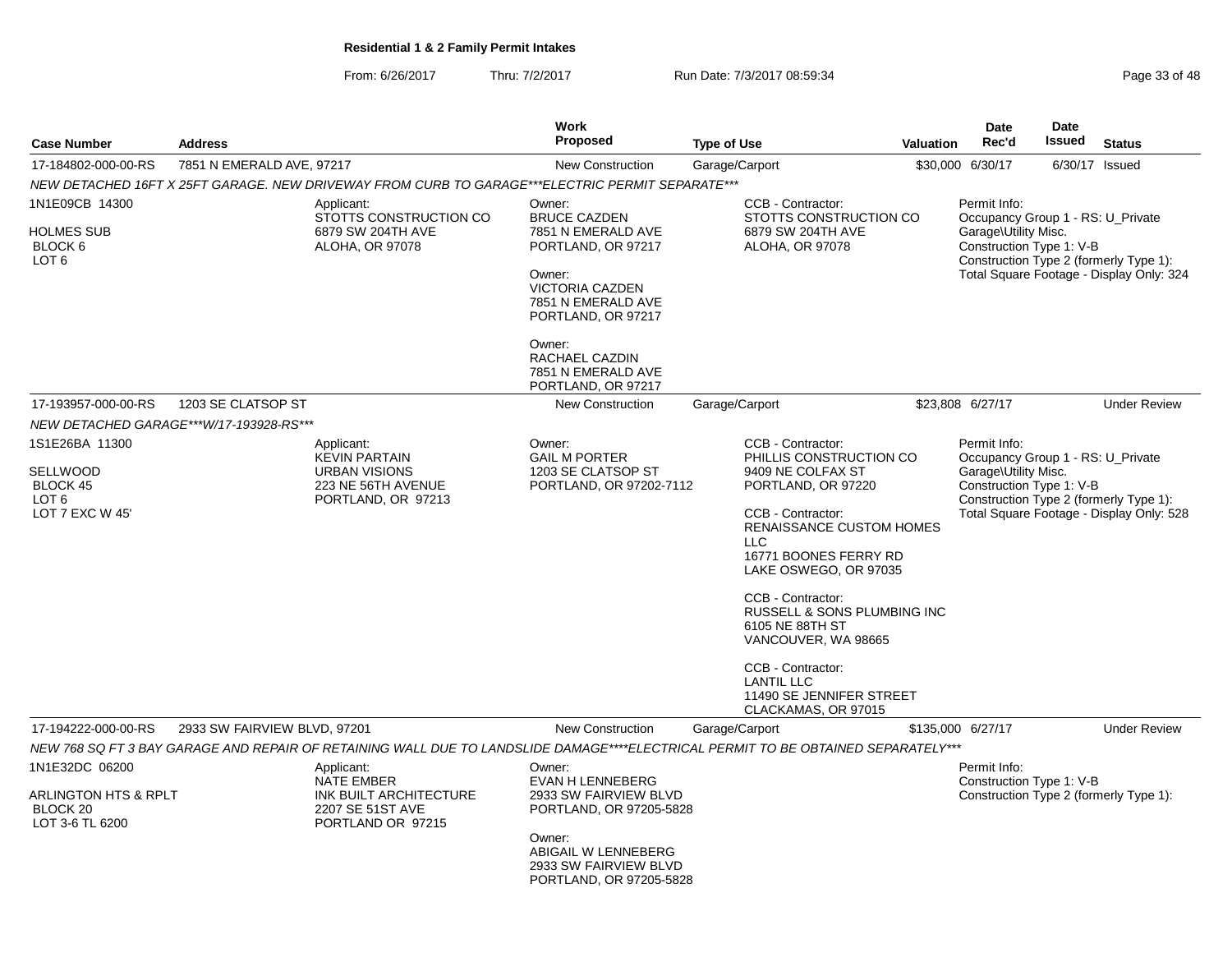From: 6/26/2017Thru: 7/2/2017 **Run Date: 7/3/2017 08:59:34** Page 34 of 48

|                                                               |                                                        |                                                                                                     | <b>Work</b>                                                                                                                                                                  |                                                                                                                                                                                                                                                                                                                                                                       |           | <b>Date</b>                          | <b>Date</b>              |                                                                                                                                    |
|---------------------------------------------------------------|--------------------------------------------------------|-----------------------------------------------------------------------------------------------------|------------------------------------------------------------------------------------------------------------------------------------------------------------------------------|-----------------------------------------------------------------------------------------------------------------------------------------------------------------------------------------------------------------------------------------------------------------------------------------------------------------------------------------------------------------------|-----------|--------------------------------------|--------------------------|------------------------------------------------------------------------------------------------------------------------------------|
| <b>Case Number</b>                                            | <b>Address</b>                                         |                                                                                                     | <b>Proposed</b>                                                                                                                                                              | <b>Type of Use</b>                                                                                                                                                                                                                                                                                                                                                    | Valuation | Rec'd                                | <b>Issued</b>            | <b>Status</b>                                                                                                                      |
| 17-195430-000-00-RS                                           | 7221 N SYRACUSE ST, 97203                              |                                                                                                     | <b>New Construction</b>                                                                                                                                                      | Garage/Carport                                                                                                                                                                                                                                                                                                                                                        |           | \$12,896 6/29/17                     |                          | <b>Under Review</b>                                                                                                                |
|                                                               | NEW CONSTRUCTION OF DETACHED SINGLE STORY 1 CAR GARAGE |                                                                                                     |                                                                                                                                                                              |                                                                                                                                                                                                                                                                                                                                                                       |           |                                      |                          |                                                                                                                                    |
| 1N1E07BC 14200<br>SOUTH ST JOHNS<br>BLOCK 13<br><b>LOT 15</b> |                                                        | Applicant:<br><b>KEVIN PARTAIN</b><br><b>URBAN VISIONS</b><br>223 NE 56TH AVE<br>PORTLAND, OR 97213 | Owner:<br>JERRY L ROESSEL<br><b>1527 SW 57TH AVE</b><br>PORTLAND, OR 97221<br>Owner:<br>CG LARNER GENERAL CONTRA<br><b>ROESSEL</b><br>1527 SW 57TH AVE<br>PORTLAND, OR 97221 | CCB - Contractor:<br><b>CG LARNER GENERAL</b><br><b>CONTRACTING INC</b><br>1527 SW 57TH AVE<br>PORTLAND, OR 97221<br>CCB - Contractor:<br>GABES HEATING & COOLING LLC<br>14606 SE RACHEL LN<br>PORTLAND, OR 97236<br>PORTLAND, OR 97236<br>CCB - Contractor:<br>TWIN ELECTRIC INC<br>14304 NE 10TH ST<br>VANCOUVER, WA 98684<br>CCB - Contractor:<br>ALL PLUMBING LLC |           | Permit Info:<br>Garage\Utility Misc. | Construction Type 1: V-B | Occupancy Group 1 - RS: U_Private<br>Construction Type 2 (formerly Type 1):<br>Total Square Footage - Display Only: 286            |
|                                                               |                                                        |                                                                                                     |                                                                                                                                                                              | 9312 NW SKYLINE BLVD                                                                                                                                                                                                                                                                                                                                                  |           |                                      |                          |                                                                                                                                    |
|                                                               |                                                        |                                                                                                     |                                                                                                                                                                              | PORTLAND, OR 97231                                                                                                                                                                                                                                                                                                                                                    |           | \$6/29/17                            |                          | 6/29/17 Issued                                                                                                                     |
| 14-158531-REV-03-RS                                           | 9990 SW RIVERSIDE DR                                   |                                                                                                     | <b>New Construction</b>                                                                                                                                                      | <b>Single Family Dwelling</b>                                                                                                                                                                                                                                                                                                                                         |           |                                      |                          |                                                                                                                                    |
| 1S1E26CB 00500                                                | REVISION TO CHANGE ON SITE TREES SIZE AND SPECIES.     |                                                                                                     | Owner:                                                                                                                                                                       | CCB - Contractor:                                                                                                                                                                                                                                                                                                                                                     |           | Permit Info:                         |                          |                                                                                                                                    |
| SECTION 26 1S 1E<br>TL 500 0.23 ACRES                         |                                                        | Applicant:<br>RONNIE K WILSON<br>PO BOX 1489<br>CLACKAMAS, OR 97015                                 | RONNIE K WILSON<br>PO BOX 1489<br>CLACKAMAS, OR 97015                                                                                                                        | H & H MECHANICAL LLC<br>5757 SE WILLOW LN<br>MILWAUKIE, OR 97267-1815<br>CCB - Contractor:<br>TRADE PRO ELECTRIC LLC<br>848 TRINITY ST NE<br>ALBANY, OR 97322<br>CCB - Contractor:<br><b>WILSON COMPANY</b><br><b>CONTRACTORS LLC</b><br>PO BOX 1489<br>CLACKAMAS, OR 97015                                                                                           |           | One and Two Family                   | Construction Type 1: V-B | Occupancy Group 1 - RS: R-3_Residential<br>Construction Type 2 (formerly Type 1): V-B<br>Total Square Footage - Display Only: 3478 |
|                                                               | 16-213079-REV-01-RS   6207 SE YAMHILL ST               |                                                                                                     | <b>New Construction</b>                                                                                                                                                      | Single Family Dwelling                                                                                                                                                                                                                                                                                                                                                |           | \$6/30/17                            |                          | 6/30/17 Issued                                                                                                                     |
|                                                               |                                                        |                                                                                                     |                                                                                                                                                                              | REVISION TO DOCUMENT CHANGES TO MITek TRUSSES, DOCUMENT THE USE OF TWIST STRAPS TO LVL RIM BLOCKS, BEING USED FOR THE SHEAR TRANSFER AT FRONT WALL; REVIEW HOL                                                                                                                                                                                                        |           |                                      |                          |                                                                                                                                    |
| 1S2E06AA 01407                                                |                                                        | Applicant:<br><b>CARTER BLACKWELL</b><br>2256 SE 32ND AVE<br>PORTLAND OR 97214                      | Owner:<br>SWEET HOME TABOR LLC<br>3050 SE DIVISION ST #235<br>PORTLAND, OR 97202                                                                                             | CCB - Contractor:<br>ETHAN BECK HOMES INC<br>4110 SE HAWTHORNE BLVD #918<br>PORTLAND, OR 97214                                                                                                                                                                                                                                                                        |           | Permit Info:<br>One and Two Family   | Construction Type 1: V-B | Occupancy Group 1 - RS: R-3_Residential<br>Construction Type 2 (formerly Type 1): V-B<br>Total Square Footage - Display Only: 3452 |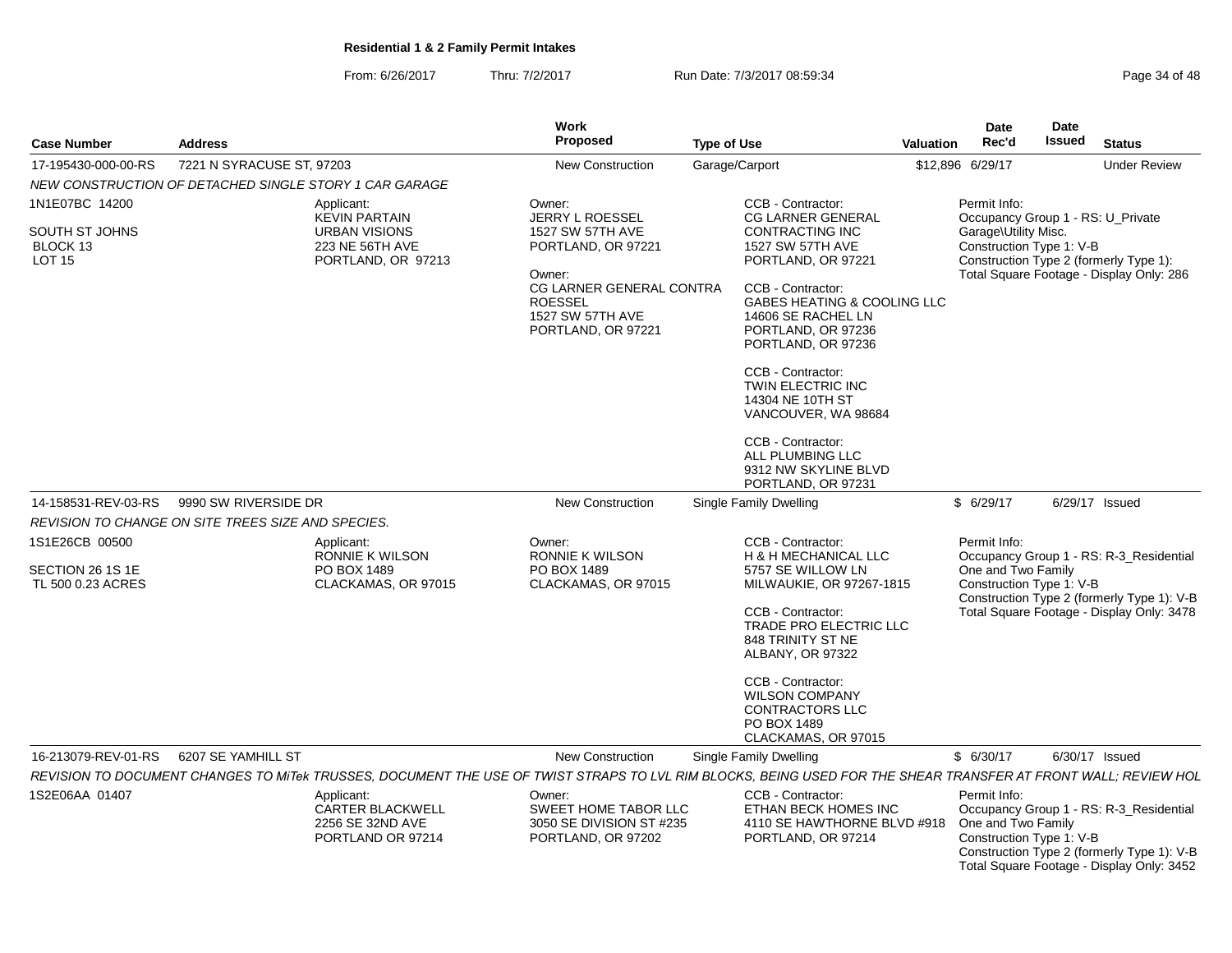From: 6/26/2017Thru: 7/2/2017 **Run Date: 7/3/2017 08:59:34** Page 35 of 48

|                                                                   |                                  |                                                                                                            | <b>Work</b>                                                                                   |                    |                                                                                                                          |           | <b>Date</b>                                                    | <b>Date</b>   |                                                                                                                                    |
|-------------------------------------------------------------------|----------------------------------|------------------------------------------------------------------------------------------------------------|-----------------------------------------------------------------------------------------------|--------------------|--------------------------------------------------------------------------------------------------------------------------|-----------|----------------------------------------------------------------|---------------|------------------------------------------------------------------------------------------------------------------------------------|
| <b>Case Number</b>                                                | <b>Address</b>                   |                                                                                                            | Proposed                                                                                      | <b>Type of Use</b> |                                                                                                                          | Valuation | Rec'd                                                          | <b>Issued</b> | <b>Status</b>                                                                                                                      |
| 16-240124-REV-02-RS                                               | 1415 NE GOING ST - Unit A, 97211 |                                                                                                            | New Construction                                                                              |                    | Single Family Dwelling                                                                                                   |           | \$200 6/26/17                                                  |               | 6/26/17 Issued                                                                                                                     |
| VALUE ADDED REVISION TO ADD A SINK IN BEDROOM #5.                 |                                  |                                                                                                            |                                                                                               |                    |                                                                                                                          |           |                                                                |               |                                                                                                                                    |
| 1N1E23BD 13200<br><b>HIGHLAND</b><br>BLOCK 11<br>E 1/2 OF LOT 4-6 |                                  | Applicant:<br>PETER KUSYK<br>FIRENZE DEVELOPMENT INC<br>7110 SW OLD WILSONVILLE RD<br>WILSONVILLE OR 97070 | Owner:<br>FIRENZE DEVELOPMENT INC<br>7110 SW OLD WILSONVILLE RD<br>WILSONVILLE, OR 97070-7857 |                    | CCB - Contractor:<br>MARVIN DEE BERGEVIN<br><b>CONNECTIONS ELECTRIC INC</b><br>PO BOX 7136<br>SALEM, OR 97303-0026       |           | Permit Info:<br>One and Two Family<br>Construction Type 1: V-B |               | Occupancy Group 1 - RS: R-3 Residential<br>Construction Type 2 (formerly Type 1): V-B<br>Total Square Footage - Display Only: 2999 |
|                                                                   |                                  |                                                                                                            |                                                                                               |                    | CCB - Contractor:<br>ADVANTAGE HEATING & AIR<br><b>CONDITIONING LLC</b><br>2355 HYACINTH ST NE<br><b>SALEM, OR 97301</b> |           |                                                                |               |                                                                                                                                    |
|                                                                   |                                  |                                                                                                            |                                                                                               |                    | CCB - Contractor:<br>PETER A KUSYK<br>FIRENZE DEVELOPMENT INC<br>7110 SW OLD WILSONVILLE ROAD<br>WILSONVILLE, OR 97070   |           |                                                                |               |                                                                                                                                    |
|                                                                   |                                  |                                                                                                            |                                                                                               |                    | CCB - Contractor:<br><b>NELSON &amp; NELSON INC</b><br>20870 SE LANSING LN<br>DAMASCUS, OR 97089                         |           |                                                                |               |                                                                                                                                    |
| 16-280261-DFS-01-RS                                               | 5365 SE 51ST AVE, 97206          |                                                                                                            | New Construction                                                                              |                    | Single Family Dwelling                                                                                                   |           | \$5,000 6/30/17                                                |               | 6/30/17 Issued                                                                                                                     |
| <b>DFS - FLOOR TRUSSES</b>                                        |                                  |                                                                                                            |                                                                                               |                    |                                                                                                                          |           |                                                                |               |                                                                                                                                    |
| 1S2E18BD 07100                                                    |                                  | Applicant:<br><b>ZAC HORTON</b>                                                                            | Owner:<br><b>CLASSIC INNOVATIONS LLC</b>                                                      |                    | CCB - Contractor:<br><b>CLASSIC INNOVATIONS LLC</b>                                                                      |           | Permit Info:                                                   |               | Occupancy Group 1 - RS: R-3_Residential                                                                                            |
| <b>GERMANIA</b><br>BLOCK 11<br>LOT 5&6                            |                                  | <b>FASTER PERMITS</b><br>14334 NW EAGLERIDGE LN<br>PORTLAND, OR 97229                                      | 2865 SE HARRISON ST<br>PORTLAND, OR 97214                                                     |                    | 1720 NW LOVEJOY #340<br>PORTLAND, OR 97209                                                                               |           | One and Two Family<br>Construction Type 1: V-B                 |               | Construction Type 2 (formerly Type 1):<br>Total Square Footage - Display Only: 2479                                                |
| 16-280261-DFS-02-RS                                               | 5365 SE 51ST AVE, 97206          |                                                                                                            | <b>New Construction</b>                                                                       |                    | Single Family Dwelling                                                                                                   |           | \$5,000 6/30/17                                                |               | 6/30/17 Issued                                                                                                                     |
| <b>DFS - ROOF TRUSSES</b>                                         |                                  |                                                                                                            |                                                                                               |                    |                                                                                                                          |           |                                                                |               |                                                                                                                                    |
| 1S2E18BD 07100                                                    |                                  | Applicant:<br><b>ZAC HORTON</b>                                                                            | Owner:<br><b>CLASSIC INNOVATIONS LLC</b>                                                      |                    | CCB - Contractor:<br><b>CLASSIC INNOVATIONS LLC</b>                                                                      |           | Permit Info:                                                   |               | Occupancy Group 1 - RS: R-3_Residential                                                                                            |
| <b>GERMANIA</b><br>BLOCK 11<br>LOT 5&6                            |                                  | <b>FASTER PERMITS</b><br>14334 NW EAGLERIDGE LN<br>PORTLAND, OR 97229                                      | 2865 SE HARRISON ST<br>PORTLAND, OR 97214                                                     |                    | 1720 NW LOVEJOY #340<br>PORTLAND, OR 97209                                                                               |           | One and Two Family<br>Construction Type 1: V-B                 |               | Construction Type 2 (formerly Type 1):<br>Total Square Footage - Display Only: 2479                                                |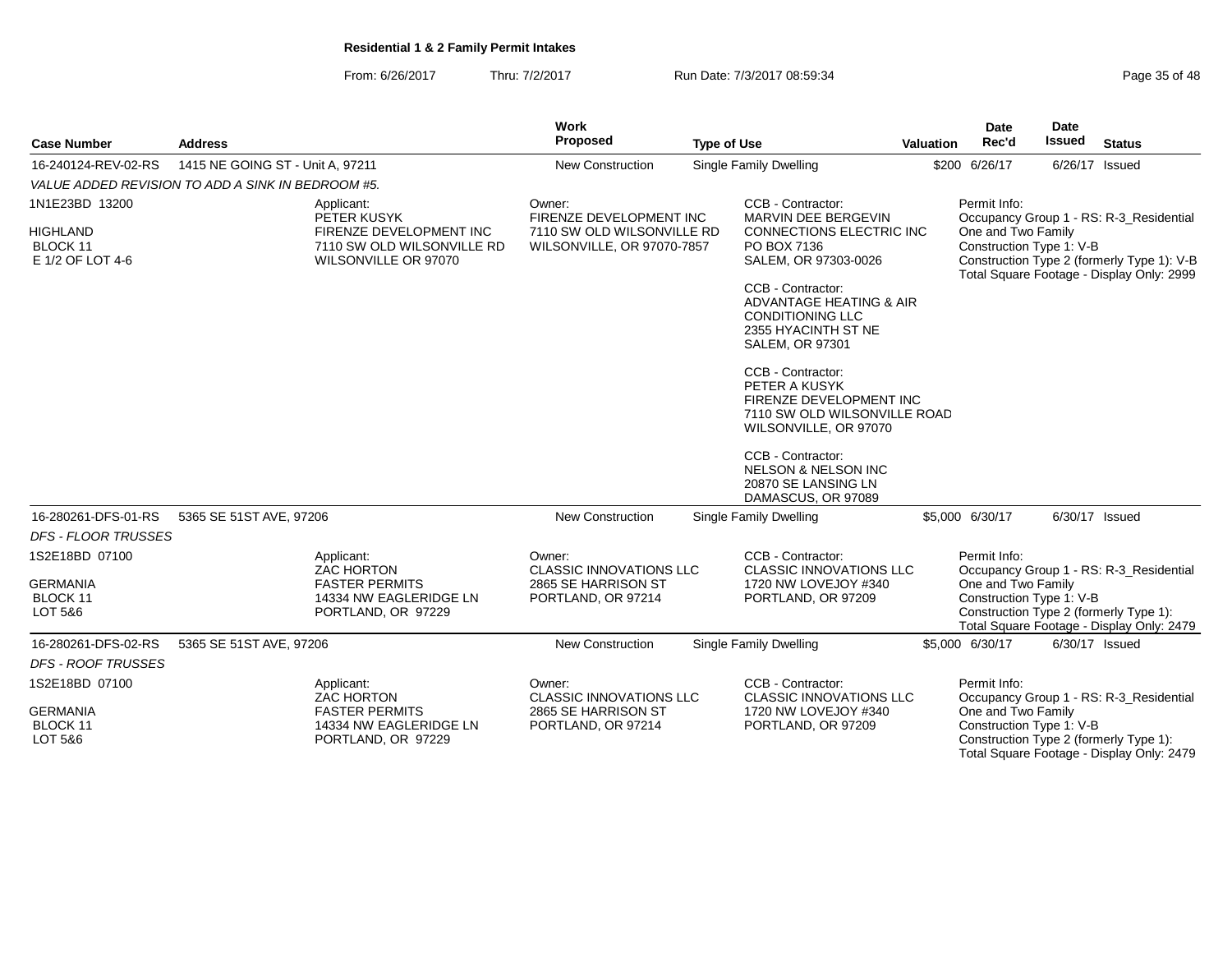From: 6/26/2017Thru: 7/2/2017 **Run Date: 7/3/2017 08:59:34** Page 36 of 48

|                                                     |                         |                                                                                                                                                    | <b>Work</b>                                                                                    |                                                                                                          |                  | <b>Date</b>                                                                       | <b>Date</b>    |                                                                                         |
|-----------------------------------------------------|-------------------------|----------------------------------------------------------------------------------------------------------------------------------------------------|------------------------------------------------------------------------------------------------|----------------------------------------------------------------------------------------------------------|------------------|-----------------------------------------------------------------------------------|----------------|-----------------------------------------------------------------------------------------|
| <b>Case Number</b>                                  | <b>Address</b>          |                                                                                                                                                    | Proposed                                                                                       | <b>Type of Use</b>                                                                                       | <b>Valuation</b> | Rec'd                                                                             | Issued         | <b>Status</b>                                                                           |
| 16-290118-REV-01-RS                                 | 6715 SE 52ND AVE        |                                                                                                                                                    | <b>New Construction</b>                                                                        | Single Family Dwelling                                                                                   |                  | \$6/28/17                                                                         | 6/28/17 Issued |                                                                                         |
| REVISION TO ROOF TRUSSES AND LAYOUT                 |                         |                                                                                                                                                    |                                                                                                |                                                                                                          |                  |                                                                                   |                |                                                                                         |
| 1S2E19AB 06402                                      |                         | Applicant:<br><b>RICK CAFFALL</b>                                                                                                                  | Owner:<br><b>DBS GROUP LLC</b>                                                                 | CCB - Contractor:<br>CAFFALL CONSTRUCTION CO INC Occupancy Group 1 - RS: R-3_Residential                 |                  | Permit Info:                                                                      |                |                                                                                         |
| PARTITION PLAT 2016-82<br>LOT <sub>2</sub>          |                         | CAFFALL CONSTRUCTION CO, INC 6701 SE 52ND AVE<br>8555 SW SAGERT ST<br>TUALATIN, OR 97062                                                           | PORTLAND, OR 97206-7661                                                                        | 8555 SW SAGERT ST<br>TUALATIN, OR 97062                                                                  |                  | One and Two Family<br>Construction Type 1: V-B                                    |                | Construction Type 2 (formerly Type 1): V-B                                              |
|                                                     |                         |                                                                                                                                                    |                                                                                                | CCB - Contractor:<br><b>HOLMES HEATING &amp; COOLING INC</b><br>821 COLUMBIA BLVD<br>ST HELENS, OR 97051 |                  |                                                                                   |                | Total Square Footage - Display Only: 3399                                               |
|                                                     |                         |                                                                                                                                                    |                                                                                                | CCB - Contractor:<br>SQUARE 1 ELECTRIC INC<br>10117 SE SUNNYSIDE RD STE F21<br>CLACKAMAS, OR 97015       |                  |                                                                                   |                |                                                                                         |
|                                                     |                         |                                                                                                                                                    |                                                                                                | CCB - Contractor:<br>G & B PLUMBING & SONS INC<br>PO BOX 92<br><b>ST PAUL, OR 97137</b>                  |                  |                                                                                   |                |                                                                                         |
| 17-190718-000-00-RS                                 | 1411 SE 36TH AVE, 97214 |                                                                                                                                                    | <b>New Construction</b>                                                                        | Single Family Dwelling                                                                                   |                  | \$202,178 6/28/17                                                                 |                | <b>Under Review</b>                                                                     |
|                                                     |                         | NEW SINGLE FAMILY RESIDENCE / 2 STORY / 1 CAR GARAGE / FLAT LOT / COMPLEX / MECHANICAL, ELECTRICAL, AND PLUMBING PERMITS TO BE OBTAINED SEPARATELY |                                                                                                |                                                                                                          |                  |                                                                                   |                |                                                                                         |
| 1S1E01AC 11400                                      |                         | Applicant:<br><b>JEFF STERN</b>                                                                                                                    | Owner:<br><b>CHRISTOPHER P LONG</b>                                                            | <b>Primary Contractor:</b><br>TO BID                                                                     |                  | Permit Info:                                                                      |                | Occupancy Group 1 - RS: R-3_Residential                                                 |
| SUNNYSIDE & PLAT 2 & 3<br>BLOCK 55<br><b>LOT 19</b> |                         | IN SITU ARCHITECTURE<br>811 E BURNSIDE ST #224<br>PORTLAND OR 97214                                                                                | 1411 SE 36TH AVE<br>PORTLAND, OR 97214<br>Owner:<br><b>JONATHAN P HART</b><br>1411 SE 36TH AVE |                                                                                                          |                  | One and Two Family<br>Construction Type 1: V-B<br>Number of New Dwelling Units: 1 |                | Construction Type 2 (formerly Type 1): V-B<br>Total Square Footage - Display Only: 1925 |
|                                                     |                         |                                                                                                                                                    | PORTLAND, OR 97214                                                                             |                                                                                                          |                  |                                                                                   |                |                                                                                         |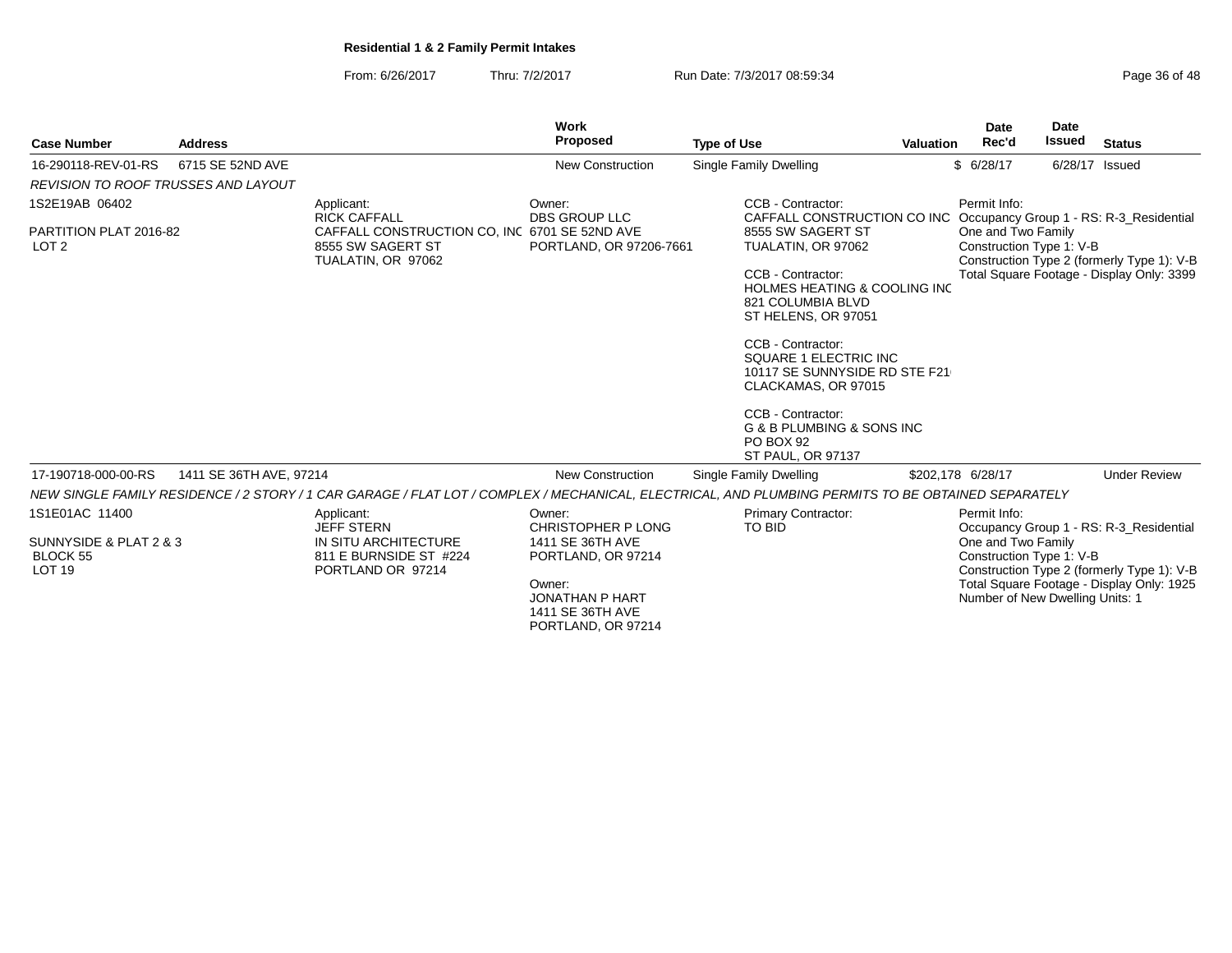From: 6/26/2017Thru: 7/2/2017 **Run Date: 7/3/2017 08:59:34** Page 37 of 48

|                                                               |                              |                                                                                                                                 | <b>Work</b>                                                                                                                                                                                |                    |                                                                                                                                                                                                                                                                                                                                                                                                            |                  | <b>Date</b>                                                                                       | <b>Date</b>   |                                                                                                                                    |
|---------------------------------------------------------------|------------------------------|---------------------------------------------------------------------------------------------------------------------------------|--------------------------------------------------------------------------------------------------------------------------------------------------------------------------------------------|--------------------|------------------------------------------------------------------------------------------------------------------------------------------------------------------------------------------------------------------------------------------------------------------------------------------------------------------------------------------------------------------------------------------------------------|------------------|---------------------------------------------------------------------------------------------------|---------------|------------------------------------------------------------------------------------------------------------------------------------|
| <b>Case Number</b>                                            | <b>Address</b>               |                                                                                                                                 | <b>Proposed</b>                                                                                                                                                                            | <b>Type of Use</b> |                                                                                                                                                                                                                                                                                                                                                                                                            | <b>Valuation</b> | Rec'd                                                                                             | <b>Issued</b> | <b>Status</b>                                                                                                                      |
| 17-192276-000-00-RS                                           | 3310 N BRYANT ST, 97217      |                                                                                                                                 | New Construction                                                                                                                                                                           |                    | Single Family Dwelling                                                                                                                                                                                                                                                                                                                                                                                     |                  | \$244,447 6/26/17                                                                                 |               | <b>Under Review</b>                                                                                                                |
|                                                               |                              | NEW SINGLE FAMILY DWELLING / 2 STORY / ATTACHED GARAGE / FLAT LOT / COMPLEX ***DFS ROOF TRUSSES*** *ON TRACT 2 OF 17-176747-PR* |                                                                                                                                                                                            |                    |                                                                                                                                                                                                                                                                                                                                                                                                            |                  |                                                                                                   |               |                                                                                                                                    |
| 1N1E16BC 04600                                                |                              | Applicant:<br><b>KEVIN PARTAIN</b><br>URBAN VISIONS PLANNING<br>SERVICES, INC.<br>223 NE 56TH AVE<br>PORTLAND OR 97213          |                                                                                                                                                                                            |                    | CCB - Contractor:<br>PHILLIS CONSTRUCTION CO<br>9409 NE COLFAX ST<br>PORTLAND, OR 97220<br>CCB - Contractor:<br><b>RENAISSANCE CUSTOM HOMES</b><br><b>LLC</b><br>16771 BOONES FERRY RD<br>LAKE OSWEGO, OR 97035<br>CCB - Contractor:<br>RUSSELL & SONS PLUMBING INC<br>6105 NE 88TH ST<br>VANCOUVER, WA 98665<br>CCB - Contractor:<br><b>LANTIL LLC</b><br>11490 SE JENNIFER STREET<br>CLACKAMAS, OR 97015 |                  | Permit Info:<br>One and Two Family<br>Construction Type 1: V-B<br>Number of New Dwelling Units: 1 |               | Occupancy Group 1 - RS: R-3_Residential<br>Construction Type 2 (formerly Type 1): V-B<br>Total Square Footage - Display Only: 2315 |
| 17-192276-DFS-01-RS                                           | 3310 N BRYANT ST, 97217      |                                                                                                                                 | <b>New Construction</b>                                                                                                                                                                    |                    | Single Family Dwelling                                                                                                                                                                                                                                                                                                                                                                                     |                  | \$4,000 6/27/17                                                                                   |               | <b>Under Review</b>                                                                                                                |
| DFS FOR TRUSS ENGINEERING                                     |                              |                                                                                                                                 |                                                                                                                                                                                            |                    |                                                                                                                                                                                                                                                                                                                                                                                                            |                  |                                                                                                   |               |                                                                                                                                    |
| 1N1E16BC 04600                                                |                              | Applicant:<br><b>KEVIN PARTAIN</b><br>URBAN VISIONS PLANNING<br>SERVICES, INC.<br>223 NE 56TH AVE<br>PORTLAND OR 97213          | Owner:<br>RENAISSANCE CUSTOM HOMES<br><b>LLC</b><br>16771 BOONES FERRY RD<br>LAKE OSWEGO, OR 97035-4383                                                                                    |                    | CCB - Contractor:<br>RENAISSANCE CUSTOM HOMES<br><b>LLC</b><br>16771 BOONES FERRY RD<br>LAKE OSWEGO, OR 97035                                                                                                                                                                                                                                                                                              |                  | Permit Info:<br>One and Two Family<br>Construction Type 1: V-B                                    |               | Occupancy Group 1 - RS: R-3_Residential<br>Construction Type 2 (formerly Type 1): V-B<br>Total Square Footage - Display Only: 2315 |
| 17-192367-000-00-RS                                           | 7456 N VAN HOUTEN AVE, 97203 |                                                                                                                                 | <b>New Construction</b>                                                                                                                                                                    |                    | Single Family Dwelling                                                                                                                                                                                                                                                                                                                                                                                     |                  | \$306,979 6/26/17                                                                                 |               | <b>Under Review</b>                                                                                                                |
|                                                               |                              | NEW SINGLE FAMILY DWELLING WITH BASEMENT ADU / 2 STORY / TUCK UNDER GARAGE / FLAT LOT / COMPLEX.                                |                                                                                                                                                                                            |                    |                                                                                                                                                                                                                                                                                                                                                                                                            |                  |                                                                                                   |               |                                                                                                                                    |
| 1N1E07DA 08400<br>PORTSMOUTH<br>BLOCK 3<br>S 1/2 OF LOT 19-21 |                              | Applicant:<br><b>GENE HUBBELL</b><br>PORTLAND DEVELOPMENT<br><b>GROUP LLC</b><br>11124 NE HALSEY PMB 643<br>PORTLAND, OR 97220  | Owner:<br>PORTLAND DEVELOPMENT<br>11124 NE HALSEY ST PMB 643<br>PORTLAND, OR 97220-2021<br>Owner:<br><b>GROUP INVESTMENTS LLC</b><br>11124 NE HALSEY ST PMB 643<br>PORTLAND, OR 97220-2021 |                    | CCB - Contractor:<br><b>MIKHAIL VELIKOKHATKO</b><br>M B PLUMBING LLC<br>7112 NE 65TH PL<br>VANCOUVER, WA 98661<br>CCB - Contractor:<br>SUNLIGHT ELECTRIC INC<br>2804 NE 65TH AVE D<br>VANCOUVER, WA 98661<br>CCB - Contractor:<br><b>GENE HUBBELL</b><br>PORTLAND DEVELOPMENT<br><b>GROUP LLC</b><br>11124 NE HALSEY PMB 643<br>PORTLAND, OR 97220                                                         |                  | Permit Info:<br>One and Two Family<br>Construction Type 1: V-B                                    |               | Occupancy Group 1 - RS: R-3_Residential<br>Construction Type 2 (formerly Type 1): V-B<br>Total Square Footage - Display Only: 2857 |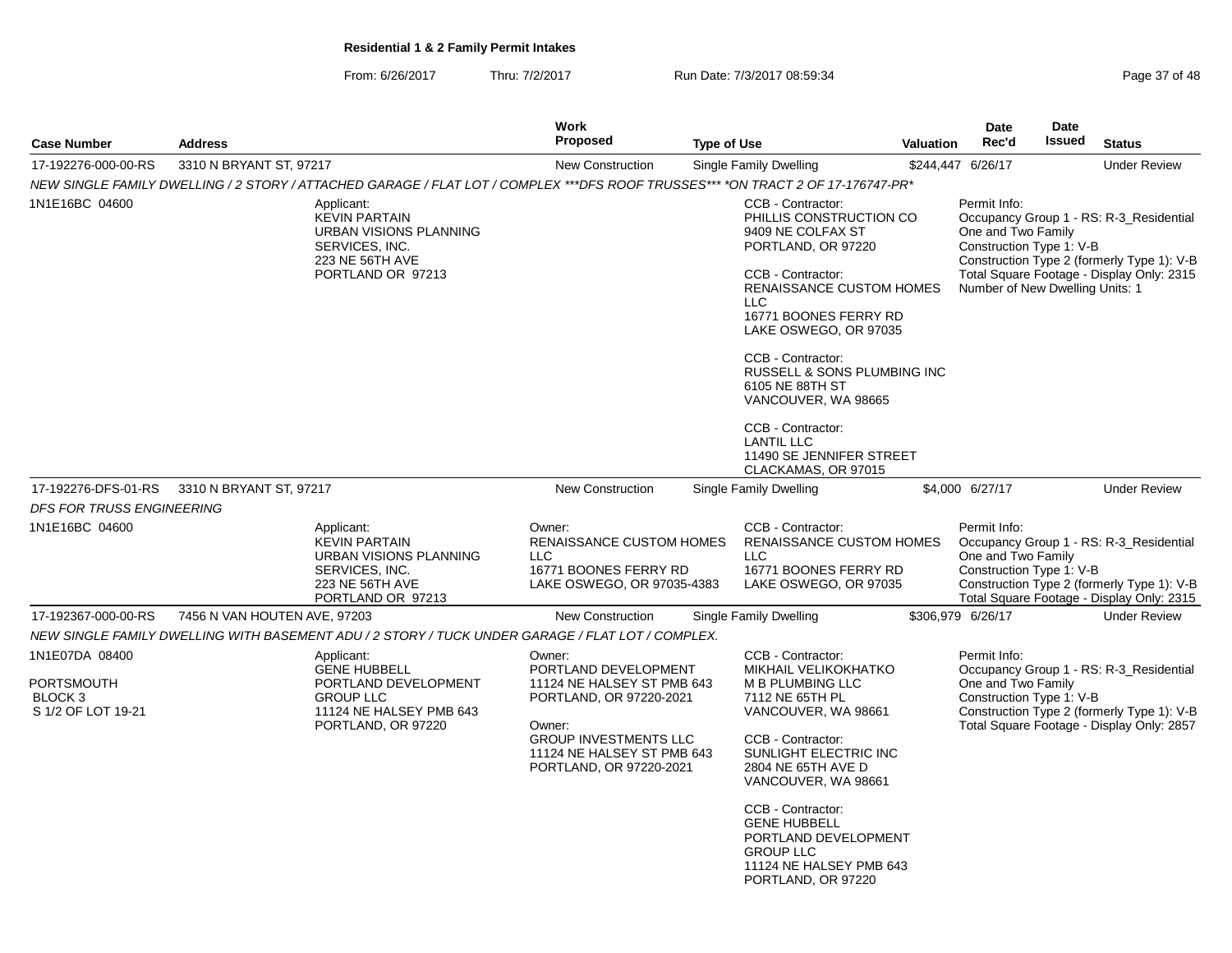From: 6/26/2017Thru: 7/2/2017 **Run Date: 7/3/2017 08:59:34** Page 38 of 48

| <b>Case Number</b>                                             | <b>Address</b>                                                                                                                | Work<br>Proposed                                                             | <b>Type of Use</b>                                                                                                                                                                                                                                                                                                                                                                                                                              | <b>Valuation</b> | Date<br>Rec'd                                                  | Date<br>Issued | <b>Status</b>                                                                                                                      |
|----------------------------------------------------------------|-------------------------------------------------------------------------------------------------------------------------------|------------------------------------------------------------------------------|-------------------------------------------------------------------------------------------------------------------------------------------------------------------------------------------------------------------------------------------------------------------------------------------------------------------------------------------------------------------------------------------------------------------------------------------------|------------------|----------------------------------------------------------------|----------------|------------------------------------------------------------------------------------------------------------------------------------|
| 17-192991-000-00-RS                                            | 8330 N CHAUTAUQUA BLVD, 97217                                                                                                 | <b>New Construction</b>                                                      | Single Family Dwelling                                                                                                                                                                                                                                                                                                                                                                                                                          |                  | \$175,425 6/26/17                                              |                | <b>Under Review</b>                                                                                                                |
|                                                                | NEW SINGLE FAMILY DWELLING / 2 STORY / TUCK UNDER GARAGE / FLAT LOT / COMPLEX.                                                |                                                                              |                                                                                                                                                                                                                                                                                                                                                                                                                                                 |                  |                                                                |                |                                                                                                                                    |
| 1N1E08DA 01800<br><b>UNIVERSITY PK</b><br>BLOCK 152<br>LOT 1-5 | Applicant:<br><b>KEVIN PARTAIN</b><br><b>URBAN VISIONS PLANNING</b><br>SERVICES, INC.<br>223 NE 56TH AVE<br>PORTLAND OR 97213 | Owner:<br><b>FRANCIS X GAUDETTE</b><br>22060 SE 442ND AVE<br>SANDY, OR 97055 | CCB - Contractor:<br>KIMCO PROPERTIES LTD<br>PO BOX 1540<br>SANDY, OR 97055-1540<br>CCB - Contractor:<br>JIM THOMPSON ENTERPRISES INC Number of New Dwelling Units: 1<br>PO BOX 1055<br><b>BORING, OR 97009</b><br>CCB - Contractor:<br><b>Bare Metal Heating</b><br><b>BARE METAL HEATING INC</b><br>504 RIDINGS AVE<br>MOLALLA, OR 97038<br>CCB - Contractor:<br><b>BARNSON ELECTRIC INC</b><br>17057 SW 123RD AVE                            |                  | Permit Info:<br>One and Two Family<br>Construction Type 1: V-B |                | Occupancy Group 1 - RS: R-3_Residential<br>Construction Type 2 (formerly Type 1): V-B<br>Total Square Footage - Display Only: 1687 |
| 17-193013-000-00-RS                                            | 8330 N CHAUTAUQUA BLVD, 97217                                                                                                 | New Construction                                                             | <b>TIGARD, OR 97224</b><br>Single Family Dwelling                                                                                                                                                                                                                                                                                                                                                                                               |                  | \$175,425 6/26/17                                              |                | <b>Under Review</b>                                                                                                                |
|                                                                | NEW SINGLE FAMILY DWELLING / 2 STORY / TUCK UNDER GARAGE / FLAT LOT / COMPLEX.                                                |                                                                              |                                                                                                                                                                                                                                                                                                                                                                                                                                                 |                  |                                                                |                |                                                                                                                                    |
| 1N1E08DA 01800<br><b>UNIVERSITY PK</b><br>BLOCK 152<br>LOT 1-5 | Applicant:<br><b>KEVIN PARTAIN</b><br>URBAN VISIONS PLANNING<br>SERVICES, INC.<br>223 NE 56TH AVE<br>PORTLAND OR 97213        | Owner:<br><b>FRANCIS X GAUDETTE</b><br>22060 SE 442ND AVE<br>SANDY, OR 97055 | CCB - Contractor:<br>KIMCO PROPERTIES LTD<br>PO BOX 1540<br>SANDY, OR 97055-1540<br>CCB - Contractor:<br>JIM THOMPSON ENTERPRISES IN( Number of New Dwelling Units: 1<br>PO BOX 1055<br><b>BORING, OR 97009</b><br>CCB - Contractor:<br><b>Bare Metal Heating</b><br><b>BARE METAL HEATING INC</b><br>504 RIDINGS AVE<br>MOLALLA, OR 97038<br>CCB - Contractor:<br><b>BARNSON ELECTRIC INC</b><br>17057 SW 123RD AVE<br><b>TIGARD, OR 97224</b> |                  | Permit Info:<br>One and Two Family<br>Construction Type 1: V-B |                | Occupancy Group 1 - RS: R-3_Residential<br>Construction Type 2 (formerly Type 1): V-B<br>Total Square Footage - Display Only: 1687 |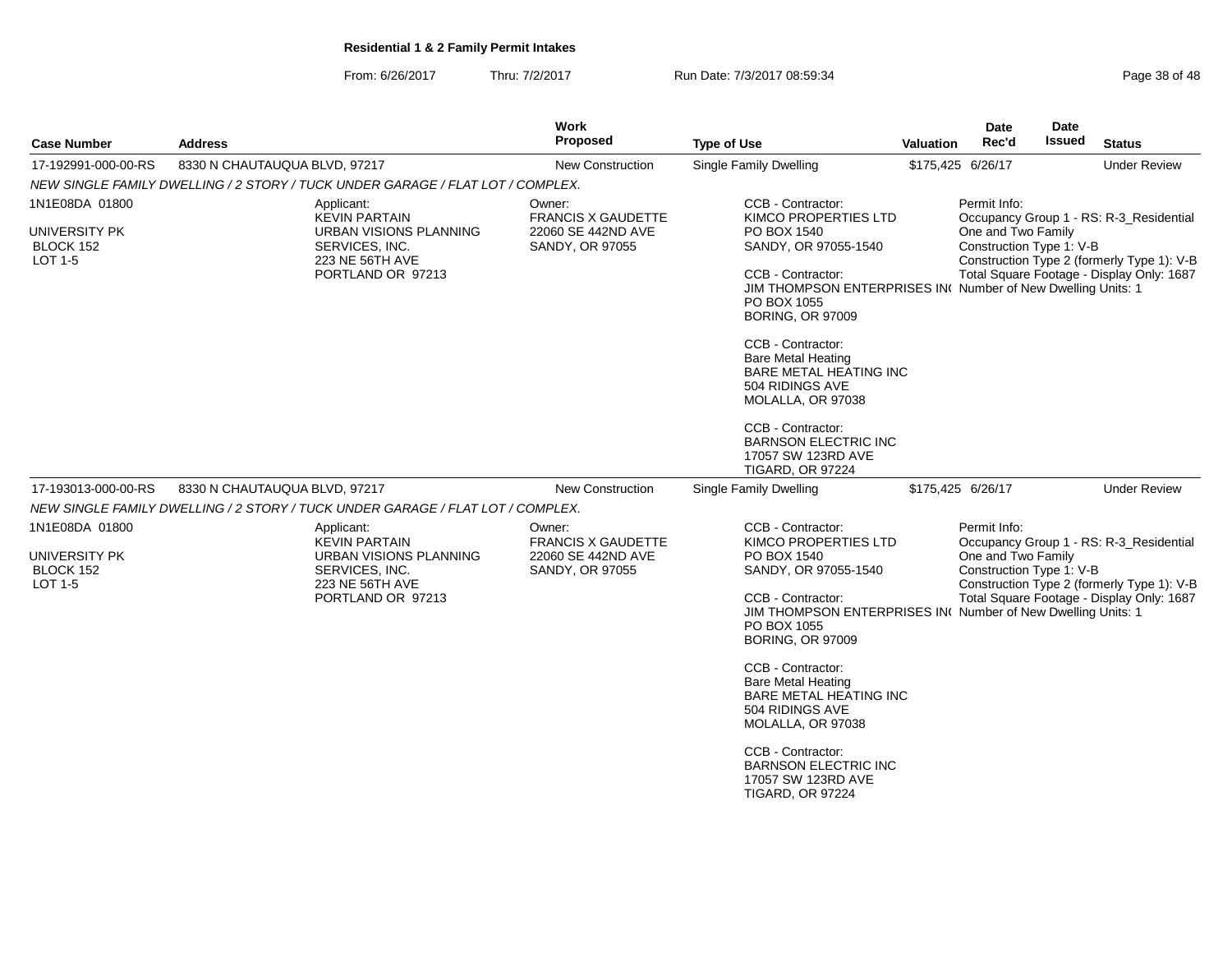From: 6/26/2017Thru: 7/2/2017 **Run Date: 7/3/2017 08:59:34** Page 39 of 48

| 1217 SE 50TH AVE, 97215<br>New Construction<br>Single Family Dwelling<br>\$404,395 6/26/17<br><b>Under Review</b><br>NEW SINGLE FAMILY DWELLING /2 STORY WITH BASEMENT / FLAT LOT / COMPLEX. **ELECTRICAL.MECHANICAL & PLUMBING PERMITS TO BE OBTAINED SEPARATELY***<br>CCB - Contractor:<br>Permit Info:<br>Applicant:<br>Owner:<br><b>SCOTT TUCKER</b><br><b>COLLEEN M LESTER</b><br>MOUNTAINWOOD HOMES INC<br>Occupancy Group 1 - RS: R-3_Residential<br>One and Two Family<br>1217 SE 50TH<br>1217 SE 50TH AVE<br>PO BOX 2257<br>Construction Type 1: V-B<br>BLOCK 1<br>PORTLAND, OR 97215-2607<br>BEAVERTON, OR 97075-2257<br>PORTLAND, OR 97215<br>Construction Type 2 (formerly Type 1): V-B<br>LOT <sub>24</sub><br>Total Square Footage - Display Only: 3552<br>Number of New Dwelling Units: 1<br><b>Single Family Dwelling</b><br>9250 SE HOLGATE BLVD, 97266<br>New Construction<br>\$299,402 6/26/17<br><b>Under Review</b><br>NEW SINGLE FAMILY RESIDENCE/2 STORY/GARAGE/FLAT LOT/COMPLEX ***EXISTING SFR 9236 ON LOT TO REMAIN*** ***PLUMBING, ELECTRICAL AND MECHANICAL PERMITS TO BE OBTAINED<br>Applicant:<br>Owner:<br>Permit Info:<br>NGOC HUONG NGUYEN<br><b>STEVEN NGUYEN</b><br>Occupancy Group 1 - RS: R-3_Residential<br>One and Two Family<br>1653 4TH ST<br>1653 4TH ST<br>Construction Type 1: V-B<br>HOOD RIVER, OR 97031<br>HOOD RIVER, OR 97031-6734<br>Construction Type 2 (formerly Type 1): V-B<br>Total Square Footage - Display Only: 2814<br>Number of New Dwelling Units: 1<br>8330 N CHAUTAUQUA BLVD, 97217<br><b>New Construction</b><br>Single Family Dwelling<br>\$175,425 6/26/17<br><b>Under Review</b><br>NEW SINGLE FAMILY RESIDENCE/2 STORY/GARAGE/FLAT LOT/COMPLEX ***DFS ROOF TRUSSES*** *ON LOT 4*<br>Permit Info:<br>CCB - Contractor:<br>Applicant:<br>Owner:<br><b>KEVIN PARTAIN</b><br><b>FRANCIS X GAUDETTE</b><br>KIMCO PROPERTIES LTD<br>Occupancy Group 1 - RS: R-3 Residential<br>One and Two Family<br>22060 SE 442ND AVE<br>PO BOX 1540<br>URBAN VISIONS PLANNING<br>Construction Type 1: V-B<br>BLOCK 152<br>SERVICES, INC.<br>SANDY, OR 97055<br>SANDY, OR 97055-1540<br>223 NE 56TH AVE<br>Construction Type 2 (formerly Type 1): V-B<br>Total Square Footage - Display Only: 1687<br>PORTLAND OR 97213<br>CCB - Contractor:<br>JIM THOMPSON ENTERPRISES IN( Number of New Dwelling Units: 1<br>PO BOX 1055<br><b>BORING, OR 97009</b><br>CCB - Contractor:<br><b>Bare Metal Heating</b><br><b>BARE METAL HEATING INC</b><br>504 RIDINGS AVE<br>MOLALLA, OR 97038<br>CCB - Contractor:<br><b>BARNSON ELECTRIC INC</b><br>17057 SW 123RD AVE | <b>Case Number</b>                         | <b>Address</b> | <b>Work</b><br>Proposed | <b>Type of Use</b> | <b>Valuation</b> | <b>Date</b><br>Rec'd | Date<br><b>Issued</b> | <b>Status</b> |
|-------------------------------------------------------------------------------------------------------------------------------------------------------------------------------------------------------------------------------------------------------------------------------------------------------------------------------------------------------------------------------------------------------------------------------------------------------------------------------------------------------------------------------------------------------------------------------------------------------------------------------------------------------------------------------------------------------------------------------------------------------------------------------------------------------------------------------------------------------------------------------------------------------------------------------------------------------------------------------------------------------------------------------------------------------------------------------------------------------------------------------------------------------------------------------------------------------------------------------------------------------------------------------------------------------------------------------------------------------------------------------------------------------------------------------------------------------------------------------------------------------------------------------------------------------------------------------------------------------------------------------------------------------------------------------------------------------------------------------------------------------------------------------------------------------------------------------------------------------------------------------------------------------------------------------------------------------------------------------------------------------------------------------------------------------------------------------------------------------------------------------------------------------------------------------------------------------------------------------------------------------------------------------------------------------------------------------------------------------------------------------------------------------------------------------------------------------------------------------------------------------------------------------------------------------------------------------------------------------------|--------------------------------------------|----------------|-------------------------|--------------------|------------------|----------------------|-----------------------|---------------|
|                                                                                                                                                                                                                                                                                                                                                                                                                                                                                                                                                                                                                                                                                                                                                                                                                                                                                                                                                                                                                                                                                                                                                                                                                                                                                                                                                                                                                                                                                                                                                                                                                                                                                                                                                                                                                                                                                                                                                                                                                                                                                                                                                                                                                                                                                                                                                                                                                                                                                                                                                                                                             | 17-193038-000-00-RS                        |                |                         |                    |                  |                      |                       |               |
|                                                                                                                                                                                                                                                                                                                                                                                                                                                                                                                                                                                                                                                                                                                                                                                                                                                                                                                                                                                                                                                                                                                                                                                                                                                                                                                                                                                                                                                                                                                                                                                                                                                                                                                                                                                                                                                                                                                                                                                                                                                                                                                                                                                                                                                                                                                                                                                                                                                                                                                                                                                                             |                                            |                |                         |                    |                  |                      |                       |               |
|                                                                                                                                                                                                                                                                                                                                                                                                                                                                                                                                                                                                                                                                                                                                                                                                                                                                                                                                                                                                                                                                                                                                                                                                                                                                                                                                                                                                                                                                                                                                                                                                                                                                                                                                                                                                                                                                                                                                                                                                                                                                                                                                                                                                                                                                                                                                                                                                                                                                                                                                                                                                             | 1S2E06BD 18100<br><b>SEWICKLY ADD</b>      |                |                         |                    |                  |                      |                       |               |
|                                                                                                                                                                                                                                                                                                                                                                                                                                                                                                                                                                                                                                                                                                                                                                                                                                                                                                                                                                                                                                                                                                                                                                                                                                                                                                                                                                                                                                                                                                                                                                                                                                                                                                                                                                                                                                                                                                                                                                                                                                                                                                                                                                                                                                                                                                                                                                                                                                                                                                                                                                                                             | 17-193058-000-00-RS                        |                |                         |                    |                  |                      |                       |               |
|                                                                                                                                                                                                                                                                                                                                                                                                                                                                                                                                                                                                                                                                                                                                                                                                                                                                                                                                                                                                                                                                                                                                                                                                                                                                                                                                                                                                                                                                                                                                                                                                                                                                                                                                                                                                                                                                                                                                                                                                                                                                                                                                                                                                                                                                                                                                                                                                                                                                                                                                                                                                             |                                            |                |                         |                    |                  |                      |                       |               |
|                                                                                                                                                                                                                                                                                                                                                                                                                                                                                                                                                                                                                                                                                                                                                                                                                                                                                                                                                                                                                                                                                                                                                                                                                                                                                                                                                                                                                                                                                                                                                                                                                                                                                                                                                                                                                                                                                                                                                                                                                                                                                                                                                                                                                                                                                                                                                                                                                                                                                                                                                                                                             | 1S2E16AB 04500                             |                |                         |                    |                  |                      |                       |               |
|                                                                                                                                                                                                                                                                                                                                                                                                                                                                                                                                                                                                                                                                                                                                                                                                                                                                                                                                                                                                                                                                                                                                                                                                                                                                                                                                                                                                                                                                                                                                                                                                                                                                                                                                                                                                                                                                                                                                                                                                                                                                                                                                                                                                                                                                                                                                                                                                                                                                                                                                                                                                             | 17-193174-000-00-RS                        |                |                         |                    |                  |                      |                       |               |
|                                                                                                                                                                                                                                                                                                                                                                                                                                                                                                                                                                                                                                                                                                                                                                                                                                                                                                                                                                                                                                                                                                                                                                                                                                                                                                                                                                                                                                                                                                                                                                                                                                                                                                                                                                                                                                                                                                                                                                                                                                                                                                                                                                                                                                                                                                                                                                                                                                                                                                                                                                                                             |                                            |                |                         |                    |                  |                      |                       |               |
|                                                                                                                                                                                                                                                                                                                                                                                                                                                                                                                                                                                                                                                                                                                                                                                                                                                                                                                                                                                                                                                                                                                                                                                                                                                                                                                                                                                                                                                                                                                                                                                                                                                                                                                                                                                                                                                                                                                                                                                                                                                                                                                                                                                                                                                                                                                                                                                                                                                                                                                                                                                                             | 1N1E08DA 01800<br>UNIVERSITY PK<br>LOT 1-5 |                |                         | TIGARD, OR 97224   |                  |                      |                       |               |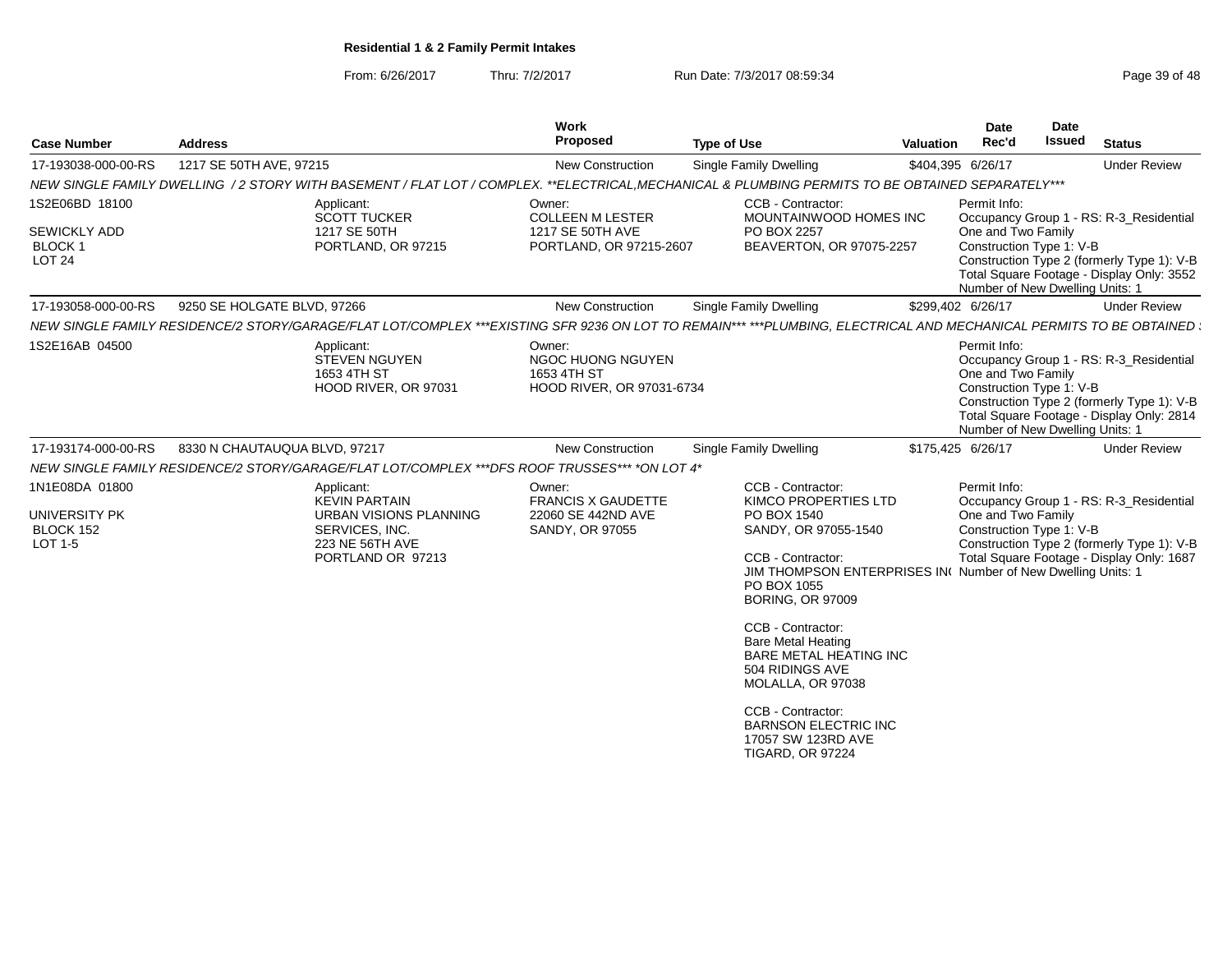From: 6/26/2017Thru: 7/2/2017 Run Date: 7/3/2017 08:59:34

|  | Page 40 of 48 |  |  |  |
|--|---------------|--|--|--|
|--|---------------|--|--|--|

| <b>Case Number</b>                                                                 | <b>Address</b>                |                                                                                                                                                                                                                                                                      | <b>Work</b><br>Proposed                                                      | <b>Type of Use</b>                                                                                                                                                                                                                                                                                                                                                                                                                             | <b>Valuation</b>  | <b>Date</b><br>Rec'd                                                                              | <b>Date</b><br><b>Issued</b> | <b>Status</b>                                                                                                                      |
|------------------------------------------------------------------------------------|-------------------------------|----------------------------------------------------------------------------------------------------------------------------------------------------------------------------------------------------------------------------------------------------------------------|------------------------------------------------------------------------------|------------------------------------------------------------------------------------------------------------------------------------------------------------------------------------------------------------------------------------------------------------------------------------------------------------------------------------------------------------------------------------------------------------------------------------------------|-------------------|---------------------------------------------------------------------------------------------------|------------------------------|------------------------------------------------------------------------------------------------------------------------------------|
| 17-193260-000-00-RS                                                                |                               |                                                                                                                                                                                                                                                                      | New Construction                                                             | <b>Single Family Dwelling</b>                                                                                                                                                                                                                                                                                                                                                                                                                  | \$245,916 6/26/17 |                                                                                                   |                              | <b>Under Review</b>                                                                                                                |
|                                                                                    |                               |                                                                                                                                                                                                                                                                      |                                                                              | NEW SINGLE FAMILY RESIDENCE/1 STORY/NO GARAGE/STEEPLY SLOPED LOT/COMPLEX ***PLUMBING, ELECTRICAL AND MECHANICAL PERMITS TO BE OBTAINED SEPARATELY***                                                                                                                                                                                                                                                                                           |                   |                                                                                                   |                              |                                                                                                                                    |
| 1N1W22 00101<br><b>WILDWOOD ESTATES</b><br>LOT <sub>1</sub><br>INC UND INT TRACT A |                               | Applicant:<br><b>GREEN GABLES DESIGN &amp;</b><br><b>RESTORATION INC</b><br>1807 NW VAUGHN STREET<br>PORTLAND, OR 97209<br>Applicant:<br><b>STEPHEN ELLIOTT</b><br><b>GREEN GABLES DESIGN &amp;</b><br><b>RESTORATION</b><br>1807 NW VAUGHN ST<br>PORTLAND, OR 97209 | Owner:<br>PETER W GRONQUIST<br>2355 SW MADISON ST<br>PORTLAND, OR 97205      | CCB - Contractor:<br><b>GREEN GABLES DESIGN &amp;</b><br><b>RESTORATION INC</b><br>1807 NW VAUGHN STREET<br>PORTLAND, OR 97209                                                                                                                                                                                                                                                                                                                 |                   | Permit Info:<br>One and Two Family<br>Construction Type 1: V-B<br>Number of New Dwelling Units: 1 |                              | Occupancy Group 1 - RS: R-3_Residential<br>Construction Type 2 (formerly Type 1):<br>Total Square Footage - Display Only: 2160     |
| 17-193800-000-00-RS                                                                | 8330 N CHAUTAUQUA BLVD, 97217 |                                                                                                                                                                                                                                                                      | <b>New Construction</b>                                                      | Single Family Dwelling                                                                                                                                                                                                                                                                                                                                                                                                                         | \$204,270 6/27/17 |                                                                                                   |                              | <b>Under Review</b>                                                                                                                |
|                                                                                    |                               | NEW SINGLE FAMILY RESIDENCE/2-STORY/ATTACHED GARAGE/FLAT LOT/COMPLEX***DFS ROOF TRUSSES***                                                                                                                                                                           |                                                                              |                                                                                                                                                                                                                                                                                                                                                                                                                                                |                   |                                                                                                   |                              |                                                                                                                                    |
| 1N1E08DA 01800<br>UNIVERSITY PK<br>BLOCK 152<br>LOT 1-5                            |                               | Applicant:<br><b>KEVIN PARTAIN</b><br><b>URBAN VISIONS</b><br>223 NE 56TH AVENUE<br>PORTLAND, OR 97213                                                                                                                                                               | Owner:<br><b>FRANCIS X GAUDETTE</b><br>22060 SE 442ND AVE<br>SANDY, OR 97055 | CCB - Contractor:<br>KIMCO PROPERTIES LTD<br>PO BOX 1540<br>SANDY, OR 97055-1540<br>CCB - Contractor:<br>JIM THOMPSON ENTERPRISES IN(Number of New Dwelling Units: 1<br>PO BOX 1055<br><b>BORING, OR 97009</b><br>CCB - Contractor:<br><b>Bare Metal Heating</b><br><b>BARE METAL HEATING INC</b><br>504 RIDINGS AVE<br>MOLALLA, OR 97038<br>CCB - Contractor:<br><b>BARNSON ELECTRIC INC</b><br>17057 SW 123RD AVE<br><b>TIGARD, OR 97224</b> |                   | Permit Info:<br>One and Two Family<br>Construction Type 1: V-B                                    |                              | Occupancy Group 1 - RS: R-3 Residential<br>Construction Type 2 (formerly Type 1): V-B<br>Total Square Footage - Display Only: 1947 |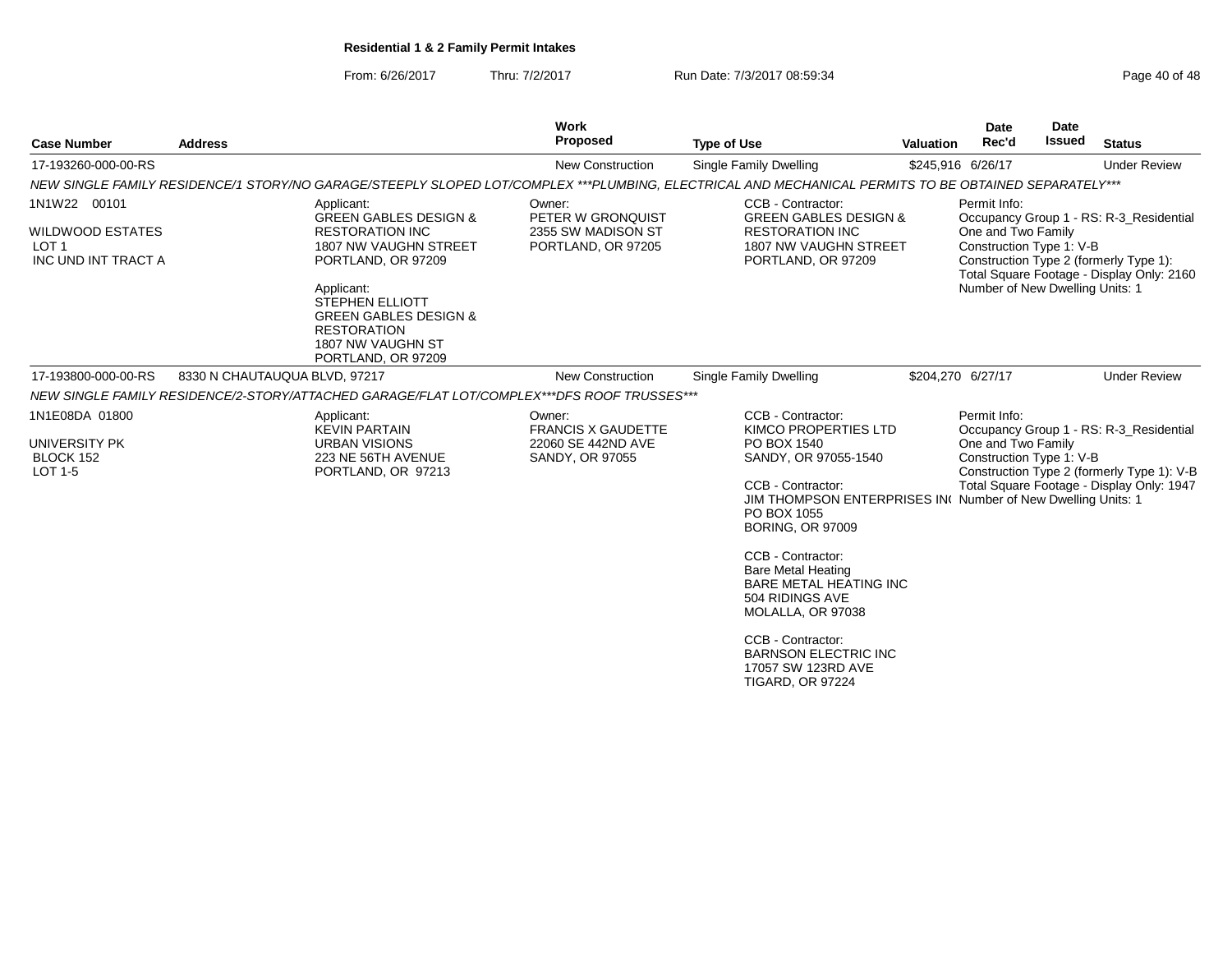From: 6/26/2017Thru: 7/2/2017 **Run Date: 7/3/2017 08:59:34** Page 41 of 48

| <b>Case Number</b>                                                            | <b>Address</b>                                                                                         | Work<br><b>Proposed</b>                                                         | <b>Type of Use</b>                                                                                                                                                                                                                                                                                                                                                                                                   | <b>Valuation</b> | Date<br>Rec'd                                                                                     | Date<br>Issued | <b>Status</b>                                                                                                                      |
|-------------------------------------------------------------------------------|--------------------------------------------------------------------------------------------------------|---------------------------------------------------------------------------------|----------------------------------------------------------------------------------------------------------------------------------------------------------------------------------------------------------------------------------------------------------------------------------------------------------------------------------------------------------------------------------------------------------------------|------------------|---------------------------------------------------------------------------------------------------|----------------|------------------------------------------------------------------------------------------------------------------------------------|
| 17-193807-000-00-RS                                                           | 8330 N CHAUTAUQUA BLVD, 97217                                                                          | <b>New Construction</b>                                                         | Single Family Dwelling                                                                                                                                                                                                                                                                                                                                                                                               |                  | \$204,270 6/27/17                                                                                 |                | <b>Under Review</b>                                                                                                                |
|                                                                               | NEW SINGLE FAMILY RESIDENCE/2-STORY/ATTACHED GARAGE/FLAT LOT/COMPLEX***DFS ROOF TRUSSES***             |                                                                                 |                                                                                                                                                                                                                                                                                                                                                                                                                      |                  |                                                                                                   |                |                                                                                                                                    |
| 1N1E08DA 01800<br>UNIVERSITY PK<br>BLOCK 152<br>LOT 1-5                       | Applicant:<br><b>KEVIN PARTAIN</b><br><b>URBAN VISIONS</b><br>223 NE 56TH AVENUE<br>PORTLAND, OR 97213 | Owner:<br><b>FRANCIS X GAUDETTE</b><br>22060 SE 442ND AVE<br>SANDY, OR 97055    | CCB - Contractor:<br><b>KIMCO PROPERTIES LTD</b><br>PO BOX 1540<br>SANDY, OR 97055-1540<br>CCB - Contractor:<br>JIM THOMPSON ENTERPRISES IN( Number of New Dwelling Units: 1<br>PO BOX 1055<br><b>BORING, OR 97009</b><br>CCB - Contractor:<br><b>Bare Metal Heating</b><br>BARE METAL HEATING INC<br>504 RIDINGS AVE<br>MOLALLA, OR 97038<br>CCB - Contractor:<br><b>BARNSON ELECTRIC INC</b><br>17057 SW 123RD AVE |                  | Permit Info:<br>One and Two Family<br>Construction Type 1: V-B                                    |                | Occupancy Group 1 - RS: R-3 Residential<br>Construction Type 2 (formerly Type 1): V-B<br>Total Square Footage - Display Only: 1947 |
| 17-193928-000-00-RS                                                           | 1203 SE CLATSOP ST                                                                                     | <b>New Construction</b>                                                         | <b>TIGARD, OR 97224</b><br>Single Family Dwelling                                                                                                                                                                                                                                                                                                                                                                    |                  | \$326,066 6/27/17                                                                                 |                | <b>Under Review</b>                                                                                                                |
|                                                                               | NEW SINGLE FAMILY RESIDENCE/3-STORY/DETACHED GARAGE/FLAT LOT/COMPLEX***W/17-193957-RS***               |                                                                                 |                                                                                                                                                                                                                                                                                                                                                                                                                      |                  |                                                                                                   |                |                                                                                                                                    |
| 1S1E26BA 11300<br>SELLWOOD<br>BLOCK 45<br>LOT <sub>6</sub><br>LOT 7 EXC W 45' | Applicant:<br><b>KEVIN PARTAIN</b><br><b>URBAN VISIONS</b><br>223 NE 56TH AVENUE<br>PORTLAND, OR 97213 | Owner:<br><b>GAIL M PORTER</b><br>1203 SE CLATSOP ST<br>PORTLAND, OR 97202-7112 | CCB - Contractor:<br>PHILLIS CONSTRUCTION CO<br>9409 NE COLFAX ST<br>PORTLAND, OR 97220<br>CCB - Contractor:<br>RENAISSANCE CUSTOM HOMES<br><b>LLC</b><br>16771 BOONES FERRY RD<br>LAKE OSWEGO, OR 97035<br>CCB - Contractor:<br>RUSSELL & SONS PLUMBING INC<br>6105 NE 88TH ST<br>VANCOUVER, WA 98665<br>CCB - Contractor:<br><b>LANTIL LLC</b><br>11490 SE JENNIFER STREET<br>CLACKAMAS, OR 97015                  |                  | Permit Info:<br>One and Two Family<br>Construction Type 1: V-B<br>Number of New Dwelling Units: 1 |                | Occupancy Group 1 - RS: R-3_Residential<br>Construction Type 2 (formerly Type 1):<br>Total Square Footage - Display Only: 2864     |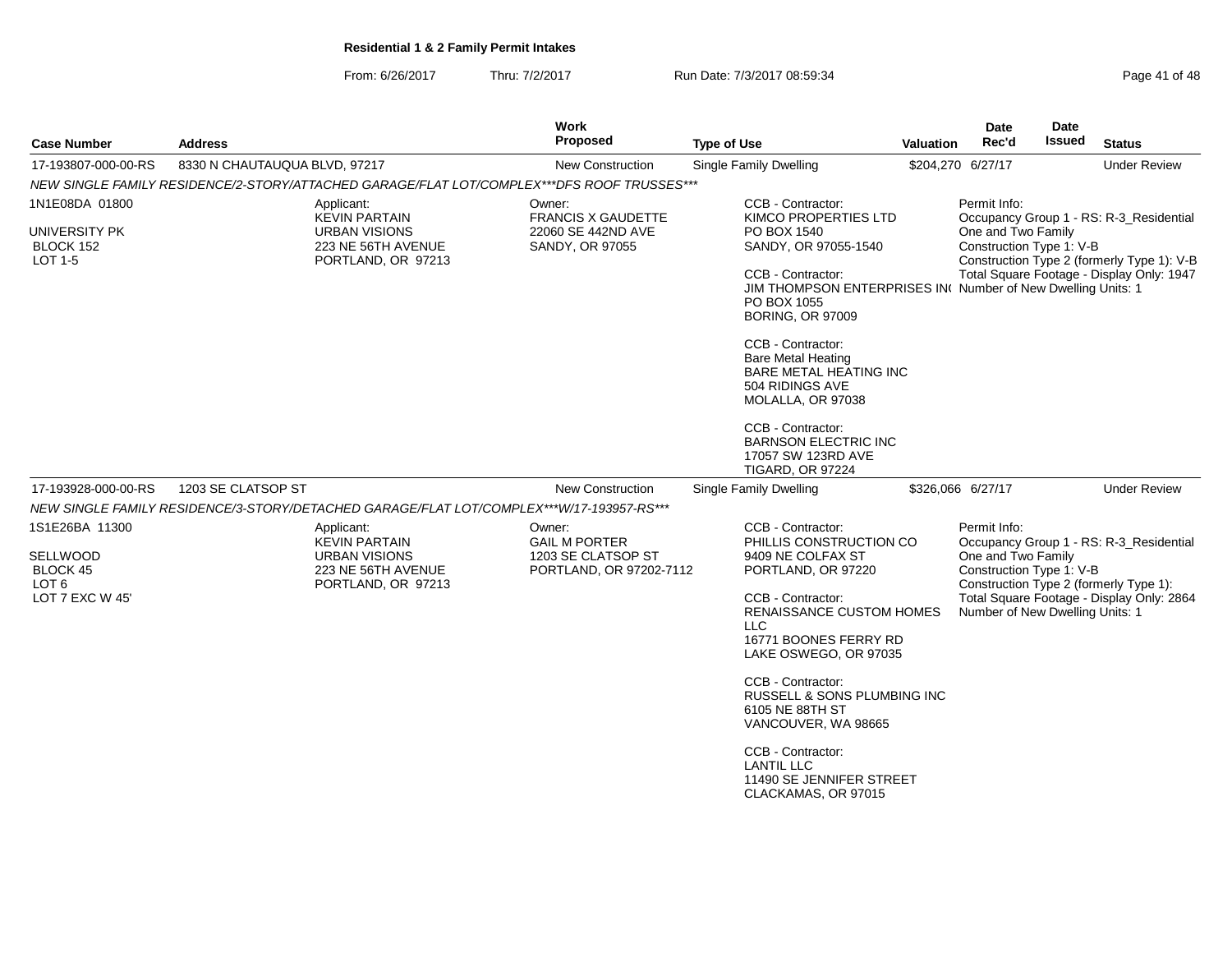From: 6/26/2017

Thru: 7/2/2017 **Run Date: 7/3/2017 08:59:34** Page 42 of 48

| <b>Case Number</b>                                                     | <b>Address</b>                                                                                                                                                        | Work<br>Proposed                                                                                   | <b>Type of Use</b>                                                                                                                                                                                                                                                                                                                                                                                                                              | <b>Valuation</b>  | <b>Date</b><br>Rec'd                                                                              | <b>Date</b><br><b>Issued</b> | <b>Status</b>                                                                                                                      |
|------------------------------------------------------------------------|-----------------------------------------------------------------------------------------------------------------------------------------------------------------------|----------------------------------------------------------------------------------------------------|-------------------------------------------------------------------------------------------------------------------------------------------------------------------------------------------------------------------------------------------------------------------------------------------------------------------------------------------------------------------------------------------------------------------------------------------------|-------------------|---------------------------------------------------------------------------------------------------|------------------------------|------------------------------------------------------------------------------------------------------------------------------------|
| 17-194253-000-00-RS                                                    | 2104 NE MORGAN ST, 97211                                                                                                                                              | <b>New Construction</b>                                                                            | Single Family Dwelling                                                                                                                                                                                                                                                                                                                                                                                                                          | \$396,084 6/27/17 |                                                                                                   |                              | <b>Under Review</b>                                                                                                                |
|                                                                        | NEW SINGLE FAMILY RESIDENCE/2-STORY WITH FINISHED BASEMENT,NO GARAGE, FLAT LOT, COMPLEX***MECH, ELEC, PLUMBING PERMITS TO BE OBTAINED SEPARATELY***DFS ROOF TRUS      |                                                                                                    |                                                                                                                                                                                                                                                                                                                                                                                                                                                 |                   |                                                                                                   |                              |                                                                                                                                    |
| 1N1E14AA 07000<br><b>LAMONTE</b><br><b>BLOCK 2</b><br>LOT <sub>1</sub> | Applicant:<br><b>ERIK FLOBERG</b><br><b>MORGAN STREET LLC</b><br>4547 SW SCHOLLS FERRY RD<br>STE #B<br>PORTLAND OR 97225                                              | Owner:<br><b>MORGAN STREET LLC</b><br>1070 NW 91ST AVE<br>PORTLAND, OR 97229-6406                  | CCB - Contractor:<br>BEYER CONSTRUCTION AND<br><b>DEVELOPMENT LLC</b><br>3221 SW HAMILTON CT<br>PORTLAND, OR 97239                                                                                                                                                                                                                                                                                                                              |                   | Permit Info:<br>One and Two Family<br>Construction Type 1: V-B<br>Number of New Dwelling Units: 1 |                              | Occupancy Group 1 - RS: R-3 Residential<br>Construction Type 2 (formerly Type 1):<br>Total Square Footage - Display Only: 3479     |
| 17-194574-000-00-RS                                                    | 2104 NE MORGAN ST, 97211                                                                                                                                              | New Construction                                                                                   | Single Family Dwelling                                                                                                                                                                                                                                                                                                                                                                                                                          | \$232,482 6/28/17 |                                                                                                   |                              | <b>Under Review</b>                                                                                                                |
|                                                                        | NEW SINGLE FAMILY RESIDENCE / 2 STORY / SEE SEPARATE PERMIT FOR DETACHED GARAGE / FLAT LOT / COMPLEX / *TRUSSES AND JOISTS TO BE DEFERRED SUBMITTAL* / *MECHANICAL, L |                                                                                                    |                                                                                                                                                                                                                                                                                                                                                                                                                                                 |                   |                                                                                                   |                              |                                                                                                                                    |
| 1N1E14AA 07000<br><b>LAMONTE</b><br>BLOCK 2<br>LOT <sub>1</sub>        | Applicant:<br><b>ERIK FLOBERG</b><br>4547 SW SCHOLLS FERRY RD<br>STE <sub>B</sub><br>PORTLAND OR 97225                                                                | Owner:<br><b>MORGAN STREET LLC</b><br>1070 NW 91ST AVE<br>PORTLAND, OR 97229-6406                  | CCB - Contractor:<br>BEYER CONSTRUCTION AND<br><b>DEVELOPMENT LLC</b><br>3221 SW HAMILTON CT<br>PORTLAND, OR 97239                                                                                                                                                                                                                                                                                                                              |                   | Permit Info:<br>One and Two Family<br>Construction Type 1: V-B<br>Number of New Dwelling Units: 1 |                              | Occupancy Group 1 - RS: R-3_Residential<br>Construction Type 2 (formerly Type 1):<br>Total Square Footage - Display Only: 2042     |
| 17-194644-000-00-RS                                                    | 10425 N OSWEGO AVE, 97203                                                                                                                                             | <b>New Construction</b>                                                                            | Single Family Dwelling                                                                                                                                                                                                                                                                                                                                                                                                                          | \$175.515 6/28/17 |                                                                                                   |                              | <b>Under Review</b>                                                                                                                |
|                                                                        | NEW SINGLE FAMILY RESIDENCE / 2 STORY / 1 CAR GARAGE / SLIGHTLY SLOPED LOT AT SOUTHWEST CORNER / COMPLEX / TRUSSES TO BE DEFERRED SUBMITTAL                           |                                                                                                    |                                                                                                                                                                                                                                                                                                                                                                                                                                                 |                   |                                                                                                   |                              |                                                                                                                                    |
| 1N1W01AD 00100<br><b>VIEW CREST</b><br>LOT 26-29                       | Applicant:<br><b>KEVIN PARTAIN</b><br><b>URBAN VISIONS</b><br>223 NE 56TH AVENUE<br>PORTLAND, OR 97213                                                                | Owner:<br>KIMCO PROPERTIES LTD<br>PO BOX 1540<br>SANDY, OR 97055-1540<br>Owner:<br><b>FX HOMES</b> | CCB - Contractor:<br>KIMCO PROPERTIES LTD<br>PO BOX 1540<br>SANDY, OR 97055-1540<br>CCB - Contractor:<br>JIM THOMPSON ENTERPRISES IN( Number of New Dwelling Units: 1<br>PO BOX 1055<br><b>BORING, OR 97009</b><br>CCB - Contractor:<br><b>Bare Metal Heating</b><br><b>BARE METAL HEATING INC</b><br>504 RIDINGS AVE<br>MOLALLA, OR 97038<br>CCB - Contractor:<br><b>BARNSON ELECTRIC INC</b><br>17057 SW 123RD AVE<br><b>TIGARD, OR 97224</b> |                   | Permit Info:<br>One and Two Family<br>Construction Type 1: V-B                                    |                              | Occupancy Group 1 - RS: R-3_Residential<br>Construction Type 2 (formerly Type 1): V-B<br>Total Square Footage - Display Only: 1689 |
|                                                                        |                                                                                                                                                                       |                                                                                                    |                                                                                                                                                                                                                                                                                                                                                                                                                                                 |                   |                                                                                                   |                              |                                                                                                                                    |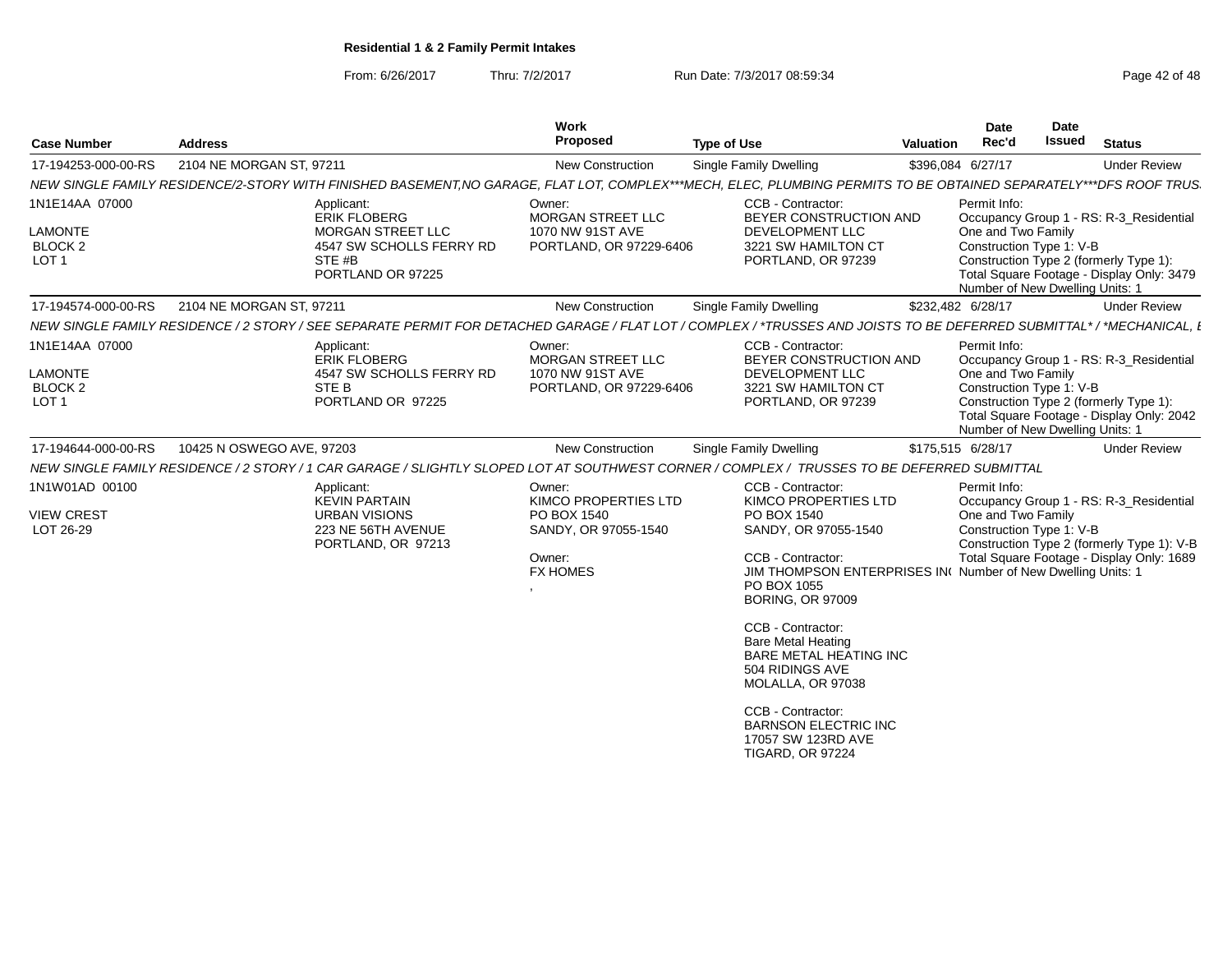From: 6/26/2017Thru: 7/2/2017 **Run Date: 7/3/2017 08:59:34** Page 43 of 48

| <b>Case Number</b>                                                              | <b>Address</b>           |                                                                                                                                                                 | Work<br>Proposed                                                                                             | <b>Type of Use</b>                                                                                                                                                                                                                                                                                                                                          | Valuation | <b>Date</b><br>Rec'd                                                                | <b>Date</b><br><b>Issued</b> | <b>Status</b>                                                                                                                                             |
|---------------------------------------------------------------------------------|--------------------------|-----------------------------------------------------------------------------------------------------------------------------------------------------------------|--------------------------------------------------------------------------------------------------------------|-------------------------------------------------------------------------------------------------------------------------------------------------------------------------------------------------------------------------------------------------------------------------------------------------------------------------------------------------------------|-----------|-------------------------------------------------------------------------------------|------------------------------|-----------------------------------------------------------------------------------------------------------------------------------------------------------|
| 17-194677-000-00-RS                                                             |                          |                                                                                                                                                                 | <b>New Construction</b>                                                                                      | Single Family Dwelling                                                                                                                                                                                                                                                                                                                                      |           | \$210,167 6/28/17                                                                   |                              | <b>Under Review</b>                                                                                                                                       |
|                                                                                 |                          | NEW SINGLE FAMILY RESIDENCE / 2 STORY / NO GARAGE / FLAT LOT / SIMPLE / PARCEL 2 OF 10-101162-FP                                                                |                                                                                                              |                                                                                                                                                                                                                                                                                                                                                             |           |                                                                                     |                              |                                                                                                                                                           |
| 1N2E32AC 09102                                                                  |                          | Applicant:<br><b>KEVIN PARTAIN</b>                                                                                                                              | Owner:<br><b>URBAN HOUSING</b>                                                                               | CCB - Contractor:<br><b>COMFORT AIR INC</b>                                                                                                                                                                                                                                                                                                                 |           | Permit Info:                                                                        |                              | Occupancy Group 1 - RS: R-3_Residential                                                                                                                   |
| PARTITION PLAT 2010-73<br>LOT <sub>2</sub>                                      |                          | <b>URBAN VISIONS PLANNING</b><br>SERVICES, INC.<br>223 NE 56TH AVE<br>PORTLAND OR 97213                                                                         | PO BOX 11930<br>PORTLAND, OR 97211<br>Owner:<br>DEVELOPMENT LLC<br>PO BOX 11930<br>PORTLAND, OR 97211        | <b>COMFORT AIR INC</b><br>7504 NE 182ND AVE<br>VANCOUVER, WA 98682<br>CCB - Contractor:<br><b>ROMAN OZERUGA</b><br>URBAN HOUSING DEVELOPMENT<br><b>LLC</b><br>819 SE MORRISON ST, #160<br>PORTLAND, OR 97214<br>CCB - Contractor:<br>DELTA PLUMBING INC<br>12205 SE 108TH AVE                                                                               |           | One and Two Family<br>Construction Type 1: V-B<br>Number of New Dwelling Units: 1   |                              | Construction Type 2 (formerly Type 1): V-B<br>Total Square Footage - Display Only: 1846                                                                   |
| 17-195473-000-00-RS                                                             | 4118 N RUSSET ST, 97203  |                                                                                                                                                                 | New Construction                                                                                             | HAPPY VALLEY, OR 97086<br><b>Single Family Dwelling</b>                                                                                                                                                                                                                                                                                                     |           | \$399,165 6/29/17                                                                   |                              | <b>Under Review</b>                                                                                                                                       |
|                                                                                 |                          | NEW SINGLE FAMILY RESIDENCE / THREE STORIES / ATTACHED GARAGE / FLAT LOT / COMPLEX *** FLOOR & ROOF TRUSSES TO BE DEFERRED SUBMITTALS ***                       |                                                                                                              |                                                                                                                                                                                                                                                                                                                                                             |           |                                                                                     |                              |                                                                                                                                                           |
| 1N1E08DC 01200<br>SECTION 08 1N 1E<br>TL 1200 0.14 ACRES<br>17-195483-000-00-RS | 7822 N WABASH AVE, 97217 | Applicant:<br><b>RYAN PICKREL</b><br><b>FASTER PERMITS</b><br>14334 NW EAGLERIDGE LN<br>PORTLAND OR 97229                                                       | Owner:<br>ST JOHN LUTHERAN CHURCH<br>4227 N LOMBARD ST<br>PORTLAND, OR 97203-4737<br><b>New Construction</b> | CCB - Contractor:<br>SUNLIGHT ELECTRIC INC<br>2804 NE 65TH AVE D<br>VANCOUVER, WA 98661<br>CCB - Contractor:<br>DEVELOPMENT NORTHWEST INC Number of New Dwelling Units: 1<br>1075 W COLUMBIA RIVER HWY<br>TROUTDALE, OR 97060<br>CCB - Contractor:<br>H HUDSON HOMES INC<br>9700 SW CAPITOL HWY #100<br>PORTLAND, OR 97219<br><b>Single Family Dwelling</b> |           | Permit Info:<br>One and Two Family<br>Construction Type 1: V-B<br>\$237,646 6/29/17 |                              | Occupancy Group 1 - RS: R-3_Residential<br>Construction Type 2 (formerly Type 1): V-B<br>Total Square Footage - Display Only: 3680<br><b>Under Review</b> |
|                                                                                 |                          | NEW SINGLE FAMILY RESIDENCE / TWO STORIES / ATTACHED GARAGE / FLAT LOT / COMPLEX *** MECHANICAL, ELECTRICAL, AND PLUMBING PERMITS TO BE OBTAINED SEPARATELY *** |                                                                                                              |                                                                                                                                                                                                                                                                                                                                                             |           |                                                                                     |                              |                                                                                                                                                           |
| 1N1E09CC 11300<br><b>WABASH PK</b><br>BLOCK <sub>3</sub><br>LOT <sub>7</sub>    |                          | Applicant:<br><b>RYAN PICKREL</b><br><b>FASTER PERMITS</b><br>14334 NW EAGLERIDGE LN<br>PORTLAND OR 97229                                                       | Owner:<br>TURN KEY PROPERTIES 13 LLC<br>5200 SW MEADOWS RD #150<br>LAKE OSWEGO, OR 97035                     | Primary Contractor:<br>TO BID                                                                                                                                                                                                                                                                                                                               |           | Permit Info:<br>One and Two Family<br>Construction Type 1: V-B                      |                              | Occupancy Group 1 - RS: R-3_Residential<br>Construction Type 2 (formerly Type 1): V-B                                                                     |
|                                                                                 |                          |                                                                                                                                                                 |                                                                                                              |                                                                                                                                                                                                                                                                                                                                                             |           | Number of New Dwelling Units: 1                                                     |                              | Total Square Footage - Display Only: 2216                                                                                                                 |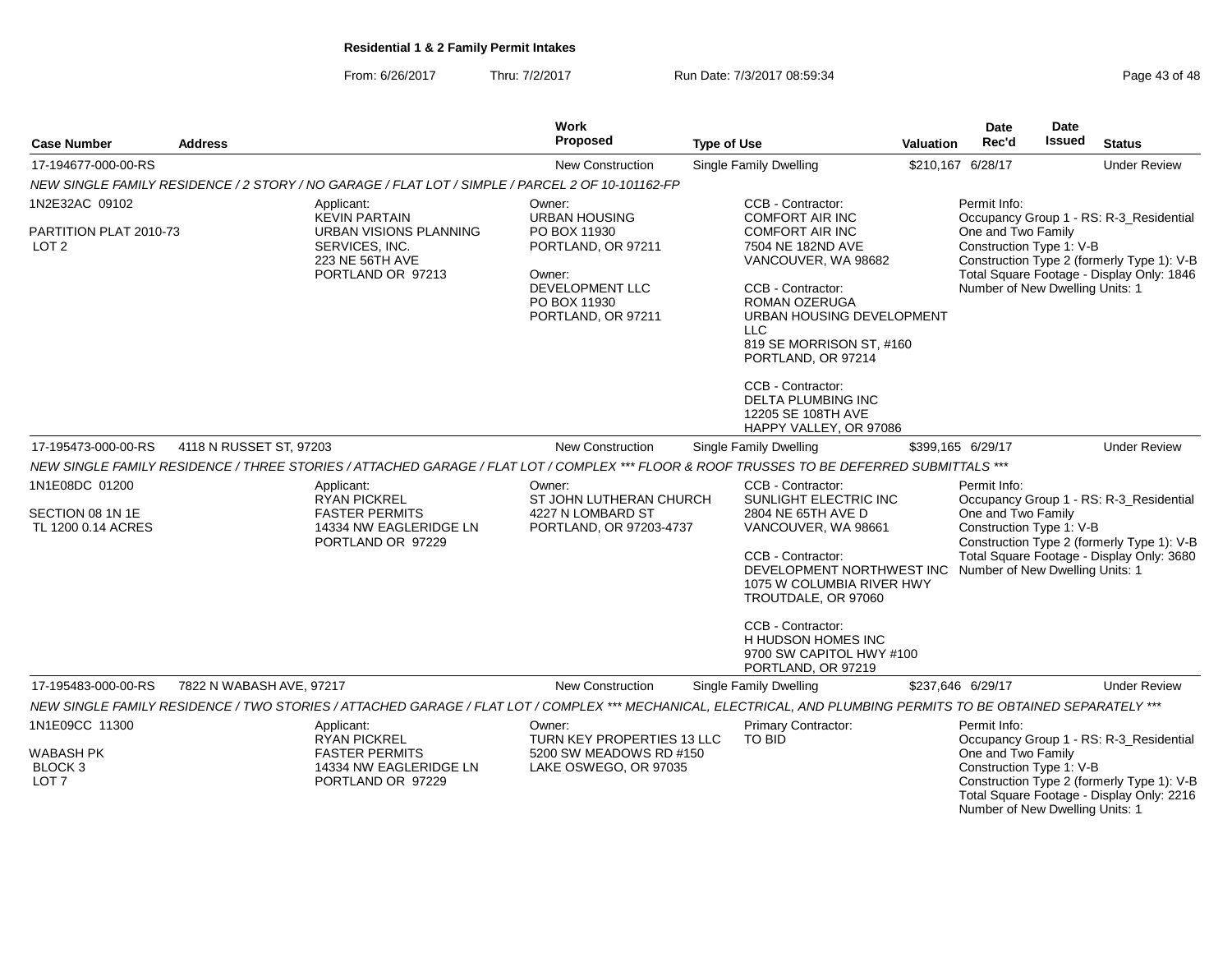From: 6/26/2017Thru: 7/2/2017 **Run Date: 7/3/2017 08:59:34** Page 44 of 48

| <b>Case Number</b>                                                                           | <b>Address</b>            |                                                                                                        | Work<br>Proposed                                                                                                     | <b>Type of Use</b>                                                                                                                                                                                                                                                                                                                                                                                                                             | <b>Valuation</b> | Date<br>Rec'd                                                                                                                                                                                                                           | Date<br><b>Issued</b> | <b>Status</b>                                                                                                                      |
|----------------------------------------------------------------------------------------------|---------------------------|--------------------------------------------------------------------------------------------------------|----------------------------------------------------------------------------------------------------------------------|------------------------------------------------------------------------------------------------------------------------------------------------------------------------------------------------------------------------------------------------------------------------------------------------------------------------------------------------------------------------------------------------------------------------------------------------|------------------|-----------------------------------------------------------------------------------------------------------------------------------------------------------------------------------------------------------------------------------------|-----------------------|------------------------------------------------------------------------------------------------------------------------------------|
| 17-195608-000-00-RS                                                                          | , 97203                   |                                                                                                        | New Construction                                                                                                     | <b>Single Family Dwelling</b>                                                                                                                                                                                                                                                                                                                                                                                                                  |                  | \$230,595 6/29/17                                                                                                                                                                                                                       |                       | <b>Under Review</b>                                                                                                                |
|                                                                                              |                           | NEW SINGLE FAMILY RESIDENCE / TWO STORIES / ATTACHED GARAGE / FLAT LOT / COMPLEX                       |                                                                                                                      |                                                                                                                                                                                                                                                                                                                                                                                                                                                |                  |                                                                                                                                                                                                                                         |                       |                                                                                                                                    |
| 1N1W01DB 01800<br>OAK PARK ADD<br><b>BLOCK 8</b><br>SWLY 38' OF NELY 88' OF SLY 1/2 OF LOT 6 |                           | Applicant:<br>NATHAN ARNOLD<br><b>FASTER PERMITS</b><br>14334 NW EAGLERIDGE LN<br>PORTLAND, OR 97229   | Owner:<br><b>DARREN BLACK</b><br>10243 N POLK AVE<br>PORTLAND, OR 97203                                              | CCB - Contractor:<br>GABES HEATING & COOLING LLC<br>14606 SE RACHEL LN<br>PORTLAND, OR 97236<br>PORTLAND, OR 97236<br>CCB - Contractor:<br><b>GRIZZLY ELECTRIC INC</b><br>3301 E 11TH ST<br>VANCOUVER, WA 98661<br><b>Primary Contractor:</b><br><b>TO BID</b>                                                                                                                                                                                 |                  | Permit Info:<br>Occupancy Group 1 - RS: R-3_Residential<br>One and Two Family<br>Construction Type 1: V-B<br>Construction Type 2 (formerly Type 1): V-B<br>Total Square Footage - Display Only: 2174<br>Number of New Dwelling Units: 1 |                       |                                                                                                                                    |
| 17-196268-000-00-RS                                                                          | 10425 N OSWEGO AVE, 97203 |                                                                                                        | New Construction                                                                                                     | Single Family Dwelling                                                                                                                                                                                                                                                                                                                                                                                                                         |                  | \$230,505 6/30/17                                                                                                                                                                                                                       |                       | <b>Under Review</b>                                                                                                                |
|                                                                                              |                           |                                                                                                        |                                                                                                                      | NEW SINGLE FAMILY RESIDENCE / 2 STORY / 1 CAR TUCK-UNDER GARAGE / FLAT LOT / COMPLEX / TRUSSES TO BE DEFERRED SUBMITTAL / Tract 1 of 17-140520-PR                                                                                                                                                                                                                                                                                              |                  |                                                                                                                                                                                                                                         |                       |                                                                                                                                    |
| 1N1W01AD 00100<br><b>VIEW CREST</b><br>LOT 26-29                                             |                           | Applicant:<br><b>KEVIN PARTAIN</b><br><b>URBAN VISIONS</b><br>223 NE 56TH AVENUE<br>PORTLAND, OR 97213 | Owner:<br>KIMCO PROPERTIES LTD<br>PO BOX 1540<br>SANDY, OR 97055-1540<br>Owner:<br><b>FX HOMES</b><br>$\overline{ }$ | CCB - Contractor:<br>KIMCO PROPERTIES LTD<br>PO BOX 1540<br>SANDY, OR 97055-1540<br>CCB - Contractor:<br>JIM THOMPSON ENTERPRISES IN(Number of New Dwelling Units: 1<br>PO BOX 1055<br><b>BORING, OR 97009</b><br>CCB - Contractor:<br><b>Bare Metal Heating</b><br><b>BARE METAL HEATING INC</b><br>504 RIDINGS AVE<br>MOLALLA, OR 97038<br>CCB - Contractor:<br><b>BARNSON ELECTRIC INC</b><br>17057 SW 123RD AVE<br><b>TIGARD, OR 97224</b> |                  | Permit Info:<br>One and Two Family<br>Construction Type 1: V-B                                                                                                                                                                          |                       | Occupancy Group 1 - RS: R-3_Residential<br>Construction Type 2 (formerly Type 1): V-B<br>Total Square Footage - Display Only: 2233 |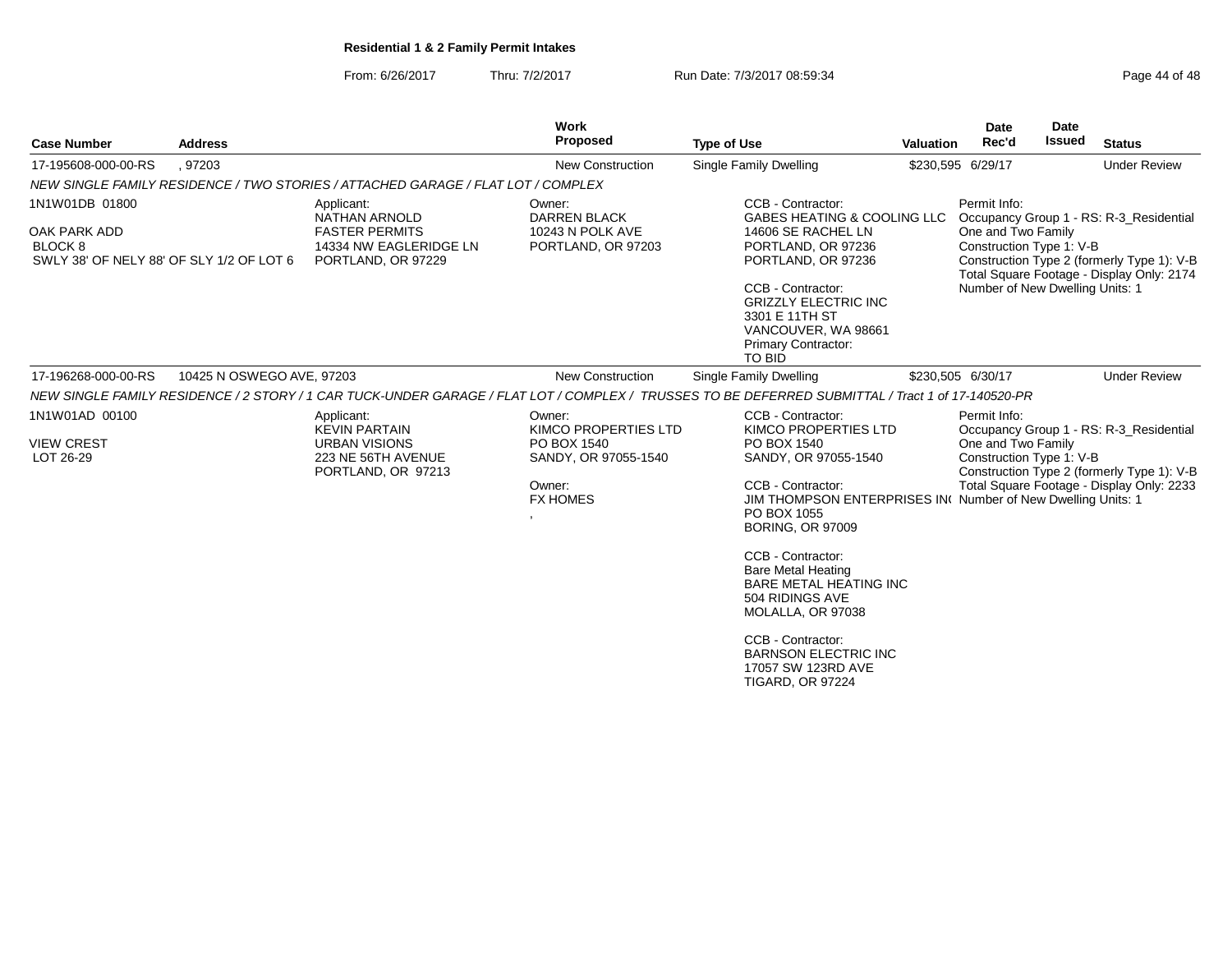From: 6/26/2017Thru: 7/2/2017 Run Date: 7/3/2017 08:59:34

| Page 45 of 48 |  |  |
|---------------|--|--|
|---------------|--|--|

| <b>Case Number</b>                                                           | <b>Address</b>            |                                                                                                              | Work<br><b>Proposed</b>                                                                | <b>Type of Use</b>                                                                                                                                | <b>Valuation</b>                                               | Date<br>Rec'd                                  | <b>Date</b><br><b>Issued</b> | <b>Status</b>                                                                     |  |
|------------------------------------------------------------------------------|---------------------------|--------------------------------------------------------------------------------------------------------------|----------------------------------------------------------------------------------------|---------------------------------------------------------------------------------------------------------------------------------------------------|----------------------------------------------------------------|------------------------------------------------|------------------------------|-----------------------------------------------------------------------------------|--|
| 17-196299-000-00-RS                                                          | 10425 N OSWEGO AVE, 97203 |                                                                                                              | New Construction                                                                       | <b>Single Family Dwelling</b>                                                                                                                     |                                                                | \$230,505 6/30/17                              |                              | <b>Under Review</b>                                                               |  |
|                                                                              |                           |                                                                                                              |                                                                                        | NEW SINGLE FAMILY RESIDENCE / 2 STORY / 1 CAR TUCK-UNDER GARAGE / FLAT LOT / COMPLEX / TRUSSES TO BE DEFERRED SUBMITTAL / Tract 2 of 17-140520-PR |                                                                |                                                |                              |                                                                                   |  |
| 1N1W01AD 00100                                                               |                           | Applicant:<br><b>KEVIN PARTAIN</b>                                                                           | Owner:<br>KIMCO PROPERTIES LTD                                                         | CCB - Contractor:<br>KIMCO PROPERTIES LTD                                                                                                         |                                                                | Permit Info:                                   |                              | Occupancy Group 1 - RS: R-3_Residential                                           |  |
| <b>VIEW CREST</b><br>LOT 26-29                                               |                           | <b>URBAN VISIONS</b><br>223 NE 56TH AVENUE<br>PORTLAND, OR 97213                                             | PO BOX 1540<br>SANDY, OR 97055-1540                                                    | PO BOX 1540<br>SANDY, OR 97055-1540                                                                                                               |                                                                | One and Two Family<br>Construction Type 1: V-B |                              | Construction Type 2 (formerly Type 1): V-B                                        |  |
|                                                                              |                           |                                                                                                              | Owner:<br><b>FX HOMES</b>                                                              | CCB - Contractor:<br>JIM THOMPSON ENTERPRISES IN(Number of New Dwelling Units: 1<br>PO BOX 1055<br><b>BORING, OR 97009</b>                        |                                                                |                                                |                              | Total Square Footage - Display Only: 2233                                         |  |
|                                                                              |                           |                                                                                                              |                                                                                        | CCB - Contractor:<br><b>Bare Metal Heating</b><br>BARE METAL HEATING INC<br>504 RIDINGS AVE<br>MOLALLA, OR 97038                                  |                                                                |                                                |                              |                                                                                   |  |
|                                                                              |                           |                                                                                                              |                                                                                        | CCB - Contractor:<br><b>BARNSON ELECTRIC INC</b><br>17057 SW 123RD AVE<br><b>TIGARD, OR 97224</b>                                                 |                                                                |                                                |                              |                                                                                   |  |
| 17-196850-000-00-RS                                                          | 3579 NE 44TH AVE          |                                                                                                              | New Construction                                                                       | Single Family Dwelling                                                                                                                            |                                                                | \$189,446 6/30/17                              |                              | <b>Under Review</b>                                                               |  |
|                                                                              |                           |                                                                                                              |                                                                                        | NEW SINGLE FAMILY DWELLING / 2 STORY / NO GARAGE / FLAT LOT / COMPLEX / TRUSSES AND JOISTS TO BE DEFERRED SUBMITTALS / LOT 31 OF 15-270827-PR     |                                                                |                                                |                              |                                                                                   |  |
| 1N2E19CC 18702<br><b>ROSLYN</b><br>BLOCK <sub>2</sub><br>LOT 31 EXC PT IN ST |                           | Applicant:<br><b>DAN WILLIAMS</b><br><b>FASTER PERMITS</b><br>14334 NW EAGLERIDGE LANE<br>PORTLAND, OR 97229 | Owner:<br>EVERETT CUSTOM HOMES INC<br>3330 NW YEON AVE #100<br>PORTLAND, OR 97210-1531 | CCB - Contractor:<br>PHILLIS CONSTRUCTION CO<br>9409 NE COLFAX ST<br>PORTLAND, OR 97220                                                           | Permit Info:<br>One and Two Family<br>Construction Type 1: V-B |                                                |                              | Occupancy Group 1 - RS: R-3 Residential<br>Construction Type 2 (formerly Type 1): |  |
|                                                                              |                           |                                                                                                              |                                                                                        | CCB - Contractor:<br><b>LANTIL LLC</b><br>11490 SE JENNIFER STREET<br>CLACKAMAS, OR 97015                                                         |                                                                | Number of New Dwelling Units: 1                |                              | Total Square Footage - Display Only: 1664                                         |  |
|                                                                              |                           |                                                                                                              |                                                                                        | CCB - Contractor:<br>DEVELOPMENT NORTHWEST INC<br>1075 W COLUMBIA RIVER HWY<br>TROUTDALE, OR 97060                                                |                                                                |                                                |                              |                                                                                   |  |
|                                                                              |                           |                                                                                                              |                                                                                        | CCB - Contractor:<br><b>VIC REMMERS</b><br><b>EVERETT CUSTOM HOMES INC</b><br>3330 NW YEON AVENUE #100<br>PORTLAND, OR 97210                      |                                                                |                                                |                              |                                                                                   |  |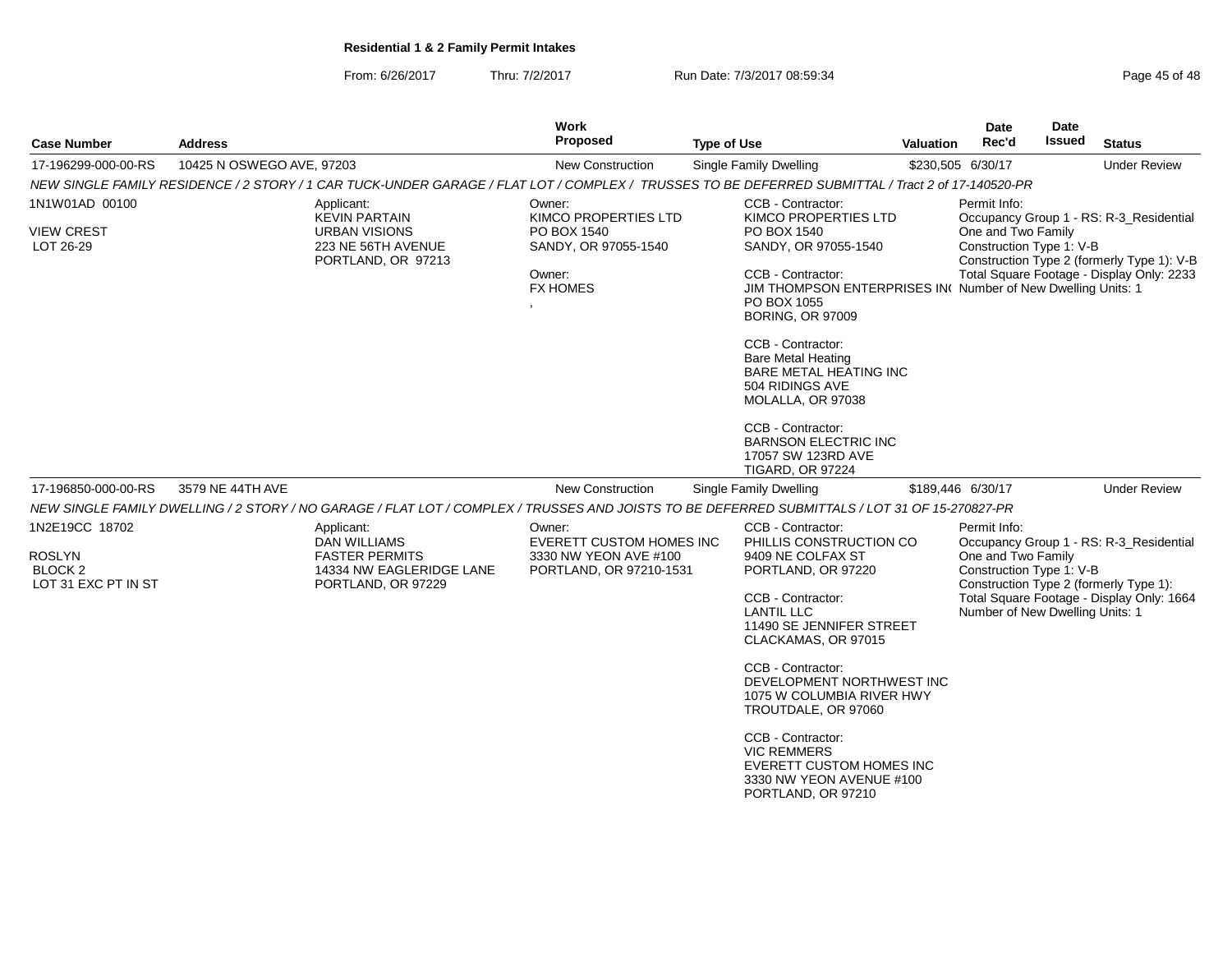From: 6/26/2017Thru: 7/2/2017 **Run Date: 7/3/2017 08:59:34** Page 46 of 48

| <b>Case Number</b>                                                           | <b>Address</b>                                                                                                                                | Work<br><b>Proposed</b> | <b>Type of Use</b>                                                                                                                                                                                                                                                                                                                            | <b>Valuation</b> | Date<br>Rec'd                                                                                     | Date<br>Issued | <b>Status</b>                                                                                                                  |
|------------------------------------------------------------------------------|-----------------------------------------------------------------------------------------------------------------------------------------------|-------------------------|-----------------------------------------------------------------------------------------------------------------------------------------------------------------------------------------------------------------------------------------------------------------------------------------------------------------------------------------------|------------------|---------------------------------------------------------------------------------------------------|----------------|--------------------------------------------------------------------------------------------------------------------------------|
| 17-196861-000-00-RS                                                          | 3567 NE 44TH AVE                                                                                                                              | New Construction        | Single Family Dwelling                                                                                                                                                                                                                                                                                                                        |                  | \$189,446 6/30/17                                                                                 |                | <b>Under Review</b>                                                                                                            |
|                                                                              | NEW SINGLE FAMILY DWELLING / 2 STORY / NO GARAGE / FLAT LOT / COMPLEX / TRUSSES AND JOISTS TO BE DEFERRED SUBMITTALS / LOT 30 OF 15-270827-PR |                         |                                                                                                                                                                                                                                                                                                                                               |                  |                                                                                                   |                |                                                                                                                                |
| 1N2E19CC 18701                                                               | Applicant:<br>DAN WILLIAMS                                                                                                                    |                         | CCB - Contractor:<br>PHILLIS CONSTRUCTION CO                                                                                                                                                                                                                                                                                                  |                  | Permit Info:                                                                                      |                | Occupancy Group 1 - RS: R-3_Residential                                                                                        |
| ROSLYN<br>BLOCK <sub>2</sub><br>LOT 30 EXC PT IN ST                          | <b>FASTER PERMITS</b><br>14334 NW EAGLERIDGE LANE<br>PORTLAND, OR 97229                                                                       |                         | 9409 NE COLFAX ST<br>PORTLAND, OR 97220<br>CCB - Contractor:<br><b>LANTIL LLC</b><br>11490 SE JENNIFER STREET<br>CLACKAMAS, OR 97015<br>CCB - Contractor:<br>DEVELOPMENT NORTHWEST INC<br>1075 W COLUMBIA RIVER HWY<br>TROUTDALE, OR 97060<br>CCB - Contractor:<br><b>VIC REMMERS</b><br>EVERETT CUSTOM HOMES INC<br>3330 NW YEON AVENUE #100 |                  | One and Two Family<br>Construction Type 1: V-B<br>Number of New Dwelling Units: 1                 |                | Construction Type 2 (formerly Type 1):<br>Total Square Footage - Display Only: 1664                                            |
|                                                                              |                                                                                                                                               |                         | PORTLAND, OR 97210                                                                                                                                                                                                                                                                                                                            |                  |                                                                                                   |                |                                                                                                                                |
| 17-196887-000-00-RS                                                          | 3555 NE 44TH AVE, 97213                                                                                                                       | New Construction        | Single Family Dwelling                                                                                                                                                                                                                                                                                                                        |                  | \$189,446 6/30/17                                                                                 |                | <b>Under Review</b>                                                                                                            |
|                                                                              | NEW SINGLE FAMILY DWELLING / 2 STORY / NO GARAGE / FLAT LOT / COMPLEX / TRUSSES AND JOISTS TO BE DEFERRED SUBMITTALS / LOT 29 OF 15-270827-PR |                         |                                                                                                                                                                                                                                                                                                                                               |                  |                                                                                                   |                |                                                                                                                                |
| 1N2E19CC 18700<br><b>ROSLYN</b><br>BLOCK <sub>2</sub><br>LOT 29 EXC PT IN ST | Applicant:<br><b>DAN WILLIAMS</b><br><b>FASTER PERMITS</b><br>14334 NW EAGLERIDGE LANE<br>PORTLAND, OR 97229                                  |                         | CCB - Contractor:<br>PHILLIS CONSTRUCTION CO<br>9409 NE COLFAX ST<br>PORTLAND, OR 97220<br>CCB - Contractor:<br><b>LANTIL LLC</b><br>11490 SE JENNIFER STREET<br>CLACKAMAS, OR 97015                                                                                                                                                          |                  | Permit Info:<br>One and Two Family<br>Construction Type 1: V-B<br>Number of New Dwelling Units: 1 |                | Occupancy Group 1 - RS: R-3 Residential<br>Construction Type 2 (formerly Type 1):<br>Total Square Footage - Display Only: 1664 |
|                                                                              |                                                                                                                                               |                         | CCB - Contractor:<br>DEVELOPMENT NORTHWEST INC<br>1075 W COLUMBIA RIVER HWY<br>TROUTDALE, OR 97060<br>CCB - Contractor:<br><b>VIC REMMERS</b><br>EVERETT CUSTOM HOMES INC<br>3330 NW YEON AVENUE #100<br>PORTLAND, OR 97210                                                                                                                   |                  |                                                                                                   |                |                                                                                                                                |
|                                                                              |                                                                                                                                               |                         |                                                                                                                                                                                                                                                                                                                                               |                  |                                                                                                   |                |                                                                                                                                |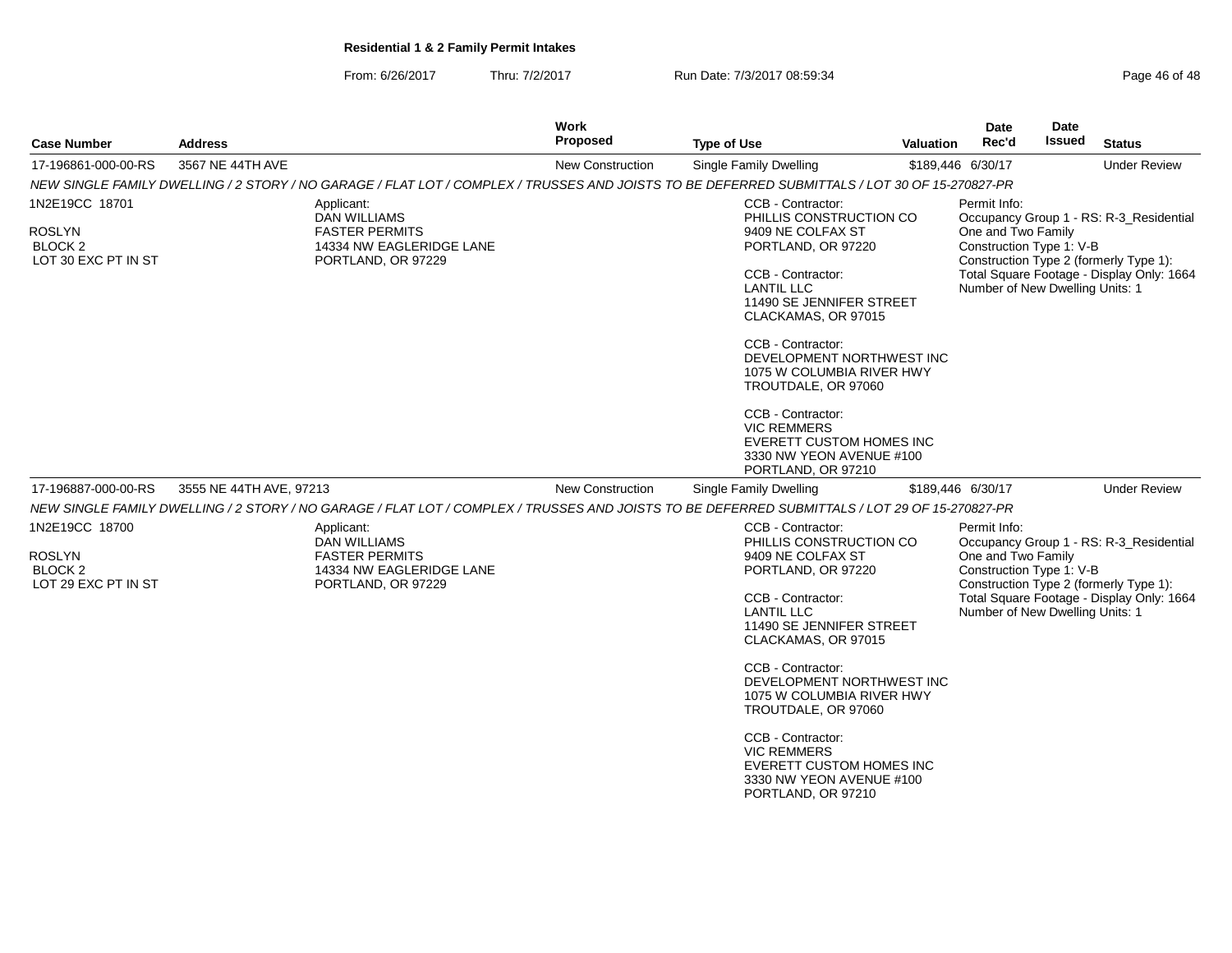From: 6/26/2017Thru: 7/2/2017 **Run Date: 7/3/2017 08:59:34** Page 47 of 48

| <b>Case Number</b>                                                           | <b>Address</b> |                                                                                                                                                                             | <b>Work</b><br><b>Proposed</b>                    | <b>Type of Use</b>                                                                                                                                                                                                                                                                                                                                                                                                  | <b>Valuation</b> | <b>Date</b><br>Rec'd                                                                              | <b>Date</b><br>Issued | <b>Status</b>                                                                                                                  |
|------------------------------------------------------------------------------|----------------|-----------------------------------------------------------------------------------------------------------------------------------------------------------------------------|---------------------------------------------------|---------------------------------------------------------------------------------------------------------------------------------------------------------------------------------------------------------------------------------------------------------------------------------------------------------------------------------------------------------------------------------------------------------------------|------------------|---------------------------------------------------------------------------------------------------|-----------------------|--------------------------------------------------------------------------------------------------------------------------------|
| 17-196916-000-00-RS                                                          |                |                                                                                                                                                                             | <b>New Construction</b>                           | Single Family Dwelling                                                                                                                                                                                                                                                                                                                                                                                              |                  | \$189,446 6/30/17                                                                                 |                       | <b>Under Review</b>                                                                                                            |
|                                                                              |                | NEW SINGLE FAMILY DWELLING / 2 STORY / NO GARAGE / FLAT LOT / COMPLEX / TRUSSES AND JOISTS TO BE DEFERRED SUBMITTALS / LOT 32 OF 15-270827-PR                               |                                                   |                                                                                                                                                                                                                                                                                                                                                                                                                     |                  |                                                                                                   |                       |                                                                                                                                |
| 1N2E19CC 18703<br><b>ROSLYN</b><br>BLOCK <sub>2</sub><br>LOT 32 EXC PT IN ST |                | Applicant:<br>DAN WILLIAMS<br><b>FASTER PERMITS</b><br>14334 NW EAGLERIDGE LANE<br>PORTLAND, OR 97229                                                                       |                                                   | CCB - Contractor:<br>PHILLIS CONSTRUCTION CO<br>9409 NE COLFAX ST<br>PORTLAND, OR 97220<br>CCB - Contractor:<br><b>LANTIL LLC</b><br>11490 SE JENNIFER STREET<br>CLACKAMAS, OR 97015<br>CCB - Contractor:<br>DEVELOPMENT NORTHWEST INC<br>1075 W COLUMBIA RIVER HWY<br>TROUTDALE, OR 97060<br>CCB - Contractor:<br><b>VIC REMMERS</b><br>EVERETT CUSTOM HOMES INC<br>3330 NW YEON AVENUE #100<br>PORTLAND, OR 97210 |                  | Permit Info:<br>One and Two Family<br>Construction Type 1: V-B<br>Number of New Dwelling Units: 1 |                       | Occupancy Group 1 - RS: R-3_Residential<br>Construction Type 2 (formerly Type 1):<br>Total Square Footage - Display Only: 1664 |
| 17-193688-000-00-RS                                                          | .97213         |                                                                                                                                                                             | <b>New Construction</b>                           | Townhouse (3 or more units)                                                                                                                                                                                                                                                                                                                                                                                         |                  | \$271,184 6/28/17                                                                                 |                       | <b>Under Review</b>                                                                                                            |
|                                                                              |                | NEW, UNIT 1 OF 8-UNIT TOWNHOUSE on individual lots / 3 STORY / TUCK UNDER GARAGE / 20% SLOPED LOT / COMPLEX / *** MECHANICAL, ELECTRICAL, AND PLUMBING PERMITS TO BE OBTAIN |                                                   |                                                                                                                                                                                                                                                                                                                                                                                                                     |                  |                                                                                                   |                       |                                                                                                                                |
| 1N2E31DB 16600<br><b>CENTER ADD</b><br>BLOCK 17<br>LOT <sub>1</sub>          |                | Applicant:<br><b>MIKE COYLE</b><br><b>FASTER PERMITS</b><br>14334 NW EAGLERIDGE LANE<br>PORTLAND, OR 97229                                                                  | Owner:<br>8625 SE TUREL AVE<br>DAMASCUS, OR 97089 | CCB - Contractor:<br>NORTHWEST CLASSIC HOMES LLI NORTHWEST CLASSIC HOMES LLI Occupancy Group 1 - RS: R-3_Residential<br>10100 NE 116TH CIRCLE<br>VANCOUVER, WA 98662                                                                                                                                                                                                                                                |                  | Permit Info:<br>One and Two Family<br>Construction Type 1: V-B<br>Number of New Dwelling Units: 1 |                       | Construction Type 2 (formerly Type 1): V-B<br>Total Square Footage - Display Only: 2757                                        |
| 17-193703-000-00-RS                                                          | .97213         |                                                                                                                                                                             | <b>New Construction</b>                           | Townhouse (3 or more units)                                                                                                                                                                                                                                                                                                                                                                                         |                  | \$267,314 6/28/17                                                                                 |                       | <b>Under Review</b>                                                                                                            |
|                                                                              |                | NEW, UNIT 2 OF 8-UNIT TOWNHOUSE on individual lots / 3 STORY / TUCK UNDER GARAGE / 20% SLOPED LOT / COMPLEX / *** MECHANICAL, ELECTRICAL, AND PLUMBING PERMITS TO BE OBTAIN |                                                   |                                                                                                                                                                                                                                                                                                                                                                                                                     |                  |                                                                                                   |                       |                                                                                                                                |
| 1N2E31DB 16600<br><b>CENTER ADD</b><br>BLOCK 17<br>LOT <sub>1</sub>          |                | Applicant:<br>MIKE COYLE<br><b>FASTER PERMITS</b><br>14334 NW EAGLERIDGE LANE<br>PORTLAND, OR 97229                                                                         | Owner:<br>8625 SE TUREL AVE<br>DAMASCUS, OR 97089 | CCB - Contractor:<br>NORTHWEST CLASSIC HOMES LLI NORTHWEST CLASSIC HOMES LLI Occupancy Group 1 - RS: R-3_Residential<br>10100 NE 116TH CIRCLE<br>VANCOUVER, WA 98662                                                                                                                                                                                                                                                |                  | Permit Info:<br>One and Two Family<br>Construction Type 1: V-B<br>Number of New Dwelling Units: 1 |                       | Construction Type 2 (formerly Type 1): V-B<br>Total Square Footage - Display Only: 2723                                        |
| 17-193709-000-00-RS                                                          | .97213         |                                                                                                                                                                             | <b>New Construction</b>                           | Townhouse (3 or more units)                                                                                                                                                                                                                                                                                                                                                                                         |                  | \$272,454 6/28/17                                                                                 |                       | <b>Under Review</b>                                                                                                            |
|                                                                              |                | NEW, UNIT 3 OF 8-UNIT TOWNHOUSE on individual lots / 3 STORY / TUCK UNDER GARAGE / 20% SLOPED LOT / COMPLEX / *** MECHANICAL, ELECTRICAL, AND PLUMBING PERMITS TO BE OBTAIN |                                                   |                                                                                                                                                                                                                                                                                                                                                                                                                     |                  |                                                                                                   |                       |                                                                                                                                |
| 1N2E31DB 16600<br><b>CENTER ADD</b><br>BLOCK 17<br>LOT <sub>1</sub>          |                | Applicant:<br>MIKE COYLE<br><b>FASTER PERMITS</b><br>14334 NW EAGLERIDGE LANE<br>PORTLAND, OR 97229                                                                         | Owner:<br>8625 SE TUREL AVE<br>DAMASCUS, OR 97089 | CCB - Contractor:<br>NORTHWEST CLASSIC HOMES LLI NORTHWEST CLASSIC HOMES LLI Occupancy Group 1 - RS: R-3_Residential<br>10100 NE 116TH CIRCLE<br>VANCOUVER, WA 98662                                                                                                                                                                                                                                                |                  | Permit Info:<br>One and Two Family<br>Construction Type 1: V-B<br>Number of New Dwelling Units: 1 |                       | Construction Type 2 (formerly Type 1): V-B<br>Total Square Footage - Display Only: 2776                                        |